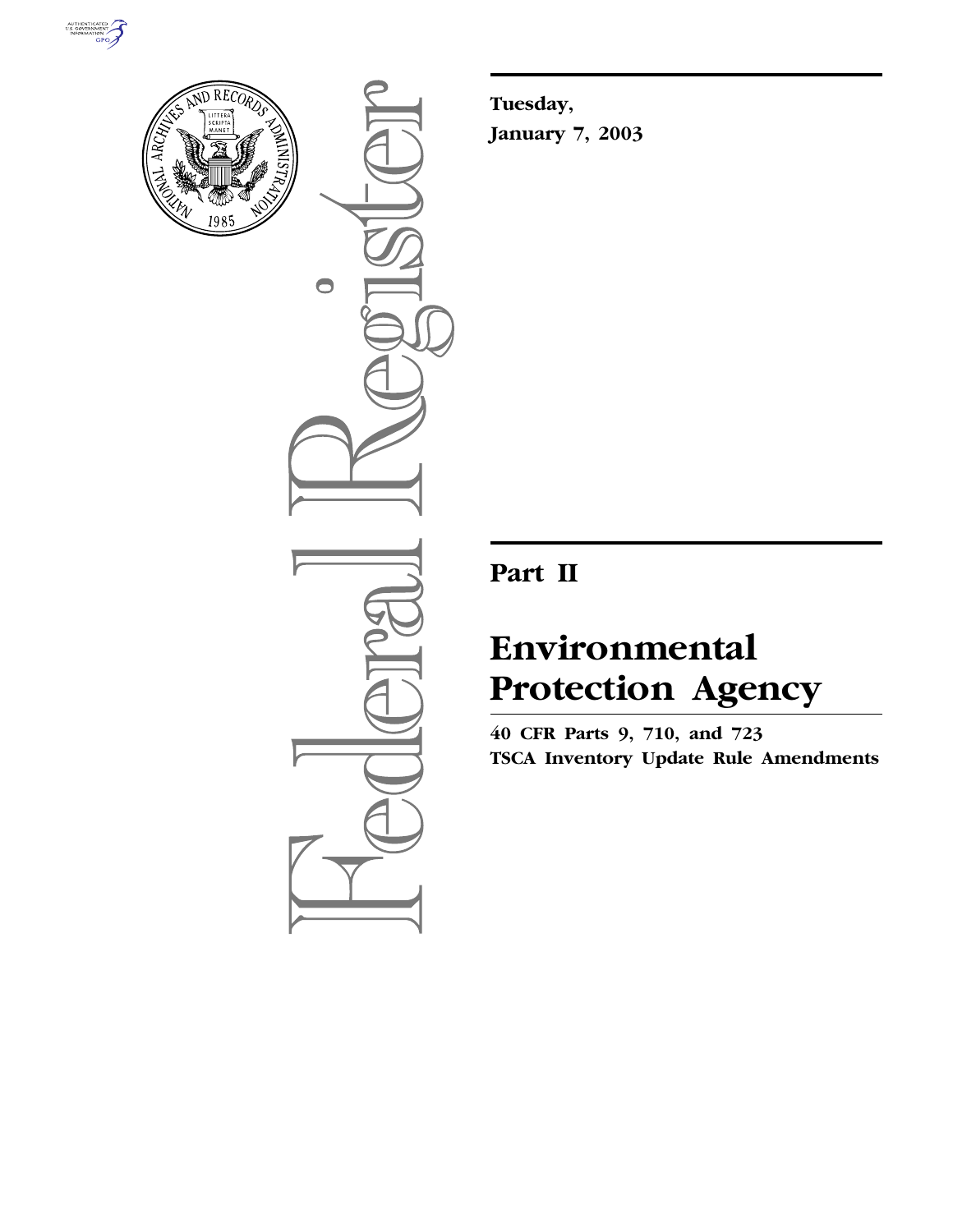#### **ENVIRONMENTAL PROTECTION AGENCY**

**40 CFR Parts 9, 710, and 723**

**[OPPT–2002–0054; FRL–6767–4]** 

#### **RIN 2070–AC61**

#### **TSCA Inventory Update Rule Amendments**

**AGENCY:** Environmental Protection Agency (EPA).

### **ACTION:** Final rule.

**SUMMARY:** EPA is promulgating amendments to the Toxic Substances Control Act (TSCA) section 8(a) Inventory Update Rule (IUR). The IUR currently requires manufacturers (including importers) of certain chemical substances on the TSCA Chemical Substances Inventory to report data on each chemical's current production volume, site–limited status, and plant site information every 4 years. Through these IUR amendments (IURA), EPA is requiring the reporting of additional data for certain chemicals to assist EPA and others in screening potential exposures and risks resulting from industrial chemical operations and commercial and consumer uses of TSCA chemical substances. EPA is also modifying the IUR reporting and recordkeeping requirements, removing one reporting exemption and creating others, and modifying its procedures for making Confidential Business Information claims. EPA is also making certain non–substantive technical corrections.

**DATES:** This final rule is effective February 6, 2003. For purposes of judicial review, this rule shall be promulgated at 1 p.m. eastern daylight/ standard time on January 21, 2003.

**FOR FURTHER INFORMATION CONTACT:** *For general information contact*: Barbara Cunningham, Acting Director, Environmental Assistance Division, Office of Pollution Prevention and Toxics (7401M), Environmental Protection Agency, 1200 Pennsylvania Ave., NW., Washington, DC 20460; telephone number: (202) 564–8170; e– mail address: TSCA–Hotline@epa.gov.

*For technical information contact*: Susan Sharkey, Project Manager, Economics, Exposure and Technology Division (7406M), Office of Pollution Prevention and Toxics, Environmental Protection Agency, 1200 Pennsylvania Ave., NW., Washington, DC 20460; telephone number: (202) 564–8789; e– mail address: sharkey.susan@epa.gov.

#### **SUPPLEMENTARY INFORMATION:**

#### **I. General Information**

#### *A. Does this Action Apply to Me?*

You may be affected by this action if you manufacture (defined by statute to include import) chemical substances currently subject to reporting under the Inventory Update Rule (IUR) at 40 CFR part 710 or if you manufacture inorganic chemical substances. Any use of the term ''manufacture'' in this document will encompass ''import,'' unless otherwise stated. In the past, persons that only are processors of chemical substances have not been required to comply with the requirements of 40 CFR part 710. These amendments do not change the status of processors under the regulations at 40 CFR part 710. Potentially affected categories and entities may include, but are not limited to:

Chemical manufacturers and importers currently subject to IUR reporting, and chemical manufacturers and importers of inorganic chemical substances (NAICS codes 325, 32411).

This listing is not intended to be exhaustive, but rather provides a guide for readers regarding entities likely to be affected by this action. Other types of entities not listed in this unit could also be affected. North American Industrial Classification System (NAICS) codes have been provided to assist you and others in determining whether this action applies to certain entities. To determine whether you or your business is affected by this action, you should carefully examine the applicability provisions in § 710.48 in the regulatory text. If you have any questions regarding the applicability of this action to a particular entity, consult the technical contact person listed under **FOR FURTHER INFORMATION CONTACT**.

#### *B. How Can I Get Copies of this Document or Other Related Information?*

1. *Docket*. EPA has established an official public docket for this action under docket ID number OPPT–2002– 0054. The official public docket consists of the documents specifically referenced in this action, any public comments received, and other information related to this action. Although a part of the official docket, the public docket does not include Confidential Business Information (CBI) or other information whose disclosure is restricted by statute. The official public docket is the collection of materials that is available for public viewing at the EPA Docket Center, Rm. B102–Reading Room, EPA

West, 1301 Constitution Ave., NW., Washington, DC. The EPA Docket Center is open from 8:30 a.m. to 4:30 p.m., Monday through Friday, excluding legal holidays. The EPA Docket Center Reading Room telephone number is (202) 566–1744 and the telephone number for the OPPT Docket, which is located in EPA Docket Center, is (202) 566–0280.

2. *Electronic access*. You may access this **Federal Register** document electronically through the EPA Internet under the ''**Federal Register**'' listings at http://www.epa.gov/fedrgstr/. An electronic version of the public docket is available through EPA's electronic public docket and comment system, EPA Dockets. You may use EPA Dockets at http://www.epa.gov/edocket/ to view public comments, access the index listing of the contents of the official public docket, and access those documents in the public docket that are available electronically. Although not all docket materials may be available electronically, you may still access any of the publicly available docket materials through the docket facility identified in Unit I.B.1. Once in the system, select ''search,'' then key in the appropriate docket identification number.

#### **II. Background**

#### *A. What Action is the Agency Taking?*

1. *Substantive changes to the CFR*. EPA is promulgating amendments to the IUR (IURA) which were proposed on August 26, 1999 (64 FR 46772) (FRL– 6097–4), taking into consideration comments received on the proposal. The amendments to the IUR that are contained in this final rule, as well as the inventory update provisions of 40 CFR part 710 that are unchanged by these amendments, appear in a new subpart C to 40 CFR part 710. The inventory update provisions that apply to the 2002 update remain unchanged although the Agency has added subpart headings in order to distinguish the provisions that apply to the 2002 update (i.e., the existing IUR) and the new and revised provisions promulgated in this rule. The following is a brief listing of the primary changes to the IUR, which do not affect the regulations in place for IUR reporting in 2002. These changes are described in more detail in this document, along with a summary of the comments received and the Agency's summary response to those comments.

First, EPA is amending the existing IUR regulations, 40 CFR 710.28 and 710.32, which appear in the new subpart C as §§ 710.48 and 710.52, to raise the production volume basic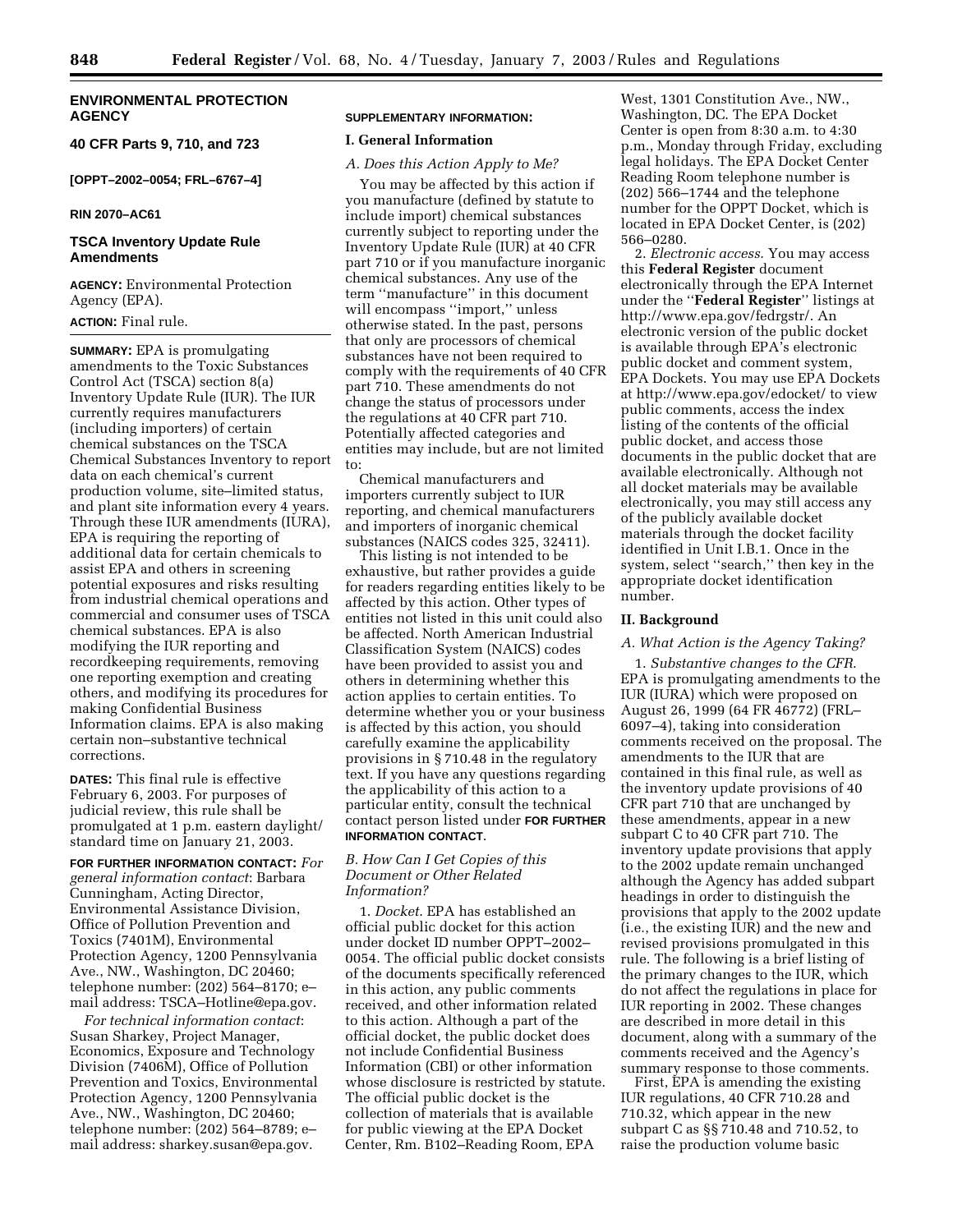reporting threshold from the current 10,000 pounds (lbs.) per year to 25,000 lbs. per year, and to add a new largervolume reporting threshold of 300,000 lbs. per year for the reporting of processing and use information.

Second, EPA is amending 40 CFR 710.32, which appears in the new subpart C as § 710.52, to add exposure– related information to the existing reporting requirements for chemical substances covered by the IUR. Specifically, the Agency is requiring that manufacturers subject to the amended rule (''submitters'') report, in ranges: (1) The number of workers reasonably likely to be exposed to the chemical substance at the site of manufacture; (2) the physical form(s) in which the chemical substance is sent off–site; (3) the percentage of total reported production volume associated with each physical form; and (4) the maximum concentration of the chemical substance at the time it leaves the submitter's manufacturing site or, if the chemical substance is site–limited, the maximum concentration at the time it is reacted on–site to produce a different chemical substance.

Third, EPA is amending 40 CFR 710.32, which appears in the new subpart C as § 710.52, to require chemical manufacturers of chemical substances with production volumes of 300,000 lbs. or greater to report certain exposure–related information concerning the processing and use of each reportable chemical substance that is conducted at sites that receive the reportable chemical substance from the submitter site directly or indirectly (whether the recipient site(s) are controlled by the submitter site or not) (including through a broker/distributor, from a customer of the submitter, etc.). Specifically, manufacturers of these larger–production volume chemical substances will be required to report, to the extent the information is readily obtainable:

• The type of industrial processing or use operation(s) at each site, including downstream sites.

• The five–digit NAICS codes that best describe the industrial activities during the processing or use operation.

• The industrial function of each chemical substance during the processing or use operation, for each NAICS code reported.

• The percentages of the submitter's production volume used in each industrial function category.

• The number of sites where the various processing or use operations occur.

• The number of workers reasonably likely to be exposed to the chemical

substance in each processing or use operation.

• The categories of commercial and consumer uses of the reportable chemical substance.

• An indication of the presence of the reportable chemical substance in or on consumer products intended for use by children.

• The percentages of the submitter's production volume associated with each commercial and consumer product category.

• The maximum concentration of the reportable chemical substance in each commercial and consumer product category.

Fourth, EPA is revoking the current full exemption from IUR reporting at 40 CFR 710.26(a) for inorganic chemical substances, and is phasing in reporting for these substances, which appears in the new subpart C as § 710.46(b)(3). For the first submission period following promulgation of IURA (i.e., the 2006 submission period), EPA is requiring partial reporting for these substances (i.e., inorganic chemical substances will not be subject to the reporting of processing and use information). In subsequent submission periods, manufacturers of an inorganic substance will be subject to full reporting (i.e., including the processing and use information reporting requirements), to the extent that they manufacture at least 300,000 lbs. of the substance at a site during a given reporting year.

Fifth, EPA is amending 40 CFR 710.26, which appears in the new subpart C as  $\S 710.46(b)(1)$ , to create a partial reporting exemption for certain chemical substances termed ''petroleum process streams'' for purposes of reporting under the IURA (i.e., these chemical substances are not subject to the reporting of processing and use information).

Sixth, EPA is providing, in 40 CFR 710.46(b)(2), a partial exemption for specific chemical substances (i.e., these chemical substances are not subject to the reporting of processing and use information) where EPA has identified that there is a low current interest in the IURA processing and use information related to the chemical. EPA has identified a list of chemicals that are covered by this partial exemption, and provides a process for revising this list over time because interest in the IURA processing and use information for a particular chemical can change.

Seventh, EPA is amending 40 CFR 710.26, which appears in the new subpart C as  $\S 710.46(a)(4)$ , to provide a full exemption from IUR reporting for certain forms of natural gas.

Eighth, EPA is amending 40 CFR 710.32, which appears in the new subpart C as § 710.52, to require the reporting of more specific information to assist in the accurate identification of plant sites reporting under IUR.

Ninth, EPA is amending 40 CFR 710.28, 710.32, and 710.33, which appear in the new subpart C as §§ 710.48, 710.52, and 710.53, to change the period for which reporting is required from a corporate fiscal year to a calendar year basis.

Tenth, EPA is amending 40 CFR 710.32, which appears in the new subpart C as § 710.52, to allow submitters to claim their production volume range as CBI, in addition to the existing requirement that submitters report a specific production volume number and the CBI status of that specific number. Under the IURA, some submitters may choose to assert a confidentiality claim for specific production volume information while releasing the more general production volume range as public information.

Eleventh, EPA is amending 40 CFR 710.38, which appears in the new subpart C as § 710.58, to require substantiation of plant site confidentiality claims at the time such claims are made in IUR submissions to EPA (i.e., ''upfront substantiation''), in a manner similar to the upfront substantiation of chemical identity, which will continue to be required under 40 CFR 710.38, which appears in the new subpart C as § 710.58.

Finally, EPA is amending 40 CFR 710.37, which appears in the new subpart C as § 710.57, to extend the records retention period from 4 years to 5 years.

2. *Technical changes to the CFR*. The amendments that are contained in this final rule, as well as the parts of 40 CFR part 710 that are unchanged by these amendments, are codified in a new subpart C in 40 CFR part 710. Because promulgation of IURA will overlap a current IUR reporting cycle, EPA must maintain the existing IUR provisions in 40 CFR part 710 in effect throughout the 2002 submission period for the existing IUR. Submitters filing IUR reports in 2002 must follow the regulations currently contained in 40 CFR part 710, which will now appear under the new heading as subpart B. On January 1, 2003, the regulations in this final rule that are promulgated in subpart C of 40 CFR part 710 will become effective for use by submitters filing IURA reports in 2006 and beyond. (See § 710.1(b) of the regulatory text) Since the Agency has duplicated in subpart C those provisions from subpart B (i.e., the existing part 710) that are unchanged by these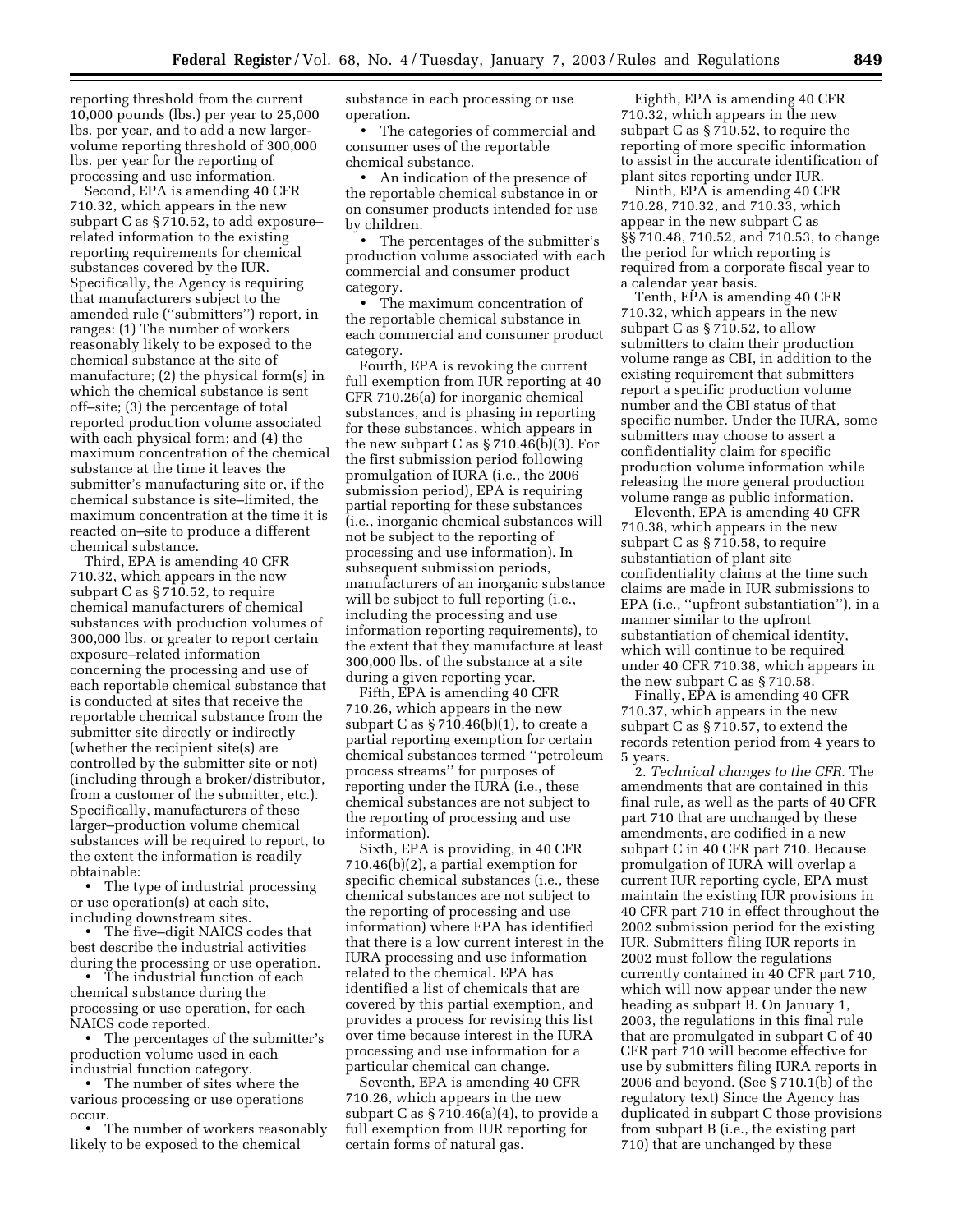amendments, once the current reporting cycle is complete, subpart B will no longer be applicable and the Agency will issue a technical amendment to remove it from the CFR. The creation of subparts in 40 CFR part 710 does not make any substantive changes other than those that have been presented in this final rule.

Although there are no substantive changes to the provisions from existing 40 CFR part 710 that have been incorporated into the new subpart C, the Agency has made minor technical corrections to those provisions, as well as technical changes to the existing provisions that now appear in subpart A. Specifically, the Agency is correcting several typographical errors that appear in the existing 40 CFR part 710, and is making other minor non–substantive edits to that text. These technical corrections include the following. (Note wherever a change is being made to a new regulatory text provision, a regulatory text citation to the corresponding existing 40 CFR part 710 provision is provided in parentheses, e.g., § 710.59 (§ 710.39). This parenthesized citation is provided in order to identify where the new regulatory text originated.)

In accordance with plain language principles, EPA has substituted ''will'' or ''must'' for ''shall.'' These three terms are considered to be equivalent, and delineate requirements to be followed or met. Corrections were made in the following sections: § 710.1(d) (§ 710.1(c)); § 710.3(a) (§ 710.2(a)); § 710.3(b) (§ 710.2(b)); § 710.3(c) (§ 710.2(c)); § 710.3(d) in the definition for "Administrator" (§ 710.2(e)); § 710.3(d) in the definition for "site" (§ 710.2(w)); § 710.3(d) in the note following the definition for ''small quantities for research and development'' (§ 710.2(y)); and § 710.4(b)(2) (§ 710.4(b)(2)).

EPA has corrected some punctuation and spelling errors: commas were added in § 710.1(a) (§ 710.1(a)), in § 710.3(d) in the definition for ''distribute in commerce'' (§ 710.2(j)) and in the definition for ''small quantities for research and development'' and in the note following the same definition (§ 710.2(y)); commas were removed in the definition for ''distribute in commerce'' (§ 710.2(j)) and in the note following the definition for ''distribute in commerce'' (§ 710.2(y)); in § 710.3(d) ''Process 'for commercial purposes''' was substituted for ''Process for 'commercial purposes''' in the definition for ''Process 'for commercial purposes''' ( § 710.2(u)); in § 710.3(d) ''juridical'' was substituted for ''juridicial'' in the definition for

''person'' (§ 710.2(s)) and ''appropriate'' was substituted for ''appropriated'' in the definition for ''technically qualified person'' (§ 710.2(aa)(2)); in § 710.4(d)(2) 'premanufacture'' was substituted for "premanufacturing"  $(\S 710.4(d)(2))$ ; and in § 710.4(d)(5) ''photographic films'' was substituted for ''photographic, films'' (§ 710.4(d)(5)).

EPA has made certain additional non– substantive changes. In § 710.3(d), EPA substituted ''1,000 lbs. (454 kg)'' for ''1,000 pounds'' in the note following the definition for ''small quantities for research and development'' (§ 710.2(y)). EPA has substituted ''his/her'' for ''his'' in sections where the word ''his'' was used: in two instances in § 710.3(d) in the definition for ''Administrator'' (§ 710.2(e)); in § 710.3(d) in the definition for importer (§ 710.2(l)(2)); and in § 710.3(d) in the definition for ''technically qualified person'' (§ 710.2(aa)).

EPA has made certain additional nonsubstantive changes and updated information submission information in § 710.59 by substituting ''Availability of reporting form and instructions'' for ''How do I submit the required information for the 1998 reporting cycle?'' (§ 710.39); in § 710.59(a) by substituting ''http://www.epa.gov/oppt/ iur'' for ''http://www.epa.gov/opptintr/ iur98'' and by removing ''or Fax-on-Demand by using a faxphone to call (202) 401–0527 and selecting item 5119'' as Fax-on-Demand is no longer available (§ 710.39(a)); in § 710.59(b) by substituting ''Guidance for completing the reporting form and preparing an electronic (magnetic media) report will be made available prior to each submission period.'' for the existing paragraph after the heading (§ 710.39(b)); in § 710.59(c) by substituting ''will send'' for ''is mailing'' and ''reporting package (consisting of a copy of Form U and a copy of the reporting instructions) to those submitters that reported in the IUR submission period that occurred immediately prior to the current submission period.'' for ''reporting package to those companies that reported in 1994. '' (§ 710.39(c)); in § 710.59(c)(1), EPA substituted ''By telephone'' for ''By phone'' and removed ''or TDD 202–554–0551'' as the TDD number is no longer available (§ 710.39(c)(1)); in § 710.59(c)(2), EPA substituted ''TSCA-Hotline@epa.gov'' for ''TSCA-Hotline@epamail.epa.gov'' (§ 710.39(c)(2)); and in § 710.59(c) and (d) EPA substituted ''7408M'' for ''7408,'' ''OPPT Document Control Officer (DCO)'' for ''Document Control Officer,'' and ''Environmental Protection Agency'' for ''U.S. Environmental

Protection Agency"  $(\frac{5}{710.39(c)(3)})$ ; and by adding  $\S 710.59(c)(4)$  to state that the reporting form and instructions will additionally be available via the Internet.

EPA has also made minor technical corrections to the existing provisions in § 710.39 that now appear in subpart B. EPA removed ''for the 1998 reporting cycle'' from the section heading to clarify that the section applies to the current reporting cycle. In § 710.39(a), EPA replaced the website address with the current address, www.epa.gov/oppt/ iur/iur02/index.htm, and removed the Fax-on-Demand information, which is no longer available. In § 710.39(c)(1), EPA removed the TDD number, which is no longer available. The Agency corrected dates and addresses in § 710.39(c), (c)(3), and (d) by replacing ''1994'' with ''1998,'' ''Mail Code 7408'' with ''Mail Code 7408M,'' and inserting ''OPPT'' before ''Document Control Officer.''

EPA made minor revisions to clarify the meaning of certain provisions. In § 710.1(a) ''and recordkeeping'' was inserted after ''governing reporting,'' ''(TSCA)'' was inserted after ''(15 U.S.C. 2607(a)),'' and ''and keeping current'' was inserted after ''purpose of compiling'' (§ 710.1(a)); in § 710.1(d), the note following the paragraph was added to the end of the paragraph and ''Note: As a matter of traditional Agency policy,'' was removed (§ 710.1(b)); in § 710.52(c)(1) "submitter" was substituted for ''respondent'' and ''as described in § 710.59'' for ''from EPA at the address set forth in § 710.39'' (§ 710.32(c)(1)); in § 710.52(c)3(ii) ''indicating, for each reportable chemical substance at each site,'' was substituted for ''for each substance for which information is being submitted indicating'' and added '', or both manufactured in the United States and imported in the United States''  $(\S 710.32(c)(5));$  in  $\S 710.52(c)(3)(iii)$ ''designation indicating, for each reportable chemical substance at each site,'' was substituted for ''statement for each substance for which information is being submitted indicating'' (§ 710.32(c)(6)); in §§ 710.45 and 710.55(a) ''submission period'' was substituted for ''reporting period'' (§§ 710.25 and 710.35(a)); in § 710.48 ''section'' was substituted for ''§ 710.28'' (§ 710.28); in § 710.48(b) ''paragraphs (a) and (b)'' were deleted (§ 710.28(c)); in § 710.52(c)(3)(iv) "reportable" was substituted for "subject" (§ 710.32(c)(7)); in § 710.58(b) ''Chemical identity.'' was added as a section header to more clearly identify the topic of the section, and ''The following steps must be taken to assert'' was substituted for ''To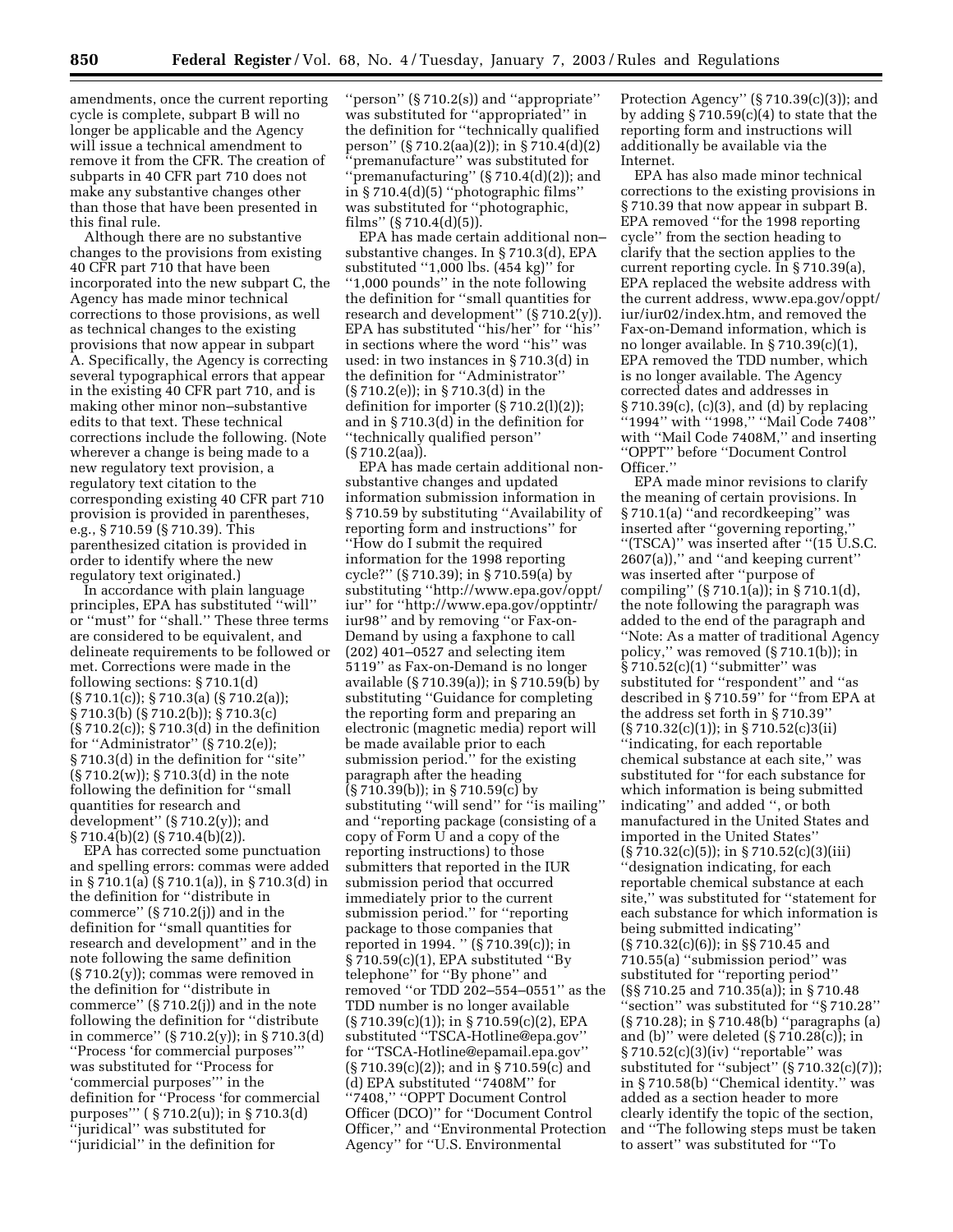assert,'' and ''reportable'' was substituted for ''specific'' (§ 710.38(c)(b) and (c)); in § 710.58(b)(1) ''submitter'' was substituted for ''person''  $(\frac{5}{710.38(c)(1)}; \text{ in } \frac{5}{710.58(b)(1)(i)}$ ''subpart'' was substituted for ''part''  $(\S 710.58(c)(1)(i));$  in  $\S 710.58(b)(1)(vi)$ substituted ''have been taken'' for ''have you taken'' and ''the'' for ''this'' (§ 710.38(c)(1)(vi)); in § 710.58(c)(2) ''listed in paragraph (c)(1) of this section'' was added for clarification purposes, ''submitter'' was substituted for ''person'' and ''clearly identify the information that is claimed confidential by marking the specific information on each page with a label such as 'confidential business information,' 'proprietary,' or 'trade secret.''' was substituted for ''mark that information as 'trade secret,' 'confidential,' or other appropriate designation.'' (§ 710.38(c)(2)); and in § 710.58(d) ''is indicated on the reporting form'' was substituted for ''accompanies information at the time it is'' and ''confidentiality claim substantiation'' was substituted for ''substantiation'' (§ 710.38(d)).

EPA replaced ''manufactured or imported'' with ''manufactured (including imported)'' to provide consistency and clarification. EPA made this change in:  $\S 710.52(c)(3)(iv)$  $(\frac{5}{710.32(c)(7)}; \frac{5}{710.58(c)(1)(v)}$  $(S 710.38(c)(1)(v))$ ;  $S 710.58(c)(1)(vi)$  $(\S 710.38(c)(1)(vi)); \S 710.58(c)(1)(vii)$ (§ 710.38(c)(1)(vii)); § 710.58(c)(1)(viii)  $(\frac{5}{710.38(c)(1)(viii)}; \frac{5}{710.58(c)(1)(x)}$  $(\S 710.38(c)(1)(x))$ ; and  $\S 710.48$ (§ 710.28).

EPA moved three definitions that currently appear in § 710.2 to § 710.23, to clarify that they apply to the existing IUR. In § 710.3(d), three changes were made in recognition that the definitions are no longer separated into sections, but are contained within paragraph (d): in the § 710.3(d) definition for ''Commerce,'' ''paragraph (1) of this definition'' was substituted for ''paragraph (1) of this section'' (§ 710.2(i)), and in the § 710.3(d) definition for ''Technically qualified individual,'' ''this paragraph'' was substituted for ''paragraph (aa)(3) of this section'' and ''paragraph (1) of this definition'' was substituted for ''paragraph (aa)(1) of this section''  $(S 710.2(aa)(3))$ .

Section 553 of the Administrative Procedure Act (APA), 5 U.S.C. 553(b)(B), provides that, when an agency for good cause finds that notice and public procedure are impracticable, unnecessary or contrary to the public interest, the agency may promulgate a rule without providing notice and an opportunity for public comment. EPA

has determined that there is good cause for making these minor regulatory changes in this final rule without prior notice and opportunity for comment because these minor corrections are non–substantive and do not affect the meaning or legal effect of the provisions affected, which remains the same as it was when the provision appeared in 40 CFR part 710. Thus, notice and public procedure are unnecessary for these minor changes to the existing or new provisions in 40 CFR part 710. EPA finds that this constitutes good cause under 5 U.S.C. 553(b)(B).

#### *B. What is the Agency's Authority for Taking this Action?*

EPA is required under TSCA section 8(b), 15 U.S.C. 2607(b), to compile and keep current an inventory of chemical substances in commerce. This inventory is known as the TSCA Chemical Substances Inventory (the TSCA Inventory). In 1977, EPA promulgated a rule (42 FR 64572, December 23, 1977) under TSCA section 8(a), 15 U.S.C. 2607(a), to compile an inventory of chemical substances in commerce at that time. In 1986, EPA promulgated the initial IUR at 40 CFR part 710 (51 FR 21447, June 12, 1986), also under TSCA section 8(a), to facilitate the periodic updating of the TSCA Inventory and to support activities associated with the implementation of TSCA.

TSCA section 8(a)(1) authorizes the EPA Administrator to promulgate rules under which manufacturers and processors of chemical substances and mixtures (referred to hereinafter as ''chemical substances'') must maintain such records and submit such information as the Administrator may reasonably require. Under TSCA section 8(a), the Agency may collect information associated with chemical substances to the extent that it is known to or reasonably ascertainable by the submitter. TSCA section 8(a) gives EPA broad discretion in determining the information for which reporting can be required. Some of the types of information which can be required under TSCA section 8(a)(2) include: Categories of use for each chemical substance; estimates of the amount manufactured or processed for each category of use; a description of the byproducts resulting from the manufacture, processing, use, or disposal of each chemical substance; an estimate of the number of individuals exposed in their places of employment; and the duration of such exposure.

TSCA section 8(a) generally excludes small manufacturers and processors of chemical substances from the reporting requirements established in TSCA

section 8(a). However, EPA is authorized by TSCA section 8(a)(3) to require TSCA section 8(a) reporting from small manufacturers and processors with respect to any chemical substance that is the subject of a rule proposed or promulgated under TSCA section 4, 5(b)(4), or 6, or that is the subject of an order under TSCA section 5(e), or that is the subject of relief that has been granted pursuant to a civil action under TSCA section 5 or 7. The standard for determining whether an entity qualifies as a ''small manufacturer'' for purposes of 40 CFR 710.29, and for 40 CFR part 710 generally, is defined in 40 CFR 704.3. Processors are not currently subject to the regulations at 40 CFR part 710.

This document promulgates the IURA as subpart C in 40 CFR part 710, which includes provisions copied from the existing IUR regulations in 40 CFR part 710 that are not substantively changed as a part of this rulemaking, and the new IURA provisions in this final rule. Failure to comply fully with any provision of this final rule will be a violation of TSCA section 15 and will subject the violator to the penalties of TSCA sections 16 and 17.

#### *C. What is the Inventory Update Rule (IUR)?*

The IUR requires U.S. manufacturers of organic chemicals to report to EPA every 4 years the identity of chemical substances manufactured annually during the reporting year in quantities of 10,000 lbs. or more at each plant site they own or control. The current IUR generally excludes several categories of substances from its reporting requirements, i.e., polymers, inorganic substances, microorganisms, and naturally occurring chemical substances. Plant sites subject to the rule are currently required to report information such as company name, plant site location, plant site Dun and Bradstreet number(s), identity of the reportable chemical substance, and production volume of each reportable chemical substance. Data were reported to EPA under the IUR in 1986, 1990, 1994, and 1998, and a collection is occurring in 2002.

The data reported under IUR are used to update the information maintained on the TSCA Inventory, which is a listing of chemical substances in commerce. EPA uses the TSCA Inventory and data reported under the IUR to support many TSCA-related activities and to provide overall support for a number of EPA and other Federal health, safety, and environmental protection activities (See Unit II.E. for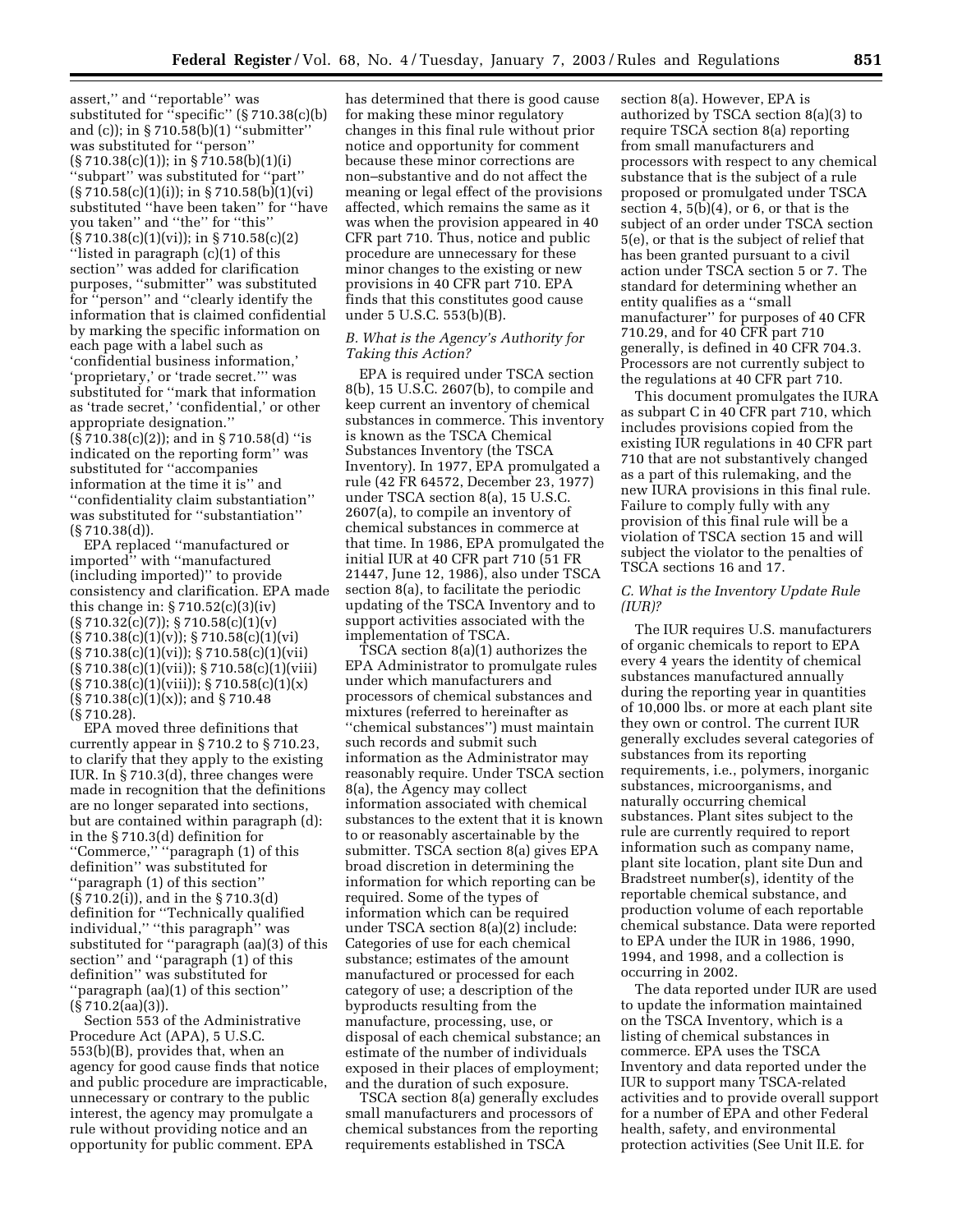further explanation of some of these activities).

#### *D. Why is EPA amending the IUR?*

EPA is amending the IUR for three primary reasons: (1) To tailor the chemical substance reporting requirements to more closely match the Agency's information needs; (2) to obtain new and updated information relating to potential exposures to a subset of chemical substances listed on the TSCA Inventory; and (3) to improve the utility of the information reported. These amendments will enhance the information collected through the IUR, improve the scope of chemicals covered by the rule, and improve CBI claims, thereby accomplishing these three goals.

These goals are supported by the policy in section 2(b)(1) of TSCA, that ''adequate data should be developed with respect to the effect of chemical substances and mixtures on health and the environment and that the development of such data should be the responsibility of those who manufacture and those who process such chemical substances and mixtures.'' The data currently available to EPA are generally inadequate for risk screening purposes. TSCA section 8(a)(2) authorizes EPA to require manufacturers and processors of chemical substances to report a wide variety of data, including exposure– related information which will be reported for certain chemical substances under IURA. These amendments remove certain reporting requirements and add others to focus reporting under the IUR on that information which is most needed by EPA and other Federal agencies for screening, assessing, and managing risk. Additionally, the availability of these data will enhance public awareness of basic information about chemical substances.

Any evaluation of potential ''risk'' is generally based on a combination of hazard information and exposure information. EPA relies on risk screening to indicate which chemical substances pose a potential risk to human health or the environment, and thus warrant a more detailed, resource intensive analysis. The EPA Science Advisory Board's report ''Reducing Risk: Setting Priorities and Strategies for Environmental Protection'' (Ref. 1) and the National Academy of Public Administration's report ''Setting Priorities, Getting Results, A New Direction for EPA'' (Ref. 2) recognize that EPA's ability to use risk screening to set priorities and allocate its limited resources has been significantly impeded by a lack of exposure data. The manufacturing, processing, and use of chemicals on the TSCA Inventory result

in a wide array of exposure scenarios. The exposure-related data included in IURA will greatly improve EPA's ability to conduct risk screening to identify chemical substances that could pose an unreasonable risk to human health or to the environment, or that otherwise warrant further investigation.

#### *E. What are EPA's TSCA-Related Chemical Screening and Assessment Activities?*

TSCA authorizes EPA to gather chemical hazard and exposure data, as well as related information such as production volume, to determine whether a chemical may pose an unreasonable risk of injury to human health or the environment. The Agency is able to institute risk management actions when necessary to mitigate or avoid unreasonable risk. Important elements in a successful chemical risk management program include identifying the chemical substances, manufacturing sites, and exposure scenarios of greatest potential concern, and using that information to set priorities for more detailed risk assessment, further research, advisory notices, or other appropriate actions. To help fulfill its TSCA responsibilities, EPA has established the IUR and other regulations to collect information on commercial chemicals.

The TSCA Inventory currently includes more than 76,000 chemical substances. Approximately 8,900 of these chemical substances are nonpolymer, organic chemical substances manufactured at at least one site in quantities of 10,000 lbs. or more per year, as reported under the 1998 IUR data collection. EPA estimates that IURA will continue to collect information on approximately 8,900 chemical substances. However, the set of substances that will be reported under IURA will be somewhat different than the set of substances that was reported under the previous IUR collections primarily because of two changes: Raising the basic reporting threshold (see Unit II.F.2.) and adding reporting on the manufacture of inorganic chemical substances (see Unit II.F.1.a.). Data collected under IURA will enable EPA to more effectively conduct initial risk screening on a subset of the chemical substances within its purview, as described in the remaining part of this section and in Unit III.A.1.

EPA conducted tiered risk evaluations of chemical substances even prior to the enactment of TSCA in 1976. A tiered approach allows EPA to sort through many chemicals, focus on those chemical substances of greatest concern,

and take appropriate actions. The Agency is thus able to optimize resources while limiting overall regulatory burdens. The essential steps of the tiered risk evaluation generally include: An initial evaluation (sometimes preceded by a prescreen of candidate chemicals); basic risk management decisions resulting from the initial screening; more detailed risk assessment when appropriate; and resulting risk management actions, such as regulatory or voluntary efforts to reduce risk. Each of these steps is only as effective as the available data inputs- -if little data exist to inform the process, each step suffers as a result.

Exposure-related information collected through the IURA will inform the initial risk screening step. Initial risk screening is conducted using readily accessible information from the scientific literature, as well as other data readily available to the Agency, such as those provided by manufacturers and processors. This information set often is incomplete or of insufficient quality to allow the Agency to reach definitive conclusions about the set of chemicals under review, but may be sufficient to decide which chemicals appear to warrant further evaluation, or conversely, appear to be low priority and therefore do not currently warrant further review. These initial reviews are often more qualitative than quantitative. Also, continual updates to these data, such as the recurring reporting of exposure-related data under IURA, will ensure that the most serious concerns will be addressed even as chemical quantities and exposure potentials change between submission periods.

The effectiveness of risk screening, risk assessment, and risk management is dependent upon the quality as well as the availability of both hazard and exposure information. While past approaches to priority setting have emphasized relative chemical hazards and used production volume as a simple surrogate for exposure, EPA must increase its emphasis on the exposure component of risk screening and assessment. EPA no longer believes that reporting under the current IUR is adequate for these purposes. The IURA will provide EPA with data that will more accurately and realistically gauge potential exposures. The exposurerelated information reported under IURA will be used in combination with hazard information developed under TSCA section 4 test rules and enforceable consent agreements/orders, through voluntary efforts such as the High Production Volume (HPV) Challenge Program (see www.epa.gov/ opptintr/chemrtk/volchall.htm), and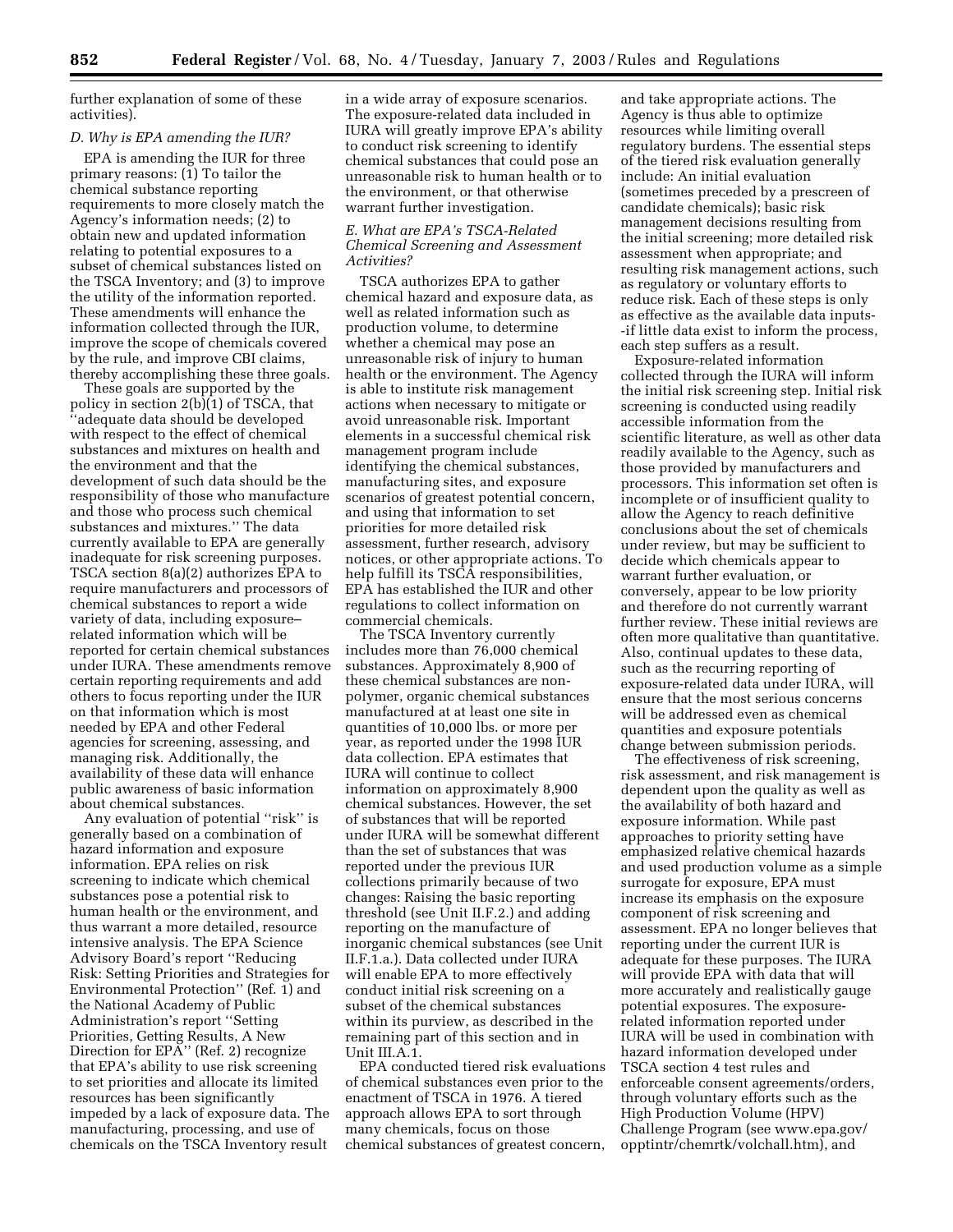other sources. These more current and complete data from the IURA will allow the Agency and others to screen and prioritize chemicals based on potential risk more effectively than it is currently able to do.

Although the inherent hazard associated with a chemical substance will generally remain the same over time, exposure of workers and affected populations can change significantly. If the amount of a chemical substance produced increases significantly, releases to the environment and human exposures would also be expected to increase. Conversely, if the amount produced remains constant, environmental releases and human exposures may decline as engineering controls are added and pollution prevention practices are implemented. Although the hazard associated with a chemical generally remains constant, the risk associated with the manufacturing, processing, and use of a chemical substance will change as exposure increases or changes. The Agency needs to be able to identify changes in exposures as well as specific exposure scenarios, making it important to collect exposure data on a regular basis. Chemicals that present low hazard may still pose a risk if they are produced in large amounts and have high exposure potential, are released into the environment at high volumes and/or concentrations, or involve exposures to particularly sensitive subpopulations.

A voluntary effort called the Use and Exposure Information Project (UEIP) demonstrated that useful screening level exposure information is available to and can be reported by industry. The UEIP was a cooperative effort begun in the fall of 1992 between government and industry in recognition of the difficulties encountered in obtaining accurate and up-to-date exposure information on HPV TSCA chemicals. Participants included EPA, the Chemical Manufacturers Association (CMA) (now the American Chemistry Council, or ACC), the Chemical Specialty Manufacturers Association (CSMA), the Synthetic Organic Chemical Manufacturers Association (SOCMA), and the American Petroleum Institute (API) (Ref. 3). Data collected by EPA under the UEIP were similar to those now being required under IURA, and included the following: Production volume, site location, percentage of production volume for a given use, environmental releases, number of workers, worker activities, monitoring data, and industrial and consumer uses. EPA's experience with UEIP has shown that the types of data requested by the

UEIP are available from industry and can be used to prepare screening level exposure assessments.

The UEIP, however, provided onetime reporting of information by a subset of the manufacturers of a small number of selected HPV chemicals. Given these efforts, the limitations of the data available from past and current information collections that are described in detail in the proposal for these amendments (64 FR 46772, August 26, 1999), and the amount of time it would otherwise take to acquire screening level exposure data for the chemical substances on the TSCA Inventory, it is appropriate to develop a more systematic and broadly applied approach to the prioritization process. The Agency is doing this by requiring that certain basic exposure-related information be reported under this amended rule instead of collecting the information through a one-time voluntary program.

#### *F. What Are the Requirements of IURA?*

The regulatory text of this document describes the specific IURA reporting requirements. EPA is also developing a guidance document with specific reporting instructions, and intends to conduct workshops to help potential IURA submitters become familiar with the revised reporting form (Form U) and amended reporting requirements. A draft version of the revised Form U is available in the docket, and EPA intends to develop an electronic version of the revised Form U. EPA will seek additional feedback on the revised form's structure, format, and layout before finalizing it for use in 2006. Submitters should note that the information in  $\S 710.52(c)(1)$  and  $(c)(2)$ of the regulatory text (Part I of the revised Form U) need only be reported once per reporting cycle for each submitter site manufacturing 25,000 lbs. or more of a reportable chemical, while the information in  $\S 710.52(c)(3)$  and (c)(4) of the regulatory text (Parts II and III of the revised Form U, respectively) will be reported for each reportable chemical at a reporting site, depending upon the chemical's production volume.

1. *What are the changes to the chemical substances covered by IUR*? a. *Inorganic chemical substances*. EPA is requiring partial reporting for inorganic chemical substances for reporting year 2005 information submitted to EPA during the 2006 submission period, and full reporting for inorganic chemical substances in subsequent submission periods (see § 710.46(b)(3) of the regulatory text). Partial reporting means that the submitter must report the information

described in  $\S 710.52(c)(1)$ ,  $(c)(2)$ , and (c)(3), as well as §710.58 of the regulatory text, as applicable (i.e., Parts I and II of revised Form U.). Full reporting means that the submitter must additionally report the processing and use information as described in  $\S 710.52(c)(4)$  of the regulatory text (i.e., all parts of revised Form U).

EPA intends to screen potential risks associated with inorganic chemical substances to set priorities for testing, more detailed risk assessment and potential risk management. The phasing-in of inorganic chemical reporting provides manufacturers of these chemicals with the opportunity to familiarize themselves with IUR reporting while providing EPA and others with needed basic manufacturing information on inorganic chemicals. Future full reporting of exposure-related information will provide EPA and others with needed additional information for those inorganic chemicals with production volumes of 300,000 lbs. or more at a site. See Unit III.A.1. for a discussion of the importance of this exposure-related information to EPA and others for both organic and inorganic chemicals. Unit III.C.1.a. contains a discussion specific to inorganic chemicals. The basic impetus for collecting information on organic chemicals also holds for inorganic chemicals.

b. *Petroleum process streams*. EPA is exempting certain chemical substances, termed ''petroleum process streams'' for purposes of IURA, from reporting the processing and use data contained in the regulatory text at § 710.52(c)(4). For purposes of this rule, the petroleum process streams included in the exemption are the multi-component complex chemical substances listed by Chemical Abstracts Service (CAS) Registry Number in the regulatory text at § 710.46(b)(1). This list of chemical substances was derived from the 1983 publication of the API entitled ''Petroleum Process Stream Terms Included in the Chemical Substances Inventory Under the Toxic Substances Control Act (TSCA)'' (Ref. 4). Chemical substances listed in the API document consisting of a single component chemical, except for water, will not be considered petroleum process streams for IURA reporting purposes. Water (CAS number 7732–18–5) is partially exempt from IURA reporting under the petroleum process stream exemption.

The basis for this exemption is not because these streams are of known low toxicity. EPA believes that the chemicals termed ''petroleum process streams'' for purposes of IURA are often toxicologically active. However, these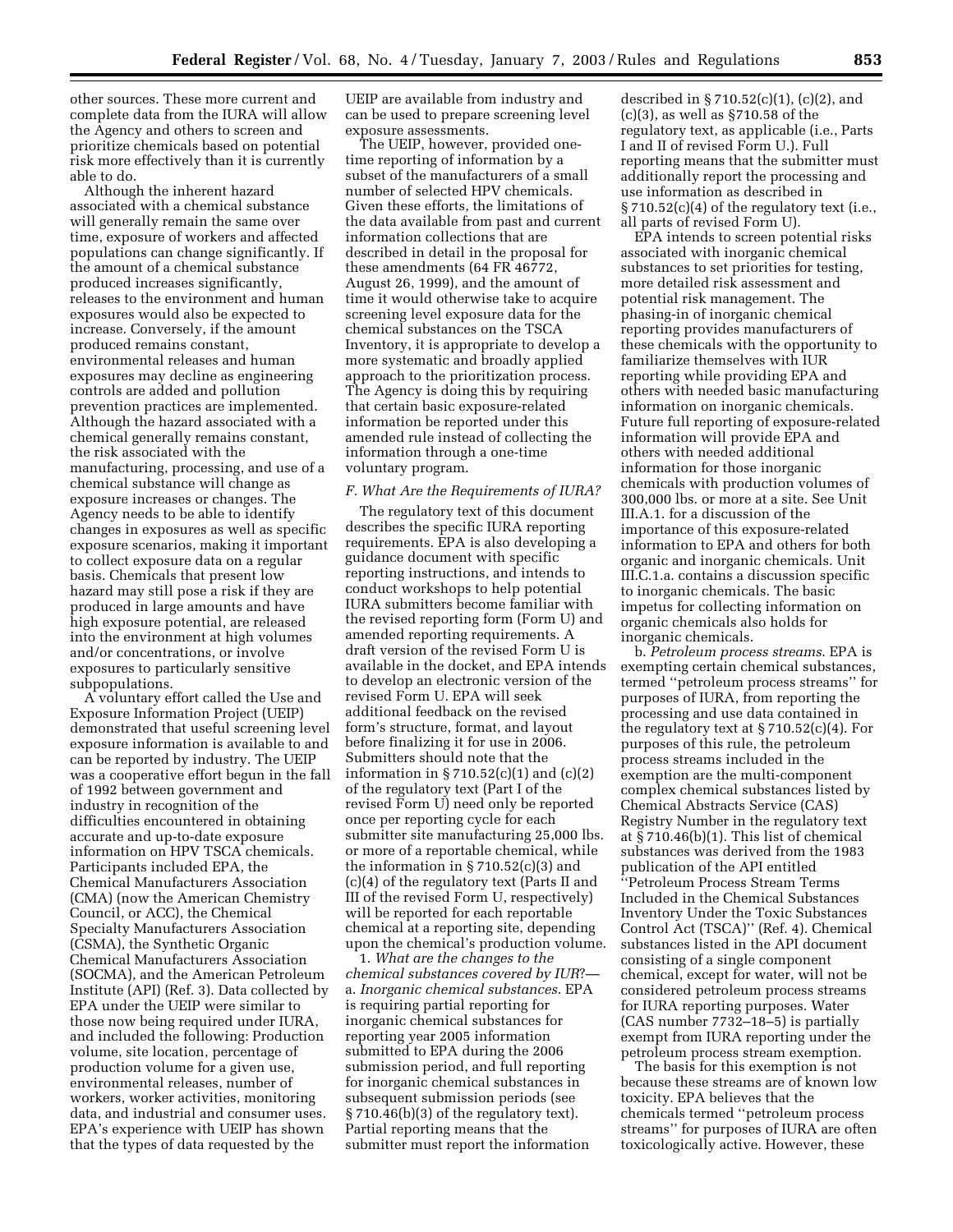chemicals are frequently processed at the site where they are produced in vessels which are designed to minimize losses and, coincidentally, the potential for releases and exposure. In many cases, the flammable nature of these products requires that they also be transported, processed, and stored in well controlled vessels. For these reasons, EPA believes worker exposure to the chemicals termed ''petroleum process streams'' for purposes of IURA is diminished and thus full IURA exposure-related reporting is not warranted at this time. Partial IURA reporting includes site location and production volume information which have important uses by EPA and others apart from gauging exposures and risk screening. EPA may take action to revoke this exemption if circumstances warrant.

In the final rule, EPA is making selected changes to the partial exemption list of petroleum process stream chemicals published in the proposed rule. Certain chemicals are being added to the list because they were inadvertently left off the proposed list covered by the exemption. These multi–component chemicals, all of which are listed in the 1983 API publication (Ref. 4), include the following chemical substances (CAS numbers): 8052–41–3, 64742–21–8, 64742–26–3, 64742–94–5, 68476–32–4, 68515–29–7, 68783–12–0, 68918–98–9, 68919– 15–3, 68953–80–0, and 70693– 06–0.

In the final rule, EPA is also removing a number of chemicals from the petroleum process stream partial exemption list published in the proposed rule. These chemicals fall into three groups:

(1) Certain chemicals that are already part of the broader natural gas or polymer exemptions. Those already exempted under the natural gas exemption are: 8006–14–2, 8006–61–9, 64741–48–6, 68410–63–9, 68425–31–0, and 68919–39–1. Additionally, an incorrect CAS number 68425–31–1 was corrected to read 68425–31–0, which, again, has been removed from the partial exemption because it is already fully exempt from IUR reporting under the natural gas exemption. Chemicals removed because they are already fully exempt under the polymer exemption are: 64741–71–5, 64741–72–6, 67891– 77–4, 67891–78–5, 68131–77–1, 68131– 79–3, 68131–80–6, 68131–81–7, 68131– 83–9, 68131–99–7, 68132–00–3, 68410– 01–5, 68410–10–6, 68410–13–9, 68410– 14–0, 68410–16–2, 68410–59–3, 68425– 27–4, 68425–28–5, 68476–87–9, 68477– 37–2, 68477–43–0, 68477–45–2, 68477– 46–3, 68477–50–9, 68477–51–0, 68477–

52–1, 68478–07–9, 68478–09–1, 68527– 24–2, 68527–25–3, 68783–10–8, 68783– 11–9, and 68955–30–6.

(2) Single component chemicals, except for water, should not have been included in the petroleum process streams partial exemption. As stated in the proposed rule, the exemption was intended to include only certain multi– component chemicals derived from the 1983 API publication (Ref. 4). As a result, the following single–component chemicals have been removed from the petroleum process streams partial exemption list as proposed: 8007–45–2 and 10024–97–2.

(3) Certain chemicals that are not included on the TSCA Inventory and therefore are not currently reportable under IUR have also been removed from the exemption list: 64741–93–1, 64741– 94–2, 64742–00– 3, 64742–02–5, 64742– 17–2, 64742–66–1, 64742–74–1, 64742– 84–3, and 64754–96–7.

In this final rule, EPA is also making some additional corrections to the petroleum process streams partial exemption list published in the proposed rule.

(1) Incorrect CAS numbers for certain chemicals were provided in the proposed rule. These CAS numbers were incorrect because of typographical errors in the proposed rule. The correct CAS numbers (incorrect CAS numbers are in parentheses) are as follows: 8006– 20–0 (8006–20–2), 64742–18–3 (64742– 18–2), 64742–20–7 (64742–20–3), 68187–60–0 (68187–60–9), 68459–78–9 (68459–79–8), 68513–14–4 (68514–14– 4), 68513–19–9 (68512–19–9), and 68514–38–5 (68514–38–4). Two additional incorrect CAS numbers were provided in the proposed rule, i.e., 64742–36–2 and 68741–41–9. The corrected CAS numbers for these chemicals, i.e., 64742–36–5 and 64741– 41–9 respectively, were also provided in the proposed rule.

(2) Several duplicate CAS numbers that were included in the proposed rule have been removed.

(3) CAS numbers for certain chemicals have been superceded by new CAS numbers. The new CAS numbers are as follows (superceded CAS numbers are in parenthesis): 68187–58– 6 (68334–31–6), 68410–13–9 (68477– 56–5), 68308–08–7 (68478–21–7), 68334–30–5 (68512–90–3), 68918–99–0 (68513–26–8), 64742–83–2 (6851–30–7), 68988–79–4 (68515–31–1), 64742–93–4 (68516–21–2), 68606–10–0 (68606–35– 9), and 64742–93–4 (68650–78–2).

c. *Natural gas*. EPA is exempting certain forms of natural gas from IUR reporting. These substances are listed in the regulatory text at § 710.46(a)(4). EPA believes that, to date, adequate IUR

information has been collected on these chemical substances to fulfill EPA's and other IUR information users' current needs. EPA will take action to revoke this exemption if circumstances warrant in the future.

d. *Specific chemical substances*. EPA is exempting certain specific chemical substances for which EPA has determined that there is a low current interest in the IURA processing and use information from reporting the processing and use information contained in the regulatory text at § 710.52(c)(4). These chemicals are still subject to the other requirements of IURA. The chemical substances included in this partial exemption are listed by CAS Number in the regulatory text at § 710.46(b)(2)(iv). EPA is also establishing a process for revising the list of exempted chemical substances over time.

EPA is establishing this partial exemption in an effort to improve IURA's efficiency and effectiveness. This partial exemption also provides additional benefits in reducing the potential reporting burden of IURA for certain manufacturers of these chemicals, and provides an efficient process for amending the partial exemption list as the need for processing and use information under IURA changes over time. The inclusion of a chemical substance under this partial exemption is not based on the potential risks of a chemical. This partial exemption is solely intended to provide a tool to assist the Agency in better managing the collection of processing and use information under IURA.

In the proposed rule, EPA specifically sought comment on a partial reporting exemption for ''low priority'' chemicals, and requested comment on the criteria the Agency might use to establish such an exemption, as well as the specific chemicals that might qualify for such an exemption. (See Unit IX.3. of the preamble to the proposal, at 64 FR 46794). EPA also offered several approaches for identifying the chemicals that could be considered for such an exemption. A number of commenters supported the creation of a partial exemption, and several provided suggestions for additional chemical substances or classes of substances that they wanted EPA to consider including in this or an expanded partial exemption.

In response to the comments received, EPA has established a partial exemption that applies when EPA has determined that there is a low current interest in the chemical's IURA processing and use information. Because IURA reporting is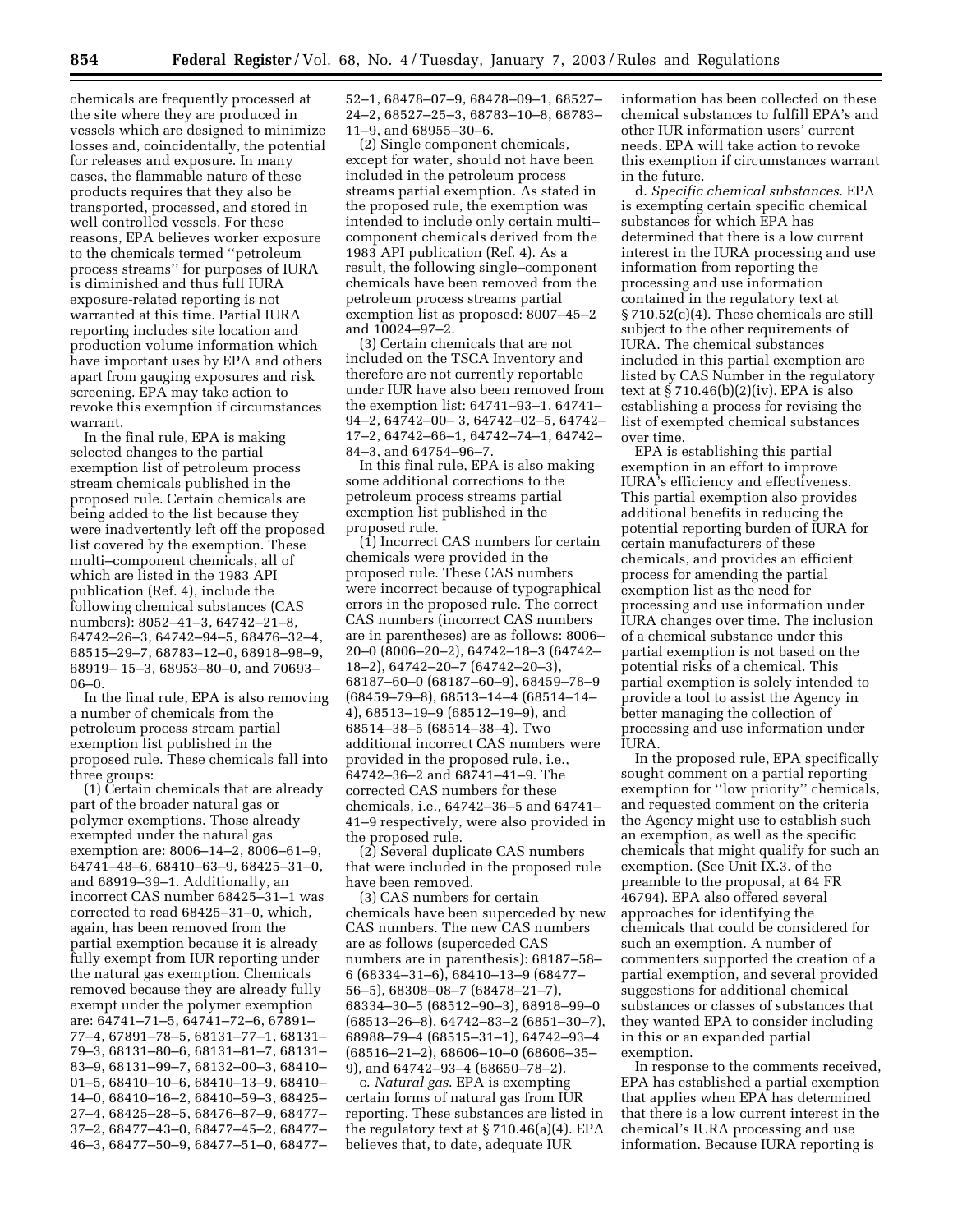chemical-specific, this exemption applies to the specific chemical substances that are listed within the exemption, which are discussed in more detail below. The need for EPA's collection of IURA processing and use information related to a particular chemical substance can change over time; therefore, EPA has also established a process that will allow EPA to revise the list by adding or removing a chemical to reflect the change in interest. The process allows anyone to submit a written request for EPA to consider revising the list of chemical substances covered under this partial exemption. EPA may also revise the list on its own initiative. When a list revision is necessary, EPA's preferred approach will be to issue a direct final rule, which affords an opportunity for public comment, while providing an efficient mechanism for revising the list.

In determining whether there is low current interest in IURA processing and use information related to a specific chemical substance, EPA will look to the specific circumstances surrounding the chemical in question, and may use one or more of the considerations identified below, and/or considerations not identified below, to make an informed decision. EPA will consider the totality of information available for the chemical substance, including but not limited to the following:

(A) Whether the chemical qualifies or has qualified in past IUR collections for the reporting of the information described in  $\S 710.52(c)(4)$  (i.e., at least one site manufactures 300,000 pounds or more of the chemical).

(B) The chemical substance's chemical and physical properties or potential for persistence, bioaccumulation, health effects, or environmental effects (considered independently or together).

(C) The information needs of EPA, other federal agencies, tribes, states, and local governments, as well as members of the public.

(D) The availability of other complementary risk screening information.

(E) The availability of comparable processing and use information.

(F) Whether the potential risks of the chemical substance are adequately managed by EPA or another agency or authority.

It is important to note that the inclusion of these chemical substances under this partial exemption is not based on the potential risks of the chemicals, but is based on the Agency's current assessment of the need for collecting IURA processing and use information. Additionally, some of these chemicals

have issues that may renew interest in them in the future, at which time EPA will reconsider the applicability of this partial exemption for those chemicals.

To create an initial list of specific chemical substances covered by this partial exemption, EPA started with:

(1) The list of chemical substances identified as part of the HPV Challenge Program for which, based upon a preliminary review of known hazard information, it was determined that the SIDS data set would not further our understanding of the chemical's properties.

(2) The list of the chemical substances that the European Union (EU) exempted from its reporting requirements for existing chemical substances.

(3) Certain other chemicals identified during the Executive Order 12866 interagency review, for which EPA was able to quickly determine, based on a review of their chemical structures, properties, existing hazard information, and available exposure information, that IURA processing and use information is of low current interest.

This list was then adjusted based upon the totality of information available to EPA during the Executive Order 12866 interagency review period to ensure that the chemicals included in this partial exemption were those for which EPA determined that IURA processing and use information is of low current interest. EPA chose these chemicals because almost all previously underwent a review to have gotten on these lists and, considering the time available during the Executive Order 12866 interagency review, the Agency was able to utilize these lists, along with the Agency's current knowledge and understanding of the individual chemical's structure, properties, indications of hazards and potential exposures, to inform its determination that there is a low current interest in IURA processing and use information for these specific chemicals (Ref. 5). As indicated previously, EPA has established a process for revising the list of chemicals covered by this partial exemption, and intends to reconsider the chemicals identified in comments for applicability under this partial exemption.

The list currently consists of the following chemicals:

(1) Chemicals for which it had been determined that the SIDS data set would not further our understanding of the chemical's properties, and not otherwise sponsored under the HPV Challenge Program: 50–70–4, 50–99–7, 56–87–1, 57–50–1, 59–02–9, 69–65–8, 124–38–9, 142–47–2, 1592–23–0, 7440–44–0, 8001–21–6, 8001–22–7, 8001–26–1,

8001–29–4, 8001–30–7, 8001–31–8, 8001–78–3, 8001–79–4, 8002–03–7, 8002–75–3, 8006–54–0, 8016–28–2, 8016–70–4, 8021–99–6, 8029–43–4, 9050–36–6, 16291–96–6, 61789–97–7, 61789–99–9, 64147–40–6, 64755–01–7, 65996–63–6, 65996–64–7, 68188–81–8, 68334– 00–9, 68334–28–1, 68409–76–7, 68425–17–2, 68439–86–1, 68476–78–8, 68514–27–2, 68514–74–9, 68525–87–1, 68918–42–3, 68952–94–3, 68989–98–0, and 73138–67–7.

(2) Chemicals from the EU Existing Chemicals Program exempted list that are not currently otherwise a part of another Agency program such as the HPV Challenge Program: 50–81–7, 58– 95–7, 59–51–8, 87–79–6, 123–94–4, 137–08–6, 150–30–1, 1317–65–3, 7440– 37–1, 7727–37–9, 7782–42–5, 8001–23– 8, 8002–13–9, 8002–43–5, 9004–53–9, 9005–25–8, 11103–57–4, 26836–47–5, 61789–44–4, 67701–01–3, 68002–85–7, 68131–37–3, 68308–54–3, 68424–45–3, and 68424–61–3.

(3) Chemicals otherwise identified by EPA based on consideration of the chemical's structure, properties, existing hazard information, and available information concerning the extent of exposure, and which are not currently a part of another Agency program such as the HPV Challenge Program: 1333–74–0, 7782–44–7, 68442–69–3, 68648–86–2, 68648–87–3, 129813–58–7, 129813–59– 8 and 129813–60–1.

You may use the process established in § 710.46(b)(2) to submit a request for the Agency to consider other chemical substances for inclusion under this partial exemption. Please ensure that you provide sufficient information in your requests to enable EPA to make the necessary determination after considering the totality of available information. If you have any questions about this process, please contact the technical person listed under **FOR FURTHER INFORMATION CONTACT** for additional assistance.

Under the list revision process, EPA will provide a written response to requests within 120 days of receipt, and will maintain copies of these responses in a public docket that will be established for each reporting cycle. In order to assist the Agency in completing any necessary revision to the list before the reporting period, any request for revising the list of chemicals under this partial exemption must be received by the Agency no later than January 1 of the year before the reporting period in question (i.e.,12 months prior to the reporting period). For example, any request for inclusion under this partial exemption must be submitted to EPA no later than January 1, 2004, i.e., 12 months prior to the next reporting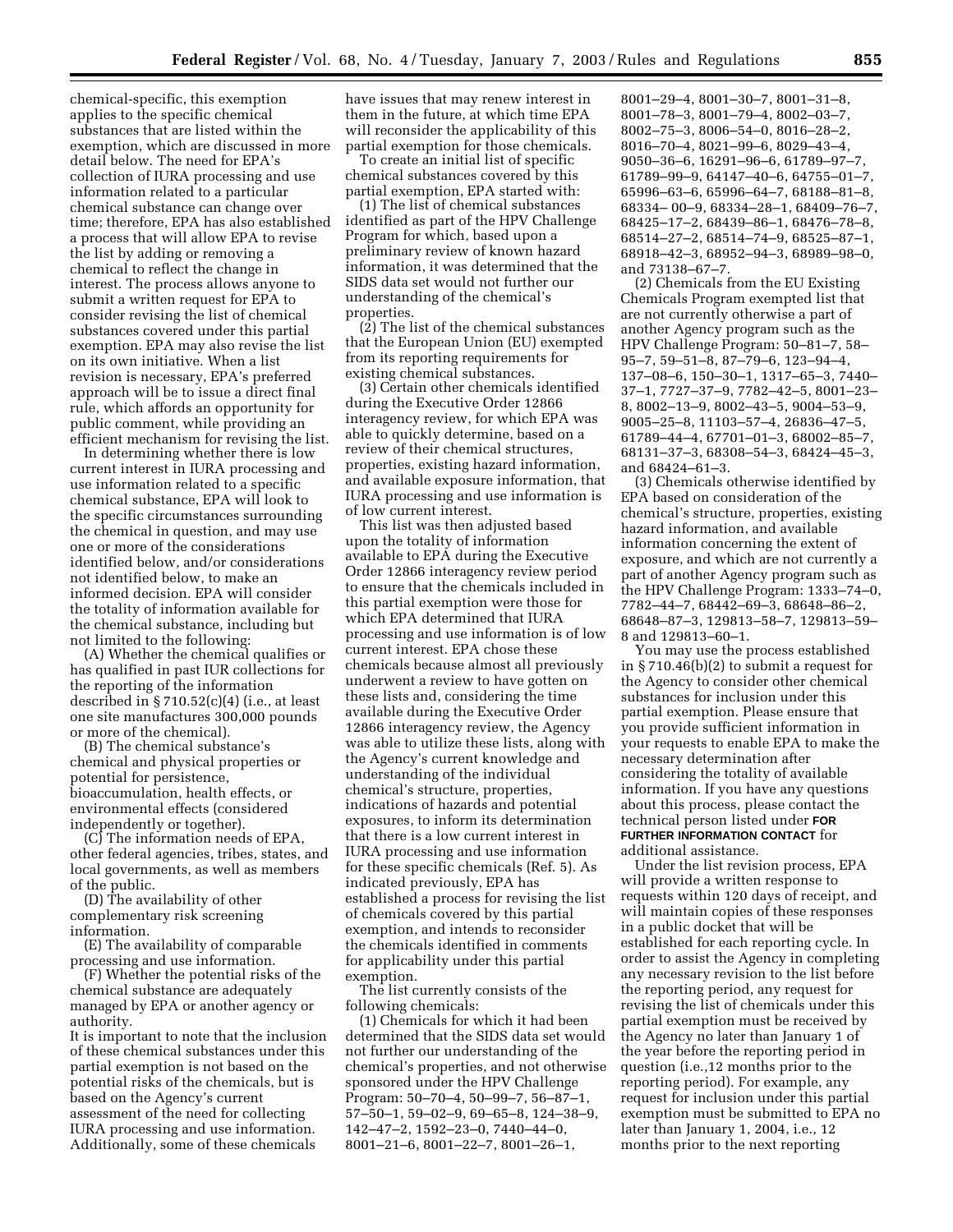period, which begins on January 1, 2005, for the 2006 submission period. If the request is submitted after this date, during an actual reporting period, or during the submission period, EPA is less likely to have sufficient time to complete its evaluation and make a determination, or issue the necessary rulemaking such that the decision can be effective for that submission period. Submitters should check the **Federal Register** for list revisions or may check the electronic CFR to identify what chemicals are on the partial exemption list prior to each reporting period.

EPA intends to develop a standard operating procedure (SOP) for this specific chemical partial exemption process, which will outline the process steps, as well as provide guidance to EPA personnel on making such determinations. EPA would like to seek your input during the development of this SOP, as well as feedback on the implementation of this process, as part of IURA implementation workshops that are planned.

One of the purposes of the Paperwork Reduction Act (PRA), 44 U.S.C. 3501 *et seq.*, can be achieved through federal agencies working together with the affected industries to design surveys that will achieve multiple purposes with a single survey instrument. EPA plans to identify and initiate dialogue that has the potential for generating additional paperwork burden reductions for the IURA. For example, the current USGS annual survey covers approximately 80 minerals, and accounts for at least 75% of the industrial production and 75% of the facilities included in the USGS survey. If you have identified other federal agency information collections that could satisfy the IURA purposes, or for which IURA information might serve as a viable substitute and have the potential to generate federal paperwork burden reductions, please contact the person listed under **FOR FURTHER INFORMATION CONTACT**.

Under the PRA, an agency may not conduct or sponsor, and a person is not required to respond to a collection of information, unless the agency has obtained approval for the activity from the Office of Management and Budget (OMB), an approval which must be renewed every 3 years. As part of the PRA approval renewal process, which includes an opportunity for public review and comment prior to OMB review, EPA intends to continue to evaluate this exemption process and will provide information about the chemicals evaluated, requests received, decisions made and related process elements and experiences as part of the

information collection request (ICR) submitted to OMB. The Agency will also analyze the information collected from one reporting year to the next, in order to ensure that IURA information collection activities continue to meet the requirements of the PRA, including the demonstration of practical utility.

e. *Polymers*. As a result of recent inquiries regarding the exemption of polymers from IUR reporting, EPA is clarifying this existing exemption. The exemption does not apply to a polymeric substance that has been hydrolyzed, depolymerized, or otherwise chemically modified, except in cases where the intended product of this reaction is totally polymeric in structure. The Agency's intent under the exemption at 40 CFR 710.26(b) has always been (and continues to be under 40 CFR 710.46 $(a)(1)$  that the products of such reactions carried out on polymeric materials are excluded from IUR reporting only if they are intended to have a totally polymeric composition. There is no change in the IUR status of polymeric materials that have not undergone such reactions and are flagged in the TSCA Inventory.

f. *Microorganisms*. EPA is clarifying this existing definition to ensure that the definition used for IURA purposes is consistent with the microorganisms rule at 40 CFR part 725 and to clarify the status of chemicals produced from living microorganisms.

2. *How have the reporting thresholds changed*? EPA is raising the basic IUR reporting threshold from a production volume of 10,000 lbs. per year per site to 25,000 lbs. per year per site. Every person manufacturing a non–excluded chemical substance at or above the threshold will be required to report the information in Parts I and II of the revised Form U (see the regulatory text at §§ 710.52(c)(1), (c)(2), and (c)(3) and 710.58). The increased IUR reporting threshold makes the IUR and Toxics Release Inventory (TRI) reporting thresholds equivalent for manufacturers. These thresholds also approximate the current TSCA section 5 premanufacture notification (PMN) low volume exemption threshold of 10,000 kg (approximately 22,000 lbs.). EPA is raising the basic IUR reporting threshold in order to reduce the number of reports filed, thus reducing the overall industry burden associated with this regulation. The new reporting threshold does not represent a finding of low exposure or low risk.

EPA is also instituting a second, higher production volume threshold of 300,000 lbs. per year per site. Persons who manufacture a reportable chemical substance at or above this level will be

required to report the information in Part III of the revised Form U (see § 710.52(c)(4) of the regulatory text) in addition to the information in Parts I and II of the revised Form U. The information reported on Part III of the form relates to the processing and use of chemical substances. EPA is instituting this separate threshold to limit processing and use data reporting to a subset of a few thousand IUR reportable chemicals out of the approximately 76,000 chemicals listed on the TSCA Inventory.

Information concerning lower production volume chemical substances is valuable, especially for identifying trends and additional substitute chemicals. However, wherever possible, the Agency has attempted to limit the reporting burden. In the future, EPA may find it necessary to collect information on chemicals at reporting thresholds below the thresholds introduced in this action. Although both the 25,000 lbs. and 300,000 lbs. thresholds are significantly higher than the current IUR 10,000 lbs. threshold, the enhanced information that will be gathered under the amended rule will enable the Agency and others to more efficiently identify those chemical substances warranting further, more in– depth review, as well as chemicals of lesser concern (see Ref. 6).

3. *Have the reporting year, the submission period, or the reporting frequency changed*? In order to provide clarification, two new definitions are being added at 40 CFR 710.43: ''reporting year'' means the calendar year in which information to be reported to EPA during a submission period is generated and ''submission period'' means the period in which the information generated during the reporting year is submitted to EPA. ''Submission period'' replaces the term ''reporting period,'' as used under the current IUR regulations at 40 CFR part 710.

As proposed, EPA is changing the IUR reporting year to a calendar year basis from a corporate fiscal year basis. This change standardizes reporting time frames across IUR submitters and across various other reporting programs, such as the TRI program.

Under the current IUR regulations at 40 CFR 710.33(b), submitters are required to report on a recurring basis during a 120–day period from August to December (the ''submission period'' under IURA) every 4 years. In a separate action following this final rule, EPA intends to change the submission period to occur earlier in the year, for example from January 1 through May 1. This potential change is related in part to the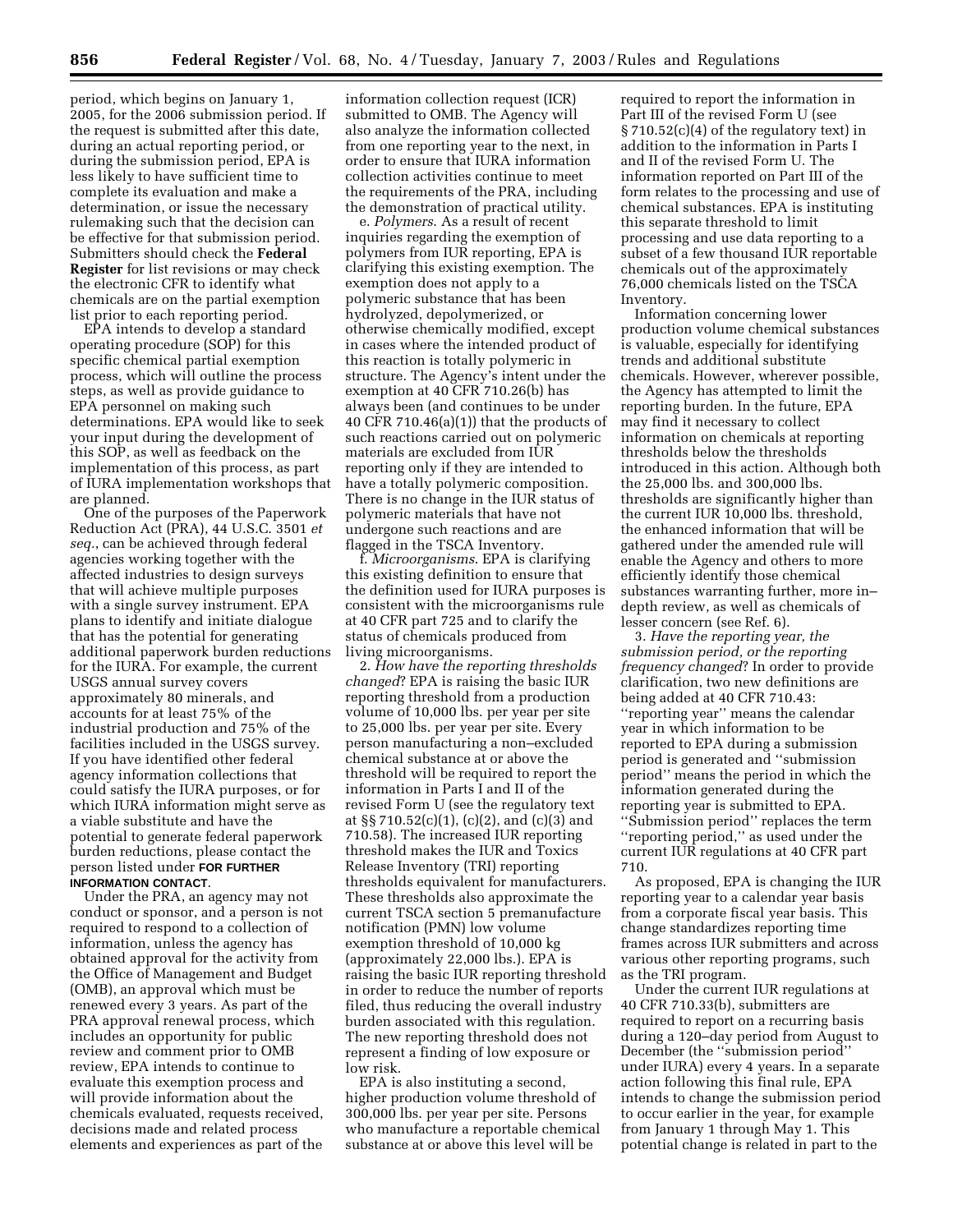reporting year change in this final rule from fiscal year to calendar year. The August to December submission period was originally used because many companies' fiscal years end in July, and starting the IUR submission period in late August allowed these companies to report their most current information. Companies will now report on a calendar year basis, making an earlier submission period more appropriate. Changing the submission period to occur earlier in the year would allow sites to submit their information closer to the period during which it was generated, as well as allow the Agency to obtain the information early in the year, thereby increasing the timeliness of the availability of the data.

In this final rule, EPA has not changed the reporting frequency (every 4 years), although EPA did consider alternative reporting frequencies (see the ''Revised Economic Analysis for the Amended Inventory Update Rule,'' Ref. 7). This means that the first reporting year for IURA information will be 4 years after the reporting year under the existing IUR, i.e., existing IUR reporting year is 2001, so the first reporting year under IURA will be 2005. The submission period will continue to occur in the year following the reporting year, i.e., existing IUR submission period is in 2002, so the first submission period for IURA will be in 2006.

The final rule indicates that subsequent reporting years and submission periods will occur every 4 years. In a separate action following this final rule, however, EPA intends to change the reporting frequency after the first reporting year under IURA (i.e., 2005, with submission to EPA in 2006) from every 4 years to every 5 years. This would mean that, instead of occurring in 2009, the second reporting year under IURA would be 2010 (i.e., 5 years after 2005), and would then occur every 5 years thereafter. The submission period would continue to occur in the year following the reporting year, so it too would occur every 5 years (i.e., 2011, 2016, etc.). In making this change, EPA also intends to change the recordkeeping period from 5 years to 6 years. EPA agreed to make these changes within the next 12 months as part of the interagency review under Executive Order 12866 in an effort to further reduce the potential reporting burden related to IURA. EPA estimates that a 5–year frequency would save regulated entities about \$50 million over 20 years at a 3% discount rate (about a 16% reduction), and \$37 million over 20 years at a 7% discount rate, and would still meet EPA's most critical data needs (Ref. 8).

For the first reporting year under IURA, EPA intends to issue guidance and conduct workshops to help the regulated community become familiarized with the revised regulations. A draft copy of the guidance for the 2006 submission period can be found in the docket for this rulemaking (Ref. 9).

4. *How have the recordkeeping requirements changed*? EPA is requiring that persons subject to reporting under IURA retain records that document any information reported to EPA under IURA for a period of 5 years beginning with the effective date of that submission period (see § 710.57 of the regulatory text). The effective date of the submission period is the last day of the submission period (currently December 23, although EPA intends to change this date, see Unit II.F.3.) in a year in which data must be submitted to EPA under IURA. Previously, submitters were required to retain records for 4 years (see 40 CFR 710.37). Under IURA, if a person submits a report in the year 2006, that person will retain the records on which the report is based until December 23, 2011. This change ensures that the submitter will have the previous submission available when determining future reporting. The change will also aid in EPA's enforcement of IUR by requiring that submitters maintain records that span successive submission periods. As described in Unit II.F.3., in a separate action EPA intends to change the reporting frequency from every 4 years to every 5 years. In that action, EPA also intends to change the recordkeeping period from 5 years to 6 years in order to continue to span successive submission periods. A 6–year recordkeeping period would require, under IURA, that if a person submits a report in the year 2006, that person will retain the records on which the report is based until December 23, 2012.

Persons who are not required to report under the existing IUR because they manufacture less than the 10,000 lb. reporting threshold have been required to retain volume records as evidence to support decisions not to submit a report. In this rulemaking, EPA is eliminating this provision because EPA believes that this type of information is routinely retained by companies in the normal course of business.

5. *How have the data elements reported by all submitters changed*? The new and revised data elements to be reported under the amended rule are discussed in this section. Data elements that are currently reported under IUR but that are not revised by these

amendments are not generally discussed in this document.

a. *Technical contact identification (§ 710.52(c)(2)(i) of the regulatory text)*. In addition to the name of a person who will serve as technical contact for the submitter company, the parent company name, the contact person's full mailing address, and the contact person's telephone number, submitters must report the contact person's e–mail address and the parent company Dun and Bradstreet Number. The technical contact person must be able to answer questions about the information on the revised Form U that is submitted by the company to EPA.

b. *Plant site identification (§ 710.52(c)(2)(ii) of the regulatory text)*. Submitters must report the plant site county or parish in addition to the information currently required for each plant site that is subject to reporting.

EPA had additionally proposed to require submitters to report a plant site identification number in order to clearly identify the reporting site in a way that would allow the cross–linking of IUR information with information reported about the same plant site contained in other data bases. EPA specifically proposed requiring the reporting of a newly assigned Facility Registration Identifier (FRI), or, if the Facility Registry System were not yet in place in time for the publication of this final rule, the submitter would report the site's RCRA number, if one has been assigned to the site. In this final rule, EPA has decided not to require the submission of a site identification number in addition to the Dun and Bradstreet number that submitters must continue to report. The Agency may instead make number assignments either directly on the reporting form after it is submitted to EPA, or prior to mailing out the form at the beginning of a submission period. Submitters will not be responsible for obtaining or reporting this number.

c. *Chemical identification (§ 710.52(c)(3)(i) of the regulatory text)*. Submitters must indicate which type of chemical identifying number they are reporting, in addition to the number itself. EPA no longer allows the use of certain of the previously used substitute identifying numbers (such as EPA– assigned numbers for Test Market Exemption Applications, original TSCA Inventory form numbers, and numbers associated with Notices of *Bona Fide* Intent to Manufacture) because they are difficult to cross–reference to CAS Registry numbers. Submitters must report a CAS Registry number, or, if a CAS Registry Number is not known to the submitter, the submitter must report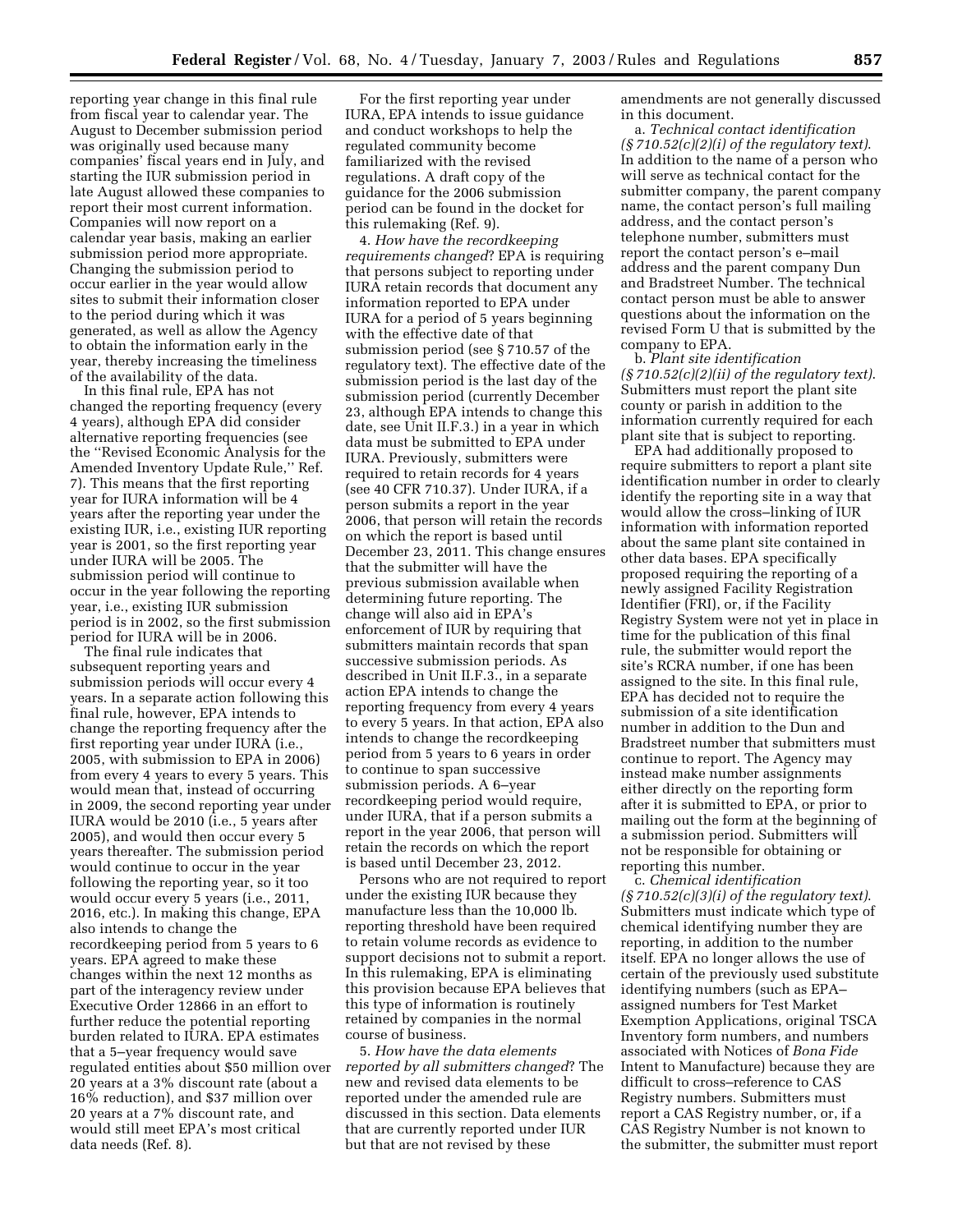either an EPA–designated accession number for confidential substances or a PMN case number.

d. *Confidentiality of production volume range (§ 710.52(c)(3)(v) of the regulatory text)*. Submitters must continue to report the specific production volume of the reportable chemical and may claim CBI protection for that production volume. Additionally, submitters may claim as CBI a pre–determined production volume range corresponding to the reported production volume number. This claim, if needed, would be separate from a CBI claim for the specific production volume.

Submitters of specific CBI production volume data may allow the release of more general range information. EPA expects that roughly 50% of submitters of specific CBI production volume data will allow the public release of volume ranges. This expectation of reduced CBI claims is based on the CBI claim statistics associated with the development of the original TSCA Inventory (See ''Inventory Update Rule (IUR) Technical Support Document: Evaluation of Likelihood of Confidential Business Information Claims for Production Volume Information'' (Ref. 10)) as well as comments received from industry concerning potential TSCA CBI reforms (Ref. 11). The range option will allow the public greater access to data on chemical production volumes, and the Agency will be better equipped to publicly release more aggregate production volume data relevant to its risk screening and other decisions.

The production volume ranges in the final rule are 25,000 to 300,000 lbs.; 300,000 to 1,000,000 lbs.; 1,000,000 to 10,000,000 lbs.; 10,000,000 to 50,000,000 lbs.; 50,000,000 to 100,000,000 lbs.; 100,000,000 to 500,000,000 lbs.; 500,000,000 to 1,000,000,000 lbs.; and greater than 1,000,000,000 lbs. per year. These ranges are similar to those first used in the development of the original TSCA Inventory, except for one change, i.e., the lowest range starts at the IURA reporting threshold of 25,000 lbs. rather than the 10,000 lb. threshold that was used in the current IUR. EPA additionally made one change to the ranges included in the proposed rule, i.e, the upper end of the first range and the lower end of the second range were raised to 300,000 lbs. from the 100,000 lbs. range limit included in the proposal, resulting in ranges of 25,000 – 300,000 lbs. and 300,000 – 1,000,000 lbs. This change makes the ranges consistent with the second reporting threshold of 300,000 lbs. or more (see  $\S 710.52(c)(4)$  of the regulatory text), and

provides additional protection for submitters' production volume range CBI claims.

Under the proposed rule's 100,000 lbs. range limit for the lowest production volume range, submitters who did not claim the production volume range as CBI might have inadvertently provided the public with more information than they intended. For instance, for a submitter whose production volume was in the 100,000 to 1,000,000 lbs. range, who did not claim their production volume range CBI, and who did not report any information in Part III of reporting Form U (the industrial processing and use and the commercial and consumer use information), public users of the data would be able to infer that the submitter's production was somewhere between 100,000 to 300,000 lbs. per year – information which the submitter might have considered CBI. To protect against such inadvertent disclosures of CBI, EPA changed the production volume ranges to reflect the second reporting threshold of 300,000 lbs. EPA does not believe that the change significantly affects the utility of the data to the public.

e. *Number of potentially exposed workers (§ 710.52(c)(3)(vi) of the regulatory text)*. Submitters must report the range code that corresponds to their estimate of the total number of workers reasonably likely to be exposed to each reportable chemical substance at each plant site. EPA defines ''reasonably likely to be exposed'' as an exposure to a chemical substance which, under foreseeable conditions of manufacture, processing, distribution in commerce, or use of the chemical substance, is more likely to occur than to not occur. Such exposures would normally include, but not be limited to, exposure during activities such as charging reactor vessels; drumming; bulk loading; cleaning equipment; maintenance operations; materials handling and transfers; and analytical operations. Covered exposures include exposures through any route of entry (inhalation, ingestion, skin contact or absorption, etc.), but exclude accidental or theoretical exposures.

Workers involved in chemical manufacturing, processing, and use are a subpopulation of concern to EPA, the Occupational Safety and Health Administration (OSHA) (Ref. 12), the National Institute of Occupational Safety and Health (NIOSH) (Ref. 13), and other organizations (e.g., labor unions). Workers may often be exposed to chemical substances in higher doses and with greater frequency than the general population, and may therefore

be at potentially greater risk of adverse health effects. The number of workers reasonably likely to be exposed to specific chemical substances is important to EPA and other organizations in developing screening level exposure scenarios. These scenarios are then used to develop priorities for testing, more detailed risk assessment, and risk management.

Under IURA, submitters are required to use ranges rather than specific values for reporting certain data, including the number of workers reasonably likely to be exposed and the number of processing or use sites. The ranges for reporting the estimated number of potentially exposed workers are found in  $\S 710.52(c)(3)(vi)$  of the regulatory text. In general, reporting these ranges reduces the potential burden to submitters of developing a precise point estimate for the data element. The use of ranges should additionally result in fewer CBI claims than if precise point estimates were provided because ranges tend to reveal less sensitive information than specific estimates while still conveying sufficient information useful to effectively screen chemical risks. Submitters are permitted to claim the reported ranges as confidential if revealing even this general information would disclose information of a sensitive nature.

f. *Maximum concentration (§ 710.52(c)(3)(vii) of the regulatory text)*. Submitters must report the maximum concentration, measured by weight, of the reportable chemical substance at the time it leaves the submitter's manufacturing site or, if it is a site-limited chemical, at the time it is reacted on-site to produce a different chemical substance. This information is to be reported regardless of the various physical forms in which the chemical may be sent off-site or reacted on–site. Concentration ranges for use in reporting are found in  $\S 710.52(c)(3)(vii)$ of the regulatory text.

Concentration is an important variable to consider when estimating the magnitude of potential exposures. Information about the maximum concentration of a chemical substance present at processing and use sites is frequently used in chemical risk screening in the review of PMNs for new chemical substances required by section 5 of TSCA and is used to the extent it is available in screening chemicals on the TSCA Inventory. For example, EPA has developed standard methods to estimate dermal exposures that workers may experience while performing common industrial operations such as sampling and loading chemicals into drums. These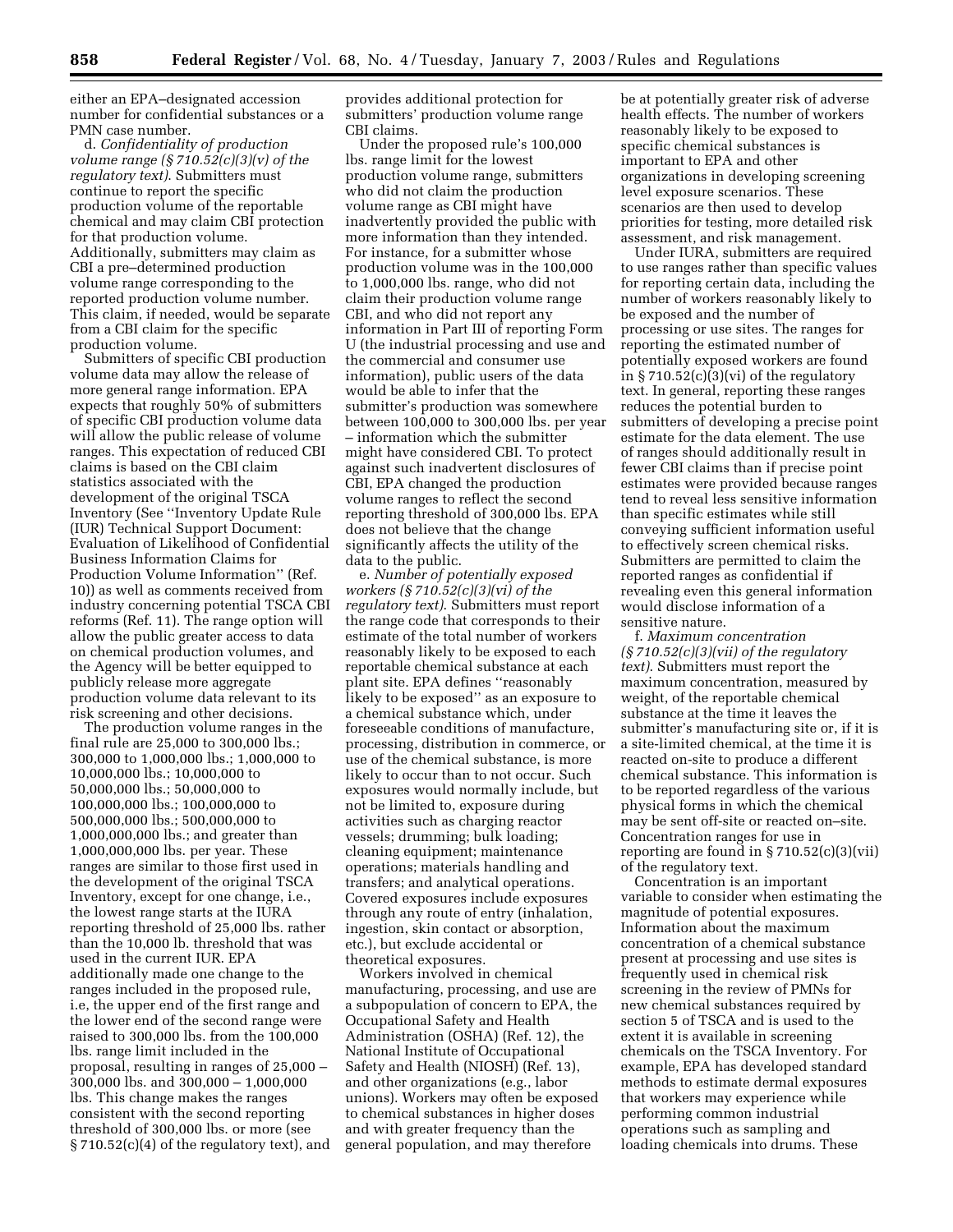standard methods use maximum concentration information to estimate upper limits to exposure estimates. If EPA is aware that a chemical substance is processed or used only as a fraction of a mixture with other chemical substances, exposure estimates may be adjusted downward accordingly. For example, a chemical substance which is a component of a liquid mixture exerts a lower vapor pressure than it would as a pure chemical substance. Because higher vapor pressure is associated with increasing inhalation exposure to a chemical substance, the concentration of a chemical substance in a liquid mixture impacts the exposure assessment.

A chemical may be produced in multiple physical forms and in multiple formulations and products. As described in Unit II.F.5.g., EPA is requiring reporting of each of the physical forms in which a chemical is sent off–site. For the purpose of exposure screening, EPA is requiring only the reporting of the maximum concentration, regardless of the various physical forms in which a chemical may be sent off-site.

EPA had proposed that submitters also report the average concentration of the chemical when leaving the manufacturing site (at 64 FR 46788). EPA is not promulgating this requirement because of the potential difficulty of determining the average concentration. For example, a submitter could produce many formulations containing a particular chemical substance, making a determination of average concentration difficult.

g. *Physical form (§ 710.52(c)(3)(viii) of the regulatory text)*. Submitters must report the physical form(s) of the chemical at the time it leaves the site of manufacture or, if the chemical is sitelimited, at the time it is reacted on site to produce a different chemical substance. The list of physical forms from which submitters must select is found in  $\S 710.52(c)(3)(viii)$  of the regulatory text. Further discussion on physical form reporting is found in Unit III.B.1.a.

The physical form of a chemical is an important factor to consider when estimating magnitudes and concentrations of potential exposures. EPA's analyses of TRI and PMN data demonstrated that the physical state of a chemical is a determining factor in predicting the potential for industrial releases of chemicals, and hence, exposures to humans and the environment. The results of the analyses are provided in a technical support document that was developed by EPA in support of this rule (''Inventory Update

Rule (IUR) Amendments Technical Support Document: Exposure-Related Data Useful for Chemical Risk Screening,'' Ref. 14). The physical state, which provides information on volatility and how the chemical is likely to be handled during manufacturing, processing, and use, is an important data element for the purpose of exposure and risk screening.

h. *Percent production volume (§ 710.52(c)(3)(ix) of the regulatory text)*. Submitters are required to report the percentage of total production volume (as reported under regulatory text  $\S 710.52(c)(3)(iv)$  of the reportable chemical substance that is associated with each physical form reported. Percent production volume estimates will allow the Agency to aggregate, on a case-by-case basis, the production volume of a particular physical form for a given chemical across multiple sites. These determinations will allow EPA to better characterize the risk associated with chemicals that are manufactured in physical forms that typically result in higher exposures, such as volatile liquids or powders, but that are produced in small quantities. These percent production volume estimates will help put the physical form information into context. Estimates must be rounded off to the nearest 10% of production volume.

6. *What new definitions have been added to explain or reworded to clarify the reporting requirements*? EPA has reorganized the definition section of the regulatory text associated with the original Inventory and IUR. There are now three definition sections. The existing § 710.2 contains definitions relevant primarily to the compilation of the original Inventory, although a few of these definitions are also relevant to both IUR and IURA. EPA has recodified these general definitions in § 710.3. Definitions relevant only to IUR, which were originally in § 710.2, are now in § 710.23. Section 710.43 contains definitions relevant only to IURA. This reorganization clarifies the relationships between the definitions and the various rules, and has no substantive effect.

Two existing definitions are being clarified (§ 710.3 of the regulatory text). EPA defines ''manufacture'' to mean to manufacture, produce, or import for commercial purposes and ''manufacture or import 'for commercial purposes''' to mean to manufacture, produce, or import with the purpose of obtaining an immediate or eventual commercial advantage, and includes, for example, the manufacture or import of any amount of a chemical substance or mixture: (1) For commercial distribution, including for test

marketing, or (2) for use by the manufacturer, including use for product research and development, or as an intermediate.

Certain new definitions are being added to § 710.43 as a result of this final rule.

a. *Known to or reasonably ascertainable by*. TSCA section 8(a)(2) authorizes EPA to require persons to report information that is known to or reasonably ascertainable by the submitter. For the purposes of reporting under IURA, a submitter will report information described in the regulatory text at § 710.52(c)(1), (c)(2), and (c)(3) that is known to or reasonably ascertainable by the submitter. This means all information in a person's possession or control, plus all information that a reasonable person similarly situated might be expected to possess, control, or know.

b. *Readily obtainable information*. TSCA section 8(a)(2) authorizes EPA to require persons to report information that is known to or reasonably ascertainable by the submitter. Under IURA, a submitter will report processing and use information (i.e., the information reported for sites at which the 300,000 lbs. threshold has been met or exceeded) only to the extent that such information is ''readily obtainable'' by the submitter's management and supervisory employees responsible for manufacturing, processing, distributing, technical services, and marketing of the reportable chemical substance (see regulatory text § 710.43). Extensive file searches are not required. The ''readily obtainable'' standard for processing and use information requires less effort on the part of the submitter than the ''known to or reasonably ascertainable by'' standard that applies to all other IUR reporting (see regulatory text § 710.43), while providing sufficiently precise processing and use information for screening level reviews. In addition, the ''readily obtainable'' standard limits the reporting burden associated with processing and use reporting and is identical to the standard currently in effect under EPA's TSCA Section 8(a) Preliminary Assessment Information Rule (PAIR) (See 40 CFR 712.7). The ''readily obtainable'' definition is further discussed in Unit III.D.2.

c. *Reasonably likely to be exposed*. For the purposes of reporting under IURA, reasonably likely to be exposed means an exposure to a chemical substance which, under foreseeable conditions of manufacture (including import), processing, distribution in commerce, or use of the chemical substance, is more likely to occur than not to occur. Such exposures would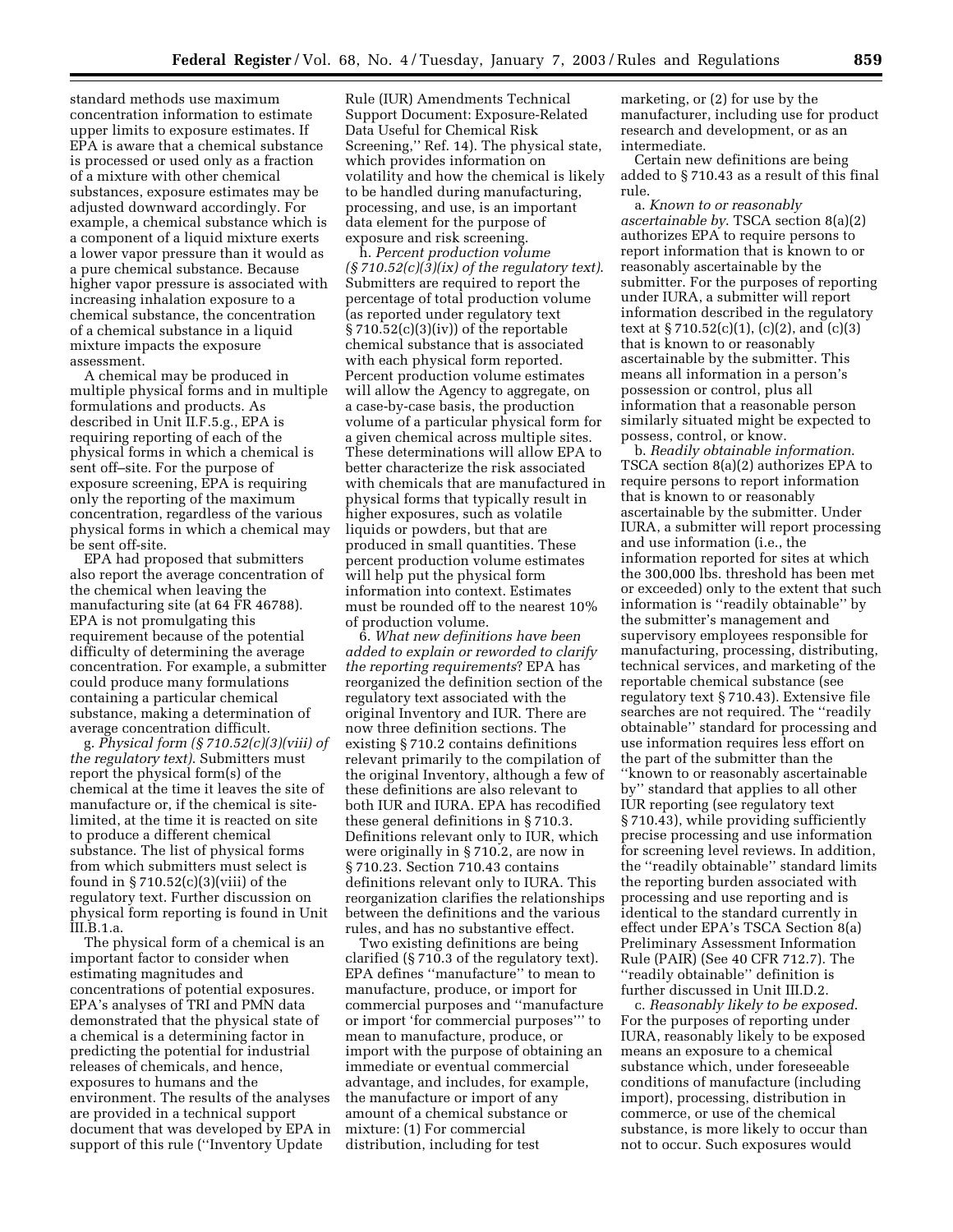normally include, but would not be limited to, activities such as charging reactor vessels, drumming, bulk loading, cleaning equipment, maintenance operations, materials handling and transfers, and analytical operations. Covered exposures include exposures through any route of entry (inhalation, ingestion, skin contact, etc.), but excludes accidental or theoretical exposures.

d. *Use*. For the purpose of reporting under IURA, EPA is defining ''use'' as any utilization of a chemical substance or mixture that is not otherwise covered by the terms ''manufacture'' or ''process'' (see regulatory text § 710.43). For example, the activity of processing a solvent into a paint formulation is considered ''processing'' rather than ''use'' because the activity incorporates the chemical substance (the solvent) into a formulation. If the paint formulation containing the solvent is then applied to a metal or wood surface (e.g., cars), this application would be considered a use activity. Relabeling or redistributing a container holding a chemical substance or mixture where no repackaging occurs does not constitute use or processing of the chemical substance or mixture.

e. *Repackaging*. For the purpose of reporting under IURA, ''repackaging'' is defined as the physical transfer of a chemical substance or mixture (as is) from one container to another container or containers in preparation for distributing the chemical substance or mixture in commerce. This definition does not apply to sites that only relabel or redistribute the reportable chemical substance without removing the chemical substance from the container in which it is received or purchased.

f. *Industrial use*. EPA defines ''industrial use'' for purposes of reporting under IURA as use at a site at which one or more chemical substances or mixtures are manufactured or processed (see § 710.43 of the regulatory text).

g. *Commercial and consumer use*. For purposes of reporting under IURA, EPA defines ''commercial use'' as the use of a chemical substance or mixture in a commercial enterprise providing saleable goods or a service, such as painting contractors using paint products. A ''consumer use,'' on the other hand, means the use of a chemical substance that is directly, or as part of a mixture, sold to or made available to consumers for their use in or around a permanent or temporary household or residence, a school, or recreational areas (see § 710.43 of the regulatory text). Exposures to commercial and consumer products are similar for risk screening

purposes because existing screening level assessment methods are not sophisticated enough to distinguish between these exposures.

h. *Intended for use by children*. For purposes of reporting under IURA, EPA defines ''intended for use by children'' as the use of a chemical substance or mixture in or on a product that is specifically intended for use by children age 14 or younger. A chemical substance or mixture is intended for use by children when the submitter answers ''yes'' to at least one of the following questions for the product into which the submitter's chemical substance or mixture is incorporated: (1) Is the product commonly recognized (i.e., by a reasonable person) as being intended for children age 14 or younger; (2) Does the manufacturer of the product state through product labeling or other written materials that the product is intended for or will be used by children age 14 or younger; or (3) Is the advertising, promotion, or marketing of the product aimed at children age 14 or younger?

i. *Reportable chemical substance*. For the purposes of reporting under IURA, a reportable chemical substance is a chemical substance described in § 710.45 of the regulatory text.

j. *Reporting year*. For the purposes of reporting under IURA, the reporting year is the calendar year in which information to be reported to EPA during a submission period is generated, i.e., calendar year 2005 and the calendar year at 4–year intervals thereafter. For instance, for information submitted in 2006, the information will be generated during the period from January 1 to December 31, 2005.

k. *Submission period*. For the purposes of reporting under IURA, the submission period is the period in which the information generated during the reporting year is submitted to EPA. For instance information generated during the period from January 1 to December 31, 2005 (i.e., when the chemical substance is manufactured) will be submitted during the 2006 submission period.

l. Site-limited. For purposes of reporting under IURA, EPA defines ''site-limited'' to mean that a chemical substance is manufactured and processed only within a site and is not distributed for commercial purposes as a substance or as part of a mixture or article outside the site. Imported substances are never site-limited. Although a site-limited chemical substance is not distributed for commercial purposes outside the site at which it is manufactured and processed, the substance is considered to have been manufactured and processed for commercial purposes.

7. *What new data elements are reportable by only larger production volume manufacturers*? As described in Unit II.F.2., EPA is replacing the current IUR reporting threshold of 10,000 lbs. per year per site with two new production volume reporting thresholds of 25,000 lbs. and 300,000 lbs. per year per site. Each person manufacturing a reportable substance at or above the 25,000 lbs. per year per site threshold is required to complete at least a partial report containing the information in Parts I and II of the revised Form U. Persons who manufacture a reportable substance at or above the 300,000 lbs. per year per site threshold are required to complete a full report, providing the information in Part III of the revised Form U in addition to the information in Parts I and II. Part III concerns the processing and use of chemical substances.

a. *Processing and use information (§ 710.52(c)(4) of the regulatory text)*. Submitters with plant sites at which a reportable chemical substance is manufactured in annual quantities of 300,000 lbs. or more must report processing and use information under IURA. EPA requires submitters to report the information described in § 710.52(c)(4) of the regulatory text concerning the processing and use of each reportable chemical substance at sites that receive a reportable chemical substance from the submitter site either directly or indirectly (including through a broker/distributor, from a customer of the submitter, etc.), whether the recipient site(s) are controlled by the submitter site or not. Processing and use information must be reported only to the extent that the data, or an estimate, is ''readily obtainable'' by the submitter (see Unit II.F.6.b.).

i. *Industrial processing or use operations (§ 710.52(c)(4)(i)(A) of the regulatory text)*. Submitters must report the industrial processing or use operation(s) at each site that receives the reportable substance from the submitter site (whether the recipient site(s) are controlled by the submitter site or not). The categories for reporting are listed in  $\S 710.52(c)(4)(i)(A)$  of the regulatory text.

ii. *North American Industrial Classification System (NAICS) Code (§ 710.52(c)(4)(i)(B) of the regulatory text)*. Submitters must report the five– digit NAICS code(s) that best describe(s) the industrial processing or use activities at the sites that receive a reportable chemical substance from the submitter either directly or indirectly (including through a broker/distributor,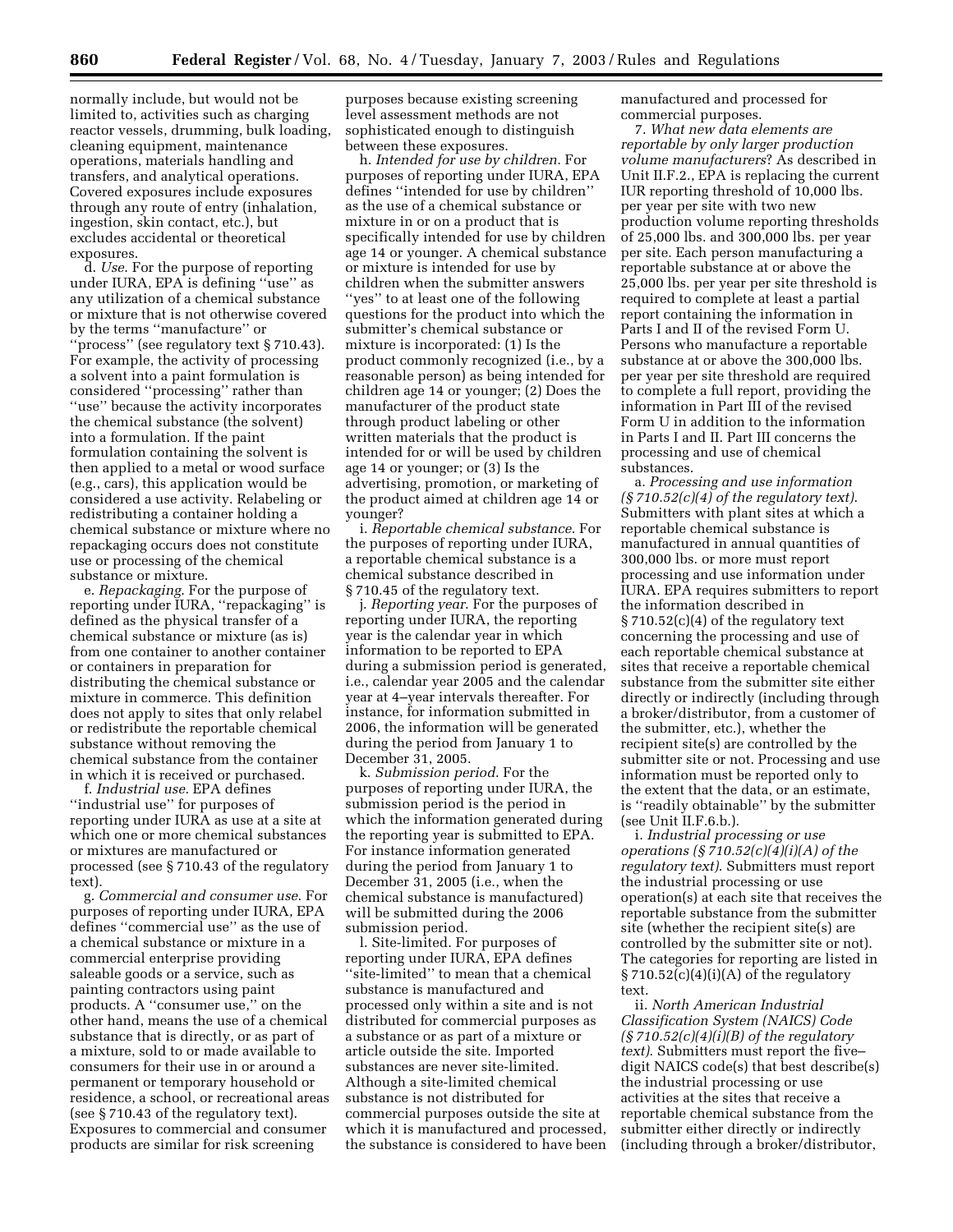from a customer of the submitter, etc.), whether the recipient site(s) are controlled by the submitter site or not. The NAICS codes, published by the Office of Management and Budget (OMB), have superseded the prior system of Standard Industrial Classification (SIC) codes (Ref. 15). Submitters must report these codes to the extent the information is readily obtainable for processing or use activities at sites that process or use a reportable chemical substance received from the submitter. EPA does not intend for manufacturers to survey their customers or distributors to precisely identify the appropriate NAICS codes at their downstream sites.

The NAICS classification system is being used in IURA to describe the industrial setting in which chemical exposures associated with the industrial processing or use of a chemical substance may occur. Exposure to a chemical substance typically varies among industries. The NAICS code in conjunction with the Industrial Function Category (IFC) code and the processing or use operation will define the industrial, commercial, or consumer setting so that the appropriate scenarios can be applied to estimate worker, community, and environmental exposures to the chemical substance.

The NAICS codes which best describe the industrial activities associated with each reported industrial processing or use operation must be provided. If more than 10 NAICS codes apply to a reportable chemical substance, submitters need only report the 10 NAICS code, IFC and processing or use operation combinations that cumulatively represent the largest percentage of the substance's production volume, measured by weight. Submitters may also report the same NAICS code multiple times if the chemical being reported has several industrial functions or multiple processing or use operations. This limitation on reporting is intended to minimize submitters' reporting burden.

iii. *Industrial function category (IFC) (§ 710.52(c)(4)(i)(C) of the regulatory text)*. Submitters must report the IFCs that best represent the specific manner in which a chemical substance is used within each NAICS code reported. Submitters may report the same function category under different NAICS codes. The IFCs to be used are listed in the regulatory text at  $\S 710.52(c)(4)(i)(C)$ .

A NAICS code and IFC combination sufficiently defines a potential exposure scenario for risk screening and priority– setting purposes. EPA conducted studies to determine whether information regarding the industrial

sectors in which a chemical substance is processed and used, and information regarding the function a chemical substance performs within industrial processes, are useful for the purpose of screening level exposure assessments. These studies demonstrated that this type of information provides indications of the route, magnitude, and concentration of potential chemical exposures to humans and to the environment. The results of the studies are provided in two of the technical support documents that EPA developed in support of this rule (Refs. 14 and 16).

IFCs are also useful in estimating the frequency and duration of chemical substance exposures by indicating the type of application in which a chemical will be used (e.g., solvents (for cleaning and degreasing) or intermediate). The relationship between industrial function categories and the frequency and duration of exposure to chemical substances is particularly useful in developing exposure assessments in EPA's New Chemicals Program. These data elements are important elements in developing useful exposure scenarios. In the absence of these data, EPA often uses conservative estimates that may indicate a greater risk than is actually the case. Data that will be obtained under IURA will enable EPA to make more realistic characterizations of exposure, instead of ''worst case'' assumptions.

iv. *Percentage of production volume attributable to each combination of NAICS code and industrial function category in each processing or use operation (§ 710.52(c)(4)(i)(D) of the regulatory text)*. Submitters must estimate the percentage of total production volume attributable to each reported combination of NAICS code and IFC in each processing or use operation, to the extent that such information is readily obtainable. Estimates must be rounded off to the nearest 10% of production volume. Submitters are not permitted to round off to zero percent if the production volume attributable to a NAICS code/ IFC/processing or use operation combination is 300,000 lbs. or more and accounts for 5% or less of the total production volume of a reportable chemical substance. In such cases, submitters must report the percentage of production volume attributable to that combination to the nearest 1% of production volume. This exception to the general rounding rule will ensure that adequate use information is reported for the larger production volume chemical substances.

The total percent production volumes associated with the NAICS code/IFC

combinations may add up to more than 100%, given that the submitter is reporting on distribution of a chemical to sites in its control as well as downstream sites, some of which are not immediate purchasers from the original manufacturing site. Additionally, the total percent production volume may add up to less than 100% if the submitter cannot readily obtain information about how all of its production volume is processed or used by industry.

v. *Number of processing or use sites (§ 710.52(c)(4)(i)(E) of the regulatory text)*. Submitters must report estimates of the total number of industrial sites, including those beyond the submitter's control, that process or use each reportable chemical substance manufactured by the submitter, with respect to each combination of NAICS code and IFC in each processing or use operation. The ranges that will be used for reporting the number of sites can be found at  $\S 710.52(c)(4)(i)(E)$  of the regulatory text. For risk screening purposes, the number of sites at which chemical substances are manufactured, processed, or used is a useful indicator of the number of ecosystems and the size of the general population potentially exposed to the chemical substances.

vi. *Number of workers (§ 710.52(c)(4)(i)(F) of the regulatory text)*. Submitters must report estimates of the total number of workers, including those at sites not under the submitter's control, that are reasonably likely to be exposed while processing or using the reportable chemical substance, with respect to each combination of NAICS code and IFC in each processing or use operation. The approximate number of workers will be reported using the same definitions and ranges described under Unit II.F.5.e. The difference in reporting worker exposure information under this section is that such information need be reported only to the extent that it is readily obtainable.

b. *Commercial and consumer use information (§ 710.52(c)(4)(ii) of the regulatory text)*. Submitters must report information concerning the commercial and consumer uses of each reportable chemical substance, whether the site(s) at which the chemical substance is used are controlled by the submitter site or not. As for the industrial processing and use information described in Unit II.F.7.a., commercial and consumer use information must be reported only by sites at which a chemical substance is manufactured in annual quantities of 300,000 lbs. or more, and submitters are only required to report the information to the extent that it is readily obtainable.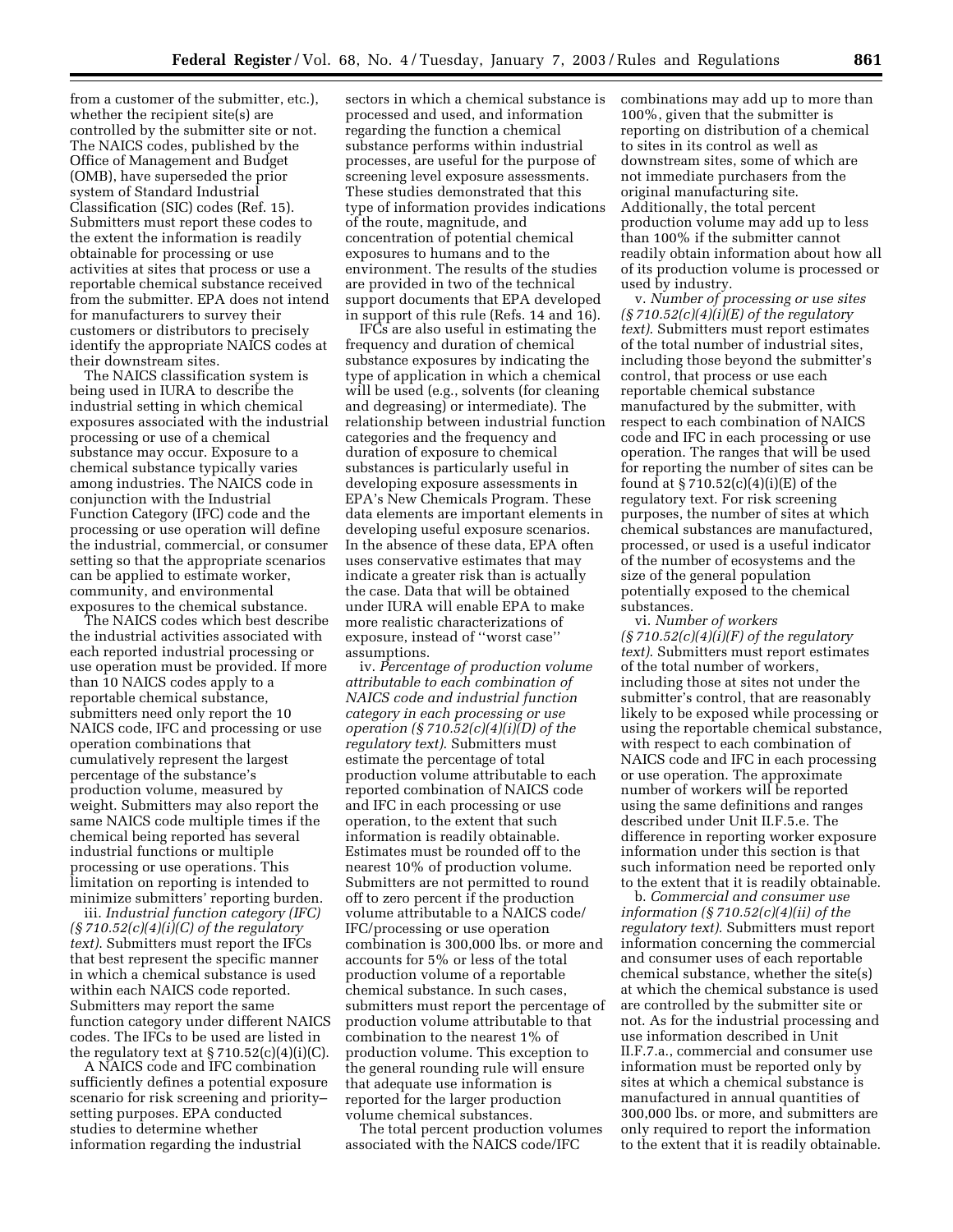Consumers comprise a subpopulation of particular concern to EPA, the Consumer Products Safety Commission (CPSC), and other governmental and non–governmental organizations. Information from submitters about whether the chemical substances they manufacture are used in consumer products is useful in estimating the potential risks to consumers that result from chemical exposures. In the absence of more specific data, EPA often assumes for risk screening purposes that large, unprotected populations may potentially be exposed to the chemical substances in consumer products. EPA is also working with industry and other stakeholders to develop hazard, exposure, and risk assessments regarding chemicals to which children are exposed. The commercial and consumer product information that will be reported under IURA will be used by EPA in the identification of chemicals that might be included in these programs, and may contribute to exposure assessments for these chemicals.

i. *Commercial and consumer product categories (§ 710.52(c)(4)(ii)(A) of the regulatory text)*. Submitters must report up to 10 categories that best describe the commercial and consumer products in which the reportable chemical substance is used (whether the recipient site(s) are controlled by the submitter site or not). If more than 10 categories apply, submitters need only report the 10 categories for the chemical substance

that cumulatively represent the largest percentage of the submitter's production volume, measured by weight. The commercial and consumer product (CCP) categories are listed at  $\S 710.52(c)(4)(ii)(A)$  of the regulatory text. Information on the use of chemicals in CCPs is useful in estimating the frequency and duration of chemical substance exposures. In the absence of other information, consumers are often assumed to experience less controlled, but less frequent exposures than workers. The data that will be obtained under IURA will enable EPA to make more realistic characterizations of exposure, instead of ''worst case,'' overly conservative assumptions.

ii. *Products intended for use by children (§ 710.52(c)(4)(ii)(B) of the regulatory text)*. Submitters must indicate, within each reported CCP category, whether, based on readily obtainable information, any amount of each reportable chemical substance manufactured by the submitter is or is not present in (for example, a plasticizer chemical used to make pacifiers) or on (for example, as a component in the paint on a toy) any products intended for use by children, regardless of the concentration of the substance, or indicate that such information is not readily obtainable.

EPA defines ''intended for use by children'' in § 710.43 of the regulatory text and in Unit II.F.6.h. Using this definition, if a submitter determines, based on readily obtainable information,

that its chemical substance or mixture is used in or on a product that is intended to be used by children age 14 or younger, the submitter would indicate this on Form U. For example, EPA believes that certain products, like crayons, coloring books, diapers, and toy cars – to name a few – are typically intended to be used by children age 14 or younger. As such, if a submitter determines, based on readily obtainable information, that its chemical substance or mixture is used in crayons and toy cars, that submitter would report a ''Y'' in the Children's Use column on Form U for categories C01 and C10.

On the other hand, EPA believes that certain products, like household cleaning products, automotive products, and lubricants--to name a few--are typically not intended to be used by children age 14 or younger. As such, if a submitter determines, based on readily obtainable information, that its chemical substance or mixture is used in automotive care products and lubricants, that submitter could report a ''N'' in the Children's Use column on Form U for categories C03 and C09.

For further illustration, some examples of products that are typically intended for use by children 14 or younger are provided for each commercial and consumer use category (this listing is not intended to be exhaustive and should therefore not be considered limiting):

| Code            | Category                                       | Examples of Children's Products                                                                        |
|-----------------|------------------------------------------------|--------------------------------------------------------------------------------------------------------|
| C01             | Artists' supplies                              | Crayons, children's markers                                                                            |
| CO <sub>2</sub> | Adhesives and sealants                         | Craft glue, model glue                                                                                 |
| CO <sub>3</sub> | Automotive care products                       | Typically products in this category are not likely to be<br>intended for use by children 14 or younger |
| CO <sub>4</sub> | Electrical and electronic products             | Electronic games, remote control cars, toys                                                            |
| C <sub>05</sub> | Glass and ceramic products                     | Porcelain dolls                                                                                        |
| C06             | Fabrics, textiles and apparel                  | Pajamas                                                                                                |
| C07             | Lawn and garden products (non-pes-<br>ticidal) | Lawn and gardening tools designed specifically for<br>children, e.g., children's rake                  |
| CO8             | Leather products                               | Shoes, jackets, baseball gloves                                                                        |
| C <sub>09</sub> | Lubricants, greases and fuel additives         | Typically products in this category are not likely to be<br>intended for use by children 14 or younger |
| C <sub>10</sub> | Metal products                                 | Toy trucks, toy cars, wagon                                                                            |
| C <sub>11</sub> | Paper products                                 | Diapers, baby wipes, coloring books                                                                    |
| C <sub>12</sub> | Paints and coatings                            | Finger paints, water color kits intended for children's<br>use                                         |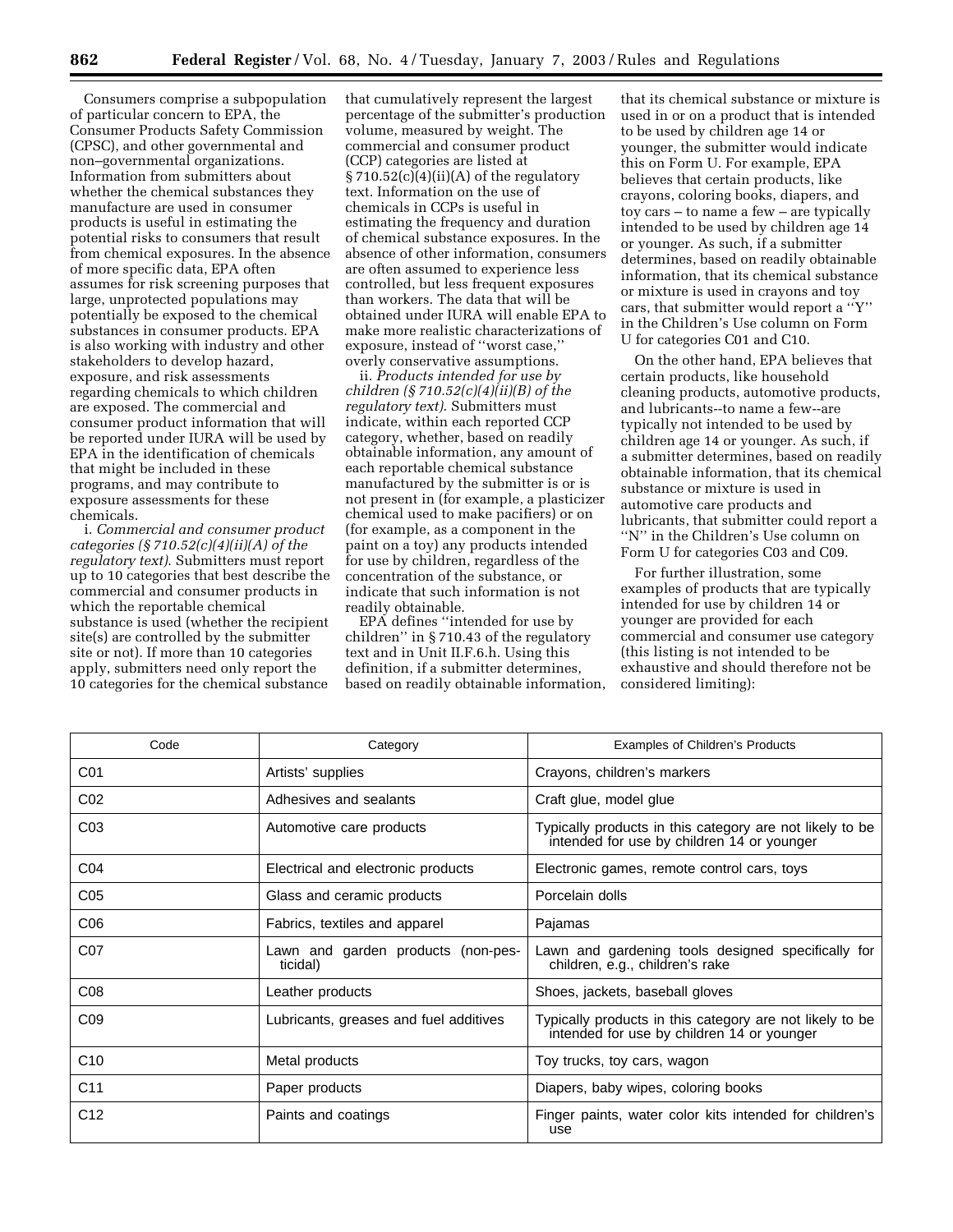| Code            | Category                       | <b>Examples of Children's Products</b>                                                                 |
|-----------------|--------------------------------|--------------------------------------------------------------------------------------------------------|
| C <sub>13</sub> | Photographic chemicals         | Typically products in this category are not likely to be<br>intended for use by children 14 or younger |
| C <sub>14</sub> | Polishes and sanitation goods  | Typically products in this category are not likely to be<br>intended for use by children 14 or younger |
| C <sub>15</sub> | Rubber and plastic products    | Pacifiers, action figures, balls                                                                       |
| C <sub>16</sub> | Soaps and detergents           | Baby shampoo, children's bubble bath                                                                   |
| C <sub>17</sub> | <b>Transportation products</b> | Child's car seat                                                                                       |
| C <sub>18</sub> | Wood and wood furniture        | Baby cribs, changing tables, wooden toys                                                               |
| C <sub>19</sub> | Other                          | Other items specifically intended for use by children<br>age 14 or younger                             |

EPA chose the phrase ''intended for use by children'' because it appears in the Federal Hazardous Substances Act (FHSA) (15 U.S.C. 1261 *et seq*.) and has been applied by the Consumer Product Safety Commission (CPSC) for over 20 years. While not specifically defined in FHSA or its implementing regulations, the CPSC regulations list several factors that CPSC considers in determining whether a product is a ''children's product'' intended for use by children (16 CFR 1501.2(b)). After consultation with CPSC, EPA adapted these factors for the purpose of defining ''intended for use by children'' for IURA purposes.

EPA based the ages for the definition, i.e., 14 or younger, on the Standard Consumer Safety Specification on Toy Safety issued by the American Society for Testing and Materials (ASTM), Standard: ASTM F963–96a. This standard covers age groups through 14 years and defines ''toy'' as: ''any object designed, manufactured, or marketed as a plaything for children through the age of 14 years'' (Ref. 17, section 3.1.33).

Obtaining information indicating that a chemical substance or mixture is used in a product that is intended for use by children will enable the Agency and others to identify chemicals affecting this particularly sensitive population. EPA has long had an interest in protecting children from unreasonable adverse affects associated with exposure to chemicals. In 1995, EPA established a policy to ensure that environmental health risks of children are explicitly and consistently evaluated in our risk assessments, risk characterizations, and environmental and public health standards (see http://yosemite.epa.gov/ ochp/ochpweb.nsf/homepage). Environmental health threats to children are often difficult to recognize and assess because of limited information to identify where children's

exposures occur and limited understanding of when and why children's exposures and responses are different from those of adults.

In 1997, Executive Order 13045, entitled *Protection of Children from Environmental Health Risks and Safety Risks* (62 FR 19885, April 23, 1997), specifically directed each Federal agency to make it a high priority to identify, assess, and address children's environmental health and safety risks. It also created a Task Force on Environmental Health Risks and Safety Risks to Children. On October 9, 2001, President Bush signed Executive Order 13229, entitled *Amendment to Executive Order 13045, Extending the Task Force on Environmental Health Risks and Safety Risks to Children* (66 FR 52013, October 11, 2001), extending the work of the Task Force by another 18 months. These Executive Orders illustrate the interest in and the importance placed on addressing children's environmental health and safety risks.

The inclusion of the children's use category in IURA will provide the Agency and others with valuable information about the relationship between the IUR chemicals and products intended for use by children 14 or younger. This information will allow the Agency to respond to concerns about chemicals used in the manufacture of products intended for use by children, enabling the Agency to identify those chemicals that are reported as not being used in children's products, those chemicals that are used in children's products, and those chemicals where it is not known if they are used in children's products. This initial screen will then allow EPA and others to identify those chemicals used in children's products that might warrant further investigation or

assessment, and thereby allow EPA, as well as other interested parties and affected entities, to better prioritize such assessments and maximize available resources.

iii. *Percentage of production volume attributable to each commercial and consumer product category (§ 710.52(c)(4)(ii)(C) of the regulatory text)*. Submitters must estimate the percentage of their site production volume for each reportable chemical substance that is attributable to each specific commercial and consumer end– use. This information must be submitted to the extent that it is readily obtainable. Estimates must be rounded off to the nearest 10% of production volume. However, a CCP category which accounts for 5% or less of the total production volume of a reportable chemical substance cannot be rounded off to zero percent if the production volume attributable to that CCP category is greater than or equal to 300,000 lbs. In such cases, submitters must report the percentage of production volume attributable to that CCP category to the nearest 1% of production volume. This exception to the general rounding rule will ensure that adequate use information is reported for the larger production volume chemical substances.

The total percent production volumes reported may add up to more than 100%, given that the submitter is reporting on distribution of a chemical to sites in its control as well as downstream sites, some of which are not immediate purchasers from the original manufacturing site. Additionally, the total percent production volume may add up to less than 100% if the submitter cannot readily obtain information about how all of its production volume is used in commercial and consumer products.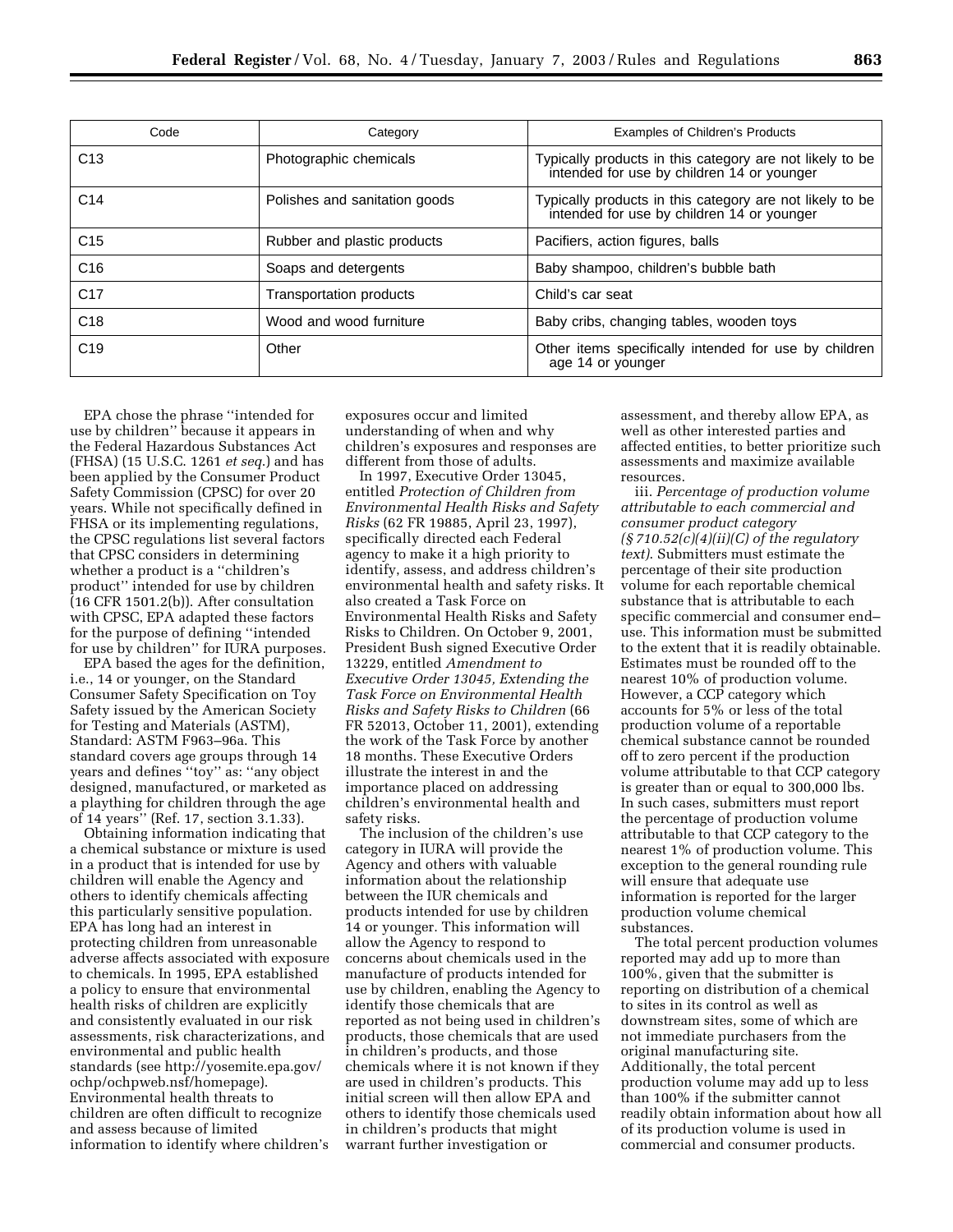iv. *Maximum concentration in commercial and consumer products (§ 710.52(c)(4)(ii)(D) of the regulatory text)*. Submitters must report the maximum concentration (measured by weight) of each reportable chemical substance in each commercial and consumer product category. In complying with this requirement, submitters will select from the list of concentration ranges provided in § 710.52(c)(3)(vii) in the regulatory text. Concentration is further discussed in Unit III.B.1.b. As with the other processing and use information that submitters must report, such information will be reported only to the extent that it is readily obtainable by the submitter.

8. *What changes have been made to requirements for making CBI claims*? Submitters are able to claim information submitted to EPA under this amended rule as confidential if they have reason to believe that release of the information would reveal trade secrets or confidential commercial or financial information, as provided by section 14 of TSCA and 40 CFR part 2. Claims of confidentiality must be asserted at the time information is submitted to EPA. EPA's procedures for processing and reviewing confidentiality claims are set forth at 40 CFR part 2, subpart B. EPA strongly encourages submitters to review confidentiality claims carefully to ensure that the information in question falls within the protection of TSCA section 14, and to limit invalid confidentiality claims as much as possible.

Submitters will have an opportunity to make CBI claims for most of the information reported under IURA. To claim information as confidential, a submitter must check the appropriate box and sign the certification statement on the reporting form. If a submitter fails to do so, EPA could release the information to the public without further notice to the submitter. As in the past TSCA Inventory Update collections and the initial TSCA Inventory collection, by signing the certification statement the submitter certifies that its claims of confidentiality are true and correct. Procedures for claiming information submitted electronically (such as a submission on diskette) as CBI will be specified in the instruction manual that will be available each submission period as described in § 710.59 of the regulatory text. CBI should not be submitted by e–mail. A discussion about CBI claims under IURA is provided in this unit.

a. *Upfront substantiation for plant site identity*. Submitters are required to provide upfront substantiation for CBI

claims for plant site identity, in a manner similar to the upfront substantiation of chemical identity under the existing IUR (see 40 CFR 710.38). Under IURA (see § 710.58(d) of the regulatory text), a submitter may assert a claim of confidentiality for a plant site identity if the submitter believes that releasing that identity would reveal trade secrets or confidential commercial or financial information, as provided by TSCA section 14. Submitters in past IUR information collections have claimed in excess of 15% of plant site identities as CBI. While the Agency does not question the occasional need for this claim, it believes that these claims should be limited to only those circumstances in which it is necessary. Further discussion on upfront substantiation is found in Unit III.E.2.

In order to assert a claim of confidentiality for a plant site identity under this amended rule, the submitter must check the appropriate box on the reporting form indicating a confidentiality claim for plant site identity and substantiate the claim in writing by answering certain questions provided in § 710.58(d) of the regulatory text. If a submitter fails to substantiate the plant site CBI claim, EPA could make the information available to the public without further notice to the submitter.

b. *CBI claims for chemical production volume information*. EPA did not change the ability of the submitter to assert a claim of confidentiality for production volume information if the release of that information would reveal trade secrets or confidential commercial or financial information as provided by section 14 of TSCA. However, submitters may now make separate CBI claims for both actual plant site production volume information and a corresponding production volume range. Production volume ranges are similar to those used in the implementation of the original TSCA Inventory collection and can be found at  $§ 710.52(c)(3)(v)$  of the regulatory text.

In the last four IUR submission periods when EPA sought actual production volume information, approximately 65% of the information was claimed as confidential. In contrast, only 35% of production volume data collected in ranges in the original TSCA inventory collection were claimed as confidential. This difference indicates that submitters may be significantly less likely to make CBI claims for production volume information reported in ranges than for discrete production volume figures. The high proportion of CBI claims in IUR reports has severely

limited EPA's ability to convey production volume information to the public, even in the form of a national aggregate production volume for the chemical. EPA needs to be able to convey production volume information to the public to explain its chemical risk assessment and risk management decisions. Effective communication of this information is vital to EPA's overall mission. EPA has added the ability to claim production volume range information CBI in an effort to address this problem. In some cases, submitters may choose to claim their actual production volume as CBI, while allowing the more general production volume range to be made public.

#### **III. Public Comments**

EPA carefully considered the comments it received on the proposed IURA. Major comments are discussed below. Additional comment summaries and more detailed responses are contained in the ''Summary of EPA's Responses to Public Comments Submitted in Response to Proposed TSCA Inventory Update Rule Amendments'' (Ref. 18).

#### *A. General Comments*

1. *How will EPA and others use the new exposure-related data collected under these amendments*? Several commenters expressed the view that EPA has not provided adequate justification supporting the Agency's need for the new IUR data, nor enough specific examples showing how EPA would use the data for its intended purpose.

EPA has an obligation under TSCA to protect human health and the environment from unreasonable risks associated with chemicals under its jurisdiction. In order to evaluate potential chemical risks, EPA has determined that a portion of the chemicals (both inorganic and organic) on the TSCA Inventory currently warrant the collection of manufacturing information, and that a subset of those chemicals (i.e., those produced in annual quantities of 300,000 lbs. or more at a site) currently warrant the collection of supplementary processing and use information. EPA is amending the IUR to provide an accurate and readily available source of basic exposure-related information for approximately 4,000 of the 76,000 substances listed on the TSCA Inventory. The amendments significantly limit industry's reporting burden while providing EPA with information needed to screen for risks to human health and the environment.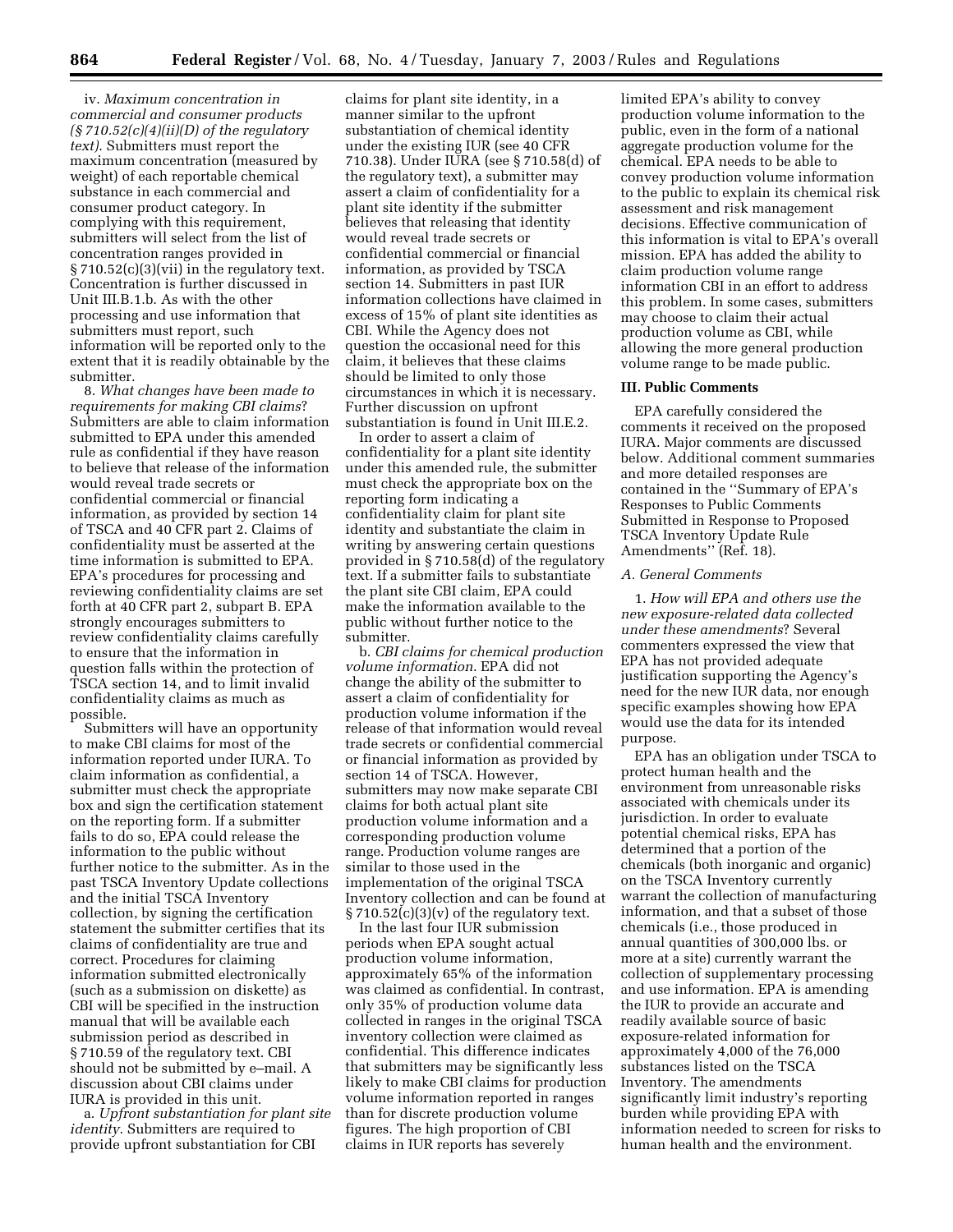EPA's primary use of these data will be to identify priority TSCA chemicals for more detailed information gathering, risk assessment, and risk management in order to develop targeted programs, allowing the Agency to be proactive in protecting human health and the environment. Screening chemical risks generally requires a combination of both hazard and exposure information. The lack of exposure-related data beyond production volume data in the current IUR has severely limited the usefulness of the current IUR data for risk screening. Moreover, the exposurerelated data that will be collected under IURA are not otherwise readily available from publicly available data sources (see Unit III.A.3.). This lack of exposurerelated data has made it difficult for EPA and others to identify chemicals with potential exposures of concern, and has resulted in the generation of overly conservative screening level exposure assessments.

The addition of manufacturing, processing and use exposure-related data to IURA, especially when compiled by EPA into a searchable data base format, will enable EPA and others to more readily screen chemicals for exposure and risk. These reviews will allow for better prioritization of chemicals to identify those warranting more detailed assessments and to eliminate chemicals of lesser concern from further review.

Data generated by IURA will be used in a wide variety of programs fundamental to fulfilling the Agency's TSCA statutory mandate. These programs range from the more traditional existing chemicals risk screening efforts, to voluntary programs such as EPA's Design for the Environment program (see http:// www.epa.gov/opptintr/dfe), to individual requests for analysis of chemicals not associated with a particular program. The IURA data base will be searched to identify chemicals or use scenarios meeting specific criteria. For instance, the data base could be searched to identify chemicals that, based upon these data, have the greatest potential for consumer exposure, creating a list of chemicals arranged according to the production volumes associated with different consumer uses. Additional examples of uses for IURA data are provided in this section and in EPA's ''IURA Data Use Plan'' (Ref. 19). The Agency anticipates that, as was true even for the basic production data reported under the existing IUR, new uses of IURA data by EPA and by others will continually emerge and cannot be predicted at this time.

Results from EPA tools such as the Use Cluster Scoring System (UCSS) will be greatly improved by IURA data. The UCSS is a computerized tool that combines hazard and exposure information from a variety of data sources, analyzes the data in relation to groupings by commercial use, or ''clusters,'' and identifies clusters of potential concern to EPA. EPA's Science Advisory Board (SAB) commented in its evaluation of the UCSS that the lack of exposure information in the system has impaired its usefulness (Ref. 20). The IURA data base will provide exposure information that the UCSS will be able to download directly and use. (For a description of UCSS, see V.B.6. of the proposed rule at 64 FR 46780 or www.epa.gov/oppt/cahp/actlocal/ use.html)

EPA will also use IURA data to perform preliminary exposure and risk screening across a portion of the TSCA Inventory chemicals. Some of the same types of data that will be collected under IURA have been collected under the Agency's TSCA Existing and New Chemicals Programs and have aided EPA in performing exposure and risk screening. These exposure-related data were submitted as part of programs such as: The voluntary UEIP (see http:// www.epa.gov/opptintr/exposure/docs/ ueip.htm for a description of this project) and the PMN program under TSCA section 5. Although the UEIP and PMN programs involve the submission of certain data that are the same as or similar to data being submitted under IURA, these programs cannot sufficiently serve the needs that IURA will serve (see Units V.A.1. and V.B.5. of the proposed rule at 64 FR 46775 and 46780). However, these programs are examples of the usefulness of certain IURA data elements.

For example, several IURA data elements were used in an Existing Chemicals Program initial review of the chemical methyl ethyl ketoxime (MEKO). This review relied in part upon data submitted by industry under the UEIP. Some of the data are similar to those that will be reported under IURA and include the following: Production volume, manufacturing process, industry sector, industrial processing/ use activity, functional use, number of sites, number of workers, physical/ chemical properties, and consumer product information. Other UEIP information submitted by industry on MEKO are not of the sort that will be collected under IURA, such as environmental releases (releases to air, water, etc.), worker exposure activities, and monitoring data. The IURA is designed to obtain information that is

the most critical for generating screening level exposure profiles.

The UEIP submissions for MEKO indicated that there were one manufacturer and two importers of MEKO in 1993 and five primary end uses (submissions provided percentages of MEKO production and import volumes devoted to each use). The submissions also reported the number of workers at the manufacturing site, the physical forms of products containing MEKO, and the MEKO weight fraction in each use.

The MEKO use information was combined with information from available workplace monitoring studies and modeling approaches to compile a screening level workplace exposure assessment. The UEIP information on use provided crucial information to allow EPA to postulate process operations, worker activities, and possible exposures. For example, MEKO's primary use (92% of production and import volume) is as a paint additive. This fact allows EPA to refer to information on paint manufacturing and use to estimate exposures to workers who either formulate paints or apply the paints using spray guns or other techniques. MEKO use in paint indicates a potential for exposure to several large populations (workers and consumers) because exposure to even small amounts of paint can result in significant exposure levels to chemicals in paints. Such use information can also be used by EPA to generate estimated numbers of workers in very small businesses (< 10 workers) that may be poorly represented by existing National Occupation Exposure Survey (NOES) data. In the MEKO case, such a population would be commercial painters. Without the information about MEKO use in paints and the large percentage of MEKO volume devoted to this use, exposed populations and exposure level estimates may have been severely underestimated or left as a data gap (not estimated). Such underestimations and data gaps can artificially lower the appropriate level of concern for potential risk(s) from a chemical.

The usefulness of IURA data elements is also demonstrated by EPA's use of similar data in its New Chemicals Program. PMNs for new chemical substances submitted to EPA under TSCA section 5 require many of the same exposure-related data elements that will be reported under IURA. Exposure-related data in PMNs include estimates of production volume, categories of use, percent production volume in the categories of use, maximum number of workers exposed,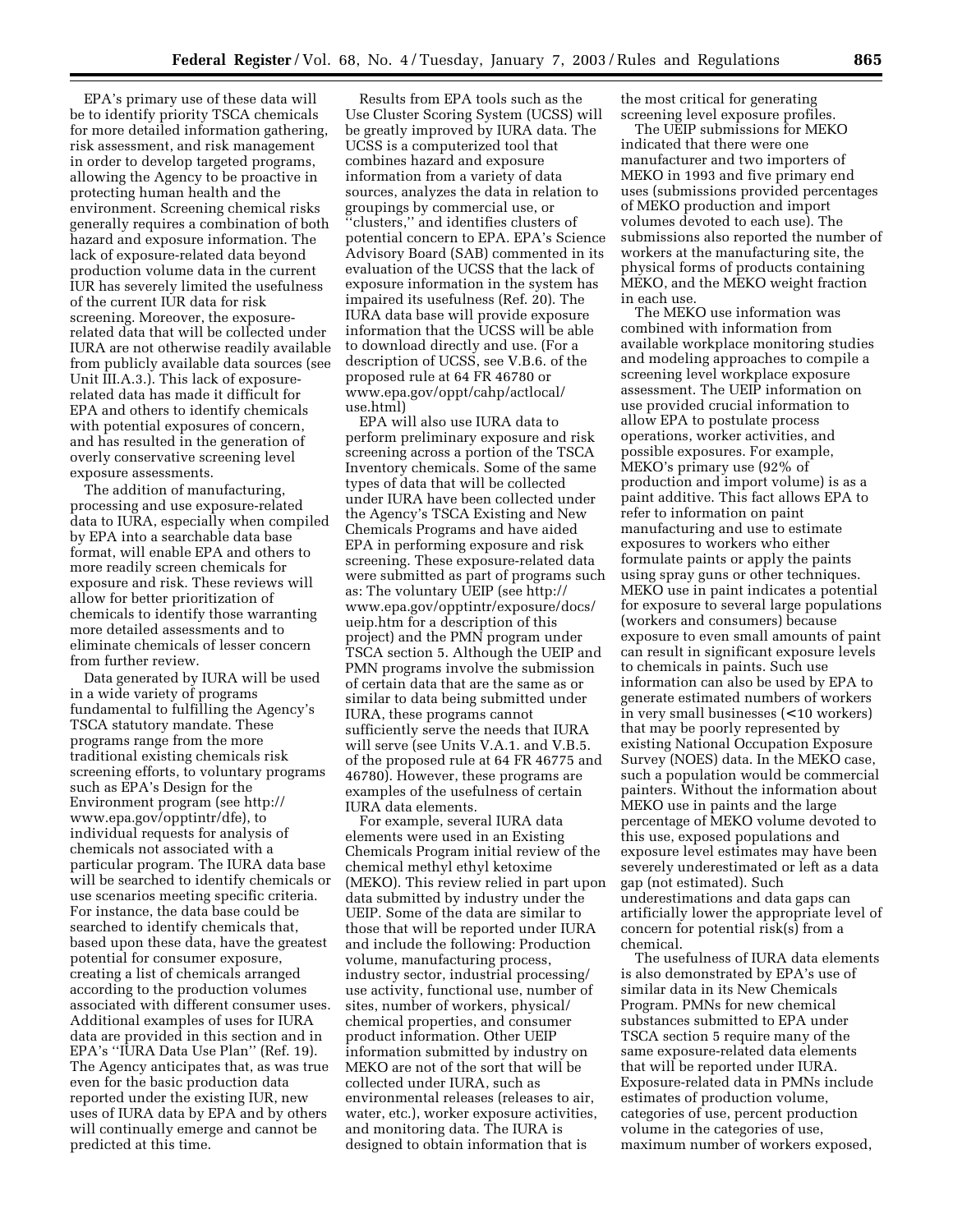and concentrations and physical forms of the chemical. EPA uses these exposure-related data to generate screening level risk assessments for regulatory decision-making under TSCA section 5.

The manufacturer of a new chemical provided the following information in a recent PMN submission: An estimated import volume; chemical uses and the percentages of the import volume devoted to each use (non-cosmetic applications as a component of a fragrance formulation used in household products such as detergents, cleaners, soaps, room fresheners, etc.); number of sites and workers; and consumer product information (weight percent in products). EPA used this information in combination with technical references and other data to estimate the number of manufacturers of household products who may use the new substance. Releases of the new substance as a result of the fragrance formulation process and from manufacturers of the household products were estimated, resulting in estimated environmental concentrations of the new substance due to its release and estimated general population exposures to the new substance. EPA also used the information on processing and use in combination with modeling techniques to estimate the number of workers and consumers who may be exposed to the new substance and their estimated exposures to the new substance. These exposure-related estimates, when combined with information on the estimated hazards of the new substance, indicated that the estimated risks to potentially-exposed workers, the general population, consumers, and aquatic species were all below levels of concern. Therefore, the Agency could determine that no further regulation under TSCA section 5 was needed for this new substance. In contrast, without this information, EPA would have had to rely on generic assumptions for approximating potential exposures. These types of assumptions are intended to be conservative in nature and therefore often result in higher than likely exposure estimates.

Information from the IURA may also be used in efforts to identify single chemicals to support potential exposure prevention activities. For example, EPA recently learned that certain imports of zinc sulfate were contaminated with cadmium. Using the IURA processing and use data on inorganic substances, EPA could have quickly identified importers of zinc sulfate and segments of industry or the general population that might use the chemical. EPA then

could have targeted warnings of the potential for exposure to cadmium more effectively, thereby preventing exposures to the groups likely to be the most highly exposed.

Other Federal agencies have also long recognized the need for and importance of exposure data. OSHA, NIOSH, and CPSC have written letters supporting EPA's and their own need for exposure data (Refs. 12, 13, 21, 22, and 23). In May 2000, the Government Accounting Office (GAO) stated that ''Various federal agencies have collected such human exposure data for a number of purposes; historically, these collection efforts have been limited to selected chemicals, subpopulations, and time periods" (Ref. 24).

Other government agencies, industry, public interest groups, and the public in general will be able to access and use the non-CBI portion of IURA information. The IURA exposure-related data will be important to users beyond those who accessed the existing IUR in the past solely for production volume information. The Natural Resources Defense Council (NRDC), for example, has expressed interest in using IURA information (Ref. 25). In another case, persons interested in reviewing the HPV Challenge Program screening level hazard data (see http://www.epa.gov/ opptintr/chemrtk/volchall.htm) will be able to use the non-CBI exposure-related IURA data to put the hazard data into context. Risks identified via evaluation of these screening level hazard and exposure data then can be addressed.

Although EPA can envision a wide variety of uses for the new IURA exposure-related information as described in this section, the Agency anticipates that even more opportunities exist for use of this information, as is true for the basic production data reported under the current IUR.

2. *What is the practical utility of the new exposure-related data*? Commenters have questioned whether the data collected as a part of this rulemaking will have ''practical utility.'' Practical utility is defined in the Paperwork Reduction Act of 1995 (PRA) (44 U.S.C. 3502(11)) to mean ''the ability of an Agency to use information, particularly the capability to process such information in a timely and useful fashion.'' The OMB regulatory definition of ''practical utility'' at 5 CFR part 1320.3(l) addresses not only the theoretical or potential usefulness of information to an Agency, but also its actual usefulness, taking into account its accuracy, validity, adequacy, and reliability, the Agency's ability to process the information in a useful and timely fashion, and whether the Agency

demonstrates actual timely use of the data by the Agency's own functions. The following discussion addresses commenters' concerns in two parts: First, the accuracy, validity, adequacy, and reliability of the data; and second, the timely use of the data by EPA.

a. *How has the Agency ensured that the data will be accurate, valid, adequate, and reliable*? Commenters asserted that the data EPA proposed to collect through IURA would not be adequate for the purposes stated by EPA, and would not be accurate, valid, or reliable. Commenters stated that the information collected through IURA would be of limited accuracy and would be inferior to data the Agency has collected in other programs. Commenters also stated that the information would be so uncertain that it would not be useful to predict chemical risk, and that there are so many other factors that affect exposure, such as engineering controls, that the data would provide a limited and potentially inaccurate view of potential exposure. Additionally, commenters asserted that they do not know how their chemicals are used downstream of the manufacturing site, therefore if they were required to report such information, the resulting data would be unreliable.

EPA considered the types of information needed for screening level exposure and risk assessments and believes the information that will be collected through IURA will have the necessary level of accuracy, validity, adequacy, and reliability for such assessments. EPA agrees that there are many ways to increase the accuracy, validity, and reliability of the data. However, in developing IURA and considering various alternatives, EPA relied on experience from programs such as TSCA's PMN program and the UEIP data collection, and maintained a balance between data needs for exposure screening and priority setting and the burden associated with providing the information. If the Agency had required very precise, specific reporting, submitter burden would have increased beyond that which is appropriate for a screening level data collection. EPA also agrees that there are many factors that can affect exposure potential; however, the data provided by the submitters will provide baseline information sufficient for an initial screen of exposure potential.

i. *Adequacy of the data*. Before proposing the IURA, EPA analyzed various exposure data collections and assessments to determine the data elements needed for a screening level exposure assessment. This discussion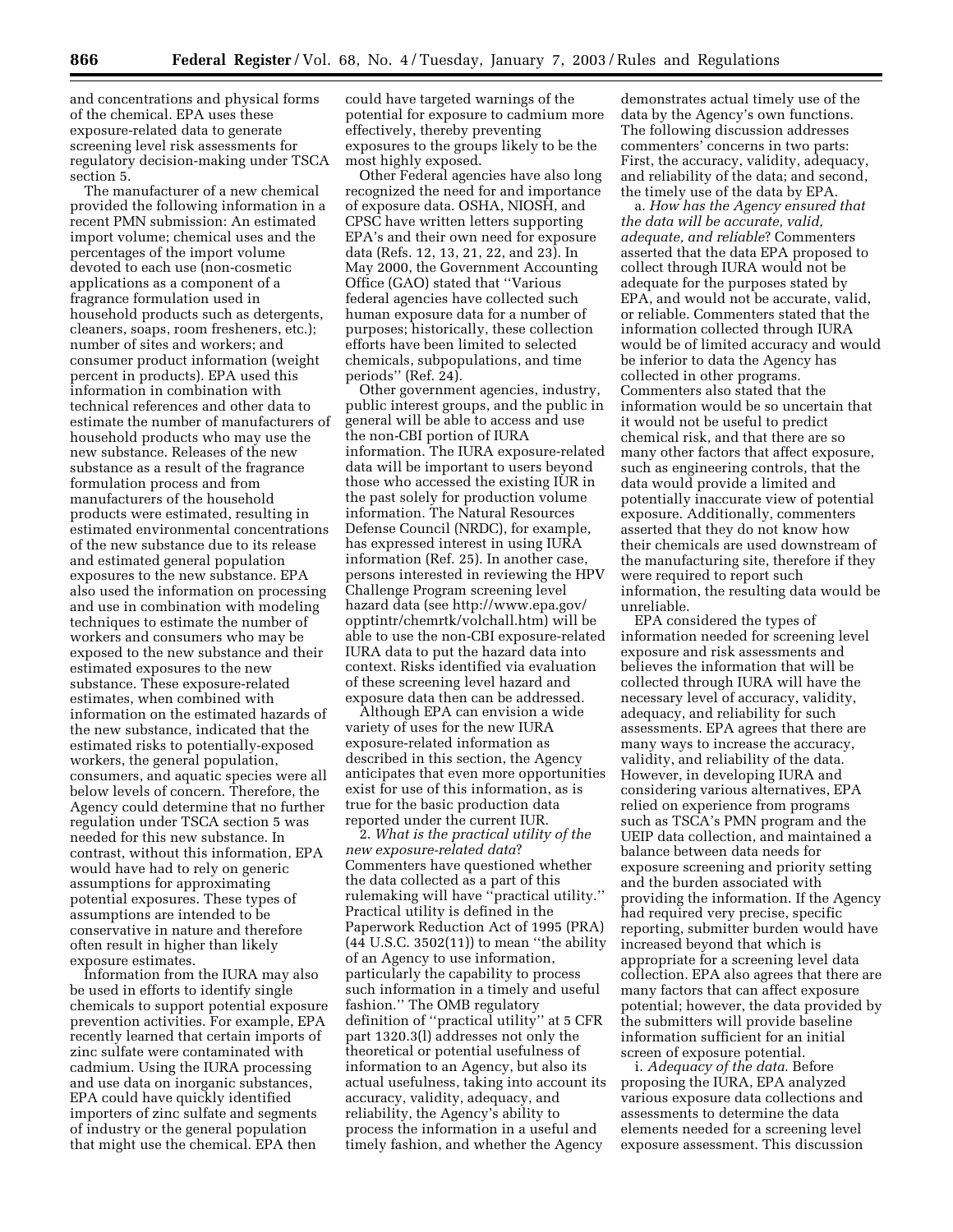and analysis are in the document ''Inventory Update Rule (IUR) Amendment Technical Support Document: Exposure-Related Data Useful for Chemical Risk Screening'' (Ref. 14). Commenters' suggestions on the proposed rule implied that more extensive information about exposures than was included in the proposed rule would be necessary for even a screening level analysis of potential exposure. One commenter stated that there are many other factors that can significantly affect the potential for exposure. These factors include engineering controls and personal protective equipment practices, the nature of the activities in which workers are engaged, and the physicochemical characteristics of the chemical substances. This commenter also stated that the data collected under IURA will provide a limited and potentially inaccurate view of potential exposure. However, as summarized in Unit III.A.1., risk analyses performed by the Agency in general and OPPT in particular are graduated and datadriven. As the initial levels of concern and the quantity and quality of data increase, the need for methodologies used in risk review become more detailed and exacting, and the reviews become more accurate and reliable. Based on its experience screening chemical risks through such programs as the TSCA New Chemicals Program, the Agency believes IURA data will provide information adequate to perform initial screens of chemicals. The Agency also will be better able to prioritize and make basic risk management decisions about those chemicals of greatest concern as indicated by the available data. These better informed decisions will enhance confidence that the most appropriate chemicals are selected for more detailed assessments.

ii. *Accuracy and reliability of the data*. The Agency considered the data accuracy and reliability needed for screening level exposure analyses, and took several steps to ensure IURA data meet those needs. Screening level data need not be absolutely precise, but should be accurate and reliable enough to make usable and defensible technical assessments. The IURA will supply exposure-related information the Agency currently does not have, recognizing that industry has a greater knowledge than EPA about its own operations and the uses of chemicals it manufactures and sells. Without this information, EPA either would not screen these chemicals, would screen them using outdated or anecdotal exposure information, or would rely on

exposure estimates (typically conservative) using modeling data.

Commenters stated that the accuracy and reliability of much of the information reported in Part III of the proposed revised Form U (§ 710.32(c)(4) of the proposed regulatory text, now § 710.52(c)(4)) would be highly questionable because it relates to sites, activities, and products that are not under the direct or indirect control of the reporting company. Industry programs such as the ACC's Responsible Care Program (see http:// www.americanchemistry.com for more information) require that, as part of the program, member companies work with customers, carriers, suppliers, distributors, and contractors to foster the safe use, transport and disposal of chemicals. The Responsible Care Program, coupled with basic marketing and sales force activities, suggests that many companies are well informed about downstream uses of their chemicals. EPA recognizes that submitters may not always have detailed information about how the chemical(s) they make are used. As a result, submitters will only be required to report this information to the extent it is ''readily obtainable'' (see Unit II.F.6.b.). In addition, the Agency believes, based on its experience with the New Chemicals Program, the UEIP, stakeholder meetings, discussions with industry about voluntary risk management programs, and industry's various self-regulation initiatives, that most submitters have at least some basic information about downstream uses, such as the information that will be reported under the IURA. These data are believed to be of sufficient reliability for use by the Agency and others for purposes such as screening level risk assessments and prioritization.

EPA also requires much of the IURA information to be submitted in EPA specified ranges. This requirement benefits both the Agency and submitters. First, range reporting is less burdensome for the submitter than calculating specific numeric estimates. Demanding greater data accuracy increases the burdens associated with data collection. Second, information reported in discrete numeric values can indicate a level of accuracy that is not necessarily present. EPA believes that a higher level of confidence in data accuracy can be achieved by specifying ranges.

Commenters suggested that EPA use other methods to obtain processing and use information, such as voluntary data collection programs. However, voluntary industry efforts are not uniformly reliable for collecting data,

and the Agency generally cannot ensure that data submitted under voluntary efforts will be complete and accurate. For example, the UEIP was undertaken by EPA in partnership with industry to collect relatively detailed information on 60 high production volume chemicals. EPA received data for 48 of the 60 UEIP chemicals. Many of the forms received for those 48 chemicals were not completely filled out, and only a subset of manufacturers submitted data. Thus, while the information that EPA received was quite useful, it was insufficiently complete for the purposes to which IURA information will be put. EPA's experience with UEIP is an indicator that exposure data collected under a voluntary effort are likely to be uneven and fall short of meeting EPA's needs.

iii. *Validity of the data*. Another commenter had specific concerns about the validity of the worker exposure data and felt that an auditing program would be necessary to generally ensure an acceptable level of quality for data collected under IURA.

EPA agrees that validated exposure data are the most useful for the full range of Agency risk assessment activities. However, EPA's experience with similar data collection efforts such as TSCA's New Chemicals Program demonstrates that the type of data EPA is collecting under IURA are sufficient for the purpose of screening to prioritize follow-on efforts for risk assessment and management. A rigorous validation process for all IURA exposure-related information would impose significant additional burdens on industry and the Agency that would likely outweigh the benefits accruing to the screening process. As discussed in Unit III.A.1., EPA exposure and risk evaluations are often iterative, with screening level assessments succeeded by more intensive and data rich assessments, as indicated by the screening level assessments and as data become available. The IURA data will be useful to the Agency in evaluating potential exposures and risks, serving as indicators as to what levels and types of exposures from which chemicals need further review.

b. *Will the Agency use the data in a timely manner*? Many commenters questioned whether EPA would be able to make effective and timely use of IURA processing and use information, stating that the large amount of data submitted would overwhelm the Agency. EPA acknowledges that IURA will generate a significant quantity of new data that EPA has not handled under past IUR data collections. However, EPA has carefully designed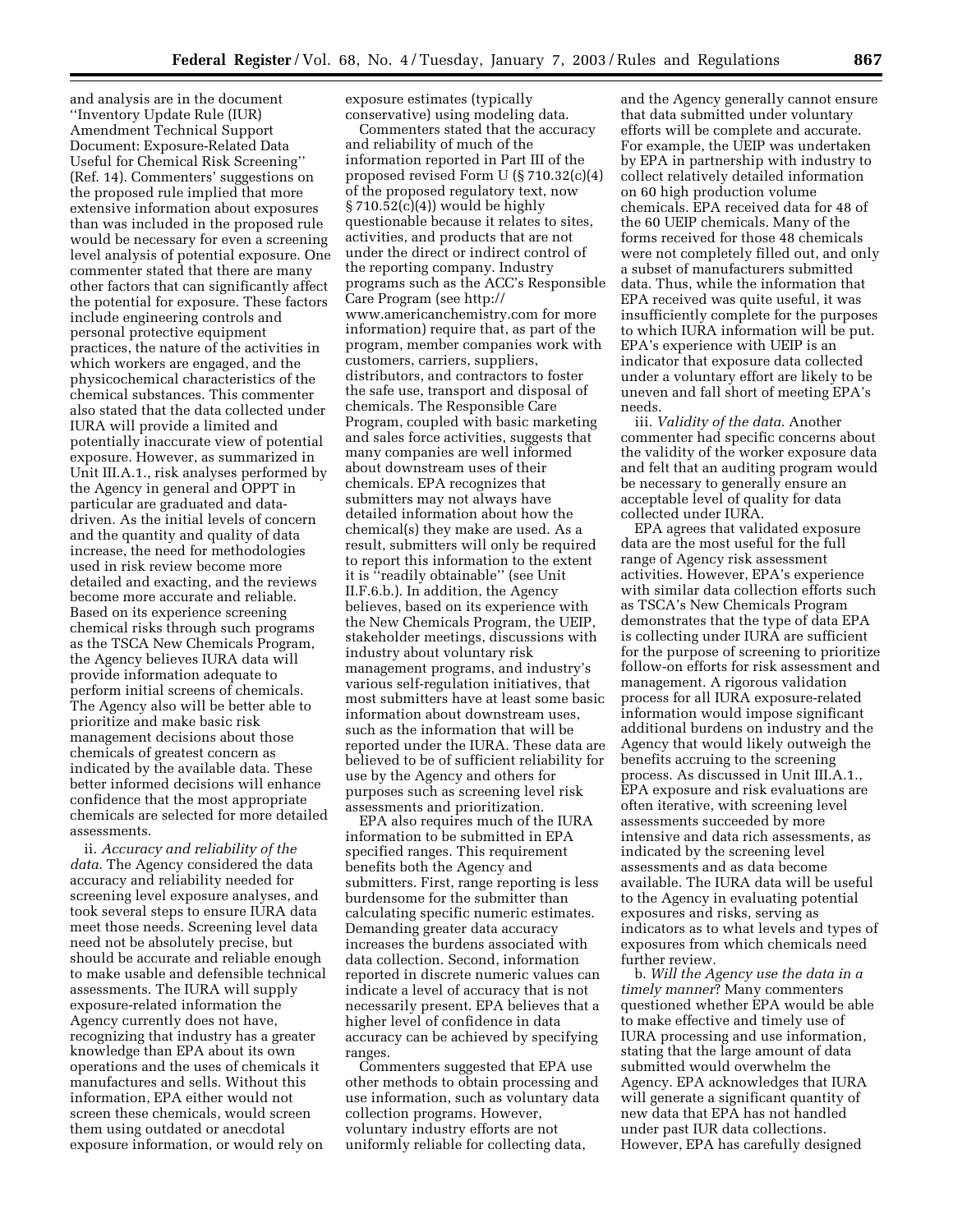the data collection to facilitate efficient data management and use. Data collected through IURA will be put into a relational data base format, which can be easily searched, compared, and used. The collection of data organized by codes, rather than narrative information presented in an unstructured manner, lends itself to such a data base format. In addition, providing for electronic IURA submissions allows data to be entered into the data base more accurately and expeditiously, resulting in a quick turnaround between the submission of the data to the Agency and the availability of the data for use. The Agency anticipates that approximately 95% of all reports will be submitted electronically or on disks, as opposed to hard copies. This compares with 70% that were submitted on disks in 1998. The IURA will facilitate EPA's information management and the data will be available quickly for the Agency's and others' use.

3. *Why doesn't EPA use other available sources of data or mechanisms to collect the data sought under IURA*? EPA requested comments on specific mechanisms or data sources it could use to obtain needed exposure-related information with greater ease and less burden to industry. Commenters responded with a variety of sources, ranging from current data collection mechanisms within EPA (such as TSCA 8(a) PAIR, UEIP, and cooperative approaches) to public data sources such as the Hazardous Substances Data Bank (HSDB) (HSDB is a toxicology data file on the National Library of Medicine's (NLM) Toxicology Data Network (TOXNET)). In addition, many commenters stated that EPA has not made effective use of the exposurerelated data it has collected already under current or prior programs. For example, they stated that data collected under two other TSCA rules - the PAIR and the Comprehensive Assessment Information Rule (CAIR) rules - have not been used effectively to support Agency risk assessment or risk management decisions. Commenters went on further to say that under the voluntary UEIP, EPA was furnished exposure-related data on 60 HPV chemicals (actually only 48), but only two reached the initial risk assessment stage.

The alternate data sources commenters described were generally sources that EPA had already evaluated in its analysis for the proposed rule or with which EPA was otherwise familiar. EPA explored a wide variety of public data sources, as demonstrated in the following: ''Inventory Update Rule (IUR) Amendments Technical Support Document: Exposure-Related Data

Useful for Chemical Risk Screening'' (Ref. 14), ''Economic Analysis of Proposed Amendments to the TSCA Section 8 Inventory Update Rule'' (Ref. 26), and ''A Review of Existing Exposure-Related Data Sources and Approaches to Screening Chemicals: A Response to CMA'' (Ref. 27) (see also Unit V.B.5. of the proposed rule at 64 FR 46780)). For the most part, commenters did not identify new sources or provide additional information to support the assertion that these alternate data sources provide the information that EPA proposed to collect under IURA. After considering the information provided, EPA believes the decision not to use an alternate data source as a replacement for IURA is still sound. The Agency may, however, evaluate an alternate source for individual chemicals as part of its consideration of a particular chemical under the new exemption process established in the final rule.

EPA has spent considerable effort and resources evaluating other data sources that could potentially provide the accurate and up-to-date information that the Agency needs. A primary consideration, as mandated by TSCA, was not to subject industry to unnecessary or duplicative reporting. The exposure information sought under IURA is not currently accessible to EPA. Although some useful exposure-related data exist in some sources, the data are insufficient for the purposes to which IURA data will be put, typically because they are neither timely or detailed enough. Without IURA, EPA has difficulty efficiently screening potential risks posed by approximately 4,000 higher production chemicals on the TSCA Inventory.

Commenters stated that, if EPA were to have specific concerns about information collection for substances or categories of substances, the selective use of TSCA section 8(a) PAIR (40 CFR part 712) reporting would be more cost effective than requiring all manufacturers exceeding a production trigger to report manufacturing, processing, and use information. EPA disagrees with the suggestion that PAIR rules would be an efficient or cost effective way to compile a data base to allow the relatively large-scale risk screening of chemicals on the TSCA Inventory. PAIR is a very useful data collection tool when one or a small group of chemicals is targeted for risk assessment; however, PAIR is limited when collecting information on a large number of chemicals. Additionally, the PAIR rule has fewer, less definitive data elements than IURA, is a one-time collection versus the recurring

collection of IURA, and will not provide data sufficient to meet the goals of IURA. Use of PAIR rather than IURA would force EPA to set risk screening priorities based on hazard and production volume alone, or in response to requests from others. As discussed in the document entitled ''A Review of Existing Exposure-Related Data Sources and Approaches to Screening Chemicals: A Response To CMA'' (Ref. 27), this approach greatly hinders EPA's ability to make effective and efficient risk management decisions.

EPA plans to continue using existing data sources and information sets. For example, EPA has used data previously collected under PAIR, CAIR, and the UEIP in a variety of ways, such as to support TSCA section 4 test rule analyses, to provide analyses for the Agency's efforts under the OECD SIDS program, and in support of international efforts (Refs. 18 and 27). However, the existing sources are generally best used when conducting a more detailed risk assessment of a specific chemical of concern, rather than preliminary risk screening of a relatively large set of chemicals. The IURA submissions will provide a consistent set of screening level exposure data that will allow EPA to better identify on a relative basis the chemicals of highest priority for further risk evaluation. EPA will use IURA data to identify those specific chemicals which are of potential concern and need follow up assessment. For instance, IURA exposure data integrated with HPV Challenge Program hazard data will provide the input needed to effectively develop risk-based priorities for more detailed assessment of chemicals. Once EPA has determined that a specific chemical (or group of chemicals) has sufficient potential for exposure or risk to warrant further assessment, the Agency will use the other information sources and data gathering tools as appropriate.

4. *Can TSCA information be used for right-to-know purposes*? Some of the commenters stated that TSCA does not authorize EPA to promulgate IURA based in part on EPA's goal of providing ''right-to-know'' information to the public, non-governmental entities and private organizations. In addition, some commenters noted that OSHA and other agencies have their own authorities to collect information on chemicals.

TSCA contains many of the principles embodied in the right-to-know concept. For instance, TSCA section 14(b) specifically authorizes EPA to disclose health and safety data collected under the statute. TSCA section 14 reflects the legislative determination that certain TSCA data should be available to the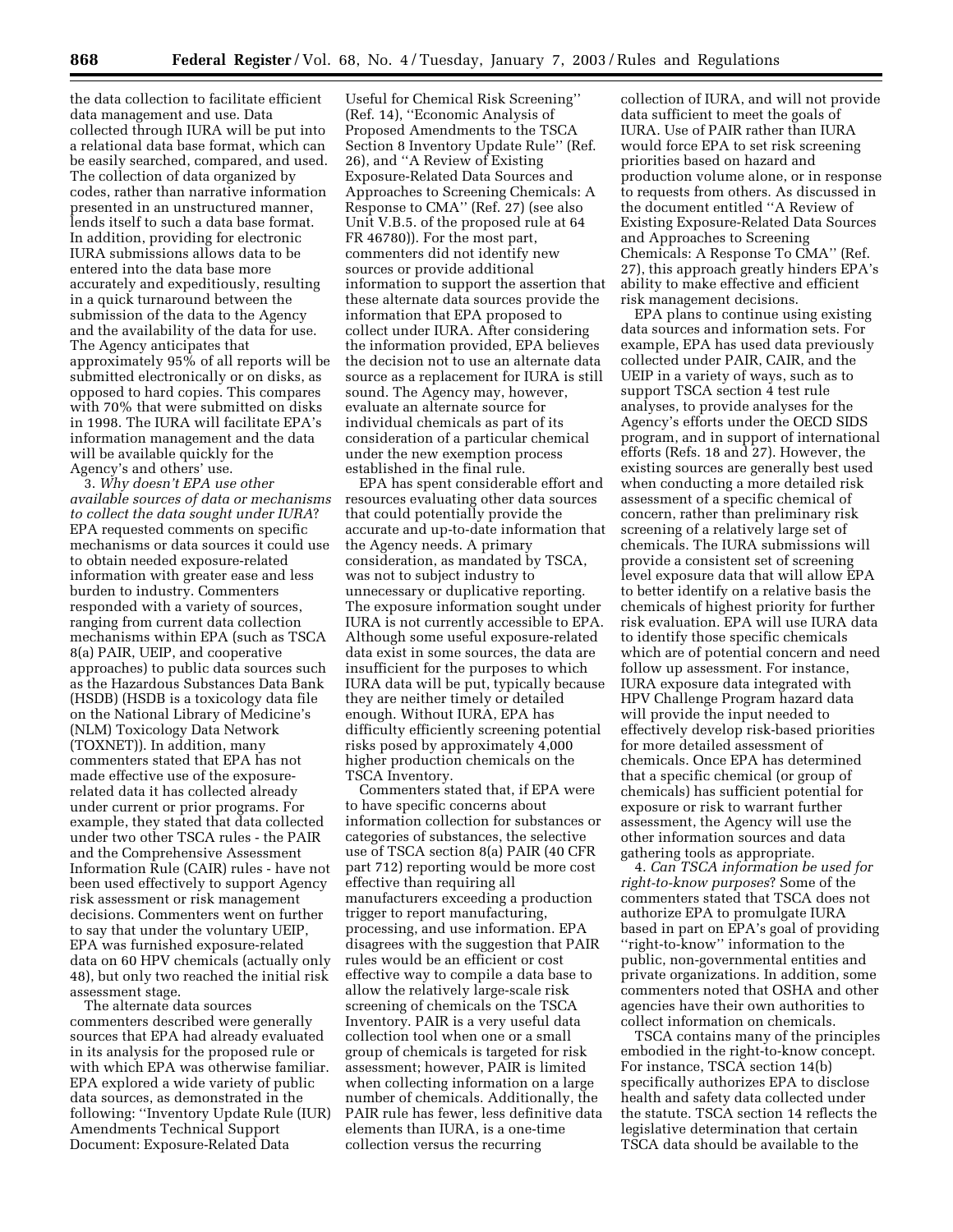public and interested parties. In addition, sections 4, 5, 6, as well as section 21, for example, provide opportunities for public participation in chemical management decisions. Participation must be meaningful, and to be meaningful the public must have access to TSCA non-confidential information.

TSCA was designed in part to address the lack of health, safety, and exposure information government agencies and the public faced in dealing with chemicals. See, H.R. Rep. 94-1341 at 6 (1976), reprinted in Legislative History of the Toxic Substances Control Act, at 414 (1976) (''Present authorities for protecting against and regulating hazardous chemicals are fragmented and inadequate . . . Most significant among the deficiencies are . . . (3) No authority exists for collection of data to determine the totality of human and environmental exposure to chemicals.''). TSCA was seen as a way of providing federal agencies and the public with access to health, safety, and exposure data so that the risks of chemical substances could be more fully evaluated and understood. See, Statement of Sen. Hartke, Cong. Rec., March 26, 1976 [S4397- 4432], reprinted in Legislative History of the Toxic Substances Control Act, at 218 (1976) (''[T]he essential element of this legislation is that it has attempted to provide for the individual- not only who works, but for the rest of American society- the right to know what is in store as far as the toxicity of the chemicals is concerned.''). Congress envisioned TSCA as a tool for providing the public and others with health, safety, and exposure information about chemical substances.

Finally, TSCA does not limit the use or disclosure of data (except if data are considered confidential) collected under the statute. Congress drafted TSCA in part to provide basic health, safety, and exposure information to other federal agencies, as well as state, local and international governments. TSCA provides several mechanisms--TSCA sections 9, 10, and 12 for example--for sharing health and safety data among various levels of government. These sections again demonstrate TSCA's role as a tool for gathering and disseminating information about chemicals.

#### *B. Comments on Specific Data Elements*

1. *Manufacturing information*—a. *Physical form*. EPA requested comment on its proposed requirement that submitters report the physical form of a chemical as it leaves the site of manufacture. Several commenters suggested variations on the specifics of

physical form reporting, but generally agreed with reporting the physical form as the chemical leaves the site of manufacture. For instance, one commenter suggested expanding the types of physical forms that can be reported. EPA has determined that the six categories as proposed (see § 710.52(c)(3)(viii) of the regulatory text) will be adequate for risk screening purposes, and is not adding additional physical form categories at this time. Experience with the same six physical form categories as part of EPA's exposure screening assessment of over 20,000 chemicals in its New Chemicals Program indicates that the categories of physical forms that EPA is using under IURA will be adequate.

Other commenters recommended that EPA allow submitters to report more than one physical form for each reportable substance, because a substance may leave a site in more than one physical form. EPA agrees with this comment and is requiring in this final rule that submitters report all physical forms of a substance when the substance is sent off-site. Reporting on all physical forms in IURA will lead to a better assessment of exposure to a chemical substance. For example, processing a fine, nonagglomerating powder could result in occupational exposure by inhalation of chemical dust. Processing the same chemical as a liquid solution would eliminate, or at least reduce, the inhalation risk (the liquid could become an aerosol and be inhaled, depending on the processing activity). By combining data elements on the physical form of a chemical substance, its production volume, and the fraction directed to each industrial processing or use activity, a screening estimate of the potential exposure associated with manufacturing or processing of a chemical substance can be derived. The resulting exposure assessment will be more representative and less conservative than if the physical form(s) were unknown. For these reasons, EPA is requiring the reporting of all physical forms in which a chemical substance leaves the manufacturing site.

b. *Concentration*. EPA originally proposed to require the reporting of both maximum and average concentrations of each reportable chemical substance at the time the substance is sent off-site. A number of commenters felt that this information would be difficult to report for the following reasons: Chemicals may be used in many product formulations at a given plant site and there may often be no consistent average or maximum concentration of an individual chemical across these formulations; such

information does not reside in any currently available data bases and would need to be generated for IURA reporting (which would be particularly difficult with respect to average concentration information); and average and maximum concentrations may vary in product formulations during different IURA reporting cycles. Commenters suggested that maximum concentration information will be misleading if only a small amount of the reportable chemical substance is made available commercially at that concentration, while the bulk of the total quantity leaving the site has a lower concentration. They also indicated that determining average concentration requires a complicated calculation which falls outside the scope of ''reasonably ascertainable'' information. Commenters suggested that average concentration can be calculated by product or by the weighted average of each product, and each of the calculations can result in tremendously different answers.

The Agency has determined that average concentration information is not critical for purposes of screening level exposure assessment and has not included this element in this final rule. Screening level review is typically meant, in part, to serve as a method of identifying chemicals that even at their maximum concentration are less likely to present a risk to human health or the environment. Average concentration information cannot be used to make such a determination.

EPA recognizes that the concentration of an IUR reportable chemical may vary from shipment to shipment leaving a submitter's site, or when reacted on-site to produce a different chemical substance. However, maximum concentration is to be reported in wide ranges and not specific numbers, thereby alleviating the need to determine specific concentrations. Additionally, EPA does not intend for submitters to go to great lengths to determine what maximum concentration ranges to select for IUR reporting. Instead, EPA is simply requiring that submitters select a range of concentrations from a list of given ranges. The ranges from which submitters must select are: Less than 1% by weight; 1–30% by weight; 31–60% by weight; 61–90% by weight, and greater than 90% by weight.

One commenter was concerned that EPA did not specify whether it would require submitters to conduct specific chemical testing or statistical analysis in order to report concentration data, or whether submitters should merely estimate concentrations. In addition, the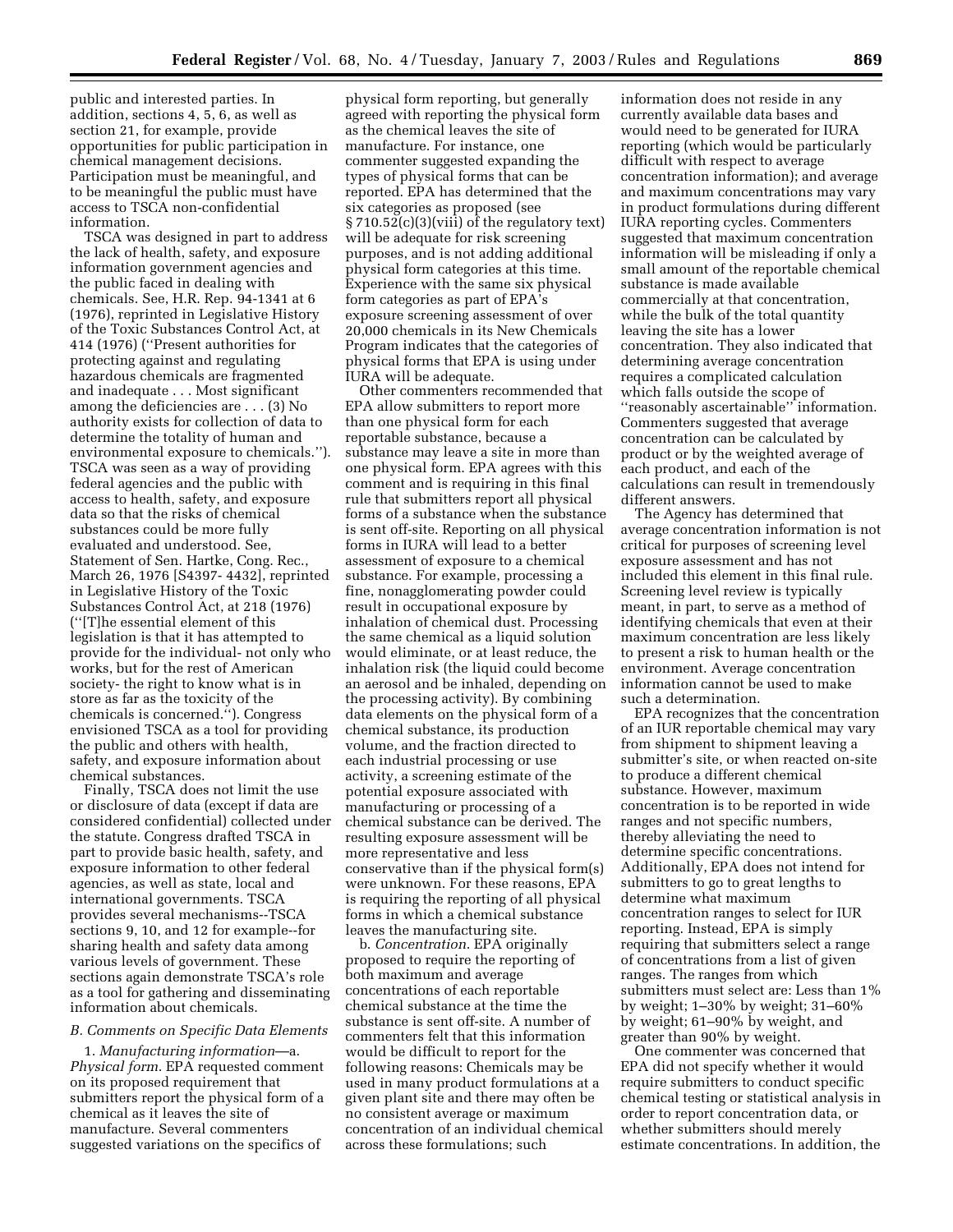commenter was unsure whether a submitter should report the maximum concentration level for each product it manufactures/imports, or simply estimate the overall maximum concentration of the chemical substance. EPA recognizes that concentration data may vary from product to product and from shipment to shipment, and may be difficult to report in some instances, particularly in product formulations. EPA is not requiring the reporting of concentrations in all products and formulations but rather only one maximum concentration, regardless of the chemical substance's physical form(s) or product formulation(s). Because concentration information will be reported in ranges and not as individual values, this information or at least an estimate should be known to or reasonably ascertainable by most submitters. Submitters are not expected to conduct chemical testing or statistical analysis beyond any testing or analyses already done by the submitter as part of normal operations in order to report maximum concentration information. EPA anticipates that chemical importers will frequently receive maximum concentration information from their suppliers, and manufacturers will obtain this information from samples analyzed for quality control. This information is often found in the physical property or hazardous constituents sections of the MSDS.

2. *Industrial processing and use*. The Agency received three comments regarding the IFCs to be reported by submitters that have plant sites at which 300,000 lbs. or more of a reportable chemical substance are manufactured. The first comment questioned how the IFCs would apply to chemicals with multiple industrial uses. The second comment suggested that the Agency provide submitters with a ''free response'' option if their industrial function is not represented among the IFCs. The third comment stated that the IFCs proposed by EPA were adequate.

Submitters are required to report up to 10 unique combinations of processing or use categories, IFCs, and NAICS codes (see § 710.52(c)(4)(i)(A),  $(c)(4)(i)(B)$ , and  $(c)(4)(i)(C)$  of the regulatory text). In making their selection from among the IFC codes, submitters must determine which IFC best represents the specific industrial use of the reportable chemical within a given NAICS code/processing and use category. The Agency will provide examples of how to select which code ''best represents'' an industrial use in the instruction manual that will be available to all submitters (see § 710.59

of the regulatory text). Submitters may report multiple IFCs for the same NAICS code, and multiple NAICS codes may be paired with the same IFC. Unit II.F.7. provides further information on reporting industrial processing and use information.

The set of IFCs adopted by EPA at  $\S 710.52(c)(4)(i)(C)$  encompasses the vast majority of uses for chemicals subject to IUR reporting. Rather than include all possible industrial functions, EPA selected categories based upon information developed due to other Agency programs such as the TSCA New Chemicals Program and believes that the categories included in this final rule are sufficient for initial risk screening purposes. One commenter suggested that the submitter be allowed to supply a ''free response'' for an industrial function that is not on the EPA list. However, a ''free response option'' could result in a wide array of answers, which EPA would then have to group. The Agency believes the chemical manufacturer is best equipped to determine with which industrial function scenario the industrial processing and use data should be matched. If none of the categories fit, however, the submitter could report the ''other'' category. By aggregating similar uses under a single NAICS and a single IFC code, EPA will be able to more effectively characterize the risk associated with the totality of the production of each chemical substance. By requiring the submitter to identify the appropriate IFC code(s) from the provided list, EPA seeks to minimize the errors that could occur if the Agency, rather than the submitter, attempted to aggregate uses other than those identified in the prescribed list of IFCs.

3. *Commercial and consumer use*—a. *Commercial and consumer product categories*. In the proposed rule, the Agency requested comment on the appropriateness of the commercial and consumer product categories. Commenters had a range of opinions about the proposed categories. One commenter felt that EPA should adopt the use categories used by the European Commission (EC) (Ref. 28). Another commenter stated that the categories appeared to be adequate. A third commenter suggested that the ''C-19 Other'' category be deleted and that the Agency consider requiring the submitter to identify the specific use.

EPA is not changing the commercial and consumer product categories at this time, although the Agency may revisit these categories in the future should a need arise for more specific commercial and consumer use information. EPA has

evaluated the EC's set of use categories and has determined that these categories blend functional use information with end use information. They therefore constitute a more complex identification system than the one that will be used under IURA. For the screening level purposes of IURA data, EPA currently believes that focusing on end use information alone for commercial and consumer uses provides the necessary level of detail for its screening level reviews. EPA is concerned that the use of EC's scheme for the commercial and consumer reporting would be overly burdensome for the current needs identified by EPA, due to the greater number of categories (55 EC categories versus 19 IURA categories). Further guidance on the relationship between EC and IURA categories can be found in the instruction manual for IURA (see § 710.59 of the regulatory text) (Ref. 9).

In addition, the EC system does not appear to describe the commercial or consumer end uses in a way that meets the needs identified by EPA and targeted by IURA. For example, a chemical that is used as a propellant would be listed under the category ''aerosol propellants'' using the EC system. Such a listing would not provide the Agency with the information it needs about the type of commercial/consumer product in which the submitter uses the propellant (e.g., paint, a lubricant). For more information on EPA's commercial and consumer category analysis, see the document ''Inventory Update Rule (IUR) Technical Support Document Selection of Consumer and Commercial End-Use Categories'' (Ref. 29). EPA will provide examples of the types of products that fit into its commercial and consumer product categories in the instruction manual that will be made available to all submitters (see § 710.59 of the regulatory text).

EPA considered requiring submitters to identify the specific use of the product, rather than the use a miscellaneous ''Other'' category. However, the Agency prefers to require submitters to choose from among the commercial and consumer product categories provided at  $$710.52(c)(4)(ii)(A)$  of the regulatory text in order to encourage manufacturers to more carefully consider the listed categories, as opposed to being allowed to provide their own specific description. In this manner, EPA can more effectively assign chemicals to the correct categories, and avoid guessing the appropriate categories because the Agency believes the chemical manufacturer is best equipped to determine with which commercial or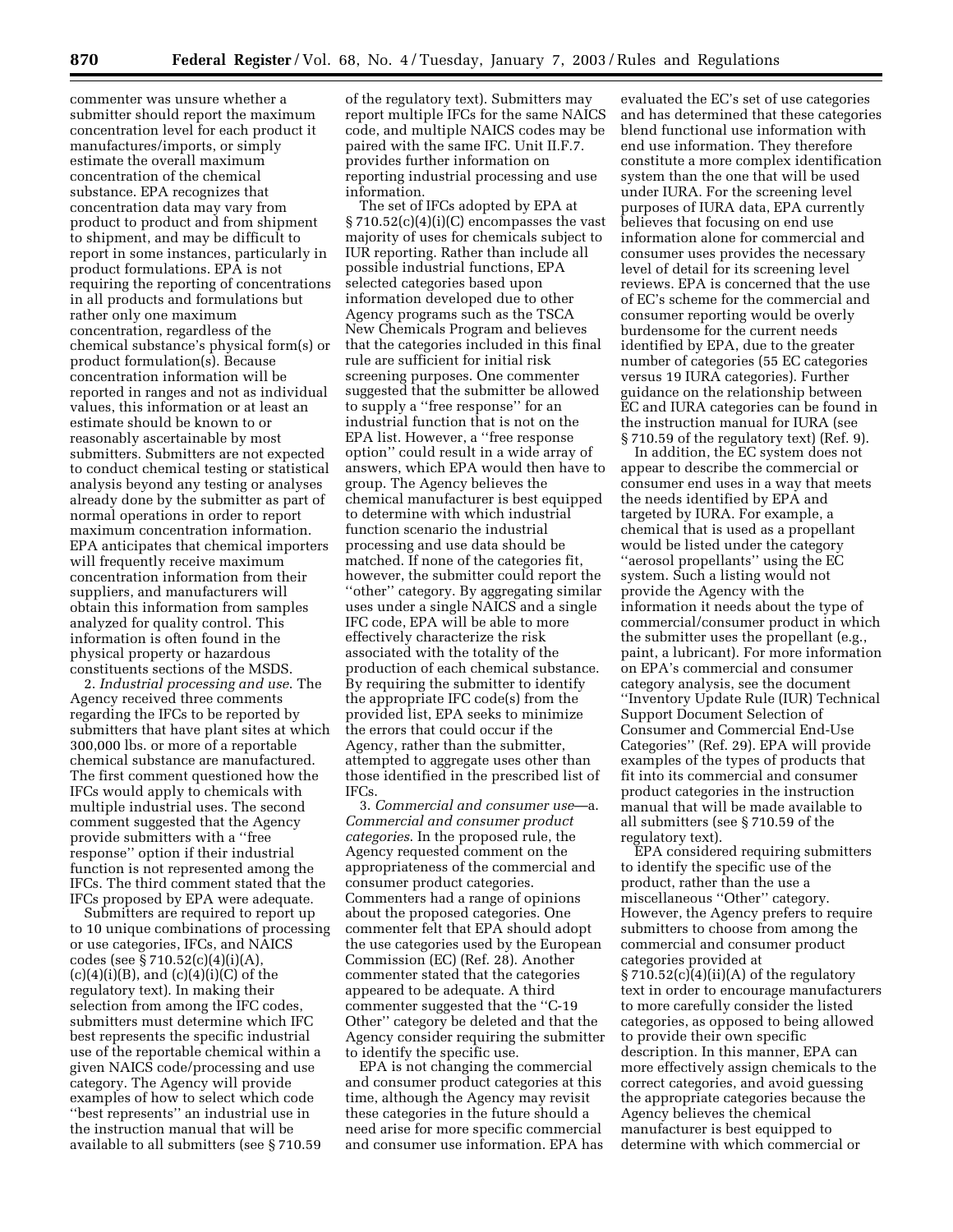consumer category their product use best fits. By aggregating similar product categories, EPA will more effectively characterize the risk associated with the totality of the use of each chemical substance. Requiring the submitter to identify the appropriate product categories from the provided list will minimize the errors that could occur if the Agency, rather than the submitter, attempted to aggregate uses other than those identified in the prescribed list of product categories.

b. *Non-TSCA end uses*. Three commenters requested that EPA not only continue to exempt chemicals that are manufactured only for non-TSCA purposes (such as pesticides, drugs, cosmetics, etc.) from all IURA reporting, but also exempt manufacturers of IURAreportable TSCA chemicals from the requirement that non-TSCA downstream uses be reported (such as use of a TSCA chemical by a downstream processor in making a pesticide, etc.). These commenters assert that EPA does not have authority under TSCA to implement requirements of this sort.

EPA agrees that substances that are manufactured only for non-TSCA purposes, as described in TSCA section 3(2)(B), are exempt from all TSCA requirements and are not subject to reporting under IURA. Therefore, substances that are intended at the time of manufacture to be used for non-TSCA purposes (e.g., as a pesticide, as a drug) do not have to be reported.

The Agency also agrees that submitters under IURA will not be required to report on the non-TSCA downstream uses of the TSCA chemicals that they manufacture. It is important to note that EPA was able to reach this conclusion without reaching the issue of whether it has the authority to require such reporting. Descriptions of IFCs (see § 710.52(c)(4)(i)(C) of the regulatory text) have been clarified to reflect the fact that they only include TSCA uses. For example, one of the IFCs is called ''Agricultural chemicals (non-pesticidal).'' The consumer and commercial product categories (see § 710.52(c)(4)(ii)(A) of the regulatory text) are also restricted to TSCA uses. An example of one of these categories is ''Lawn and garden products (nonpesticidal).'' This category includes chemicals such as compressed gasses in delivery systems for many pesticides used indoors and outdoors, and other intermediates, but does not include pesticides. Additionally, many lawn amendments such as fertilizers contain chemicals that may be regulated under TSCA, (e.g., surfactants).

c. *Exempt reporting of use information for chemicals in articles*. Two commenters believed that to the extent a submitter's reportable chemical is used in an article, the submitter should be exempt from the reporting of consumer and commercial end-use information (i.e., § 710.32(c)(5) of the proposed regulatory text). The commenters stated that there is no reason to believe that consumer exposure will result from chemicals in articles.

EPA does not agree that manufacturers of chemicals that are later incorporated into articles should be exempt from the reporting of consumer and commercial end-use information. Certain exposures do result from chemicals incorporated in articles. For example, potential dermal and inhalation exposures occur from chemicals incorporated into products in the category ''fabrics, textiles and apparel.'' Specific cases, such as formaldehyde from pressed wood products used in mobile homes or chlorinated flame retardants used on children's sleep wear, also demonstrate that potentially harmful exposures can occur from chemicals incorporated into articles.

d. *Usefulness of percent production data and maximum concentration data*. A commenter felt that in the case of consumer products in particular, it is unclear whether the percent production data and maximum concentration data required under  $\S 710.32(c)(5)(i)(B)$  and  $(c)(5)(i)(C)$  of the proposed regulatory text would add any material information to the production volume information already required under the existing IUR. The commenter stated that the volumes of chemicals they will report as having been manufactured, and for which they will report maximum concentration information, are in the products the commenter sells. Therefore, the Agency will already have the needed production volume and concentration information and does not need to collect these particular data elements for consumer products.

Production volume and concentration information reported at the manufacturing site is typically different information than percent production volume and concentration in consumer and commercial categories. Often manufacturers will sell a chemical for multiple uses, in a variety of products, or the chemical will be used multiple times before reaching the consumer/ commercial product. For instance, a manufacturer may report that a chemical is used in three different commercial and consumer product categories—20% of the manufactured

production volume is used in category A, 35% in category B, and 45% in category C. Additionally, while the manufacturer sells the product at a certain concentration (say 90%), a final product may have a different concentration. For instance, the final product may contain only 5% of the chemical. The resulting potential exposure scenario associated with such a product would be very different from a scenario where the concentration in the final product is 90%. The Agency, therefore, is retaining the commercial and consumer percent production volume and maximum concentration data elements.

4. *General data elements comments* a. *Workers who are ''reasonably likely to be exposed'' to a reportable chemical*. EPA requested comment on alternative definitions of ''potentially exposed worker'' and ''reasonably likely to be exposed.'' Specifically, EPA requested comment on whether OSHA definition of ''employee'' in its hazard communication standard (29 CFR 1910.1200(c)) is more appropriate for use in IURA. The hazard communication standard defines ''employee'' as a worker who may be exposed to hazardous chemicals under normal operating conditions or in foreseeable emergencies. Workers such as office workers or bank tellers who encounter hazardous chemicals only in non-routine, isolated instances are not covered. OSHA's hazard communication standard also defines ''exposure'' or ''exposed'' as the exposure of an employee to a hazardous chemical in the course of employment through any route of entry (inhalation, ingestion, skin contact or absorption, etc.) and includes potential (e.g., accidental or possible) exposure.

One commenter stated that OSHA's definition of an employee is appropriate to identify persons reasonably likely to be exposed to chemical substances. This commenter stated that the Agency should broaden the definition of exposure in IURA to include potential (accidental or possible) exposures to chemical substances which workers may experience in the course of their employment. This commenter also stated that this is what worker exposure entails in the real world and to exclude some portion of those worker exposures, as EPA proposed, is inappropriate. A second commenter felt that persons who could be exposed to a chemical substance in foreseeable emergencies should be included in EPA's new definition for persons who are reasonably likely to be exposed to a reportable substance.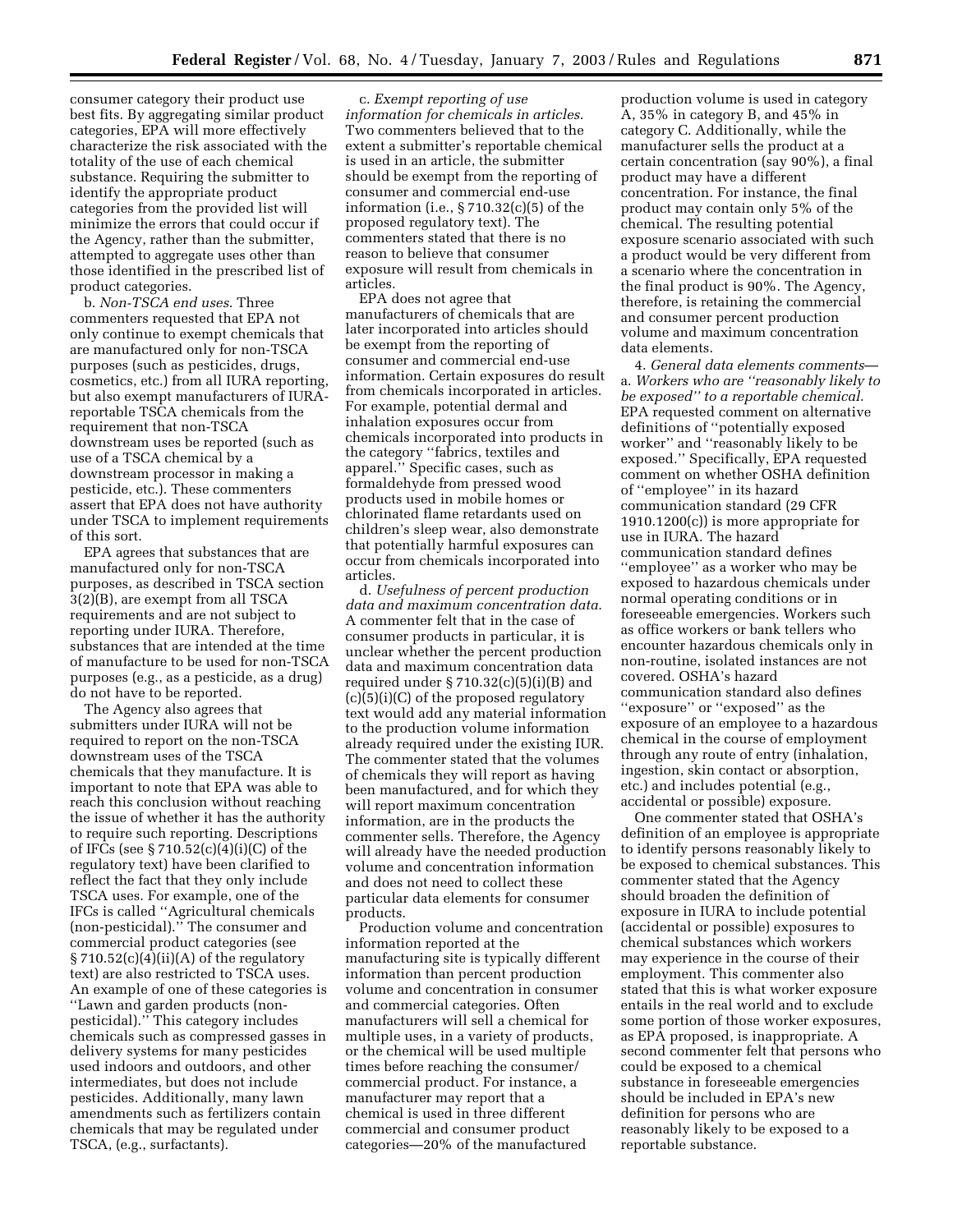EPA has determined that the OSHA definition of ''employee'' does not provide a more appropriate standard than the one proposed and finalized in IURA. Whereas OSHA wanted to provide all persons who could foreseeably be exposed to a chemical substance with knowledge of the potential hazards of that chemical, EPA is seeking to specifically identify those persons routinely exposed to chemical substances and for whom engineering controls and personal protective equipment are likely to provide the greatest benefit. The definition adopted by EPA for a person ''reasonably likely to be exposed'' in this rule will target those individuals who routinely have the potential to be exposed to chemical substances, and for whom chronic risks are greatest. This definition provides more useful and realistic information for the risk screening purposes for which EPA envisions IURA data will be used.

b. *Personal protective equipment*. EPA requested comment on whether the Agency should collect information on the use of PPE during the manufacture of chemicals reported under IURA. Several commenters stated that EPA should not collect PPE information for the purposes of risk screening. After reviewing these comments, EPA agrees that collecting information on the availability of PPE would not enhance the initial risk screening process, and has determined that this data element should not be added to the IUR as part of this rulemaking. Because EPA cannot ensure that protective equipment will be available to all employees and, if available, will be used properly in a well managed hygiene program, the potential risk encountered in the manufacture, processing, or use of a chemical substance is initially assessed by EPA in the absence of PPE information. The IURA is designed primarily to collect only screening level information. Inclusion of PPE in risk assessment would require collection and integration of location-specific information on physical conditions and the PPE used, and would greatly complicate the risk assessment. This type of information is more likely to be included in assessments more detailed than the initial risk screening assessment for which IURA information will be used.

A commenter suggested that EPA use PPE information as a way to submit lower estimates for various IUR data elements, such as the number of workers. For the reasons provided in the previous paragraph, EPA will not use PPE information to lower the estimates of workers reasonably likely to be exposed. Because the reporting of PPE

information would not contribute to the initial risk screening process and would impose an additional burden on persons reporting under IUR, EPA is not including information on PPE in the reporting requirements for this rule.

c. *Metric system reporting*. Under IUR, data are currently reported using the U.S. customary system of measurement units (e.g., pounds and yards). EPA requested comment on changing reporting requirements to require metric system reporting instead (e.g., kilograms and meters). Two commenters suggested that EPA convert to metric system units or at least give submitters the option of using either metric or U.S. customary units. One commenter requested that EPA continue to require the use of U.S. customary units or give submitters the option of reporting in either metric or U.S. customary units. EPA has decided to continue to require the use of the U.S. customary system because at least in the short term, this allows the IUR data base to remain compatible with other Agency data bases, especially TRI, which also typically use the U.S. customary system. EPA believes allowing for reporting using either the U.S. customary or metric systems of units would create confusion and increase reporting and administrative error. EPA may revisit this issue in future IUR amendments.

#### *C. Reporting Universe Comments*

EPA received a variety of comments concerning which chemicals and sites should be subject to reporting and recordkeeping requirements.

1. *Chemical categories undergoing changes in reporting status*. In the IURA proposal, EPA created exemptions from reporting for several groups of chemicals that would otherwise be IURreportable. The IUR currently contains full reporting exemptions for inorganic chemicals, polymers, microorganisms, and naturally occurring chemicals. EPA proposed to modify these exemptions by: (1) Requiring partial reporting for inorganic chemicals in lieu of the existing full exemption; (2) creating a partial reporting exemption for chemical substances termed ''petroleum process streams'' for purposes of reporting under IURA; and, (3) creating a full exemption for certain forms of natural gas. EPA also requested comment on the creation of additional exemptions, but asked that commenters provide a clear supporting rationale for creating such exemptions.

a. *Inorganic chemicals* - Many commenters submitted comments about the removal of the full exemption for inorganic chemicals.

EPA originally created the inorganic chemical exemption because it believed

that the hazard potential of many inorganics was "relatively wellestablished'' (50 FR 9944, 9947, March 12, 1985) and that hazard information alone was sufficient for prioritization within inorganic chemical substance risk assessments. EPA now intends to increase the consideration given to exposure, another component of risk, in screening chemicals and in setting priorities for risk assessment and risk management activities. The Agency no longer believes that chemical hazard information alone provides a sufficient basis for prioritization for these purposes. As a result, the former basis for this exemption is no longer applicable.

i. *Why does the Agency need basic IUR information on inorganic chemical substances*? During interagency review prior to proposal it was suggested that EPA first collect the IUR information in §§ 710.52(c)(1), (c)(2), (c)(3), and 710.58 of the regulatory text (Parts I and II of the revised Form U) on inorganic substances before collecting the processing and use information in § 710.52(c)(4) of the regulatory text (Part III of the revised Form U). It was thought that partial reporting would allow EPA to become generally familiar with the production volumes of inorganic chemicals, and would permit manufacturers of these substances to familiarize themselves with the most basic IUR requirements before being required to comply with the processing and use data requirements. Many commenters stated that EPA had not demonstrated the practical utility of collecting basic information on inorganic substances. Other commenters felt the Agency should collect these data and that inorganic chemicals should not have had an exemption under IUR.

EPA uses basic IUR information in a wide variety of ways (as described in Units II.C. and E.) and expects the basic IUR information on inorganic chemicals to be used in similar ways. For example, EPA used IUR information in the HPV Challenge Program (see http:// www.epa.gov/opptintr/chemrtk/ volchall.htm) to identify chemicals produced in aggregate national volumes of one million pounds or more. The HPV Challenge Program has not been able to include inorganic chemicals as EPA did not have the necessary production volume information on the inorganic chemicals produced in or imported into this country. Additionally, the TSCA Interagency Testing Committee (ITC) has encountered difficulties in its attempts to identify inorganic chemicals for recommendations to EPA for testing or other further evaluations due to the lack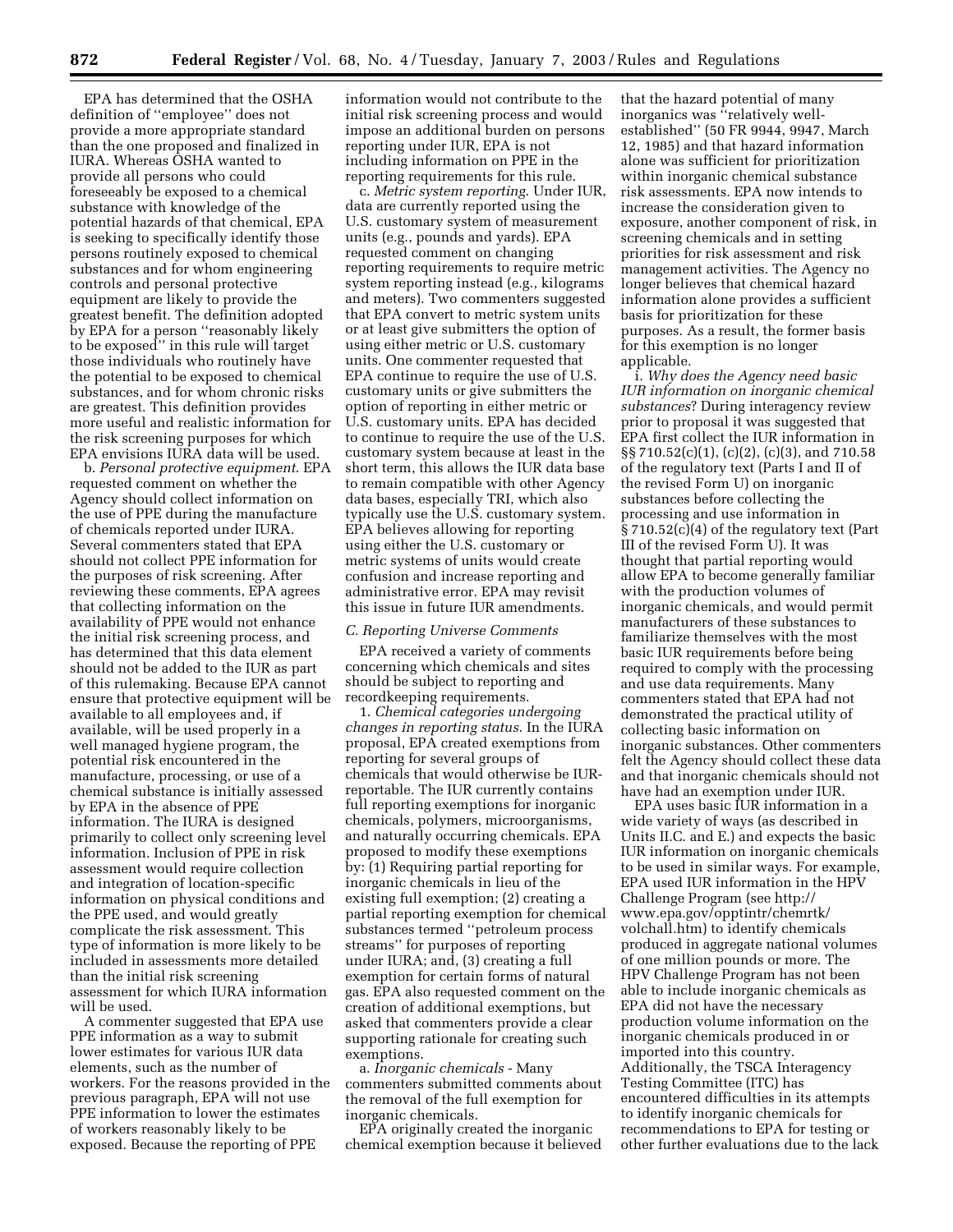of even the most basic IUR data for these chemicals (Ref. 30).

ii. *Why is EPA phasing in reporting for inorganic chemical substances*? EPA requested comment on completely removing the inorganic chemicals exemption, requiring reporting of all of IURA information, including the information described in § 710.52(c)(4) of the regulatory text on inorganic chemicals manufactured in volumes of 300,000 lbs. or more at a site. Some commenters supported phased-in reporting of this information, where EPA would maintain a partial exemption (i.e., requiring the reporting of all of IURA information except the information in  $\S 710.52(c)(4)$  for the first submission period only and would require full reporting in subsequent submission periods. EPA agrees with this approach because it provides new submitters with an opportunity to become familiar with basic IUR reporting, allows EPA to become familiar with the current inorganic chemical industry, and provides basic production information in the first submission period. Requiring full reporting for inorganic chemicals in subsequent submission periods provides EPA with the processing and use exposure-related information needed to continue efforts begun with the first reporting year information.

EPA's primary use of both the basic data collected during the first submission period and the additional exposure-related data collected during subsequent submission periods will be to identify priority TSCA chemicals for more detailed information gathering, risk assessment, and risk management in order to develop targeted programs to protect human health and the environment. Screening chemical risks generally requires a combination of both hazard and exposure information. The absence of exposure-related data for inorganic chemicals, beyond even the basic production data collected during the first submission period under IURA, would severely limit the usefulness of IURA data for risk screening. See Unit III.A.1. for further discussion of additional uses of IURA exposurerelated data.

While some commenters supported the phasing-in approach, other commenters suggested that EPA review the information collected on inorganic chemicals under the partial exemption and collect additional information on these chemicals through a future rulemaking. Commenters suggested a variety of ways to collect this additional information, including specifically listing chemicals that would be subject to future IUR collections or using PAIR.

However, EPA's experience with using information from other sources or collecting information using PAIR has demonstrated that this approach is insufficient, as discussed in Unit III.A.3.

iii. *Why doesn't EPA use already available information on inorganic chemical substances*? Commenters stated that the inorganic chemicals data that EPA needs to conduct screening level risk assessments are already available from a variety of sources, including the USGS's annual reports on mineral production, health assessment documents prepared by the Agency for Toxic Substances and Disease Registry, studies by OSHA, the TRI compiled by EPA, and literature published by trade associations. EPA closely examined these data sources, and concluded that, while useful, these sources are inadequate to meet the Agency's data needs for inorganic chemicals.

Some of the suggested data sources pertain to naturally occurring substances which are exempted from reporting by a provision in IUR that EPA has not proposed to change, i.e., 40 CFR  $710.26(a)(3)$ , which is codified as § 710.46(a)(3) for IURA. Many of the remaining data sources identified by commenters pertain to metallic alloys or studies of a single metal species and do not include information on the multiplicity of pigments, flocculating agents, oxidants, photochromic salts, flame retardants, catalysts, and other inorganic compounds for which data are sought through IURA. In some cases, the data sources are one-time collections of information and therefore would not provide current information on the inorganic chemical industries. Others, although revised from time to time, do not identify the chemicals with sufficient specificity, do not identify the manufacturing site or a technical contact, and/or do not provide information on the use of the inorganic chemical. In sum, the data sources identified by commenters and by EPA are not sufficient to provide the information sought through IURA. EPA has consulted with USGS to investigate whether the USGS annual survey of approximately 80 minerals could be amended to better serve as a source for use and exposure data that could be used in place of IURA for those minerals (Ref. 31). EPA plans to identify and initiate dialogues with other federal agencies about collection activities that have the potential for generating additional federal paperwork burden reductions, particularly related to the IURA. The new exemption process established in the final rule provides an opportunity for EPA to consider alternate sources of information for

individual chemicals. EPA is extremely sensitive to the PRA's directive for federal agencies to reduce unnecessary burden, and will continue to consistently strive to find areas in which burden can be decreased to the maximum extent practical, as well as carefully evaluate new or revised information collections to ensure that the Agency's informational needs are met with the minimal burden possible. Although none of the identified alternate sources appear to be sufficient to replace IURA, EPA believes that an alternate information source could provide sufficient information for a particular chemical. EPA is also willing to work with other agencies to perhaps resolve differences in the various information collection activities in an effort to reduce overall reporting burden on industry.

Additional discussion of the applicability of available data sources is found in ''Summary of EPA's Responses to Public Comments Submitted in Response to Proposed TSCA Inventory Update Rule Amendments'' (64 FR 46772) (Ref. 18) and in ''Inorganic Chemicals: Sources of Information Suggested by Commenters to the Proposed Inventory Update Rule Amendments'' (Ref. 32).

b. *Partial exemption for petroleum process streams*. EPA proposed a partial exemption from IURA reporting for certain chemical substances that the Agency is calling ''petroleum process streams'' for purposes of IURA and requested comment on duplication of reporting under the information collections conducted by DOE's Energy Information Administration (EIA) through EIA forms EIA 810, EIA 816, and EIA 64A. Operators of all operating and idle petroleum refineries, blending plants, or blending terminals must complete form EIA 810 to provide a monthly refinery report on their operations to DOE. Operators that extract liquid hydrocarbons from a natural gas stream and/or separate a liquid hydrocarbon stream into its component products must complete form EIA 816 to provide a monthly natural gas liquids report to DOE. Operators of domestic natural gas processing plants must complete form EIA 64A to provide an annual report of the geographical location and geological formation of natural gas liquids production to DOE. In the IURA proposal, EPA stated its intention to work with DOE to identify potential duplication and to further investigate the potential usefulness of DOE's information collections in fulfilling EPA's statutory obligations under TSCA.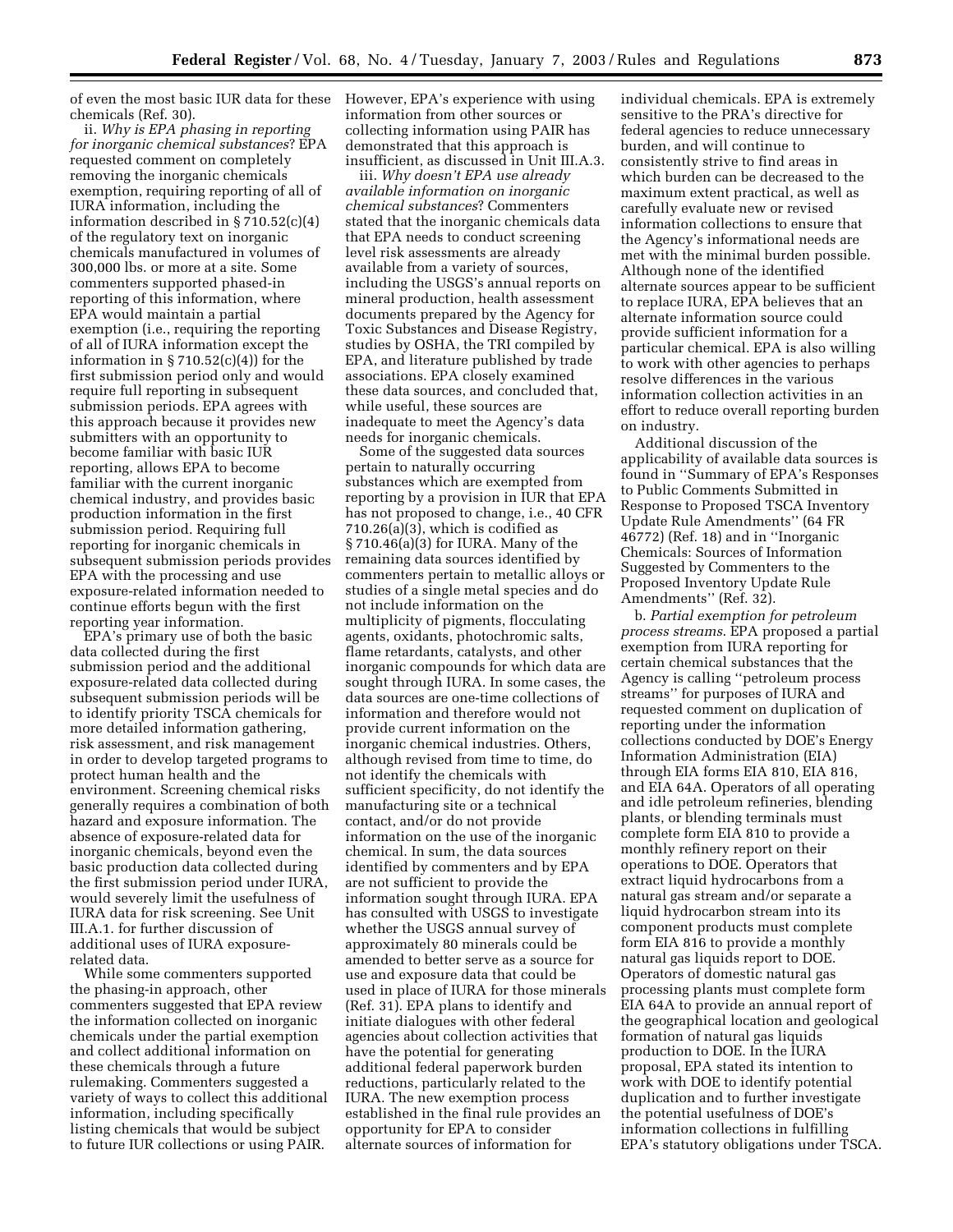One commenter stated that EPA could use the DOE data along with other supplemental information sources to generate the type of petroleum process stream information that IURA proposed to collect. Several commenters also stated that the proposed IURA reporting would be duplicative of DOE reporting for certain chemicals, particularly fuel oil #2 and kerosene, and that EPA should therefore fully exempt those chemicals from reporting under IURA.

EPA has investigated the information collection conducted by DOE through EIA forms EIA 64A, EIA 810, and EIA 816, and has determined that chemical substances are not sufficiently identified for EPA's purposes in the DOE reports. For example, many of the chemical substances in the DOE reports are identified by nomenclature other than the CAS nomenclature used by EPA for TSCA purposes, are identified in broad categories, or are not identified by CAS number. Many of the chemical names used by DOE are either generic or represent groups of chemicals. For example, distillate fuel oil, reported on EIA Form 810, may refer to several chemicals on the TSCA Inventory, such as fuel oil #2, fuel oil #4, or fuel oil #6. This lack of specific identifier information means that EPA and others cannot distinguish which information collected by DOE is attributable to which chemical. More specific identification is needed to attribute the appropriate hazard and physical and chemical properties to the petroleum stream.

The DOE information also lacks important exposure components and identifiers that are necessary for exposure and risk screening activities. For example, the DOE information does not contain the number of workers reasonably likely to be exposed to a chemical or the maximum concentration of the chemical. In addition, it may be difficult to discern from the DOE data if a petroleum process stream is used as a solvent in a consumer product or as a combustible fuel. This is an important distinction because the likelihood of exposure to a petroleum process stream depends on its use. These data are needed elements that will fill a vital data gap in chemical risk screening.

Several persons commented that there is no need to collect exposure-related data for petroleum process stream manufacturing operations because physical hazards existing at many sites currently necessitate extensive safety precautions that limit worker exposure. Discussed in more detail in Unit II.F.1.b.

c. *Exemption for certain forms of natural gas*. EPA proposed that six natural gas substances be fully exempt from reporting under IURA. In addition, EPA requested comment on whether reporting for the six substances should be required in upcoming submission periods and whether they were the appropriate natural gas substances for inclusion in the proposed exemption.

Commenters expressed support for the full exemption of the six natural gas streams listed in the proposed IURA. These commenters also recommended adding fuel oil #2, kerosene, methane, ethane, propane, butane, pentane, and hexane, and liquefied natural gas to the full exemption list. The commenters stated that an exemption is warranted for these chemicals because: (1) DOE already requires annual and monthly reports for the chemicals which contain the same information requested by EPA; (2) the chemicals are similar in chemical composition to the six chemicals EPA proposed to exempt; (3) their chemical structure and identity remain the same throughout processing; (4) a similar amount of data is available for these chemicals as for the six chemicals EPA proposed to exempt; and, (5) a similar number of TSCA reports are filed for these chemicals as for the six chemicals EPA proposed to exempt.

EPA has retained the exemption for certain forms of natural gas as proposed. Adequate IUR information has been collected on the six chemical substances to fulfill EPA's and other IUR information users' current needs. EPA will take action to revoke this exemption if circumstances warrant in the future.

Liquefied natural gas, which is a form of natural gas (CAS No. 8006–61–9), is covered under the natural gas exemption. EPA did not include ethane, methane, propane, butane, other paraffinic hydrocarbons, fuel oil #2, or kerosene in the list of substances included in the natural gas exemption because they are not just isolated components of natural gas but are also chemical substances which can be produced from other source materials, chemical process streams, feedstocks, or reactants. These alkanes have significant uses in chemical manufacturing, including the production of ammonia and methanol from synthesis gas derived from methane, thermal cracking of ethane/propane mixtures to produce ethylene, and vapor-phase oxidation of n-butane to produce maleic anhydride. At present, there is not a sufficient basis to conclude that data on all significant uses of these alkanes are adequate.

EPA did not rely on the data contained in the DOE reports discussed in Unit III.C.1.b. in its creation of the new exemption for certain forms of natural gas. While some useful

information for these chemicals is included in the DOE reports, it is insufficient for exposure or risk screening (see Unit III.C.1.b.). Downstream processing and use exposure information collected through IURA for these chemicals will not duplicate information collected by DOE.

2. *Exemption of additional groups of chemicals from IURA reporting or from the reporting of specific data elements*. EPA requested comment in the proposed rule on the selection of chemicals that might be exempted from reporting under IURA and on specific criteria to distinguish these chemicals from those that remain subject to reporting. EPA received many industry comments in favor of creating a new exemption for chemicals that may be considered to be ''low priority,'' but commenters did not indicate standard criteria for establishing such exemptions. However, in response to these comments and comments received during interagency review, EPA created a partial exemption (i.e., an exemption from the reporting of information required under regulatory text § 710.52(c)(4)) for certain chemicals for which the collection of processing and use information is currently of ''low interest.'' This new partial exemption is intended to improve IURA's efficiency and effectiveness. EPA has established a process by which future changes to the chemicals included in the partial exemption can be made after careful examination of the totality of information available for the chemical substance, including but not limited to the considerations provided in § 710.46(b)(2) and discussed in Unit II.F.1.d. This partial exemption also provides additional benefits in reducing the potential reporting burden of IURA for certain manufacturers of these chemicals. The inclusion of a chemical substance under this partial exemption does not address the potential risks of a chemical. This partial exemption is solely intended to provide a tool to assist the Agency in better managing the collection of processing and use information under IURA. See Unit II.F.1.d for a discussion of the exemption and the process to add or remove chemical substances from the exemption.

In addition, commenters suggested classes of chemicals for exemption. EPA has determined that none of these suggested exemptions can be implemented at this time, as described in the remainder of this section.

a. *HPV chemicals*. A number of commenters stated that industry is already providing EPA with sufficient hazard data via the HPV Challenge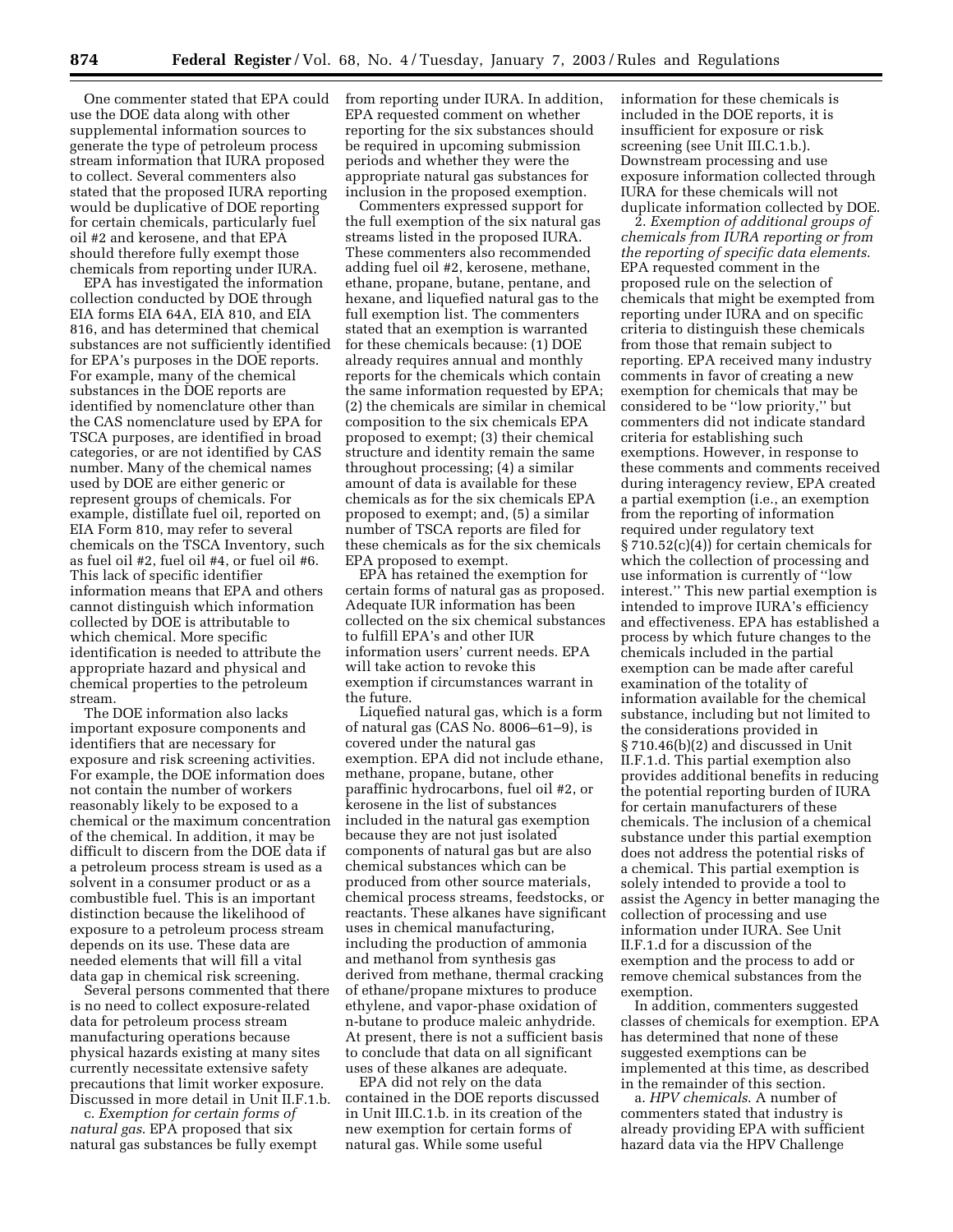Program (see http://www.epa.gov/ opptintr/chemrtk/volchall.htm), as well as exposure data through other voluntary programs (e.g., International Council of Chemical Associations (ICCA) data collections and UEIP). Therefore, providing exposure-related information on HPV chemicals via IURA would be duplicative and unnecessary.

The Agency recognizes that a variety of voluntary and regulatory efforts to collect hazard data are underway, such as the voluntary HPV Challenge Program. However, the scope and expected output from the HPV Challenge Program differ markedly from those anticipated under IURA. The HPV Challenge Program centers on providing basic hazard data for HPV chemicals, most of which will also be IURAreportable chemicals. The IURA focus is on gathering exposure-related information for moderate and high volume chemicals in a wide range of industrial operations, involving multiple sites and covering manufacturing, processing, and use of the chemical substances.

The Agency is unable to limit its IURA information collection efforts to HPV chemicals alone, for several reasons. The Agency could not know definitively which chemicals are HPV substances in any particular IURA reporting cycle as of that reporting year. A chemical substance meets the criteria for an HPV chemical by meeting a one million pound national production volume threshold, based upon the aggregate production volume in the nation (as reported to IUR). Production volumes can vary significantly over a 4– year reporting cycle, and it is not uncommon for chemicals to rise above or fall below the HPV threshold each reporting cycle. For instance, EPA used 1990 IUR reporting to identify approximately 2,800 HPV substances. An additional 500 substances which were not HPV chemicals in 1990 were identified as being HPV via the 1994 IUR production volume data. The IURA collection could be limited to the HPV Challenge Program chemicals (i.e., the baseline set of chemicals for the program, consisting of chemicals that were HPV according to 1990 IUR information). However, that restricts IURA's ability to supply screening level exposure information to only those HPV chemicals. This would severely limit the usefulness of IURA over time, as the universe of chemicals that were HPV in 1990 will not be the same universe of chemicals that are HPV in future years, and would compromise the Agency's broader responsibility for risk screening.

b. *Existing Chemicals Program ''low concern'' chemicals*. Commenters

recommended that the chemicals previously determined by EPA to be of low concern via the Existing Chemicals Program be exempt from reporting under IURA. However, commenters did not provide sufficient criteria that would clearly distinguish exempted chemicals from others subject to IUR reporting. EPA cannot create exemptions without a clear basis or justification. During the development of these amendments, EPA considered exempting chemicals previously reviewed by the Existing Chemicals Program, but was unable to develop standard criteria for such an exemption (See Ref. 33 and Unit IX.3. of the proposal preamble, at 64 FR 46794). Under the Existing Chemicals Program, no standard criteria were used for determining which chemicals were lower priority, because in the course of the program many different chemicals involve unique risk assessment or risk management issues. For example, many chemicals were analyzed within a specific use, and other uses were not examined. As an alternative to this approach, EPA developed a partial exemption for chemicals which are determined to be of low current interest for purposes of IURA processing and use information reporting, based on considerations described in Unit II.F.1.d., and identified an initial list of chemicals currently covered by the partial exemption (Ref. 5).

c. *Organization for Economic Cooperation and Development (OECD) chemicals*. Commenters recommended that the chemicals for which EPA has a minimum set of hazard and exposure data, such as OECD's SIDS chemicals that have completed the SIDS process, be exempt from reporting under IURA. Commenters also suggested that chemicals in the International Council of Chemical Association (ICCA) screening level data collection programs be included in this exemption.

EPA disagrees that data collection efforts through the OECD and ICCA programs provide sufficient exposure information to replace IURA information. Data collection efforts under the auspices of OECD and ICCA concentrate on the development of hazard assessments and generally provide only a small fraction of the exposure-related data called for under IURA. A goal of the ICCA Program is to process chemical cases through OECD's HPV SIDS Program, which develops hazard information for the program chemicals. As hazard data do not change from year to year, the data collection supports a one-time report. The IURA will provide current exposure-related information for risk

screenings and preliminary assessments. Exposure information, as collected under IURA, will vary from reporting year to reporting year and therefore needs to be collected on a continuing basis. While the OECD HPV SIDS Program does not specifically disallow the collection of exposure information, the program does leave such collection to the discretion of the sponsor country (Ref. 34). Exposure information available via SIDS is therefore generally not specific to U.S. uses and concerns.

d. *Metals*. Various commenters stated that either metals as a group, or specific metals such as zinc and copper, should be granted special consideration for IURA reporting. Several commenters asserted that providing information on maximum concentrations is unnecessary for the metals, because they will generally have close to 100% concentrations when they leave the manufacturing site or whenever they are present in consumer or commercial products. Further, commenters indicate that the only exposure potential for these substances in commercial or consumer products will be dermal (not via other routes such as inhalation or ingestion). Additionally, a commenter stated that workers ''in proximity'' to or handling solid metal articles should not be considered to be exposed for reporting purposes, because the metal is in a form in which neither inhalation nor dermal exposure will occur. Other commenters believed that any IUR reporting on metals is unnecessary because ample information on metals production and exposure potentials is already available from other sources, such as the USGS, or because specific metals, such as copper and zinc, are beneficial to human health and therefore should be of no exposure concern.

Metals present some unique issues regarding exposure potential, and the information that will be collected under IURA on metals will do much to improve EPA's and others' knowledge about the uses and exposures associated with these chemicals. Not all metalcontaining products are pure metal. For example, metal powders used in fine arts, metal pastes used in repairs, and commercial metallic paints contain varying percentages of metals. In addition, although some metals in trace quantities, such as chromium, are essential nutrients to plants and/or animals, in greater exposure concentrations these same metals can be harmful.

Because metals are ubiquitous and can be present in a variety of physical forms, different routes of exposure are possible. Chronic exposure to solutions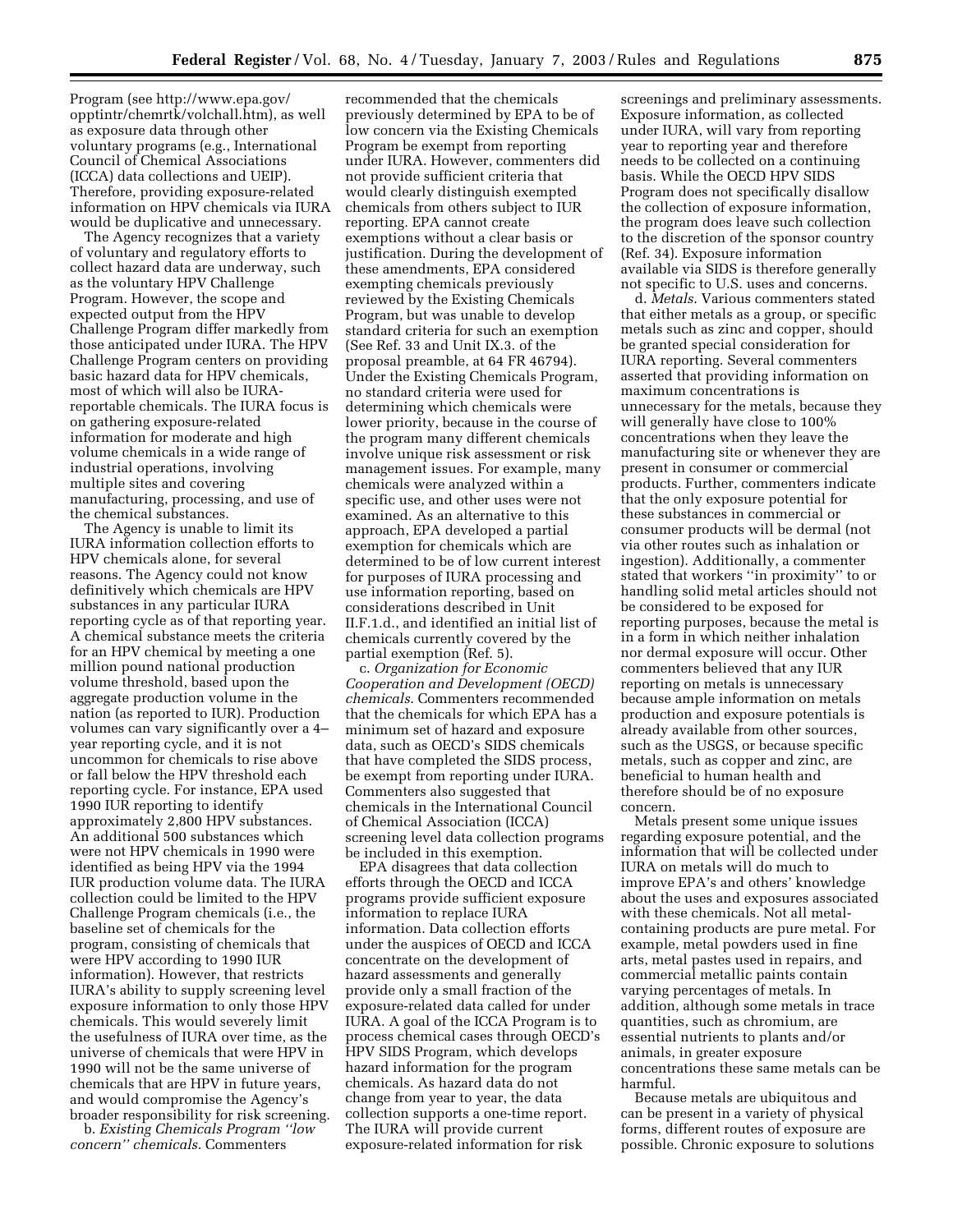containing metals such as nickel may result in contact dermatitis. Milling metal parts containing antimony and beryllium creates dusts which, if inhaled, can result in acute chemical pneumonitis. Inhalation of fumes containing chromium resulted in an elevated incidence of bronchial carcinoma among workers in the U.S. chromate industry before the source of the exposure was recognized and corrected. Exposure by ingestion is of concern for metals that may enter water sources following improper disposal of used materials, for example. The use of cadmium in batteries for portable electronic devices, including computers, is increasing; long-term exposure to cadmium has a potential to cause kidney, liver, bone, and blood damage.

EPA has exempted submitters that would otherwise be subject to IUR reporting from reporting with respect to chemicals that are imported in the form of an article (see 40 CFR 710.30(b) and § 710.50(b) of the regulatory text). However, submitters that manufacture a reportable chemical and incorporate it into an article will continue to be subject to reporting under the IURA.

The Agency reviewed a number of sources that provide information about metals production and characteristics, including USGS data specifically noted by commenters (Ref. 32). The information, although useful for depicting global mining and production of the major commercial metals, is not comparable to the national scale and domestic exposures data that will be provided under IURA. Further, because metals are subject chemicals in many EPA programs, including the Great Lakes Binational Toxics Strategy; the revised drinking water standards; the revised emission standards for secondary metal refinishers; and the Waste Minimization National Plan, current information about domestic metals production and use will benefit many EPA offices and programs.

As indicated previously, EPA will be reconsidering individual chemicals for applicability under the new partial exemption, and plans to identify and initiate dialogues with other federal agencies about collection activities that have the potential for generating additional federal paperwork burden reductions, particularly related to the IURA.

e. *Other chemical groups*. Commenters suggested EPA exempt a variety of additional groups of chemicals from either full or partial IURA reporting. These groups included fossil fuel combustion byproducts such as coal combustion products; fertilizers; substances encapsulated in a polymer

matrix; pesticides; and certain chemicals outside the scope of TSCA jurisdiction (such as drugs). Commenters stated that exposures associated with fossil fuel combustion byproducts are already well known, and, with information currently being submitted to EPA and other federal organizations such as DOE, well beyond the amount needed for ''basic screening.'' Commenters argued that reporting on these byproducts under IURA would be duplicative (therefore unnecessary) and overly burdensome, especially because these chemicals are considered ''beneficially used in an environmentally sound manner'' by EPA's Office of Solid Waste (OSW). A parallel argument was made for fertilizers, in that certain commenters consider them to be well-characterized and generally ''safe.'' Similarly, a commenter believed encapsulated substances are of little concern, due to low exposure potentials for the encapsulated chemicals, as implied by the Agency's treatment of such substances under Significant New Use Rules (SNURs); the commenter believed that, when chemicals are secured within a polymer matrix, the SNUR requirements no longer apply. Commenters also stated that pesticides and other chemicals not subject to TSCA should be fully exempt from reporting.

Comments specific to these different groups of chemicals are addressed below.

i. *Fossil fuel combustion byproducts*. Commenters stated that fossil fuel combustion byproducts have been sufficiently studied for beneficial reuse to justify their full exemption from IURA reporting. They asserted that EPA's OSW had adequately reviewed data on these substances to allow their use as solid waste in situations where exposures were possible, such as in the case of soil amendments. The commenters believe that EPA offices such as OPPT and OSW must coordinate their efforts related to fossil fuel combustion byproducts prior to undertaking any actions under TSCA, and suggested that continued reporting on these chemicals would be particularly burdensome.

EPA disagrees with these comments. Review of the recent OSW Report to Congress on the subject of fossil fuel combustion byproducts (Ref. 35) indicates that these products can be hazardous to human health and the environment when mismanaged. These products not only typically contain heavy metals such as cadmium, chromium, lead, and mercury, but leachates from fuel combustion

byproducts can contain significant concentrations of arsenic. Despite these concerns, OSW has decided to exempt these substances from regulation as hazardous waste when they are beneficially reused. While OSW was not able to identify damage cases or significant risks to human health or the environment associated with these types of beneficial uses based on available data, OSW plans to assess new information on risks as that information becomes available. The IURA will be instrumental in providing manufacturing, processing, and use data for fossil fuel combustion byproducts to enable OSW to monitor the potential risk associated with these chemical substances. Additionally, as with any chemical byproduct with a use, EPA in general needs information to be able to screen these chemicals for potential concerns outside of the OSW purview. Review of such contemporary data, as shared between OPPT and OSW, will allow EPA to make well-informed risk management decisions by constructing realistic screening level exposure profiles for these substances. These profiles could be adjusted as the production dynamics change between IURA reporting cycles. EPA believes the importance of accurate exposure-related data in formulating sound risk management decisions for fossil fuel combustion byproducts justifies the associated reporting burden.

ii. *Fertilizers*. Fertilizers that qualify for the inorganic exemption have not been subject to IUR reporting in the past. A number of commenters emphasized that, in general, fertilizers are chemicals whose risks have already have been well-characterized. According to the commenters, ample recent hazard and exposure data from studies conducted by EPA's OSW indicate that fertilizers generally are of low toxicity, and some constituents of major fertilizer types are ''safe'' because the exposure potentials are low. Further, as the commenter pointed out, recent SIDS program studies on urea, a common fertilizer, described the chemical to be ''of low priority'' for further investigation, thereby implying that the chemical poses little hazard to human health and the environment, and that adequate risk information is available. Commenters stated that because they believe the constituents are not harmful to human health or the environment, fertilizers should be exempt from downstream use and exposure reporting under IURA (i.e., a partial exemption from IURA reporting). Other commenters stated that fertilizers should be granted a full exemption from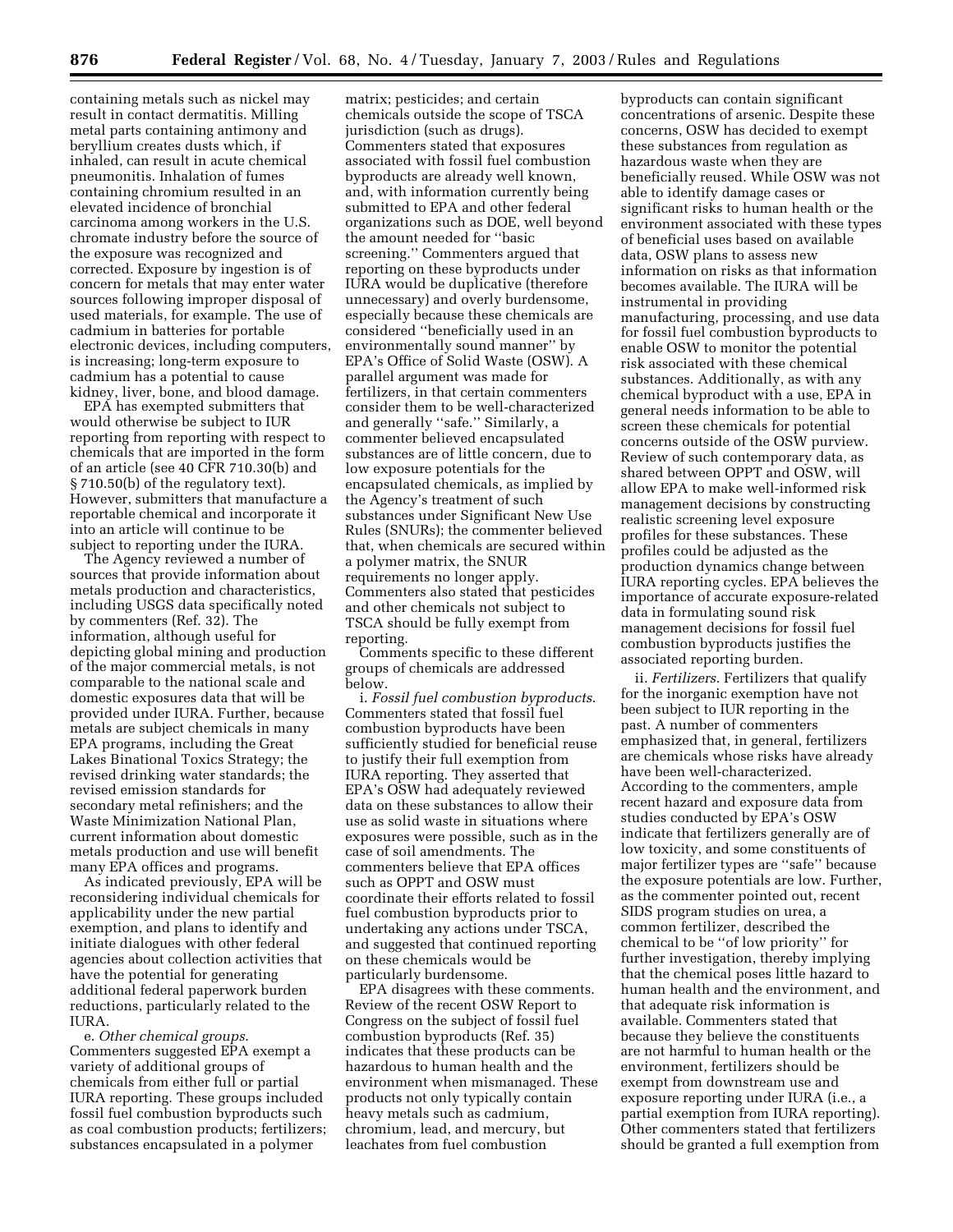IURA reporting, or that EPA should exempt certain fertilizers by CAS number. One commenter suggested that 20 substances be included in the fertilizer list (see list provided in Comment C4b-6 of the comment summary document, Ref. 18).

EPA does not believe the suggested IURA exemptions for fertilizers and fertilizer constituents are warranted at this time. The Agency does not agree with industry comments citing a 1999 EPA OSW risk evaluation on ''nonnutritive'' components in fertilizers as adequate justification for classifying fertilizers as ''safe,'' and therefore eligible for exemption. The OSW report addresses trace quantities of metal contaminants in those fertilizers (i.e., the non-nutritive elements), not the fertilizers themselves. A review of basic hazard identification guides, such as the Merck Index, the Condensed Chemical Dictionary, and Dangerous Properties of Industrial Materials, shows that exposure to many fertilizers and fertilizer materials, including those cited in industry comments such as anhydrous ammonia, potassium sulfate, and urea, can cause both reversible and irreversible adverse health effects ranging from acute to chronic. The availability of IURA exposure-related data will allow for the risk screening of chemicals used as fertilizers and fertilizer constituents to extend beyond environmental effects and aid the screening of risks to workers, consumers, and the general population. The Agency therefore believes it is appropriate to require reporting for fertilizers under IURA.

iii. *Encapsulated substances*. A commenter stated that the import volumes of IUR reportable components contained within compounded imported polymers should be exempt from IURA reporting. The commenter indicated that volumes of these encapsulated components are difficult to determine. Such components include antioxidants, colorants, lubricants, and stabilizers that are commonly used additives in polymer products. The polymers are sometimes manufactured by a foreign company and imported into the United States. The commenter stated that these additives, which are encapsulated in a polymer matrix, are typically present in the matrix at a few weight percent. The commenter's understanding was that when chemicals are secured within a polymer matrix, the SNUR requirements no longer apply, thus their suggestion was for EPA to treat such substances similarly under IURA.

The SNUR requirements in 40 CFR part 721 do not exempt substances

encapsulated in a polymer matrix. Although chemicals incorporated into a polymer matrix are not subject to SNURs in certain limited circumstances, for example, when an individual SNUR specifically states that the SNUR requirements do not apply to such substances (see, e.g., 40 CFR 721.8160(a)), such chemicals are not otherwise generally exempt from SNUR requirements.

Although EPA appreciates the difficulty in ascertaining quantitative production information from manufacturers outside direct U.S. jurisdiction, exempting IUR reportable components encapsulated in a polymer matrix from IURA is not warranted. Not all polymers are inviolable. Additives such as colorants and lubricants, which can be hazardous to human health or the environment, can leach from the polymer matrix, resulting in subsequent exposures. Also, additives which are inherently insoluble in the polymer may migrate to the surface of the polymeric material and be released over time from the polymer. Under IURA, each nonexempted mixture component is reportable if imported above the stated thresholds. Reasonably ascertainable information can be used to estimate these import quantities.

iv. *Pesticides*. Some commenters stated that the Agency should exempt pesticide chemicals from reporting under the IURA, and also should exempt those substances outside the scope of TSCA, including drugs and cosmetics.

The original IUR did not require reporting for chemicals manufactured for non-TSCA purposes. Similarly, in IURA, amounts of an otherwise IURreportable substance that are intended at the time of manufacture to be used for non-TSCA purposes (e.g., as a pesticide, as a drug) do not have to be reported. For example, if a company were to manufacture 300,000 lbs. of an IURreportable substance, 170,000 lbs. of which were intended at the time of manufacture to be sold as a drug precursor, and 130,000 lbs. of which were intended at the time of manufacture to be used for a TSCA purpose, only 130,000 lbs. of the substance would have to be reported under IUR. The company would not have to report the processing and use information described in § 710.52(c)(4) of the regulatory text for that chemical at that plant site, since the company did not manufacture a total of at least 300,000 lbs. of the chemical at the site for TSCA purposes. Many substances, such as the pesticide active ingredient pentachlorophenol, are also used in industrial and commercial applications

regulated under TSCA. In those cases, the chemicals will continue to be reportable under IURA.

v. *Food additives*. Commenters stated that low hazard chemicals, such as food additives, should be categorically excluded from the new reporting requirements. The commenter stated that food use substances, for example, are regulated by the Food and Drug Administration (FDA) and must either be generally recognized as safe (GRAS), the subject of a prior sanction, or the subject of a food additive regulation promulgated by FDA.

According to FDA's Office of Premarket Approval (OPA), food use substances for FDA's purposes are those that are added directly to food, and could inadvertently contact and be incorporated into food because of use in packaging material or in food processing. FDA does not evaluate chemicals for environmental effects- only for human health effects. The chemicals subject to FDA rules are not inherently low hazard in many cases. For example, substances such as plasticizers, lubricants, release agents, acids (e.g., hydrochloric acid), boiler water additives, and solvents (e.g., acetone and hexane) are included as food use substances. Furthermore, even direct (i.e., listed) GRAS chemicals can be of concern when used at industrial concentrations, such as sulfuric acid. Thus, as is true with other chemical substances, food additives can present a risk to human health or the environment depending on use and the resulting exposure pathways. EPA does not believe a categorical exemption for chemicals that may be used as food additives is warranted at this time. Again, such chemicals are only reportable under IURA to the extent that they are intended at the time of manufacture to be used for TSCA purposes.

3. *Thresholds*. EPA requested comment on the 300,000 lbs. threshold for reporting industrial processing and use, and consumer and commercial use information (required under  $\S 710.52(c)(4)$  of the regulatory text). Commenters generally were supportive of having a second, higher reporting threshold for this exposure-related information. However, one commenter stated that the 300,000 lbs. threshold is too low, and that it should be set at one million pounds to coincide with the HPV Challenge Program threshold.

EPA considered chemicals with aggregate, nationwide U.S. production and importation volumes of one million pounds or more (based on 1990 IUR data) for the HPV Challenge Program. That is, if one million pounds of a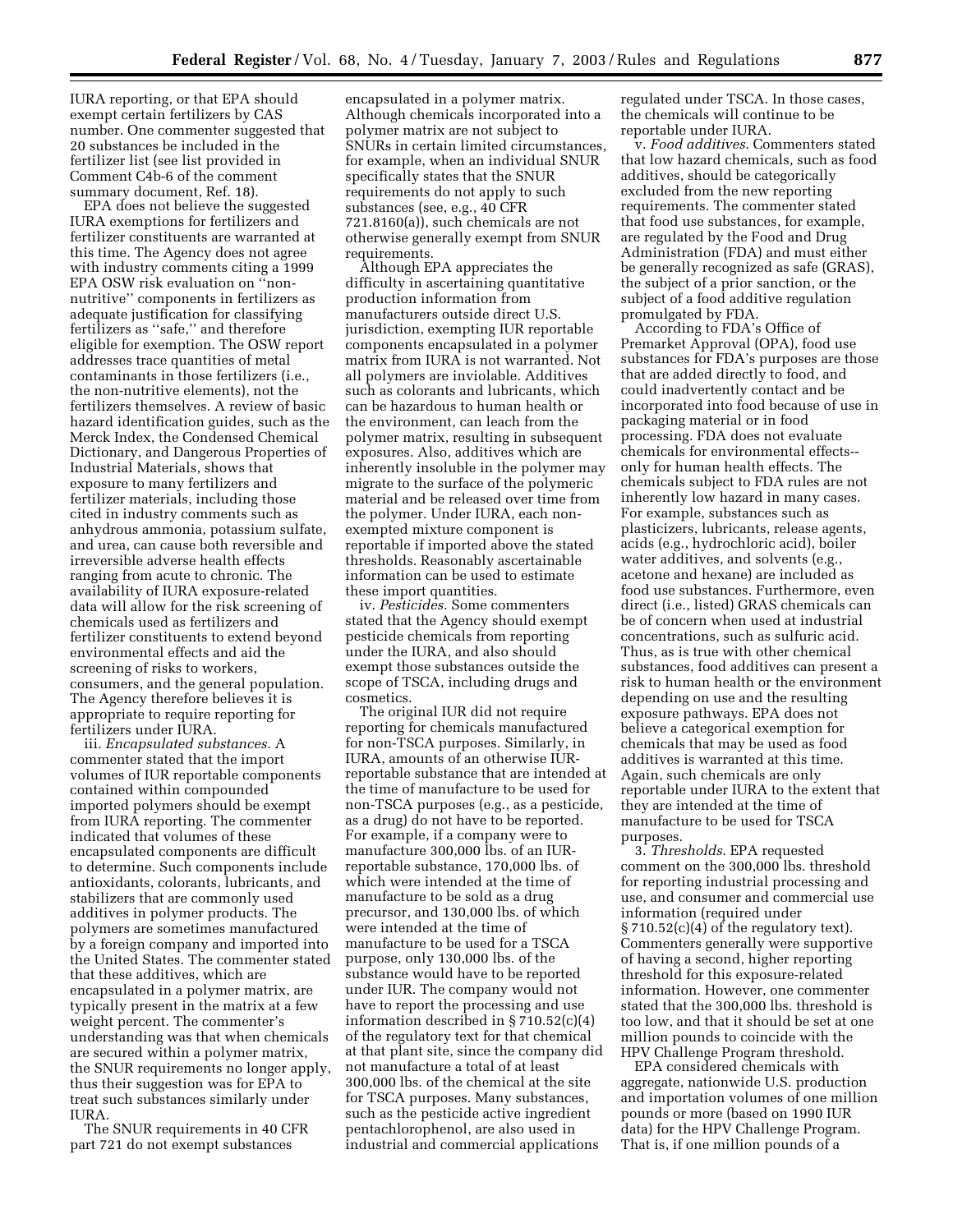certain chemical were reported for the 1990 IUR as being produced or imported collectively, by manufacturers throughout the United States, then that chemical was identified as an HPV chemical for purposes of the HPV Challenge Program. The 300,000 lbs. IURA threshold captures at least one report for more than 95% of the HPV chemicals reported to the 1990 IUR.

The production volume that defines chemicals as HPV should not be confused with the 300,000 lbs. per year reporting threshold for processing and use data reporting in IURA. The 300,000 lbs. threshold applies to the amount manufactured at a single site and is not an aggregate, industry-wide production number. EPA is implementing the 300,000 lbs. per year reporting threshold for individual IUR submitters because it limits the increase in burden associated with the new IURA processing and use reporting requirements and it limits the number of chemicals for which exposure-related data will be reported to approximately 4,000. This number is consistent with the ''several thousand chemicals'' suggested by GAO in its 1995 report ''EPA Should Focus Its Chemical Use Inventory on Suspected Harmful Substances'' (Ref. 36), and ensures that exposure-related data will be reported for almost all HPV chemicals (defined by national aggregate production). Increasing the 300,000 lbs. threshold to one million lbs. would drastically undermine the Agency's collection of processing and use exposure-related data. The higher threshold would reduce the number of chemicals for which this information is submitted and eliminate processing and use data reporting on many of the HPV chemicals. The Agency would be left with very little information with which to conduct the needed screening- level assessments and the resulting prioritization would be less meaningful.

In the proposed IURA, EPA also solicited comments on the possibility of replacing the chemicals identified using the 300,000 lbs. annual production volume threshold (by site) with any of five other groups of chemicals. Those groups include: (1) A set of HPV chemicals that submitters identify as being produced nationwide in amounts of one million lbs. or more; (2) chemicals that are currently subject to testing under TSCA section 4 (i.e., test rules and enforceable consent agreements (ECAs)); (3) chemicals identified for voluntary testing; (4) chemicals designated for testing by the ITC; and (5) chemicals listed in the Agency's Master Testing List (the current edition is available at http://

www.epa.gov/opptintr/chemtest/ mtl.htm).

With respect to the possibility of limiting the collection of processing and use information to HPV chemicals identified by submitters, the Agency asked for comment on: (1) Whether submitters would be able to determine which chemicals have exceeded the nationally aggregated HPV threshold in a given submission period, especially given how frequently chemical production rises above and falls below this threshold from IUR submission period to submission period; (2) what additional burdens such a determination would place on submitters; and (3) whether IURA data would be less useful if processing and use data reporting were limited to HPV chemicals.

Many commenters favored use of the set of HPV chemicals in lieu of the proposed IURA reporting with the 300,000 lbs. threshold, yet none directly responded to the specific Agency questions. Commenters failed to take into account the added burden of aggregating chemical production to determine which substances are HPV chemicals. They also offered no justification for substituting the 300,000 lbs. plant site-specific threshold with a one million lbs. national aggregate threshold, beyond stating that relevant information is being provided already through other programs. Nor did they offer possible solutions to the problem of reliably aggregating production volumes.

EPA does not believe that submitters will be able to effectively aggregate nationwide production volumes. Aggregation is especially difficult in light of continual, market-driven changes in production and many submitters' interest in protecting individual plant site production volume information as CBI. Additionally, for a nationally aggregated one million lbs. threshold to be effective, it must be able to accommodate the frequency with which individual chemicals may rise above or fall below the HPV threshold criteria of a U.S. aggregate production volume of one million lbs. or more per year. For example, 17% of the chemicals which were HPVs according to data submitted under the 1990 IUR were not HPVs according to data submitted under the 1994 IUR.

#### *D. Definitions and Clarification Requests*

1. *Is mining considered manufacturing*? Commenters asked whether mining is considered ''manufacturing'' under TSCA. Under TSCA, the term ''manufacture'' includes

production or importation of a chemical substance as well as its manufacture (TSCA section 3(7)). Mining, which includes extracting metal ores or minerals from their natural deposits by any means, including secondary recovery of metal ore from reuse or other storage piles, wastes, or rock dumps, or from mill tailings derived from the mining, cleaning, or concentration of metal ores, is production and is considered to be a manufacturing activity under TSCA.

However, chemical substances which are naturally occurring and which, among other things, are unprocessed or processed only by manual, mechanical, or gravitational means (see 40 CFR 710.4(b)(1)) are currently excluded from IUR reporting and will continue to be excluded under IURA (see 40 CFR 710.46(a)(3)). For example, rocks, ores, and minerals are not IURA-reportable to the extent they are manufactured only via the means described in 40 CFR 710.4(b). The § 710.46(a)(3) exclusion is a process-specific exclusion rather than a chemical- or industry-specific one. Therefore, persons who manufacture a substance in a manner other than as specified in § 710.4(b) are required to report under IURA unless they or the substance they manufacture are otherwise excluded. As a result, many mined materials are listed on the TSCA Inventory because at least some of the time they are produced by other than manual, mechanical, or gravitational means.

Section 710.46(a)(3) intentionally exempts from IURA reporting any chemical substance which is isolated or removed from nature, for a commercial purpose, by any means listed in § 710.4(b). It also exempts any other chemical substance derived or separated from the substance originally removed from nature, provided such derivation involved only the means specified in § 710.4(b). For example, when using manual, mechanical, or gravitational processes to separate one or more substances from a naturally-occurring mixture, these isolated component substances are also considered naturally-occurring and excluded from reporting. However, any substance manufactured from a naturally occurring precursor substance via a chemical reaction is not considered naturally occurring and, therefore, not excluded from reporting under § 710.46(a)(3).

2. *What is the difference between ''reasonably ascertainable'' information and ''readily obtainable'' information*? A number of commenters raised concerns about the meaning of ''readily obtainable'' and ''reasonably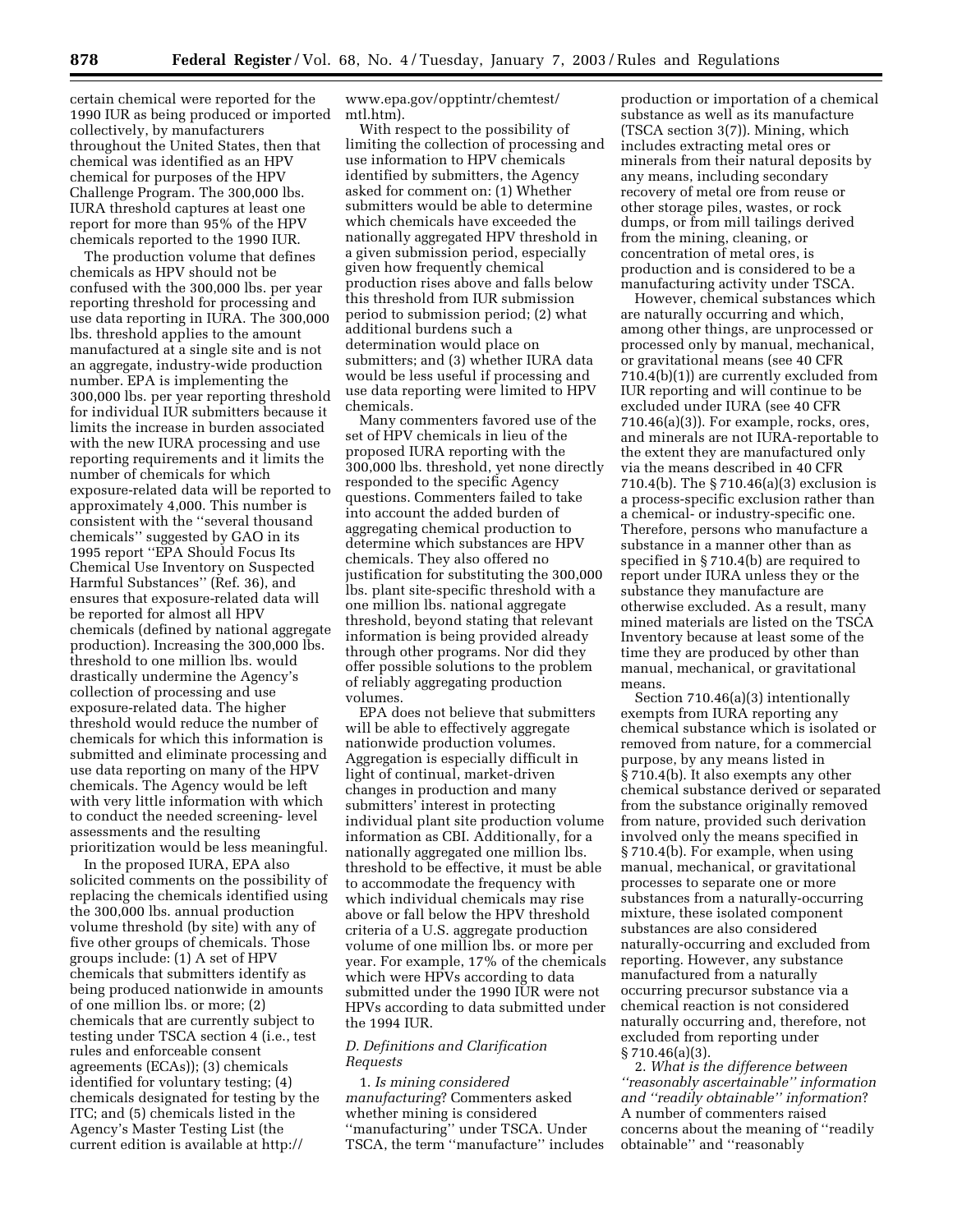ascertainable,'' what level of effort is required for each, and the difference in the level of effort required. Commenters also stated that the expectation that submitters will provide data on users outside their control seems to be an unworkable and unrealistic mandate. The reporting standard of TSCA section 8(a)(2) is ''reasonably ascertainable,'' and commenters stated that this should not be construed to include data that are not in the possession of the person reporting.

''Known to or reasonably ascertainable by'' is the current standard for data collection under which IUR operates and is the standard authorized by TSCA section 8(a). ''Known to or reasonably ascertainable by'' means all information in a person's possession or control, plus all information that a reasonable person similarly situated might be expected to possess, control, or know. The ''known to or reasonably ascertainable by'' standard is applicable to the information required under § 710.52(c)(1), (c)(2), and (c)(3) of the regulatory text.

''Readily obtainable'' is a lesser standard EPA is applying to the reporting of information concerning the processing and use of chemicals subject to IURA (§ 710.52(c)(4) of the regulatory text). The readily obtainable standard is limited to information known by management and supervisory employees of the submitter, and does not require additional effort to collect information on processing or use of chemicals by others not under the control of the submitter. Although the Agency is requiring submitters to provide only information that it knows, EPA believes that in many cases submitters will possess some knowledge concerning use of chemicals sold by the submitter to their customers, even though the submitter does not control its customers' sites. For example, when a company markets the substances for certain end uses. EPA's experience with over 30,000 TSCA section 5 PMNs demonstrates that companies generally do know the intended ultimate use, as well as intervening processing steps, of their products. In choosing the readily obtainable standard, the Agency is lessening the burden on submitters compared to the ''known to or reasonably ascertainable by'' standard, while recognizing that the submitter is supplying data on uses of chemicals that are beyond his or her control. The standard for reporting information on processing and use of chemical substances under IURA is the same as the standard adopted in the PAIR, which was also promulgated under the

authority of TSCA section 8(a). (See 40 CFR 712.7)

#### *E. Confidential Business Information*

The Agency's intent under these regulations is to achieve balance and ensure that the submitter only claims as confidential that information which is legally entitled to confidential treatment. EPA believes that these amendments will discourage the assertion of invalid CBI claims by focusing submitter's attention more closely on their decision to make certain claims.

1. *General CBI*.—a. *Reducing the amount of CBI claims*. EPA solicited suggestions from commenters on what could be done to the IUR reporting process and data elements to reduce CBI claims, thereby allowing better public access to the data. Some commenters suggested that EPA is trying to discourage legitimate CBI claims by making assertion of such claims overly burdensome. Some commenters stated that the new data elements that are being added by these amendments raise significant CBI concerns and that IURA can be expected to result in a significant increase in the number of legitimate CBI claims.

EPA agrees that submitters will make CBI claims for the new data elements that are being added by these amendments, most likely resulting in a greater number of CBI claims overall. However, EPA is requiring reporting for most of the new data elements in ranges, a reporting method EPA believes will result in fewer CBI claims compared to reporting discrete numbers. Additionally, EPA is amending the IUR to encourage the assertion of only legally valid CBI claims, and to ensure that CBI claims are well thought out by the submitter. The IURA includes a new requirement to provide upfront substantiation of CBI claims for site identity. This requirement will minimize claims by prompting submitters to perform an initial evaluation of the need for and validity of a CBI claim for plant site identity, an essential data element. These efforts will greatly assist in limiting CBI claims to those that are legitimate.

EPA wishes to clarify that it is not attempting to discourage legitimate confidentiality claims; rather, the Agency intends only to discourage inappropriate claims. This allows the Agency to protect legitimate CBI while also increasing the amount of information available for public use.

EPA has information indicating the existence of inappropriate or no longer valid CBI claims. For instance, when EPA has selectively challenged CBI

claims in the past, many of these claims have been amended by the companies to make the information available to the public. Additionally, OPPT's administrative record 00125, which contains state CBI data reviews, published articles, industry letters, and other papers discussing CBI issues, provides further indication that inappropriate or no longer valid CBI claims exist. For instance, the Georgia Department of Natural Resources reported in a 1996 CBI Data Review that IUR data identified as confidential was available in other non-confidential data bases (Ref. 37). The administrative record is in the same location as the Docket and is available by following the procedures identified in Unit I.B.1.

Some commenters suggested reducing the number of data elements that will be collected under IURA, perhaps using instead a format such as the one used by OECD for SIDS chemicals, which aggregates information for all manufacturers and thus protects company-specific information. EPA considered alternate reporting formats with different data elements, and has determined that the reporting of sitespecific information by the individual sites is the best way to collect the information needed. EPA will continue to perform the aggregating function when providing the public with information that is subject to a sitespecific CBI claim. Collecting only national aggregate values would drastically reduce the usefulness of the information to the Agency, even though it may reduce the number of CBI claims. The IUR is used to address both national needs and local issues. For example, IUR production volume information was used to identify the national list of High Production Volume (HPV) chemicals for the Agency's HPV Challenge Program (see http://www.epa.gov/opptintr/ chemrtk/volchall.htm). Moreover, sitespecific IUR information is used to secure a better overall understanding of activities at individual sites. This information is used for site-specific risk assessments for the use of federal, state and local entities.

b. *Protection of CBI*. Some commenters expressed concern about the Agency's ability to protect against the inappropriate release of CBI and stated that, under section 14 of TSCA, EPA has a statutory obligation to protect information properly claimed as CBI. These commenters are concerned about past releases of information claimed as confidential, and would like to see the Agency take steps to guarantee greater protection of CBI data.

EPA agrees that it has a statutory obligation to protect information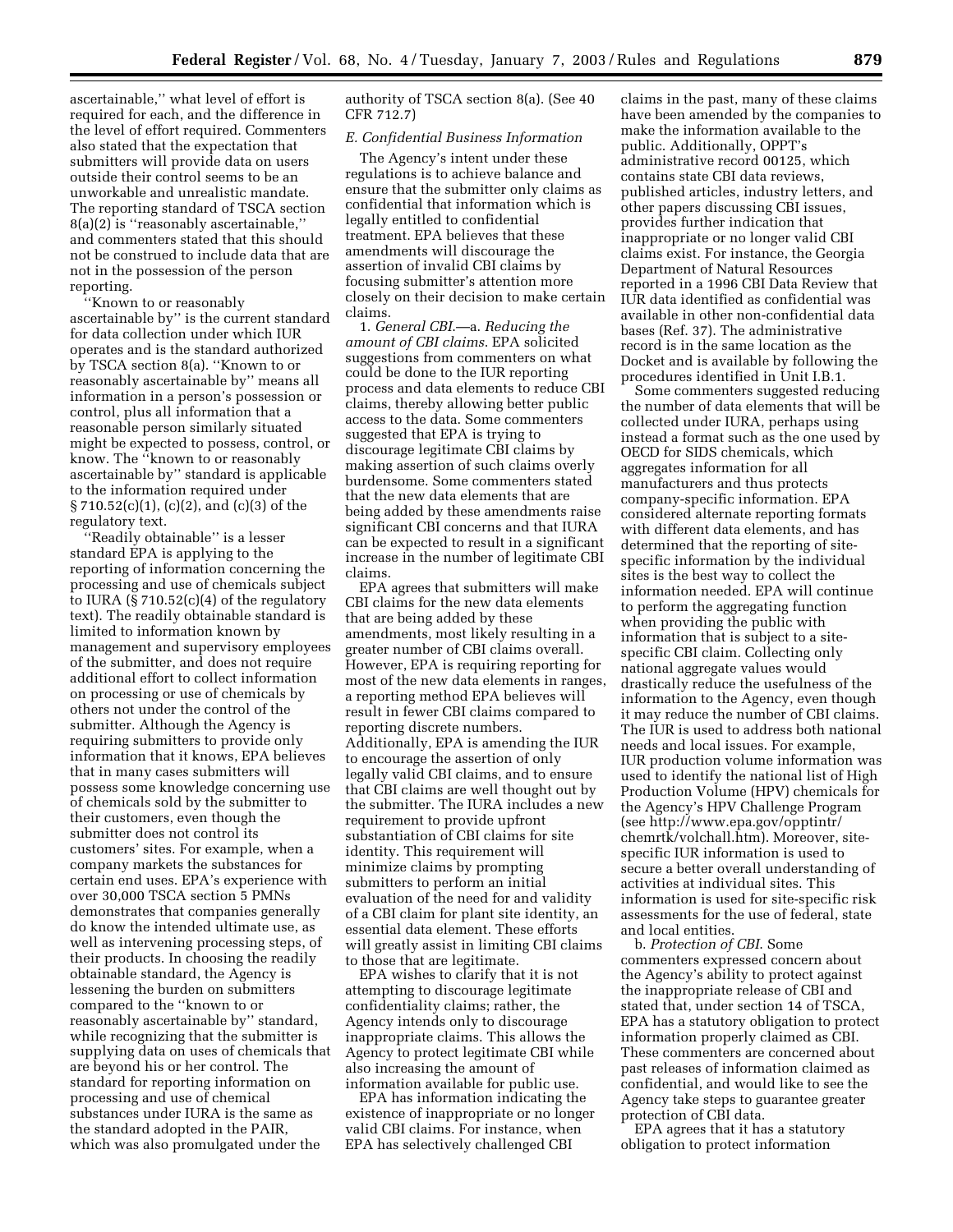properly claimed CBI and is continually involved in exploring ways to better protect such information. In this light, these amendments reflect the Agency's efforts to assure that information it protects qualifies for that protection under the established legal standards. The new IURA requirements will help assure that EPA's system of information protection is limited to valid claims.

c. *Production volume ranges*. EPA requested comment on the use of production volume ranges as a mechanism to reduce the number of confidentiality claims by allowing characterizations of site-specific chemical and specific production volume information without releasing CBI. In general, commenters felt that the use of the ranges would not necessarily result in reduced CBI claims. Commenters cited a few examples where production volume would still be claimed CBI, including information reported in ranges. Other commenters suggested using broader ranges.

Despite these comments, the Agency has determined that it is worthwhile to require submitters to consider whether their production volumes, within ranges similar to those used for the original TSCA Inventory, warrant protection as CBI (EPA made adjustments to the original TSCA Inventory ranges by making the ranges consistent with the second reporting threshold of 300,000 lbs., as described in Unit II.F.5.d.). EPA recognizes that some submitters will make CBI claims for both the specific and the ranged production volume information. However, EPA believes that in many cases submitters will allow the release of ranged production volume information. This belief is supported by some industry organizations. For example, in a 1993 letter, a company suggested the use of the original Inventory production volume ranges for non-confidential reporting. While the company did state that ''conceivably, a submitter could be able to justify a CBI claim for a range,'' the conclusion was that many companies would be satisfied with non-confidential reporting (Ref. 11). These conclusions are further supported by EPA's experience with the original TSCA Inventory, where only 35% of production volume values reported were claimed CBI, compared to the typical claim level of 65% for production volumes under IUR.

d. *Disclosing customer confidential information*. A commenter expressed concern that, as a producer of chemical feedstocks, they might inadvertently report customer data and not claim the data as CBI, while their customer reports the same data and does claim the data as CBI.

EPA does not believe that this will be a significant issue. The downstream processing and use information that some submitters will be required to provide under IURA is not tied to customer identities. Submitters will not report where or who their customers are or how much their individual customers produce. In addition, CBI claims can be made as necessary for any information provided on Form U.

2. *Upfront substantiation*.—a. *Authority for substantiation*. A commenter stated that the plant site identity substantiation requirement is not authorized under TSCA. Another commenter felt that requiring upfront substantiation is overly burdensome and an arbitrary exercise of authority. The commenter stated that substantiation should only be required if and when a request for public disclosure is made, and substantial and reasonable need are demonstrated.

Under TSCA section 14(c), ''a [confidential] designation under this paragraph shall be made in writing and in such manner as the Administrator may prescribe.'' EPA is continuing to require that those reporting under IURA substantiate their chemical identity CBI claims, and is requiring under these amendments that submitters also substantiate any plant site identity CBI claims. Section 710.58 of the regulatory text requires submitters to substantiate these claims submitted under IUR by providing answers to specified questions. EPA has long required upfront substantiation for specified CBI claims under the authority specified in TSCA (see, e.g., 40 CFR 710.38(c) of the current regulatory text) and will continue to require upfront substantiation where appropriate.

The Agency is adding upfront substantiation requirements for plant site identity information because EPA has observed that, on occasion, plant site information has been claimed as confidential even though, for example, it was revealed in filings required under sections 311, 312, and 313 of the Emergency Planning and Community Right-to-Know Act (EPCRA), 42 U.S.C. sections 11021 to 11023. EPA believes that many of these CBI claims are inappropriate and that the new substantiation requirement will reduce the occurrence of inappropriate claims. A decrease in the number of CBI claims under the new substantiation requirement would facilitate EPA's ability to make current plant site information available to other Federal agencies and the public because more information submitted under IUR could be released publicly.

Upfront substantiation of CBI claims imposes some additional burden, although this burden is not substantial. EPA's economic analysis for this rule estimates 0.2 to 0.3 hour per plant site reporting under IURA for the incremental costs of reporting all elements of plant site identity information. The burden of upfront substantiation for plant site identity CBI claims is included in this estimate.

b. *Alternate substantiation questions*. One commenter suggested a simplified set of substantiation questions, consisting of two questions: (1) Are the specified data confidential? and, (2) In as much detail as possible, explain why this information should be given CBI protection.

EPA believes that requiring responses to the list of substantiation questions in § 710.58 of the regulatory text is necessary to ensure that information submitted for confidential protection qualifies for that protection. The commenter's proposed questions, while providing the opportunity for a submitter to express its business reasons and preferences regarding the information, do not provide all of the necessary information to definitively evaluate the eligibility of the information for confidential treatment.

3. *Reassertion*. EPA received a number of comments regarding the proposed new CBI reassertion provisions. All of these comments were opposed to the proposed new requirement. Some comments expressed the position that reassertion is overly burdensome and even punitive, requiring submitters to retrace old steps by answering all the original substantiation questions anew. Commenters were concerned that reassertion could possibly require the retention of voluminous old records. Others felt the proposed standards would violate the Agency's obligation under TSCA to protect confidential information and that EPA would exceed its authority if it required the reassertion of CBI claims.

EPA has considered these industry comments, and weighed the concerns expressed against the public's need for access to information on chemicals in commerce in the United States. While the Agency believes the requirement to reassert old claims of CBI is justified as a practical measure to ensure that information withheld meets the legal criteria and that the expressions of concern relating to burden associated with reassertion, appear to be the result of a misunderstanding of the practical aspects of the proposed reassertion requirement, the Agency is not finalizing the proposed reassertion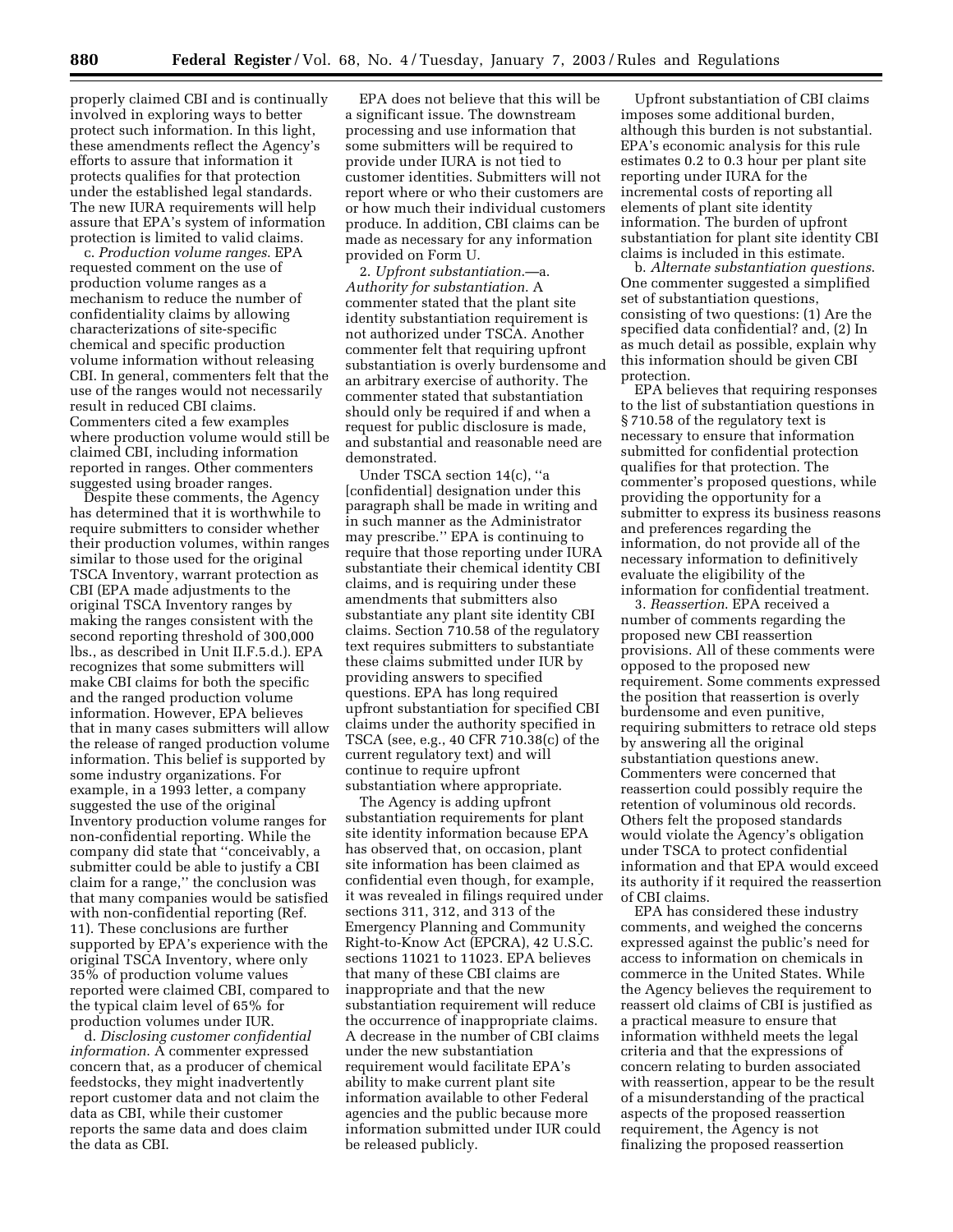requirement. EPA has made this decision in an effort to reduce the overall burden of these amendments.

#### *F. Administrative Comments*

1. *Frequency of reporting*. Several commenters stated that one-time reporting of IURA information would be more appropriate in most cases for the intended purposes expressed by EPA. In general, commenters stated that EPA could use tools such as PAIR to identify changes in a particular chemical's exposure or use profile at the time the Agency decides to do a risk analysis for that chemical (see Unit III.A.3.). A few commenters stated that there is insufficient change in the chemical industry to warrant recurring reporting of IURA information, especially for higher volume chemicals.

EPA's experience with past IUR reporting demonstrates that the chemical industry is dynamic, with a 30% change in the number of chemicals reported from one submission period to the next. The specific chemicals that are reported or not reported in any single submission period change at a variety of production volumes; this change is by no means limited to lower production volume chemicals.

Although a chemical's hazards may be fully characterized, EPA needs up-todate exposure information to stay current with developments and adequately screen chemicals for possible risks to human health and the environment. While the toxicity of a chemical does not change (although new information can modify the assessment or identify new concerns), a chemical's exposure profile can vary greatly over time. Human and/or environmental exposures to the substance can at one time be minor, but as uses change from industrial applications to consumer uses, or as production volumes increase, exposures also tend to increase. Because exposures and uses can and do change over time as technologies develop or innovations arise, updated exposure information is needed to maintain an adequate understanding of current exposures. EPA did consider one-time reporting for IURA processing and use data, but the information would quickly become out of date.

A primary goal of IURA is to provide a data base of exposure-related information which can be used for screening level purposes to identify chemicals for further assessment, as well as chemicals of lesser concern (see Unit III.A.1.). EPA intends to use other data sources and collection tools, as appropriate, once a chemical has been

identified as a candidate for further assessment.

2. *Calendar year reporting*. One commenter stated that the requirement to report data on a calendar year basis instead of a company fiscal year basis would increase systems development needs for companies who report their manufacturing volume on a fiscal year versus a calendar year (by creating the need for a second tracking system), while adding no additional value or accuracy in the reporting of manufacturing data. This commenter pointed out that because the most that companies' fiscal years can differ from a calendar year is 6 months and IUR reporting occurs every 4 years (instead of every year), there can be little difference in the data with a maximum 6–month time frame shift. Other commenters supported the change to a calendar year basis, supporting the idea of having a consistent time frame to better enable linkages with other data bases.

EPA has retained the calendar year reporting cycle as proposed. By moving the collection to a calendar year basis, the IURA data collection becomes more compatible with other data bases such as the TRI. This compatibility increases the usefulness of the IURA collection by allowing IURA data to be combined with data from other collections. Generally, companies should be sufficiently familiar with their production that this provision should not present special challenges that are unaccounted for in the burden estimates provided by survey respondents, as described in the economic analysis.

#### *G. Economic Impact Estimates*

Commenters raised a number of concerns about the economic analysis. In response, EPA has made a number of changes to make the analysis a more readable document and to incorporate changes made to the final IURA requirements.

1. *General burden comments*. Commenters raised a variety of concerns about the size of the burden associated with the amendments, and EPA's estimates of that burden. In general, commenters felt that the Agency's burden estimates were too low. However, few commenters provided evidence as to why they felt EPA underestimated the burden, and none provided any specific analytical basis for amending the estimates. Some commenters claimed that the revised form represents a 5-, 10-, or 30–fold increase in burden, at least partly based upon the fact that the original Form U was only 1 page and the sample revised

Form U provided in the proposed rule was 3 pages.

In response to these comments, EPA reviewed the burden analysis and, although the estimated burden was adjusted, determined that the comments do not warrant modifications to the Agency's general approach to the analysis. EPA based much of the burden analysis on a survey of 78 industry respondents (Ref. 7). In addition, EPA considered the burden associated with such programs as the UEIP (described in Unit III.A.1.), a voluntary project in which EPA collected information similar in some ways to IURA information. UEIP respondents provided estimates of the amount of time they used to complete the survey forms (Ref. 7). However, EPA did reassess the results of the burden survey and did make some changes to the analysis. The burden from the analysis associated with the proposed rule was \$36 to \$51 million in the first year, and \$27 million to \$41 million in future reporting years. Changes in the rule and methodology raised estimated costs of the final rule to between \$72 and \$87 million in the first reporting cycle, and \$64 to \$77 million in future reporting cycles. These changes are primarily due to revising the analysis from the survey data, revising the analysis to remove the reassertion burden, updating costs to year 2000 dollars, and updating the number of report submissions to incorporate the 1998 IUR data collection. These changes are discussed further in ''Revised Economic Analysis for the Amended Inventory Update Rule'' (Ref. 7).

a. *Burden over time*. Commenters raised concerns about specific burden issues. Several commenters felt that burden associated with IURA will not decrease over time because of the 4–year time lapse between submission periods. Those commenters believe that the 4– year period between submission periods will result in changes to product lines and personnel such that a complete reintroduction to IUR reporting will be necessary in each reporting cycle. EPA disagrees, and expects rule familiarization to require the most effort in the first year of reporting. EPA believes that there will be some similarity in the information reported from one submission period to the next, especially for Parts I and II of the revised Form U. Subsequent reporting will be facilitated by the site's maintenance of its previous submission period's records.

b. *Characterization of burden reduction*. Commenters asserted that the economic analysis for the proposed rule was misleading in its characterization of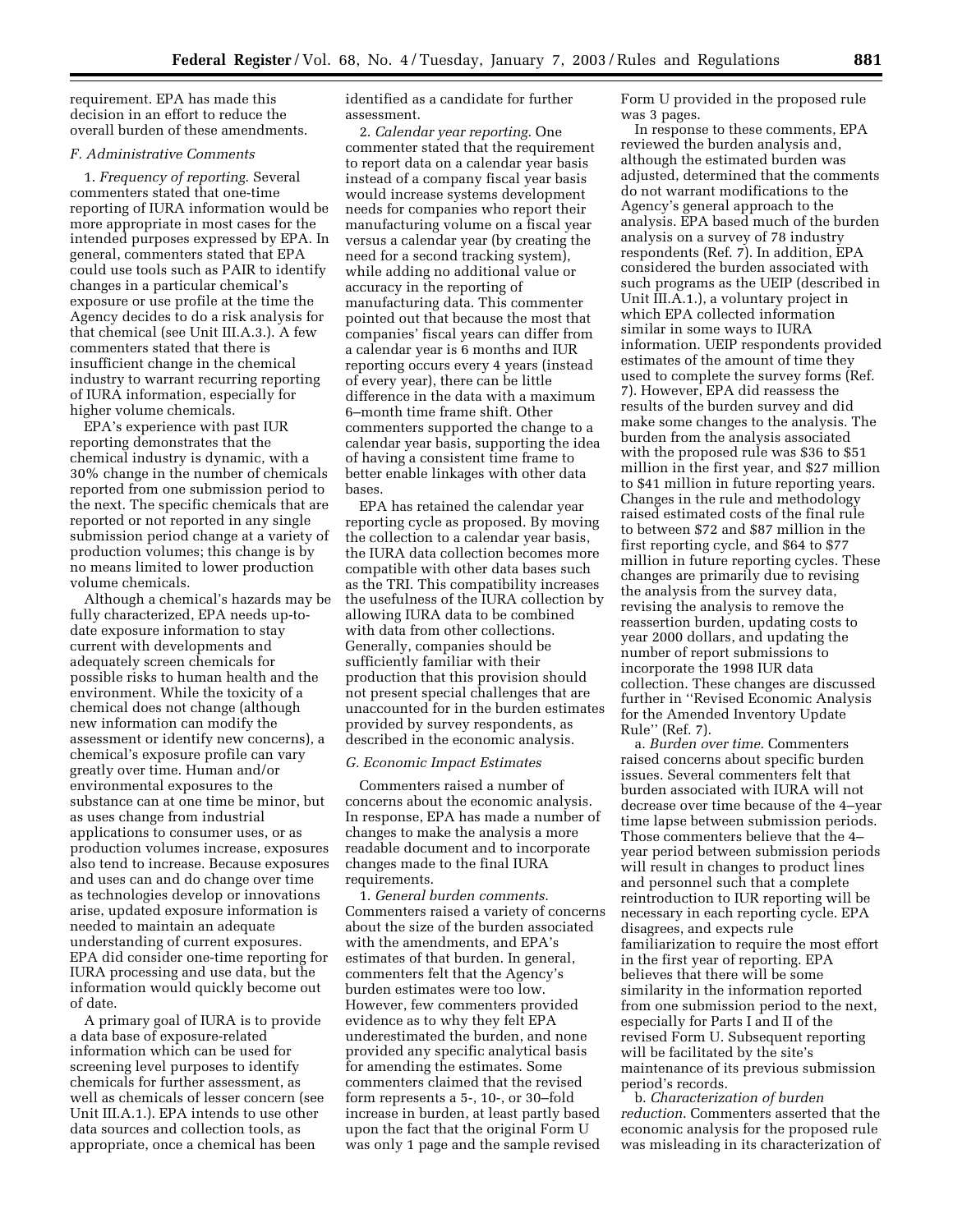the actions that constitute burden reduction and cost savings. Specifically, commenters referred to EPA's claim of a burden reduction and cost savings associated with the 300,000 lbs. threshold for reporting of Form U, Part III information on industrial processing and use, and consumer and commercial use. EPA simply meant that providing a partial exemption for chemicals below the 300,000 lbs. threshold is a concession to the burden that the rule imposes on reporting sites, and that the Agency has no other basis for this exemption other than to mitigate the increase in burden. EPA presented a similar discussion comparing options considered under the rule for other partial reporting exemptions such as the petroleum streams exemption. These discussions are put into the appropriate context in the economic analysis. A commenter also took issue with the fact that EPA asserts that reporting processing and use information on the top 10 NAICS codes will reduce costs (versus reporting on an unlimited number of NAICS codes), given that identifying these top 10 could take considerable effort. EPA continues to believe that reporting only the top 10 NAICS codes will be less burdensome than reporting all NAICS codes associated with industrial processing or use operations.

2. *Cost comments*. Two commenters asserted that compliance costs for chemicals manufactured in amounts below the 25,000 lbs. threshold are not zero and that, as production volume for a chemical approaches the threshold, tracking costs will accrue to determine if production will cross the threshold.

Compliance determination (the act of determining the need to comply with a regulation) occurs on a per-site basis. This means that all sites that report under IURA are assumed to incur the same average cost for determining compliance, regardless of the number of chemicals reported. Some small number of firms that are not required to report may incur some negligible costs in this regard, but EPA believes the costs to be relatively small given that it is standard business practice for a company to be aware of the volumes it produces. The existence of voluntary submitters does not imply that below-threshold compliance costs are non-zero; it simply indicates that some firms choose to respond to IUR when reporting is not required.

Another commenter determined that member companies in its organization would experience no savings from raising the threshold from 10,000 lbs. to 25,000 lbs. as no reports are eliminated. In 1994, EPA received approximately

3,800 reports for chemicals produced in quantities between 10,000 and 25,000 lbs. As a result, the Agency anticipates that a significant number of reports will be eliminated by raising the reporting threshold.

3. *Benefits comments*. Commenters stated that EPA has overestimated the benefits of this rule and should quantify the benefits. However, given that IURA is an information rule and its benefits are therefore indirect, it is currently not possible to quantify the benefits of the rule. Only by collecting the information required under the IURA can EPA begin to assess thoroughly the risks from a portion of the more than 76,000 chemicals in commerce. The actions that result from EPA review of the IURA data will have direct health and environmental benefits, benefits that typically can be quantified. Commenters offered no alternate assessment, quantitative or otherwise, of the benefits from IURA. In the absence of quantified benefit figures, it is impossible to make simple comparisons to estimates of reporting costs. Thus, EPA must balance the needs of the Agency for data with which to address important environmental and health risks, with the burdens of obtaining such data. In doing so, the uses of and need for the data are carefully addressed both within the Agency, and during interagency review. EPA has made every attempt to collect only the information necessary to meet Agency goals for obtaining screening level exposure-related information.

4. *Small business impact comments*. Several commenters argued that EPA's analysis of the impacts of IURA on small businesses is insufficient to meet the requirements of the Regulatory Flexibility Act (RFA), as amended by the Small Business Regulatory Enforcement Fairness Act (SBREFA) of 1996. EPA's analysis of small business impacts fully complies with the RFA, as amended. For rules subject to the RFA, the Agency is required to undertake specific actions (such as preparing an initial regulatory flexibility analysis and convening a small business advocacy review panel) unless it certifies that the rule will not have a significant impact on a substantial number of small entities. EPA prepared a thorough small entity analysis that meets the requirements of the RFA. The analysis for the final rule can be found in the ''Revised Economic Analysis for the Amended Inventory Update Rule'' (Ref. 7). For both the proposed and final rules, EPA certified that there will not be a significant impact on a substantial number of small entities. A summary of

the analysis and the certification can be found in Unit V.B.

5. *Non-regulatory alternatives*. Commenters also stated that EPA did not identify any non-regulatory alternatives and failed to assess the relative costs and benefits of an alternative approach. In the economic analysis for the proposed rule, the Agency did not specifically identify non-regulatory alternatives to the reporting requirements. However, the Agency did consider non-regulatory alternatives and has added a discussion to the economic analysis.

The Agency primarily considered two non-regulatory alternatives. First, the Agency considered using publicly available information, as discussed in Unit III.A.3. The Agency found that the information to be collected through IURA was not publicly available and therefore this was not a viable option. Second, the Agency considered a voluntary approach to collecting this information, similar to the UEIP collection discussed in Unit III.A.1. However, information collected through a voluntary program may lack consistency, may not be sufficiently comprehensive, or may not occur on a recurring basis, and therefore would not fully serve the purposes of IURA information. Therefore, a voluntary approach was not a viable option.

#### **IV. Materials in the Rulemaking Record**

The public version of the official record for this rulemaking has been established as described in Unit I.B.1. under docket ID number OPPT–2002– 0054. This record includes the documents located in the docket as well as the documents that are referenced in those documents. The following is a listing of the documents that are specifically referenced in this final rule. These documents, and the documents referenced therein, are also included in the public version of the official record. Please note that some referenced documents are already publicly available and this list includes the relevant location information.

1. U.S. EPA, ''Reducing Risk: Setting Priorities and Strategies for Environmental Protection,'' Science Advisory Board, (SAB-EC-90-021), 1990.

2. National Academy of Public Administration, ''Setting Priorities, Getting Results - A New Direction for EPA,'' 1995.

3. Chemical Manufacturers Association, Synthetic Organic Chemical Manufacturers Association, U.S. EPA, Chemical Specialties Manufacturing Association, American Petroleum Institute, ''Round 3 of the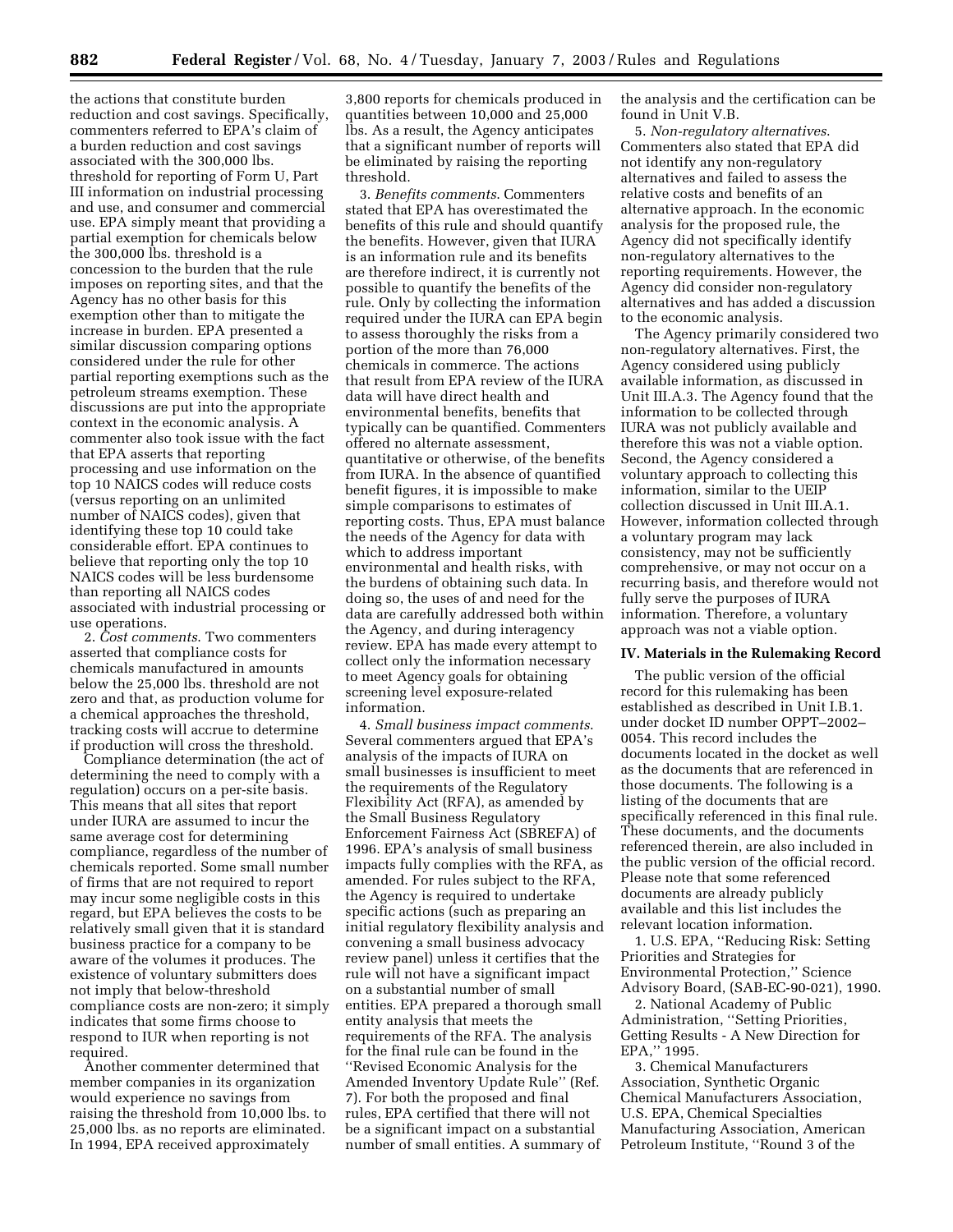UEIP (Use and Exposure Information Project),'' June 3, 1996.

4. American Petroleum Institute, ''Petroleum Process Stream Terms Included in the Chemical Substances Inventory Under the Toxic Substances Control Act (TSCA),'' Health and Safety Regulation Committee Task Force on Toxic Substances Control, February 1985.

5. USEPA, ''Methodology Used for the Initial Selection of Chemicals for the Inventory Update Rule Amendments (IURA) 'Low Current Interest' Partial Reporting Exemption,'' OPPT, July 24, 2002.

6. USEPA, ''EPA Needs Exposure-Related Data: A Discussion of the Justification for Collecting Exposure-Related Data Through the IUR Amendments,'' OPPT/EETD/EPAB, 1998.

7. USEPA, ''Economic Analysis for the Amended Inventory Update Final Rule,'' OPPT, August 2002.

8. USEPA, ''Incremental Cost Estimates for IURA: Interagency Review Comparison and Five Year Reporting Cycle,'' OPPT/EETD/EPAB, July 17, 2002.

9. USEPA, ''Draft Instructions Manual for the 2006 Inventory Update Rule Reporting,'' OPPT, August 2002.

10. USEPA, ''Inventory Update Rule (IUR) Technical Support Document: Evaluation of Likelihood of Confidential Business Information Claims for Production Volume Information,'' OPPT, August 26, 1996.

11. Letter from Mark N. Duvall, Union Carbide, to EPA, ''Additional Comments of Union Carbide Corporation on EPA's Preliminary Actions to Reform TSCA Confidential Business Information, Docket No. OPPTS–00125,'' August 31, 1993.

12. Letter from Stephen A. Newell, Occupational Safety and Health Administration, to Wardner G. Penberthy, EPA, October 15, 1996.

13. Letter from Paul A. Schulte, Ph.D., National Institute for Occupational Safety and Health, to Wardner G. Penberthy, EPA, October 8, 1996.

14. USEPA, ''Inventory Update Rule (IUR) Amendment Technical Support Document: Exposure-Related Data Useful for Chemical Risk Screening,'' Volumes 1 and 2, OPPT, July 19, 1996.

15. U.S. Census Bureau, North American Industrial Classification System (NAICS), http:// www.census.gov/epcd/www/ naics.html, 1999.

16. USEPA, ''Preliminary Assessment Information Rule (PAIR) Database, Manufacturing Process Type/Release Analysis and Number of Workers/

Production Quantity Analysis,'' OPPT, September 26, 1996.

17. Standard Consumer Safety Inspection ASTM F963-96A (sec. 3.1– 3.3).

18. USEPA, ''Summary of EPA's Responses to Public Comments Submitted in Response to Proposed TSCA Inventory Update Rule Amendments (64 FR 46772),'' OPPT/ EETD, September 6, 2002.

19. USEPA, ''IURA Data Use Plan,'' OPPT/EETD, August 23, 2002.

20. USEPA, ''A SAB Report: Improving the Use Cluster Scoring System, Recommendations for the Use Cluster Scoring System Prepared by the Environmental Engineering Committee,'' Science Advisory Board, SAB-EEC-95-017, September 1995. Also available at www.epa.gov/sab/pdf/ eec95017.pdf.

21. Letter from Michael A. Babich, U.S. Consumer Product Safety Commission, to Wardner G. Penberthy, EPA, June 24, 1996.

22. Letter from Robert Franklin, U.S. Consumer Product Safety Commission, to EPA, December 23, 1999.

23. Letter from Paul A. Schulte, Ph.D., National Institute for Occupational Safety & Health, to EPA, December 21, 1999.

24. General Accounting Office, ''Toxic Chemicals: Long-Term Coordinated Strategy Needed to Measure Exposures in Humans,'' GAO/HEHS-00-80, May 2, 2000.

25. Letter from Linda Greer, Ph.D., Natural Resources Defense Council, to Carol Browner, EPA, February 12, 1999.

26. USEPA, ''Economic Analysis of Proposed Amendments to the TSCA Section 8 Inventory Update Rule,'' OPPT/EETD/EPAB, March 1, 1999.

27. USEPA, ''A Review of Existing Exposure-Related Data Sources and Approaches to Screening Chemicals: A Response to CMA," OPPT, March 1999.

28. European Commission, ''Technical Guidance Document in Support of Commission Directive 93/67/ EEC on Risk Assessment for New Notified Substances and Commission Regulation (EC) No 1488/94 on Risk Assessment for Existing Substances; Part III.''

29. USEPA, '''Inventory Update Rule (IUR) Technical Support Document: Selection of Consumer and Commercial End-Use Categories,'' OPPT, 1996.

30. Letter from the TSCA Interagency Testing Committee providing a response to an Interagency proposed rule review question, undated.

31. Letter from John DeYoung, Chief Scientist, U.S. Geological Survey, to Mary Ellen Weber, EPA, July 25, 2002.

32. USEPA, ''Inorganic Chemicals: Sources of Information Suggested by

Commenters to the Proposed Inventory Update Rule Amendments,'' OPPT, June 2000.

33. Memorandum from Sandy Zavolta, U.S. EPA, to Heidi King, Office of Management and Budget, May 21, 1999.

34. OECD, ''Guidance for Collection and Transmission of Exposure Information for SIDS Initial Assessment,'' OECD SIDS Manual (Third Revision), Section 2.5, July 1997, available at http://www.epa.gov/ opptintr/sids/sidsman.htm.

35. USEPA, ''Report to Congress: Wastes from the Combustion of Fossil Fuels (EPA Docket #F–2000–FF2F– FFFFF) Public Comment Summary and Response Document,'' OSW, April 25, 2000, available at http://www.epa.gov/ epaoswer/other/fossil/ffc-resp.pdf.

36. General Accounting Office, ''EPA Should Focus Its Chemical Use Inventory on Suspected Harmful Substances,'' GAO/RCED-95-165, July 7, 1995.

37. Confidential Business Information Data Review, Georgia Department of Natural Resources, Docket entry 00125 B2a-010 filed June 19, 1996, page 4.

#### **V. Statute and Executive Order Reviews**

#### *A. Executive Order 12866*

Under Executive Order 12866, entitled *Regulatory Planning and Review* (58 FR 51735, October 4, 1993), the Office of Management and Budget (OMB) has determined that this is a ''significant regulatory action'' under section 3(f) of the Executive Order, because it raises ''novel legal or policy issues arising out of legal mandates'' relating to information collection. This action was therefore submitted to OMB for review under this Executive Order, and any comments or changes made during that review have been documented in the public record.

In addition, EPA has prepared an economic analysis of the potential impacts of this action, which is contained in a document entitled *Economic Analysis for the Amended Inventory Update Rule* (Ref. 7). The Agency, in promulgating this rule, is required under TSCA to consider the potential costs and benefits associated with IURA. The analysis was therefore used by the decision-makers to help in the selection of the final rule requirements presented in this document. This document is available as a part of the public version of the official record for this action and is briefly summarized here.

EPA estimates that these amendments will cost between \$72 and \$87 million in the first reporting cycle, and \$64 to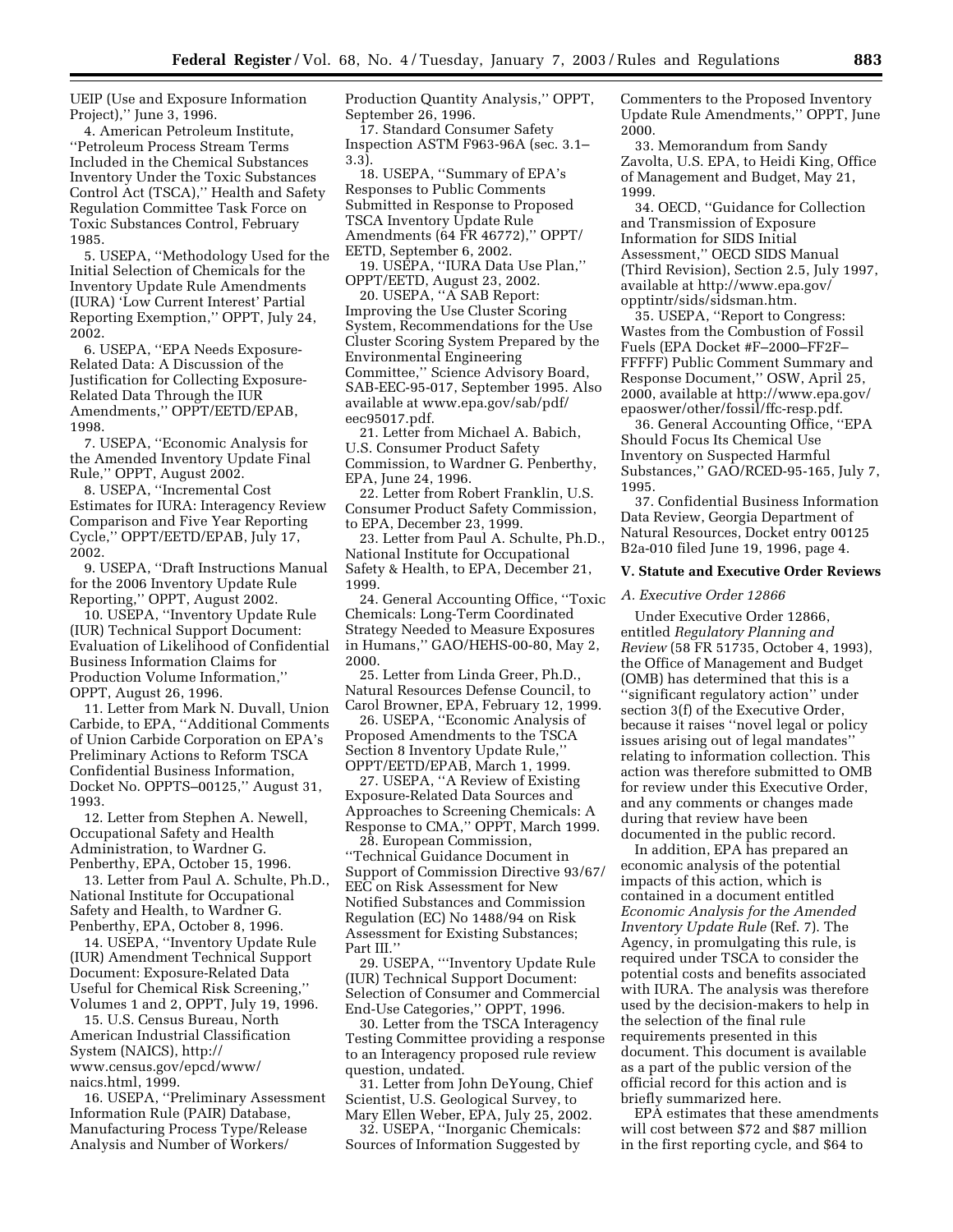\$77 million in future reporting cycles, resulting in an annualized cost of \$17 to \$21 million over the next 20 years at a 3% discount rate, and \$19 to \$22 million at a 7% discount rate.

Under these amendments, approximately 8,900 chemicals will be subject to reporting, and the Agency expects that it will receive approximately 26,800 submissions during the first submission period. In the first submission period, approximately 9,800 of those submissions (providing information on about 4,000 chemicals) will be full reports which include information found in Part III of revised reporting Form U. The remainder will report only company, site and chemical identification and manufacturing information (Parts I and II of revised Form U). In future submission periods with the addition of full reporting for inorganic chemicals, EPA expects to receive over 12,300 full forms, covering 4,600 chemicals. In order to keep the reporting burden as low as possible, EPA is requiring that certain information be reported in ranges, that only the top 10 NAICS codes be accounted for when reporting industrial processing and use information, and that only readily obtainable information in Part III of revised Form U be reported.

EPA analyzed the effects of a number of different alternatives for the rule, including variations in exemptions, different thresholds for both partial- (i.e., Parts I and II of revised Form U) and full-form (i.e., all parts of revised Form U) reporting, and various frequencies of collection. These options are explored further in the Economic Analysis (Ref. 6).

EPA considered continuing the existing full exemption from IUR reporting for inorganic chemicals and adding a full exemption for site-limited petroleum streams. EPA examined the effects of keeping the partial-form threshold at 10,000 lbs. and considered full-form thresholds of 100,000, 300,000, 500,000, and one million lbs., as well as a phased-in 100,000/500,000 full-form threshold. EPA also considered changes in the reporting cycle, such as a one-time collection, and a 2–year cycle.

EPA believes that this final rule represents an appropriate balance between the burden placed on industry to provide information and the Agency's need for that information to fill its statutory obligations and fulfill its mission under TSCA and, as part of that mission, to provide information needed by other agencies (OSHA, NIOSH, CPSC, etc.).

The costs of these amendments will be borne by two groups: the chemical industry and EPA. Industry costs are associated with complying with the regulation, while EPA costs are associated with administering the regulation and maintaining the collected data. In this rulemaking effort, EPA has made every attempt to balance data needs with collection costs and burden. Wherever possible, EPA has used exemptions or partial exemptions to reduce the number of reports that would potentially be filed by industry. EPA has provided a second threshold for reporting use information required in Part III of revised Form U, reducing the per report burden for submitters. Recognizing that this information will be used for screening level purposes, EPA has reduced the specificity of the information that will be required in three ways: (1) By requiring the reporting of only readily obtainable information for the processing and use exposure-related data; (2) by requiring that submitters report much of the information in ranges, reducing the need to generate specific estimates; and, (3) by requiring processing and use exposure-related information on only the top 10 uses/NAICS codes/IFCs, as determined by percent of the chemical's volume. These steps limit the amount of information required, reducing the time and effort spent by the chemical industry in complying with the amendments.

EPA assumes that the burden associated with reporting under IURA will decrease over time as industry's familiarity with the reporting rule increases and to the extent that the information being reported remains somewhat constant from one submission period to the next. Projected costs to EPA are relatively small and are estimated to be \$576,000 in the first reporting year, and \$270,000 in subsequent reporting years.

Substantial changes in the economic analysis have occurred since the economic analysis produced for the proposed rule, which is summarized in Unit XI. of the proposed rule (at 64 FR 46799). The economic analysis was revised primarily due to changes in the final rule and changes to the cost methodology that more fully reflect potential industry burden. The revised economic analysis in support of this final rule can be found in the public version of the official record for this rulemaking (Ref. 6).

Changes made since the proposal due to public comments or interagency review include deleting the average concentration data element, phasing-in full reporting for inorganic chemicals,

adding a partial exemption for specific chemical substances for which the Agency has determined that the IURA processing and use information is of low current interest, and deleting the proposed CBI reassertion requirement. Changes made to the cost methodology include increasing burden estimates for reporting processing and use data. The increase in burden estimate was initiated in response to industry comment, and stemmed from differences in the survey instrument used to estimate costs of IURA in 1996, and the sample Form U in 1999.

Estimates for reporting processing and use data were revised upward after reviewing public comments and the survey data. Differences between the survey instrument and the proposed Form U required EPA to aggregate certain responses. After reading the comments, EPA is using more conservative assumptions in this process. Therefore, it is more likely that EPA cost estimates overestimate, rather than underestimate, actual costs.

#### *B. Paperwork Reduction Act*

The OMB has approved the information collection requirements contained in this rule under the provisions of the Paperwork Reduction Act (PRA), 44 U.S.C. 3501 *et seq*., and has assigned OMB control number 2070–0162. In accordance with the procedures at 5 CFR 1320.11, EPA submitted an Information Collection Request (ICR) document to OMB in 1999 (identified as EPA ICR No. 1884.02), which is also included in the public docket that is described in Unit I.B.1.

The information that will be reported under IURA will better enable EPA to screen thousands of chemical substances for potential risk. Risk screening is necessary in order to conserve limited Agency and industry resources by focusing risk assessment work on chemical substances for which some level of potential risk has been indicated. The new information that will be reported under this rule is critical to the risk screening process and is unavailable through other sources. Responses to this collection of information will be mandatory, pursuant to TSCA section 8(a), 15 U.S.C. 2607(a). The regulations codifying the reporting requirements appear at 40 CFR part 710. CBI claims may be made for all or part of the information that will be reported under IURA. This action includes new substantiation procedures for CBI claims regarding plant site identity (See § 710.58(d) in the regulatory text).

As a result of IURA, reporting sites will submit either a full report for a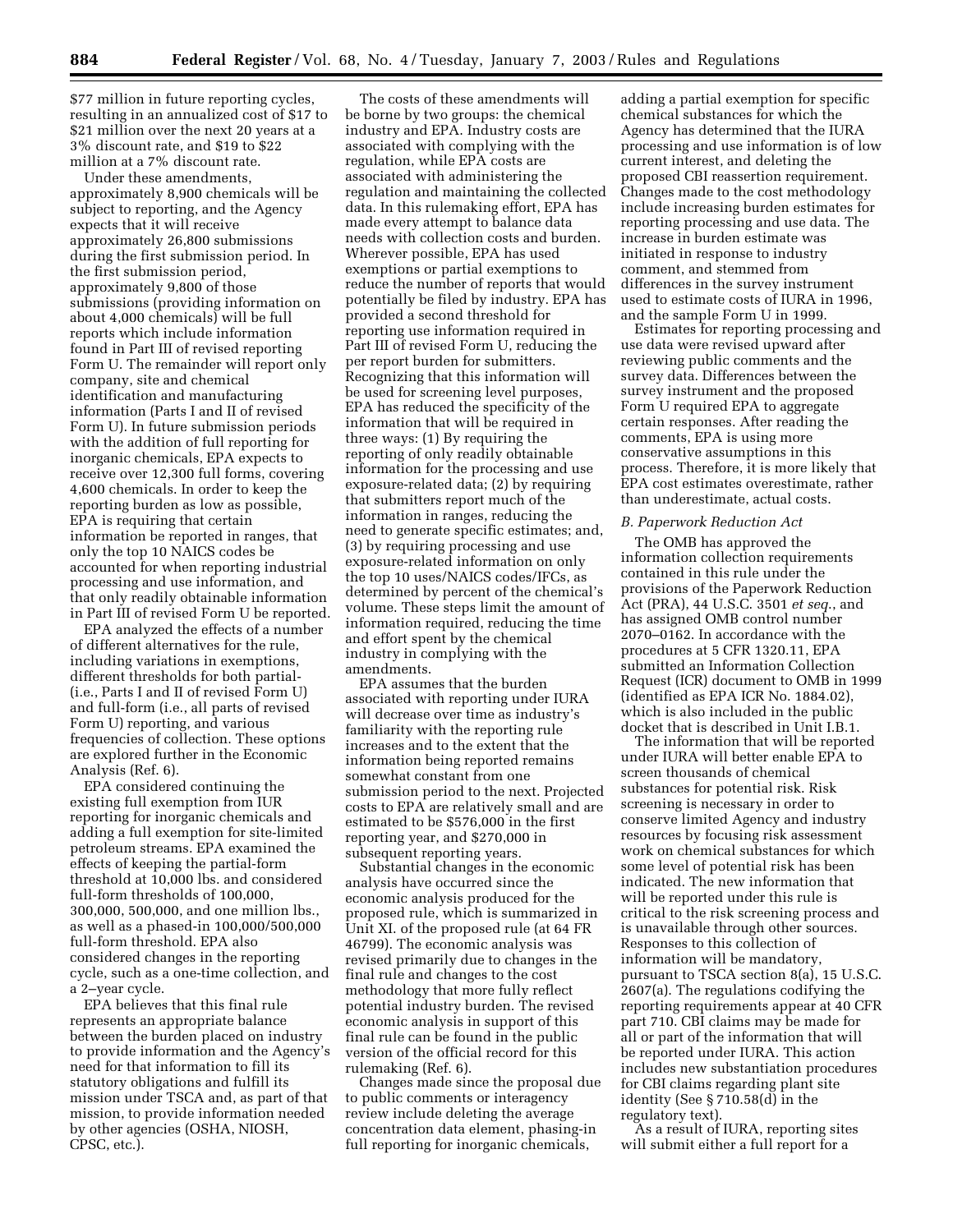chemical (which includes site identification, manufacturing information and processing and use data) or a partial report (which does not include processing and use data). For the first reporting cycle, inorganic chemical manufacturers will only submit partial reports while organic chemical manufacturers will submit a mix of partial and full reports. The IURA increases the average reporting burden for both partial and full reports compared to previous IUR reporting.

Companies will continue to report under IURA once every 4 years, so the average annual IURA reporting burden and cost is calculated in the ICR as one quarter of the burden and cost in a reporting cycle. Thus, the results in the ICR differ slightly from those in the economic analysis prepared under Executive Order 12866, which calculates the annualized cost of multiple reporting cycles over a 20–year period. In addition, the economic analysis calculates the incremental increase in burden due to IURA, while the ICR calculates the total reporting and recordkeeping burden for IURA (i.e., the sum of the incremental IURA burden and the baseline IUR burden). Companies may continue to report for multiple chemicals on a single Form U (as revised). Companies generally submit one Form U per site, so the burden per Form U is approximately equivalent to the burden per site.

For the first reporting cycle, the annual average burden for organic chemical manufacturers is estimated to be 121.5 to 152.4 hours per site at a cost of \$8,313 to \$10,448 (reflecting an average of 5.1 partial reports and 3.8 full reports per site). For inorganic chemical manufacturers, the annual average burden is estimated at 43.3 to 66.1 hours per site at a cost of \$2,936 to \$4,547 (reflecting an average of 8.3 reports per site). These estimates include the time needed to review instructions; search data sources; gather and maintain the data needed; complete and review the collection of information; and transmit or otherwise disclose the information. The actual burden on any specific site may be different from this estimate depending on the complexity of the site, the number of IURA reportable chemicals at the site, and the profile of the site's operations. There will be approximately 2,500 submitters for organic chemicals (including petroleum process streams), and 500 submitters for inorganic chemicals. For the first reporting cycle, the total annual burden is estimated to be approximately 325,000 to 414,000 hours at a total estimated industry cost of \$22.2 to \$28.4 million per year.

Under the PRA, ''burden'' means the total time, effort, or financial resources expended by persons to generate, maintain, retain, or disclose or provide information to or for a Federal agency. This includes the time needed to: Review instructions; develop, acquire, install, and utilize technology and systems for the purposes of collecting, validating, and verifying information, processing and maintaining information, and disclosing and providing information; adjust the existing ways to comply with any previously applicable instructions and requirements; train personnel to be able to respond to a collection of information; search data sources; complete and review the collection of information; and transmit or otherwise disclose the information.

As part of the PRA approval renewal process, which occurs every 3 years and includes an opportunity for public review and comment prior to OMB review, EPA intends to evaluate this collection activity, particularly the new exemption process, in order to demonstrate the practical utility of IURA information collection activities. The Agency will provide information in the ICR renewal document that details the chemicals evaluated under the exemption process, the exemption requests received, and the Agency's decisions made, as well as provide information about the process elements and experiences.

An Agency may not conduct or sponsor, and a person is not required to respond to a collection of information unless it displays a currently valid OMB control number. The currently approved ICR control numbers issued by OMB for various EPA regulations are listed in 40 CFR part 9 and 48 CFR chapter 15. EPA is amending the table in 40 CFR part 9 to list the OMB approval number for the information collection requirements contained in this final rule. This listing of the OMB control numbers and their subsequent codification in the CFR satisfies the display requirements of the PRA and OMB's implementing regulations at 5 CFR part 1320. This ICR was previously subject to public notice and comment prior to OMB approval. Due to the technical nature of the table, EPA finds that further notice and comment is unnecessary. As a result, EPA finds that there is ''good cause'' under section 553(b)(B) of the Administrative Procedure Act, 5 U.S.C. 553(b)(B), to amend this table without further notice and comment.

#### *C. Regulatory Flexibility Act*

Pursuant to section 605(b) of the Regulatory Flexibility Act (5 U.S.C. 601

*et seq.*), the Agency hereby certifies that this final rule will not have a significant economic impact on a substantial number of small entities. The factual basis for the Agency's determination is presented in the small entity impact analysis prepared as part of the economic analysis for this rule (Ref. 6), and is briefly summarized here.

Small entities include small businesses, small not-for-profit organizations, and small governmental jurisdictions (5 U.S.C. 601(6)). Because not-for-profit organizations and governmental jurisdictions will not be affected by this rule, ''small entity'' for purposes of this final rule is synonymous with ''small business.'' Section 601(3) of the RFA establishes as the default definition of small business the definition used in section 3 of the Small Business Act (15 U.S.C. 632) under which the Small Business Administration (SBA) establishes small business size standards (13 CFR 121.201). The RFA recognizes, however, that it may be appropriate at times for Federal agencies to use an alternate definition of small business. As a result, RFA section 601(3) provides that an Agency may establish a different definition of small business after consultation with the SBA Office of Advocacy and after notice and an opportunity for public comment. EPA established a different definition of small business, found in the existing IUR at 40 CFR 704.3, in accordance with these requirements. Manufacturers who meet the 40 CFR 704.3 definition of small business are generally exempted from IUR reporting in 40 CFR 710.29. This exemption is retained under these amendments in § 710.49 and was not reopened for comment. In general, EPA strives to minimize potential adverse impacts on small entities when developing regulations to achieve the environmental and human health protection goals of the statute and the Agency.

Despite the fact that small manufacturers that fully meet the 40 CFR 704.3 definition are generally exempt from reporting under IUR, and thus are not significantly impacted by IURA, EPA conducted an analysis of the potential impact for submitters that meet only part of the 40 CFR 704.3 definition. Specifically, an analysis of the potential impact was conducted only for those submitters that meet the first criterion in the 40 CFR 704.3 definition of ''small manufacturer or importer,'' i.e., total annual sales of less than \$40 million, but that do not meet the second criterion, i.e., production or import volume of less than 100,000 pounds at all sites.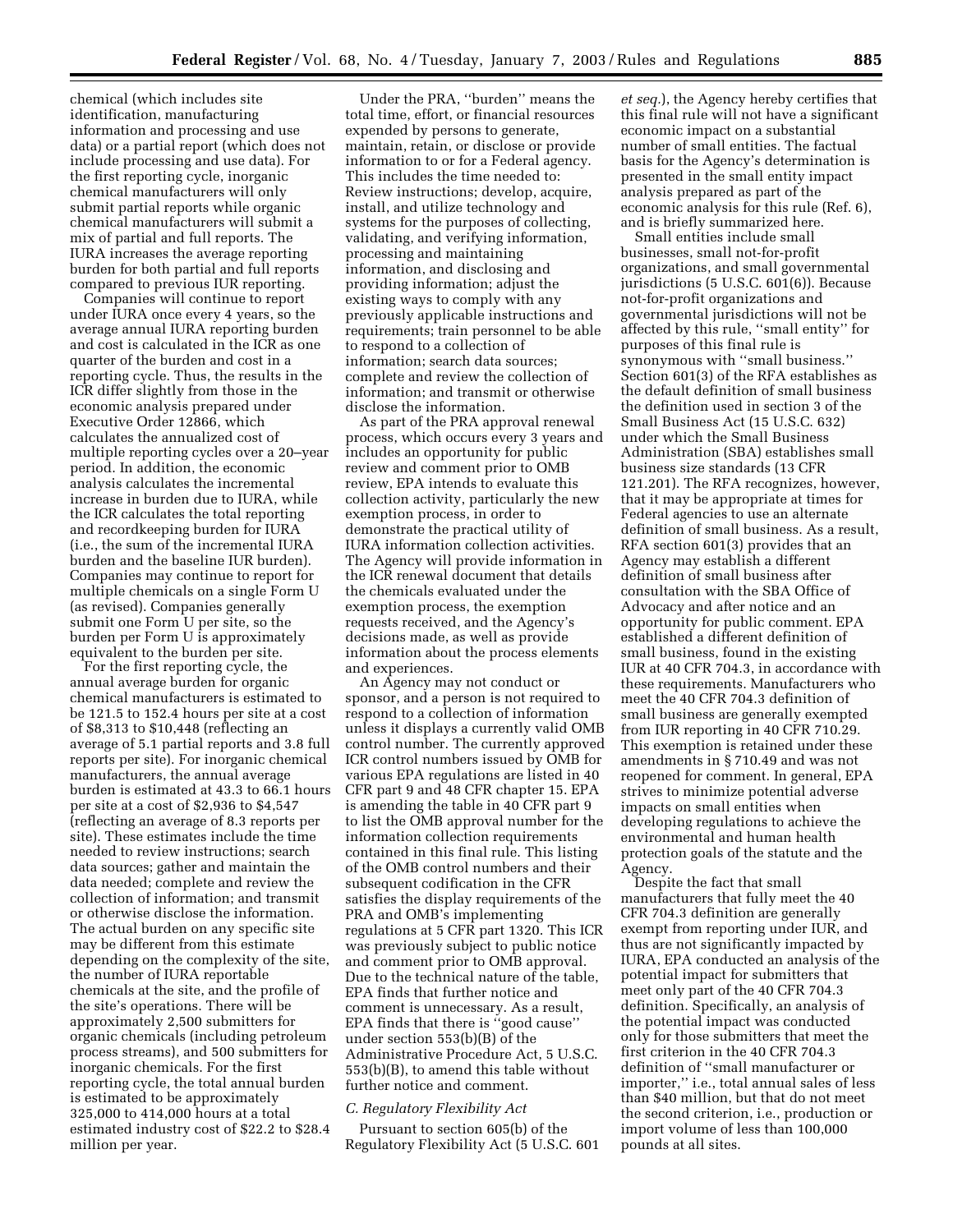For small manufacturers of organic chemicals subject to reporting, the Agency estimates the impact to be 0.15% to 0.18% of sales. For small manufacturers of inorganic chemicals subject to reporting, the Agency estimates the impact to be 0.07% to 0.20% of sales.

#### *D. Unfunded Mandates Reform Act*

Pursuant to Title II of the Unfunded Mandates Reform Act of 1995 (Public Law 104–4), EPA has determined that this regulatory action does not contain a Federal mandate that may result in expenditures of \$100 million or more for State, local, and tribal governments, in the aggregate, or for the private sector in any 1 year. The analysis of the costs associated with this action are described in Unit V.A. In addition, EPA has determined that this rule does not significantly or uniquely affect small governments. Accordingly, this rule is not subject to the requirements of sections 202, 203, 204, and 205 of UMRA.

#### *E. Executive Order 13132*

Executive Order 13132, entitled *Federalism* (64 FR 43255, August 10, 1999), requires EPA to develop an accountable process to ensure ''meaningful and timely input by State and local officials in the development of regulatory policies that have federalism implications.'' ''Policies that have federalism implications'' is defined in the Executive Order to include regulations that have ''substantial direct effects on the States, on the relationship between the national government and the States, or on the distribution of power and responsibilities among the various levels of government.''

This final rule does not have federalism implications, because it will not have substantial direct effects on the States, on the relationship between the national government and the States, or on the distribution of power and responsibilities among the various levels of government, as specified in Executive Order 13132. Thus, Executive Order 13132 does not apply to this rule.

#### *F. Executive Orders 13084 and 13175*

Under Executive Order 13084, entitled *Consultation and Coordination with Indian Tribal Governments* (63 FR 27655, May 19, 1998), EPA may not issue a regulation that is not required by statute, that significantly or uniquely affects the communities of Indian tribal governments, and that imposes substantial direct compliance costs on those communities, unless the Federal government provides the funds necessary to pay the direct compliance

costs incurred by the tribal governments, or EPA consults with those governments.

If EPA complies by consulting, Executive Order 13084 requires EPA to provide to OMB, in a separately identified section of the preamble to the rule, a description of the extent of EPA's prior consultation with representatives of affected tribal governments, a summary of the nature of their concerns, and a statement supporting the need to issue the regulation. In addition, Executive Order 13084 requires EPA to develop an effective process permitting elected officials and other representatives of Indian tribal governments ''to provide meaningful and timely input in the development of regulatory policies on matters that significantly or uniquely affect their communities.''

This rule does not significantly or uniquely affect the communities of Indian tribal governments, nor does it impose substantial direct compliance costs on such communities. Accordingly, the requirements of section 3(b) of Executive Order 13084 do not apply to this rule.

On November 6, 2000, the President issued Executive Order 13175, entitled *Consultation and Coordination with Indian Tribal Governments* (65 FR 67249). Executive Order 13175 took effect on January 6, 2001, and revokes Executive Order 13084 as of that date. EPA developed this rule, however, during the period when Executive Order 13084 was in effect; thus, EPA addressed tribal considerations under Executive Order 13084.

#### *G. Executive Order 13211*

This rule is not a ''significant energy action'' as defined in Executive Order 13211, *Actions Concerning Regulations That Significantly Affect Energy Supply, Distribution, or Use* (66 FR 28355, May 22, 2001) because it is not likely to have a significant adverse effect on the supply, distribution, or use of energy. This final rule modifies the existing IUR reporting and recordkeeping requirements that apply to chemical manufacturers and importers. As such, we have concluded that this rule is not likely to have adverse energy effects.

#### *H. Executive Order 13045*

This rulemaking does not require special consideration pursuant to the terms of Executive Order 13045, entitled *Protection of Children from Environmental Health Risks and Safety Risks* (62 FR 19885, April 23, 1997), because it is not likely to have an annual effect on the economy of \$100 million or more and it does not have a

potential effect or impact on children. As discussed in this preamble, this rule will provide the Agency with information needed to screen and prioritize chemical substances, including information on potential exposures to children. This information will allow the Agency and others to determine which chemical substances have potential risks, allowing the Agency and others to take appropriate action to investigate and mitigate those risks.

#### *I. National Technology Transfer and Amendment Act*

This regulatory action does not involve any technical standards that would require Agency consideration of voluntary consensus standards pursuant to section 12(d) of the National Technology Transfer and Advancement Act of 1995 (NTTAA), Public Law 104– 113, 12(d) (15 U.S.C. 272 note). Section 12(d) of NTTAA directs EPA to use voluntary consensus standards in its regulatory activities unless to do so would be inconsistent with applicable law or otherwise impractical. Voluntary consensus standards are technical standards (e.g., materials specifications, test methods, sampling procedures, and business practices) that are developed or adopted by voluntary consensus standards bodies. The NTTAA requires EPA to provide Congress, through OMB, explanations when the Agency decides not to use available and applicable voluntary consensus standards.

#### *J. Executive Order 12898*

Pursuant to Executive Order 12898, entitled *Federal Actions to Address Environmental Justice in Minority Populations and Low-Income Populations* (59 FR 7629, February 16, 1994), the Agency has considered environmental justice-related issues with regard to the potential impacts of this action on the environmental and health conditions in minority and lowincome populations. The Agency believes that the information collected under this rule will assist EPA and others in determining the risks and exposures associated with the chemicals covered by the rule. Although not directly impacting environmental justice-related concerns, this information will enable the Agency to protect human health and the environment by being better able to prioritize chemical substances of concern.

#### *K. Executive Order 12630*

EPA has complied with Executive Order 12630, entitled *Governmental Actions and Interference with*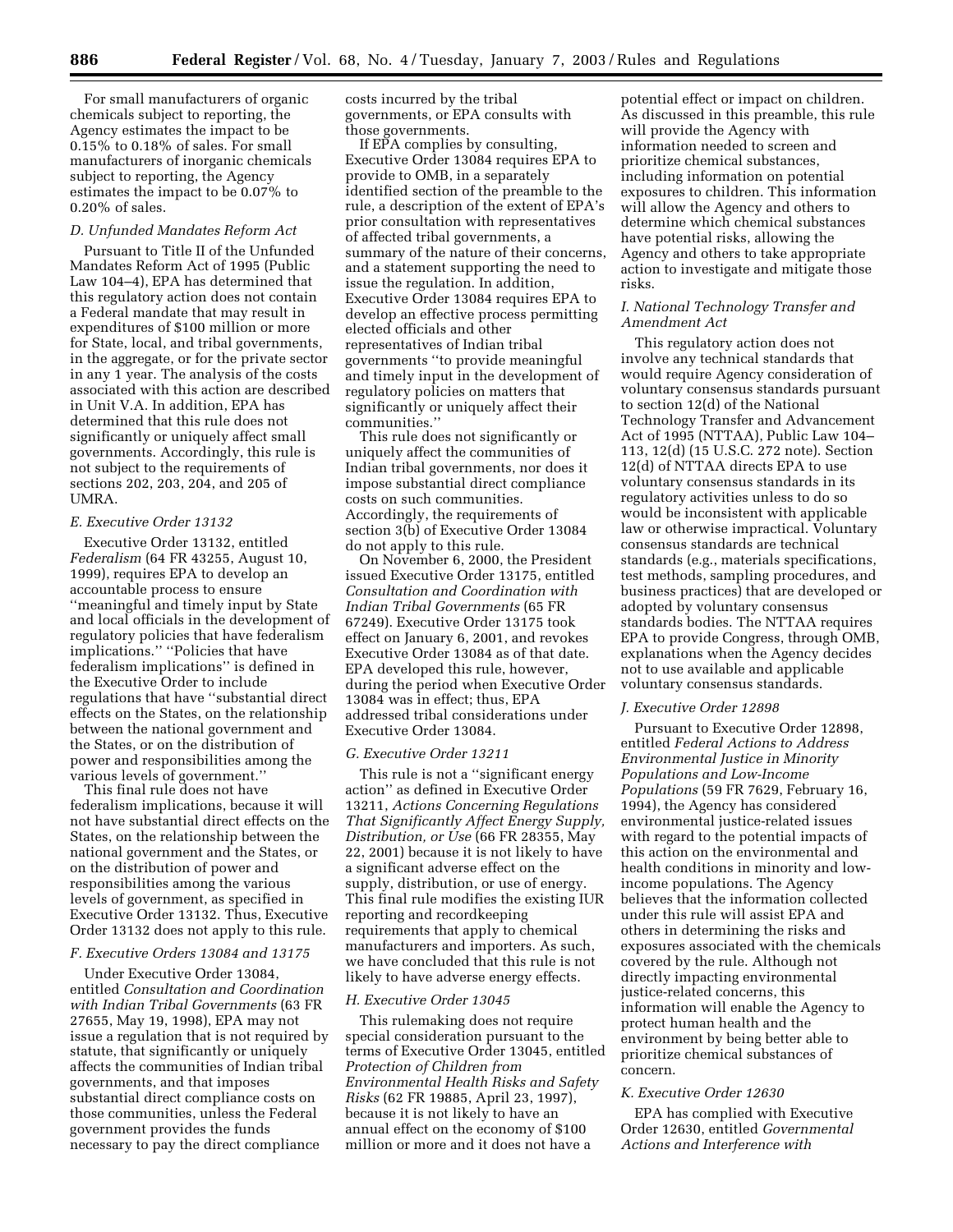*Constitutionally Protected Property Rights* (53 FR 8859, March 15, 1988), by examining the takings implications of this rule in accordance with the ''Attorney General's Supplemental Guidelines for the Evaluation of Risk and Avoidance of Unanticipated Takings'' issued under the Executive Order.

#### *L. Executive Order 12988*

In issuing this rule, EPA has taken the necessary steps to eliminate drafting errors and ambiguity, minimize potential litigation, and provide a clear legal standard for affected conduct, as required by section 3 of Executive Order 12988, titled *Civil Justice Reform* (61 FR 4729, February 7, 1996).

#### **VI. Submission to Congress and the Comptroller General**

The Congressional Review Act, 5 U.S.C. 801 *et seq*., as added by the Small Business Regulatory Enforcement Fairness Act of 1996, generally provides that before a rule may take effect, the Agency promulgating the rule must submit a rule report, which includes a copy of the rule, to each House of the Congress and the Comptroller General of the United States. EPA will submit a report containing this rule and other required information to the U.S. Senate, the U.S. House of Representatives and the Comptroller General of the United States prior to publication of the rule in the **Federal Register**. This rule is not a ''major rule'' as defined by 5 U.S.C. 804(2).

#### **List of Subjects in 40 CFR Part 9**

Environmental protection, Reporting and recordkeeping requirements.

#### **List of Subjects in 40 CFR Part 710**

Environmental protection, Chemicals, Hazardous materials, Reporting and recordkeeping requirements.

#### **List of Subjects in 40 CFR Part 723**

Environmental protection, Chemicals, Hazardous materials, Reporting and recordkeeping requirements.

Dated: December 18, 2002.

#### **Stephen L. Johnson,**

*Assistant Administrator for Prevention, Pesticides and Toxic Substances.*

Therefore, 40 CFR chapter I is amended as follows:

1. Part 9 is amended as follows:

#### **PART 9—[AMENDED]**

a. The authority citation for part 9 continues to read as follows:

**Authority:** 7 U.S.C. 135 *et seq*., 136-136y; 15 U.S.C. 2001, 2003, 2005, 2006, 2601-2671, 21 U.S.C. 331j, 346a, 348; 31 U.S.C. 9701; 33 U.S.C. 1251 *et seq*., 1311, 1313d, 1314, 1318, 1321, 1326, 1330, 1342, 1344, 1345 (d) and (e), 1361; E.O. 11735, 38 FR 21243, 3 CFR, 1971-1975 Comp. p. 973; 42 U.S.C. 241, 242b, 243, 246, 300f, 300g, 300g-1, 300g-2, 300g-3, 300g-4, 300g-5, 300g-6, 300j-1, 300j-2, 300j-3, 300j-4, 300j-9, 1857 *et seq*., 6901-6992k, 7401-7671q, 7542, 9601-9657, 11023, 11048.

b. In § 9.1, the table is amended by revising the heading ''Inventory Reporting Regulations'' to read ''TSCA Chemical Inventory Regulations''; removing the existing entry under the heading; and adding the following entries to read as follows:

#### **§ 9.1 OMB approvals under the Paperwork Reduction Act.**

\* \* \* \* \*

| 40 CFR citation                            |  |  |  | OMB Control No. |  |
|--------------------------------------------|--|--|--|-----------------|--|
|                                            |  |  |  |                 |  |
| <b>TSCA Chemical Inventory Regulations</b> |  |  |  |                 |  |

| Part 710, Sub-            | 2070-0070 |  |
|---------------------------|-----------|--|
| part B.<br>Part 710, Sub- | 2070-0162 |  |
| part C.                   | $\star$   |  |
|                           |           |  |

\* \* \* \* \*

2. Part 710 is amended as follows:

#### **PART 710—[AMENDED]**

a. The authority citation for part 710 continues to read as follows:

**Authority:** 15 U.S.C. 2607(a).

b. Revise the part heading and table of contents for part 710 to read as follows:

#### **PART 710—TSCA CHEMICAL INVENTORY REGULATIONS**

#### **Subpart A—General Provisions**

Sec.

- 710.1 Scope and compliance.<br>710.3 Definitions.
- 710.3 Definitions.<br>710.4 Scope of the
- Scope of the inventory.

#### **Subpart B—2002 Inventory Update Reporting**

710.23 Definitions. 710.25 Chemical substances for which information must be reported. 710.26 Chemical substances for which information is not required. 710.28 Persons who must report. 710.29 Persons not subject to this subpart. 710.30 Activities for which reporting is not required. 710.32 Reporting information to EPA.<br>710.33 When to report. When to report. 710.35 Duplicative reporting.

710.37 Recordkeeping requirements. 710.38 Confidentiality.

710.39 How do I submit the required information?

#### **Subpart C—Inventory Update Reporting for 2006 and Beyond**

710.43 Definitions.

- 710.45 Chemical substances for which information must be reported.
- 710.46 Chemical substances for which information is not required.
- 710.48 Persons who must report.
- 710.49 Persons not subject to this subpart.
- 710.50 Activities for which reporting is not required.
- 710.52 Reporting information to EPA.
- 710.53 When to report.
- 710.55 Duplicative reporting.
- 710.57 Recordkeeping requirements.
- 710.58 Confidentiality.
- 710.59 Availability of reporting form and instructions.

c. Sections 710.1 through 710.4 are designated as subpart A and the subpart heading is added to read as follows:

#### **Subpart A—General Provisions**

d. Revise § 710.1 to read as follows:

#### **§ 710.1 Scope and compliance.**

(a) This part establishes regulations governing reporting and recordkeeping by certain persons who manufacture, import, or process chemical substances for commercial purposes under section 8(a) of the Toxic Substances Control Act (15 U.S.C. 2607(a)) (TSCA). Section 8(a) authorizes the Administrator to require reporting of information necessary for administration of the Act and requires EPA to issue regulations for the purpose of compiling and keeping current an inventory of chemical substances manufactured or processed for a commercial purpose, as required by section 8(b) of the Act. Following an initial reporting period, EPA published an initial inventory of chemical substances manufactured, processed, or imported for commercial purposes. In accordance with section 8(b), EPA periodically amends the inventory to include new chemical substances which are manufactured or imported for a commercial purpose and reported under section 5(a)(1) of the Act. EPA also revises the categories of chemical substances and makes other amendments as appropriate.

(b) The regulations in this part apply to the activities associated with the compilation of the TSCA Chemical Inventory and the update of information on a subset of the chemical substances included on the Inventory. The Inventory Update regulations were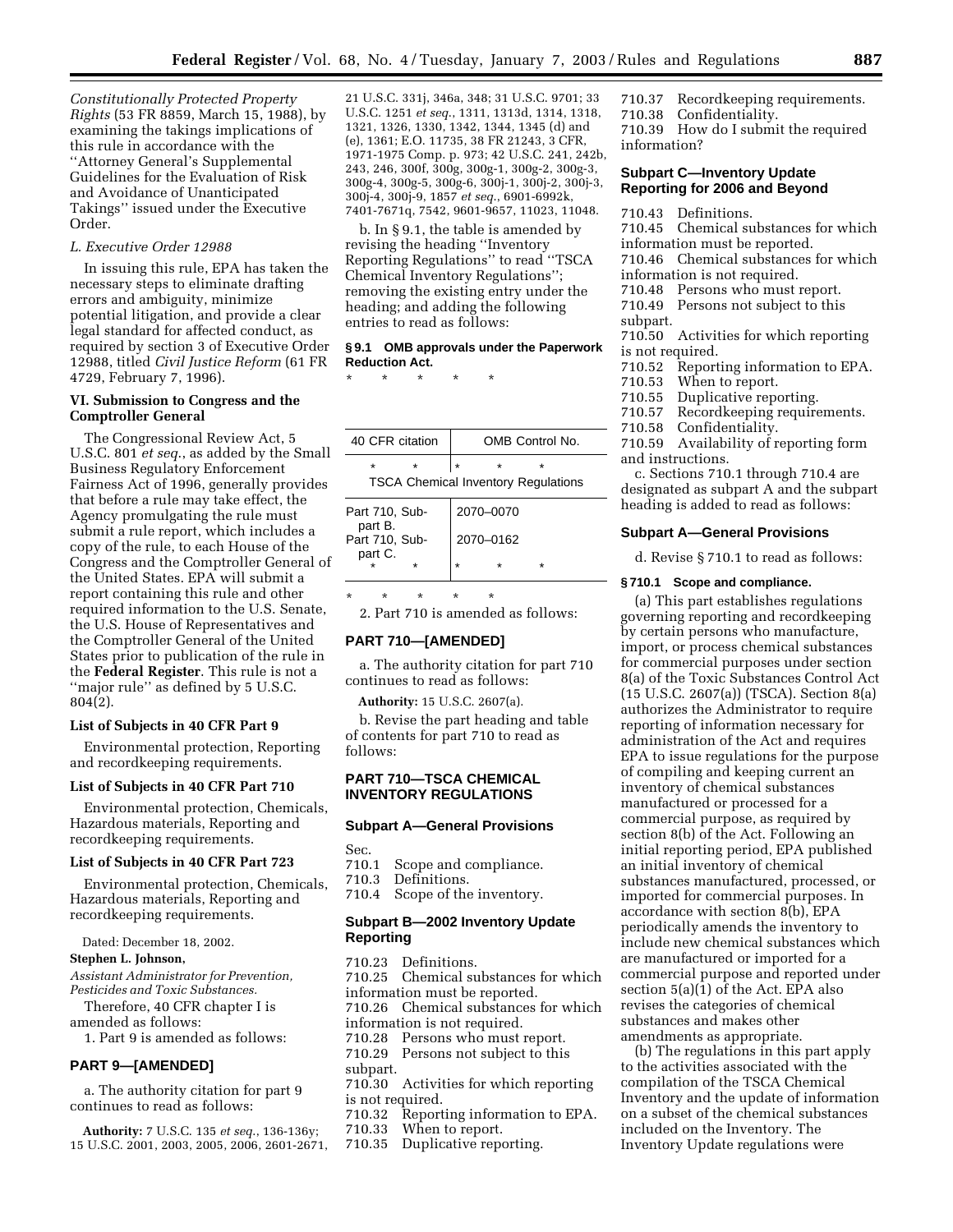amended in 2002; however, these amendments apply to updates after 2002, not to the 2002 update. In order to prevent confusion as to which regulations apply to which update, EPA has preserved the provisions that apply to the 2002 update in subpart B. The new and revised requirements that apply to updates after 2002 appear in subpart C. Prior to January 1, 2003, the regulations in subpart B of this part are effective for purposes of Inventory update activities. As of January 1, 2003, subpart C is effective for purposes of Inventory update activities. The Agency intends to remove subpart B from the CFR once the 2002 update is complete.

(c) Section 15(3) of TSCA makes it unlawful for any person to fail or refuse to submit information required under these reporting regulations. In addition, section 15(3) makes it unlawful for any person to fail to keep, and permit access to, records required by these regulations. Section 16 provides that any person who violates a provision of section 15 is liable to the United States for a civil penalty and may be criminally prosecuted. Pursuant to section 17, the Government may seek judicial relief to compel submission of section 8(a) information and to otherwise restrain any violation of section 15. (EPA does not intend to concentrate its enforcement efforts on insignificant clerical errors in reporting.)

(d) Each person who reports under these regulations must maintain records that document information reported under these regulations and, in accordance with the Act, permit access to, and the copying of, such records by EPA officials.

#### **§ 710.2 [Removed]**

e. Remove § 710.2.

f. Add § 710.3 to subpart A to read as follows:

#### **§ 710.3 Definitions.**

In addition to the definitions in § 704.3 of this chapter, the following definitions apply to this part:

(a) The following terms will have the meaning contained in the Federal Food, Drug, and Cosmetic Act, 21 U.S.C. 321 *et seq.*, and the regulations issued under such Act: *Cosmetic*, *device*, *drug*, *food*, and *food additive*. In addition, the term *food* includes poultry and poultry products, as defined in the Poultry Products Inspection Act, 21 U.S.C. 453 *et seq.*; meats and meat food products, as defined in the Federal Meat Inspection Act, 21 U.S.C. 60 *et seq.*; and eggs and egg products, as defined in the Egg Products Inspection Act, 21 U.S.C. 1033 *et seq*.

(b) The term *pesticide* will have the meaning contained in the Federal Insecticide, Fungicide, and Rodenticide Act, 7 U.S.C. 136 *et seq*., and the regulations issued thereunder.

(c) The following terms will have the meaning contained in the Atomic Energy Act of 1954, 42 U.S.C. 2014 *et seq*., and the regulations issued thereunder: *Byproduct material*, *source material*, and *special nuclear material*.

(d) The following definitions also apply to this part:

*Act* means the Toxic Substances Control Act, 15 U.S.C. 2601 *et seq*.

*Administrator* means the Administrator of the U.S. Environmental Protection Agency, any employee or authorized representative of the Agency to whom the Administrator may either herein or by order delegate his/her authority to carry out his/her functions, or any other person who will by operation of law be authorized to carry out such functions.

An *article* is a manufactured item: (1) Which is formed to a specific shape or design during manufacture,

 $(2)$  Which has end use function(s) dependent in whole or in part upon its shape or design during end use, and

(3) Which has either no change of chemical composition during its end use or only those changes of composition which have no commercial purpose separate from that of the article and that may occur as described in § 710.4(d)(5); except that fluids and particles are not considered articles regardless of shape or design.

*Byproduct* means a chemical substance produced without separate commercial intent during the manufacture or processing of another chemical substance(s) or mixture(s).

*Chemical substance* means any organic or inorganic substance of a particular molecular identity, including any combination of such substances occurring in whole or in part as a result of a chemical reaction or occurring in nature, and any chemical element or uncombined radical; except that ''chemical substance'' does *not* include:

(1) Any mixture,

(2) Any pesticide when manufactured, processed, or distributed in commerce for use as a pesticide,

(3) Tobacco or any tobacco product, but not including any derivative products,

(4) Any source material, special nuclear material, or byproduct material,

(5) Any pistol, firearm, revolver, shells, and cartridges, and

(6) Any food, food additive, drug, cosmetic, or device, when manufactured, processed, or distributed in commerce for use as a food, food additive, drug, cosmetic, or device.

*Commerce* means trade, traffic, transportation, or other commerce:

(1) Between a place in a State and any place outside of such State, or

(2) Which affects trade, traffic, transportation, or commerce described in paragraph (1) of this definition.

*Distribute in commerce* and *distribution in commerce*, when used to describe an action taken with respect to a chemical substance or mixture or article containing a substance or mixture, mean to sell or the sale of the substance, mixture, or article in commerce; to introduce or deliver for introduction into commerce, or the introduction or delivery for introduction into commerce of the substance, mixture, or article; or to hold or the holding of the substance, mixture, or article after its introduction into commerce.

*EPA* means the U.S. Environmental Protection Agency.

*Importer* means any person who imports any chemical substance or any chemical substance as part of a mixture or article into the customs territory of the U.S. and includes:

(1) The person primarily liable for the payment of any duties on the merchandise, or

(2) An authorized agent acting on his/ her behalf (as defined in 19 CFR 1.11).

*Impurity* means a chemical substance which is unintentionally present with another chemical substance.

*Intermediate* means any chemical substance:

(1) Which is intentionally removed from the equipment in which it is manufactured, and

(2) Which either is consumed in whole or in part in chemical reaction(s) used for the intentional manufacture of other chemical substance(s) or mixture(s), or is intentionally present for the purpose of altering the rate of such chemical reaction(s).

Note: The *equipment in which it was manufactured* includes the reaction vessel in which the chemical substance was manufactured and other equipment which is strictly ancillary to the reaction vessel, and any other equipment through which the chemical substance may flow during a continuous flow process, but does not include tanks or other vessels in which the chemical substance is stored after its manufacture.

*Manufacture* means to manufacture, produce, or import for commercial purposes.

*Manufacture or import ''for commercial purposes''* means to manufacture, produce, or import with the purpose of obtaining an immediate or eventual commercial advantage, and includes, for example, the manufacture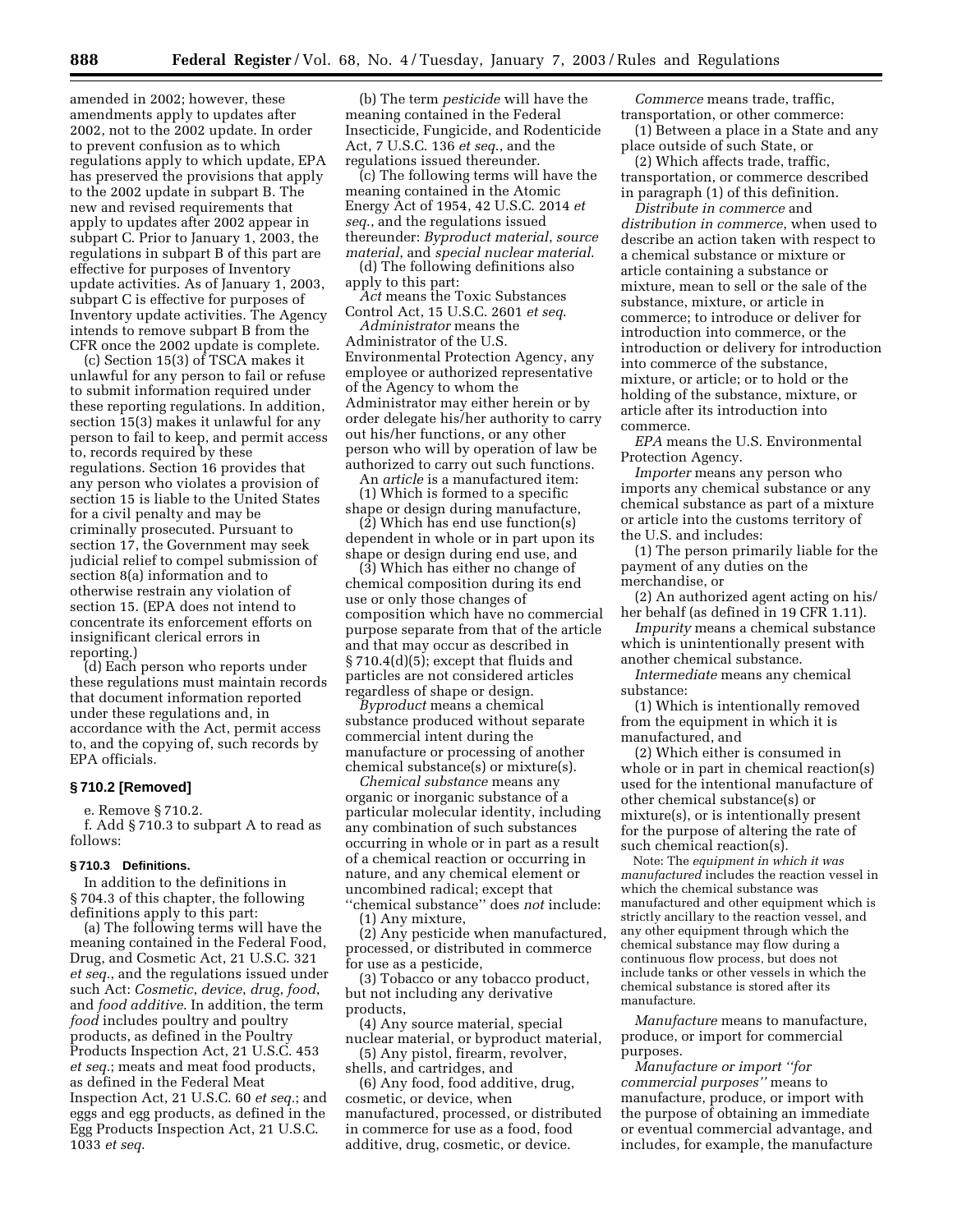or import of any amount of a chemical substance or mixture:

(1) For commercial distribution, including for test marketing, or

(2) For use by the manufacturer, including use for product research and development, or as an intermediate.

*Mixture* means any combination of two or more chemical substances if the combination does not occur in nature and is not, in whole or in part, the result of a chemical reaction; except that ''mixture'' does include:

(1) Any combination which occurs, in whole or in part, as a result of a chemical reaction if the combination could have been manufactured for commercial purposes without a chemical reaction at the time the chemical substances comprising the combination were combined and if, after the effective date or premanufacture notification requirements, none of the chemical substances comprising the combination is a new chemical substance, and

(2) Hydrates of a chemical substance or hydrated ions formed by association of a chemical substance with water.

*New chemical substance* means any chemical substance which is not included in the inventory compiled and published under section 8(b) of the Act.

*Person* means any natural or juridical person including any individual, corporation, partnership, or association, any State or political subdivision thereof, or any municipality, any interstate body and any department, agency, or instrumentality of the Federal Government.

*Process* means the preparation of a chemical substance or mixture, after its manufacture, for distribution in commerce:

(1) In the same form or physical state as, or in a different form or physical state from, that in which it was received by the person so preparing such substance or mixture, or

(2) As part of a mixture or article containing the chemical substance or mixture.

*Process ''for commercial purposes''* means to process:

(1) For distribution in commerce, including for test marketing purposes, or

(2) For use as an intermediate.

*Processor* means any person who processes a chemical substance or mixture.

*Site* means a contiguous property unit. Property divided only by a public right-of-way will be considered one site. There may be more than one manufacturing plant on a single site. For the purposes of imported chemical

substances, the site will be the business address of the importer.

*Small quantities for purposes of scientific experimentation or analysis or chemical research on, or analysis of, such substance or another substance, including any such research or analysis for the development of a product* (hereinafter sometimes shortened to *small quantities for research and development*) means quantities of a chemical substance manufactured, imported, or processed or proposed to be manufactured, imported, or processed that:

(1) Are no greater than reasonably necessary for such purposes, and

(2) After the publication of the revised inventory, are used by, or directly under the supervision of, a technically qualified individual(s).

Note: Any chemical substances manufactured, imported, or processed in quantities less than  $1,000$  lbs.  $(454 \text{ kg})$ annually will be presumed to be manufactured, imported, or processed for research and development purposes. No person may report for the inventory any chemical substance in such quantities unless that person can certify that the substance was not manufactured, imported, or processed solely in small quantities for research and development, as defined in this section.

*State* means any State of the United States, the District of Columbia, the Commonwealth of Puerto Rico, the Virgin Islands, Guam, the Canal Zone, American Samoa, the Northern Mariana Islands, or any other territory or possession of the United States.

*Technically qualified individual* means a person:

(1) Who because of his/her education, training, or experience, or a combination of these factors, is capable of appreciating the health and environmental risks associated with the chemical substance which is used under his/her supervision,

(2) Who is responsible for enforcing appropriate methods of conducting scientific experimentation, analysis, or chemical research in order to minimize such risks, and

(3) Who is responsible for the safety assessments and clearances related to the procurement, storage, use, and disposal of the chemical substance as may be appropriate or required within the scope of conducting the research and development activity. The responsibilities in this paragraph may be delegated to another individual, or other individuals, as long as each meets the criteria in paragraph (1) of this definition.

*Test marketing* means the distribution in commerce of no more than a predetermined amount of a chemical substance, mixture, or article containing

that chemical substance or mixture, by a manufacturer or processor to no more than a defined number of potential customers to explore market capability in a competitive situation during a predetermined testing period prior to the broader distribution of that chemical substance, mixture, or article in commerce.

*United States*, when used in the geographic sense, means all of the States, territories, and possessions of the United States.

#### **§ 710.4 [Amended]**

g. Section 710.4 is amended as follows:

i. In paragraphs (a), (c)(1), (c)(2), (c)(3), and the Note at the end of paragraph (d)(8), change the references to ''§ 710.2'', ''§ 710.2(h)'', ''§ 710.2(q)'', ''§ 710.2(y)'', and ''§ 710.2(n)'',

respectively to ''§ 710.3(d)''.

ii. In paragraph (b)(2), change ''shall'' to ''will''.

iii. In the Note to paragraph (d)(2), change ''premanufacturing'' to ''premanufacture''.

iv. In paragraph (d)(5), change ''photographic, films'' to ''photographic films''.

h. Sections 710.25 through 710.39 are designated as subpart B and the subpart heading is added to read as follows:

#### **Subpart B—2002 Inventory Update Reporting**

i. Add § 710.23 to subpart B to read as follows:

#### **§ 710.23 Definitions.**

In addition to the definitions in § 704.3 of this chapter and § 710.3, the following definitions also apply to subpart B of this part.

*Master Inventory File* means EPA's comprehensive list of chemical substances which constitute the Chemical Substances Inventory compiled under section 8(b) of the Act. It includes substances reported under subpart A of this part and substances reported under part 720 of this chapter for which a Notice of Commencement of Manufacture or Import has been received under § 720.120 of this chapter.

*Non-isolated intermediate* means any intermediate that is not intentionally removed from the equipment in which it is manufactured, including the reaction vessel in which it is manufactured, equipment which is ancillary to the reaction vessel, and any equipment through which the substance passes during a continuous flow process, but not including tanks or other vessels in which the substance is stored after its manufacture.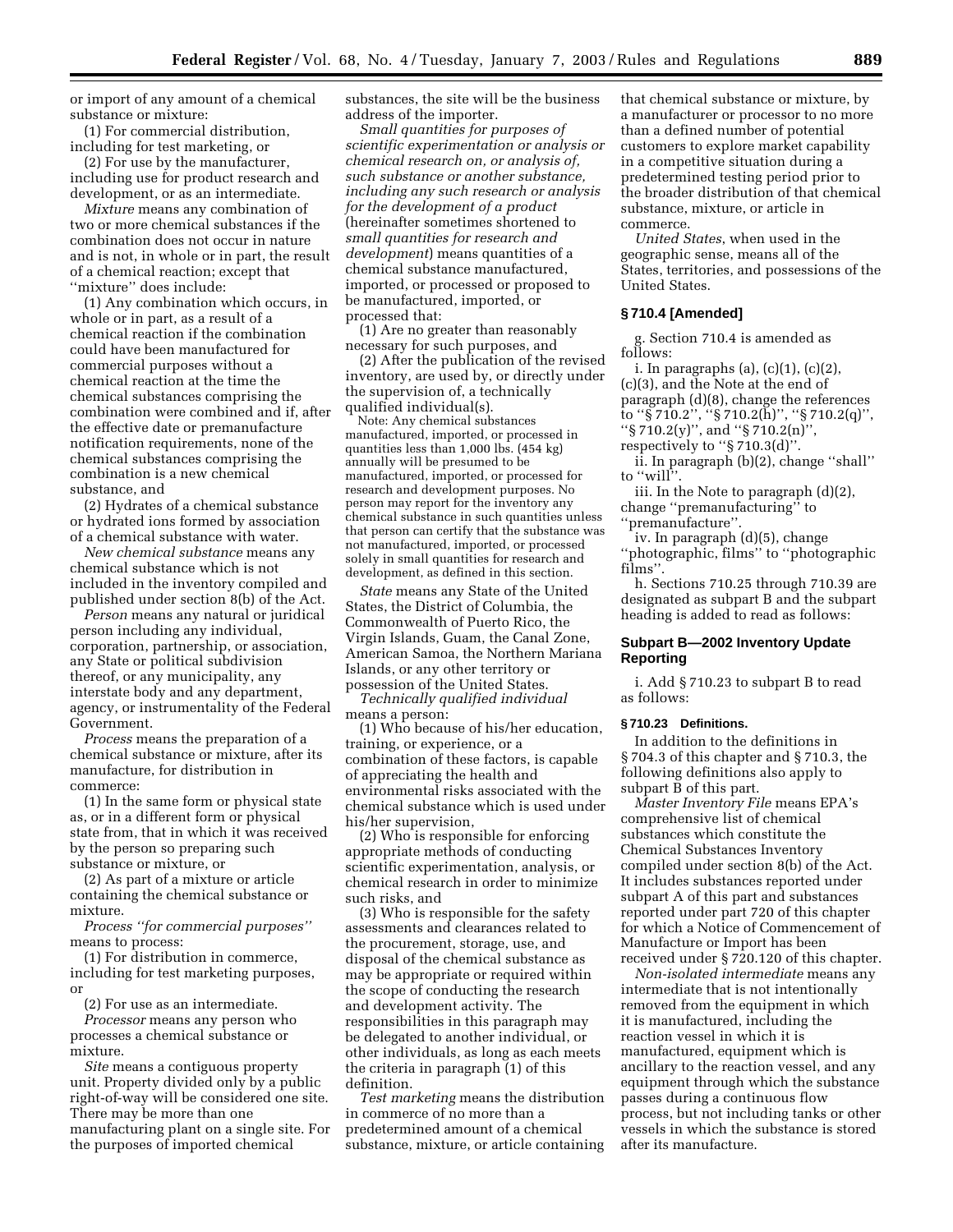*Site-limited* means a chemical substance is manufactured and processed only within a site and is not distributed for commercial purposes as a substance or as part of a mixture or article outside the site. Imported substances are never site-limited.

#### **§ 710.39 [Amended]**

j. Section 710.39 is amended as follows:

i. Revise the section heading to read ''How do I submit the required information?''

ii. In paragraph (a), the second sentence is revised to read: ''Copies of the Form U are available from EPA at the address set forth in paragraph (c) of this section and from the EPA Internet Home Page at http://www.epa.gov/oppt/ iur/iur02/index.htm.''

iii. In the introductory text of paragraph (c), change "1994" to "1998". iv. In paragraph (c)(1), insert a period after ''554–1404'' and remove the

remainder of the sentence. v. In paragraph (c)(3), change ''7408,'' to ''7408M,''.

vi. In paragraph (d), change ''Document Control Officer'' to ''OPPT Document Control Officer'' and change ''7407,'' to ''7407M,''.

k. Add a new subpart C to read as follows:

#### **Subpart C—Inventory Update Reporting for 2006 and Beyond**

#### **§ 710.43 Definitions.**

In addition to the definitions in § 704.3 of this chapter and § 710.3, the following definitions also apply to subpart  $\overline{C}$  of this part:

*Commercial use* means the use of a chemical substance or mixture in a commercial enterprise providing saleable goods or services (e.g., dry cleaning establishment, painting contractor).

*Consumer use* means the use of a chemical substance that is directly, or as part of a mixture, sold to or made available to consumers for their use in or around a permanent or temporary household or residence, in or around a school, or in or around recreational areas.

*Industrial use* means use at a site at which one or more chemical substances or mixtures are manufactured (including imported) or processed.

*Intended for use by children* means the chemical substance or mixture is used in or on a product that is specifically intended for use by children age 14 or younger. A chemical substance or mixture is intended for use by children when the submitter answers ''yes'' to at least one of the following

questions for the product into which the submitter's chemical substance or mixture is incorporated:

(1) Is the product commonly recognized (i.e., by a reasonable person) as being intended for children age 14 or younger?

(2) Does the manufacturer of the product state through product labeling or other written materials that the product is intended for or will be used by children age 14 or younger?

(3) Is the advertising, promotion, or marketing of the product aimed at children age 14 or younger?

*Known to or reasonably ascertainable by* means all information in a person's possession or control, plus all information that a reasonable person similarly situated might be expected to possess, control, or know.

*Master Inventory File* means EPA's comprehensive list of chemical substances which constitute the Chemical Substances Inventory compiled under section 8(b) of the Act. It includes substances reported under subpart A of this part and substances reported under part 720 of this chapter for which a Notice of Commencement of Manufacture or Import has been received under § 720.120 of this chapter.

*Non-isolated intermediate* means any intermediate that is not intentionally removed from the equipment in which it is manufactured, including the reaction vessel in which it is manufactured, equipment which is ancillary to the reaction vessel, and any equipment through which the substance passes during a continuous flow process, but not including tanks or other vessels in which the substance is stored after its manufacture.

*Readily obtainable information* means information which is known by management and supervisory employees of the submitter company who are responsible for manufacturing, processing, distributing, technical services, and marketing of the reportable chemical substance. Extensive file searches are not required.

*Reasonably likely to be exposed* means an exposure to a chemical substance which, under foreseeable conditions of manufacture (including import), processing, distribution in commerce, or use of the chemical substance, is more likely to occur than not to occur. Such exposures would normally include, but would not be limited to, activities such as charging reactor vessels, drumming, bulk loading, cleaning equipment, maintenance operations, materials handling and transfers, and analytical operations. Covered exposures include exposures through any route of entry (inhalation,

ingestion, skin contact, absorption, etc.), but excludes accidental or theoretical exposures.

*Repackaging* means the physical transfer of a chemical substance or mixture, as is, from one container to another container or containers in preparation for distribution of the chemical substance or mixture in commerce.

*Reportable chemical substance* means a chemical substance described in § 710.45.

*Reporting year* means the calendar year in which information to be reported to EPA during an IUR submission period is generated, i.e., calendar year 2005 and the calendar year at 4–year intervals thereafter.

*Site-limited* means a chemical substance is manufactured and processed only within a site and is not distributed for commercial purposes as a substance or as part of a mixture or article outside the site. Imported substances are never site-limited. Although a site-limited chemical substance is not distributed for commercial purposes outside the site at which it is manufactured and processed, the substance is considered to have been manufactured and processed for commercial purposes.

*Submission period* means the period in which the information generated during the reporting year is submitted to EPA.

*Use* means any utilization of a chemical substance or mixture that is not otherwise covered by the terms *manufacture* or *process*. Relabeling or redistributing a container holding a chemical substance or mixture where no repackaging of the chemical substance or mixture occurs does not constitute use or processing of the chemical substance or mixture.

#### **§ 710.45 Chemical substances for which information must be reported.**

Any chemical substance which is in the Master Inventory File at the beginning of a submission period described in § 710.53, unless the chemical substance is specifically excluded by § 710.46.

#### **§ 710.46 Chemical substances for which information is not required.**

The following groups or categories of chemical substances are exempted from some or all of the reporting requirements of this subpart, with the following exception: A chemical substance described in paragraph (a)(1),  $(a)(2)$ , or  $(a)(4)$ , or  $(b)$  of this section is not exempted from any of the reporting requirements of this subpart if that substance is the subject of a rule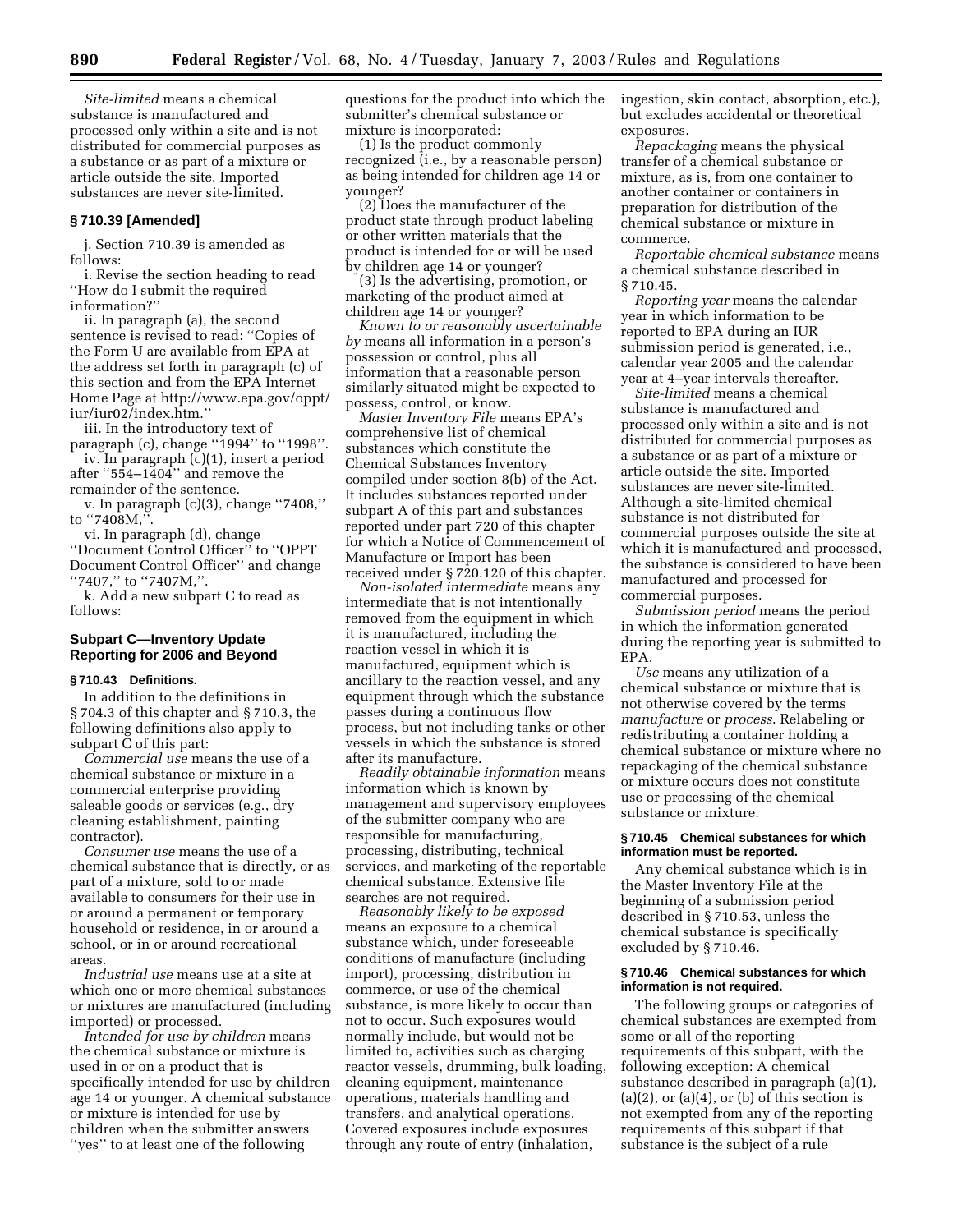proposed or promulgated under section 4, 5(a)(2), 5(b)(4), or 6 of the Act, or is the subject of an order issued under section 5(e) or 5(f) of the Act, or is the subject of relief that has been granted under a civil action under section 5 or 7 of the Act.

(a) *Full exemptions*. The following categories of chemical substances are exempted from the reporting requirements of this subpart.

(1) *Polymers*. (i) Any chemical substance described with the word fragments ''\*polym\*'', ''\*alkyd'', or ''\*oxylated'' in the Chemical Abstracts Service Index or Preferred Nomenclature in the Chemical Substance Identities section of the 1985 edition of the Inventory or in the Master Inventory File, where the asterisk (\*) indicates that any sets of characters may precede, or follow, the character string defined.

(ii) Any chemical substance which is identified in the 1985 edition of the Inventory or the Master Inventory File as siloxane and silicone, silsesquioxane, a protein (albumin, casein, gelatin, gluten, hemoglobin), an enzyme, a polysaccharide (starch, cellulose, gum), rubber, or lignin.

(iii) This exclusion does not apply to a polymeric substance that has been hydrolyzed, depolymerized, or otherwise chemically modified, except

in cases where the intended product of this reaction is totally polymeric in structure.

(2) *Microorganisms*. Any combination of chemical substances that is a living organism, and that meets the definition of ''microorganism'' at § 725.3 of this chapter. Any chemical substance produced from a living microorganism is reportable under this subpart unless otherwise excluded.

(3) *Naturally occurring chemical substances*. Any naturally occurring chemical substance, as described in § 710.4(b). The applicability of this exclusion is determined in each case by the specific activities of the person who manufactures the substance in question. Some chemical substances can be manufactured both as described in § 710.4(b) and by means other than those described in § 710.4(b). If a person described in § 710.48 manufactures a chemical substance by means other than those described in § 710.4(b), the person must report regardless of whether the substance also could have been produced as described in § 710.4(b). Any chemical substance that is produced from such a naturally occurring chemical substance described in § 710.4(b) is reportable unless otherwise excluded.

(4) *Certain forms of natural gas*. Chemical substances with the following

Chemical Abstract Service (CAS) Registry Numbers: CAS No. 64741–48– 6, Natural gas (petroleum), raw liquid mix; CAS No. 68919–39–1, Natural gas condensates; CAS No. 8006–61–9, Gasoline natural; CAS No. 68425–31–0, Gasoline (natural gas), natural; CAS No. 8006–14–2, Natural gas; and CAS No. 68410–63–9, Natural gas, dried.

(b) *Partial exemptions*. The following groups of chemical substances are partially exempted from the reporting requirements of this subpart (i.e., the information described in § 710.52(c)(4) need not be reported for these substances). Such chemical substances are not excluded from the other reporting requirements under this subpart. A chemical substance described in paragraph (b)(3) of this section qualifies for a partial reporting exemption during the 2006 submission period; in subsequent submission periods, the chemical substances described in paragraph (b)(3) of this section will be subject to full reporting under this subpart (i.e., all of the information described in this subpart must be reported), unless otherwise exempted.

(1) *Petroleum process streams*. EPA has designated the following chemical substances, listed by CAS Number, as partially exempt from reporting under the IUR.

| CAS No.           | Product                                           |
|-------------------|---------------------------------------------------|
| 7732-18-5         | Water                                             |
| $8002 - 05 - 9$   | Petroleum                                         |
| 8002-74-2         | Paraffin waxes and hydrocarbon waxes              |
| 8006-20-0         | Fuel gases, low and medium B.T.U.                 |
| $8008 - 20 - 6$   | Kerosine (petroleum)                              |
| 8009-03-8         | Petrolatum                                        |
| 8012-95-1         | Paraffin oils                                     |
| $8030 - 30 - 6$   | Naphtha                                           |
| 8032-32-4         | Ligroine                                          |
| 8042-47-5         | White mineral oil (petroleum)                     |
| 8052-41-3         | Stoddard solvent                                  |
| 8052-42-4         | Asphalt                                           |
| 63231-60-7        | Paraffin waxes and hydrocarbon waxes, microcryst. |
| 64741-41-9        | Naphtha (petroleum), heavy straight-run           |
| 64741-42-0        | Naphtha (petroleum), full-range straight-run      |
| 64741-43-1        | Gas oils (petroleum), straight-run                |
| 64741-44-2        | Distillates (petroleum), straight-run middle      |
| 64741-45-3        | Residues (petroleum), atm. tower                  |
| 64741-46-4        | Naphtha (petroleum), light straight-run           |
| 64741-47-5        | Natural gas condensates (petroleum)               |
| 64741-49-7        | Condensates (petroleum), vacuum tower             |
| 64741-50-0        | Distillates (petroleum), light paraffinic         |
| 64741-51-1        | Distillates (petroleum), heavy paraffinic         |
| 64741-52-2        | Distillates (petroleum), light naphthenic         |
| 64741-53-3        | Distillates (petroleum), heavy naphthenic         |
| 64741-54-4        | Naphtha (petroleum), heavy catalytic cracked      |
| 64741-55-5        | Naphtha (petroleum), light catalytic cracked      |
| 64741–56–6        | Residues (petroleum), vacuum                      |
| 64741-57-7        | Gas oils (petroleum), heavy vacuum                |
| 64741-58-8        | Gas oils (petroleum), light vacuum                |
| 64741–59–9 ………… । | Distillates (petroleum), light catalytic cracked  |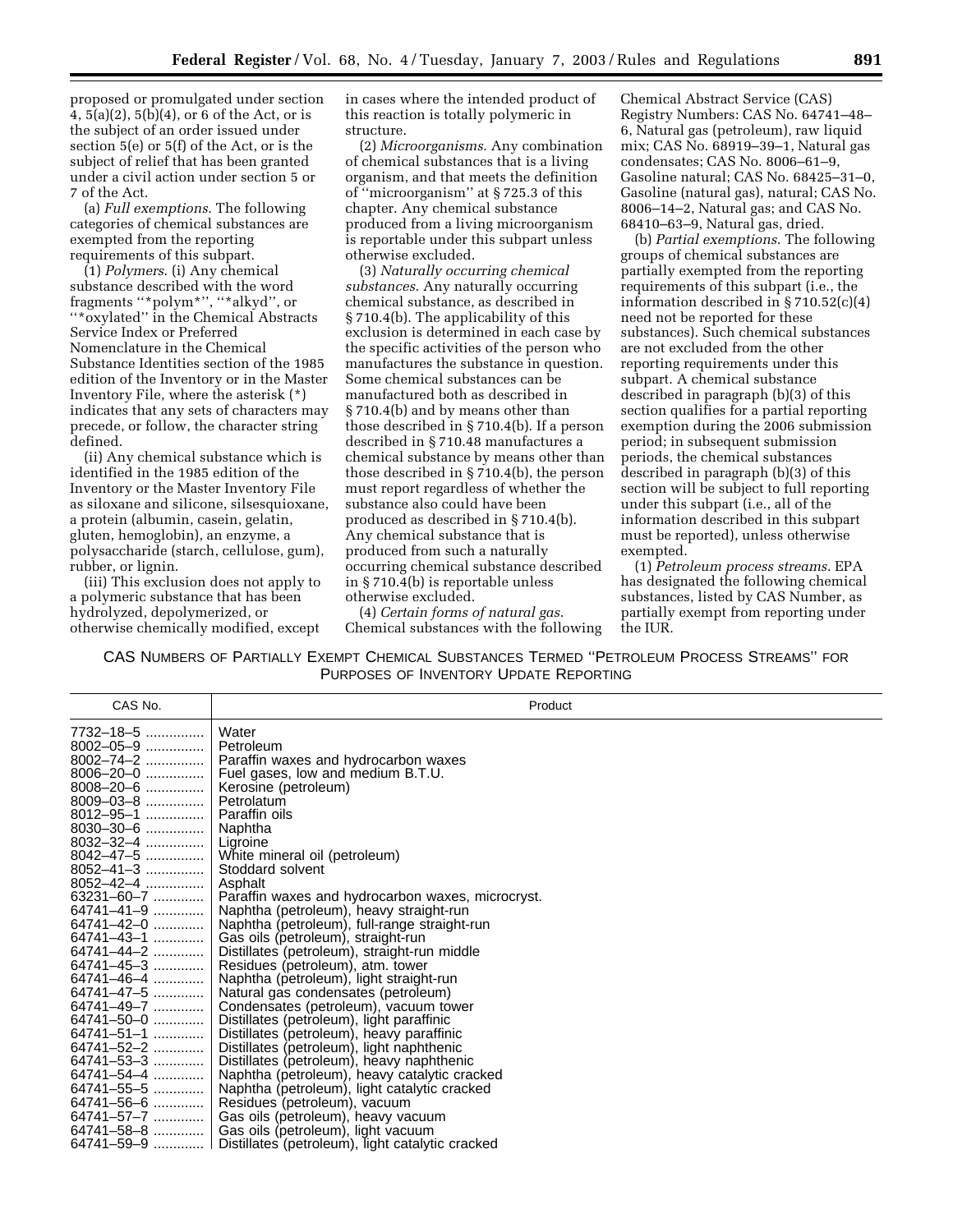۰

| CAS No.                        | Product                                                                                                                   |
|--------------------------------|---------------------------------------------------------------------------------------------------------------------------|
| 64741-60-2                     |                                                                                                                           |
|                                | Distillates (petroleum), intermediate catalytic cracked                                                                   |
| 64741-61-3                     | Distillates (petroleum), heavy catalytic cracked                                                                          |
| 64741–62–4 ………….               | Clarified oils (petroleum), catalytic cracked                                                                             |
| 64741–63–5                     | Naphtha (petroleum), light catalytic reformed                                                                             |
| 64741-64-6                     | Naphtha (petroleum), full-range alkylate                                                                                  |
| 64741–65–7                     | Naphtha (petroleum), heavy alkylate                                                                                       |
| 64741–66–8                     | Naphtha (petroleum), light alkylate                                                                                       |
| 64741-67-9                     | Residues (petroleum), catalytic reformer fractionator                                                                     |
| 64741-68-0                     | Naphtha (petroleum), heavy catalytic reformed                                                                             |
| 64741-69-1                     | Naphtha (petroleum), light hydrocracked                                                                                   |
| 64741-70-4                     | Naphtha (petroleum), isomerization                                                                                        |
| 64741–73–7                     | Distillates (petroleum), alkylate                                                                                         |
| 64741–74–8                     | Naphtha (petroleum), light thermal cracked                                                                                |
| 64741-75-9                     | Residues (petroleum), hydrocracked                                                                                        |
| 64741-76-0                     | Distillates (petroleum), heavy hydrocracked                                                                               |
| 64741-77-1                     | Distillates (petroleum), light hydrocracked                                                                               |
| 64741-78-2                     | Naphtha (petroleum), heavy hydrocracked                                                                                   |
| 64741–79–3                     | Coke (petroleum)                                                                                                          |
| 64741-80-6                     | Residues (petroleum), thermal cracked                                                                                     |
| 64741-81-7                     | Distillates (petroleum), heavy thermal cracked                                                                            |
| 64741-82-8                     | Distillates (petroleum), light thermal cracked                                                                            |
| 64741-83-9                     | Naphtha (petroleum), heavy thermal cracked                                                                                |
| 64741-84-0                     | Naphtha (petroleum), solvent-refined light                                                                                |
| 64741-85-1                     | Raffinates (petroleum), sorption process                                                                                  |
| 64741-86-2                     | Distillates (petroleum), sweetened middle                                                                                 |
| 64741–87–3                     | Naphtha (petroleum), sweetened                                                                                            |
| 64741-88-4                     | Distillates (petroleum), solvent-refined heavy paraffinic                                                                 |
| 64741-89-5                     | Distillates (petroleum), solvent-refined light paraffinic                                                                 |
| 64741-90-8                     | Gas oils (petroleum), solvent-refined                                                                                     |
| 64741-91-9                     | Distillates (petroleum), solvent-refined middle                                                                           |
| 64741-92-0                     | Naphtha (petroleum), solvent-refined heavy                                                                                |
| 64741-95-3                     | Residual oils (petroleum), solvent deasphalted                                                                            |
| 64741-96-4                     | Distillates (petroleum), solvent-refined heavy naphthenic                                                                 |
| 64741-97-5                     | Distillates (petroleum), solvent-refined light naphthenic                                                                 |
| 64741-98-6                     | Extracts (petroleum), heavy naphtha solvent                                                                               |
| 64741-99-7                     | Extracts (petroleum), light naphtha solvent                                                                               |
| 64742-01-4                     | Residual oils (petroleum), solvent-refined                                                                                |
| 64742-03-6                     | Extracts (petroleum), light naphthenic distillate solvent                                                                 |
| 64742-04-7                     | Extracts (petroleum), heavy paraffinic distillate solvent                                                                 |
| 64742-05-8                     | Extracts (petroleum), light paraffinic distillate solvent                                                                 |
| 64742-06-9                     | Extracts (petroleum), middle distillate solvent                                                                           |
| 64742-07-0                     | Raffinates (petroleum), residual oil decarbonization                                                                      |
| 64742-08-1                     | Raffinates (petroleum), heavy naphthenic distillate decarbonization                                                       |
| 64742–09–2 …………                | Raffinates (petroleum), heavy paraffinic distillate decarbonization                                                       |
| 64742-10-5                     | Extracts (petroleum), residual oil solvent                                                                                |
| 64742-11-6                     | Extracts (petroleum), heavy naphthenic distillate solvent                                                                 |
| 64742–12–7 …………                | Gas oils (petroleum), acid-treated                                                                                        |
| 64742-13-8                     | Distillates (petroleum), acid-treated middle                                                                              |
| 64742-14-9                     | Distillates (petroleum), acid-treated light                                                                               |
| 64742–15–0 ………….               | Naphtha (petroleum), acid-treated                                                                                         |
| 64742–16–1 …………                | Petroleum resins                                                                                                          |
| 64742–18–3 ………….               | Distillates (petroleum), acid-treated heavy naphthenic                                                                    |
| 64742-19-4                     | Distillates (petroleum), acid-treated light naphthenic                                                                    |
| 64742–20–7 …………                | Distillates (petroleum), acid-treated heavy paraffinic                                                                    |
| 64742-21-8                     | Distillates (petroleum), acid-treated light paraffinic                                                                    |
| 64742-22-9                     | Naphtha (petroleum), chemically neutralized heavy                                                                         |
| 64742-23-0                     | Naphtha (petroleum), chemically neutralized light                                                                         |
| 64742–24–1                     | Sludges (petroleum), acid                                                                                                 |
| 64742-25-2                     | Lubricating oils (petroleum), acid-treated spent                                                                          |
| 64742-26-3                     | Hydrocarbon waxes (petroleum), acid-treated                                                                               |
| 64742–27–4 ………….               | Distillates (petroleum), chemically neutralized heavy paraffinic                                                          |
| 64742–28–5                     | Distillates (petroleum), chemically neutralized light paraffinic                                                          |
| 64742–29–6                     | Gas oils (petroleum), chemically neutralized                                                                              |
| 64742-30-9<br>64742–31–0       | Distillates (petroleum), chemically neutralized middle                                                                    |
|                                | Distillates (petroleum), chemically neutralized light                                                                     |
| 64742–32–1 ………….<br>64742-33-2 | Lubricating oils (petroleum), chemically neutralized spent                                                                |
| 64742–34–3                     | Hydrocarbon waxes (petroleum), chemically neutralized<br>Distillates (petroleum), chemically neutralized heavy naphthenic |
| 64742-35-4                     | Distillates (petroleum), chemically neutralized light naphthenic                                                          |
| 64742–36–5 …………                | Distillates (petroleum), clay-treated heavy paraffinic                                                                    |
| 64742–37–6 …………  │             | Distillates (petroleum), clay-treated light paraffinic                                                                    |
|                                |                                                                                                                           |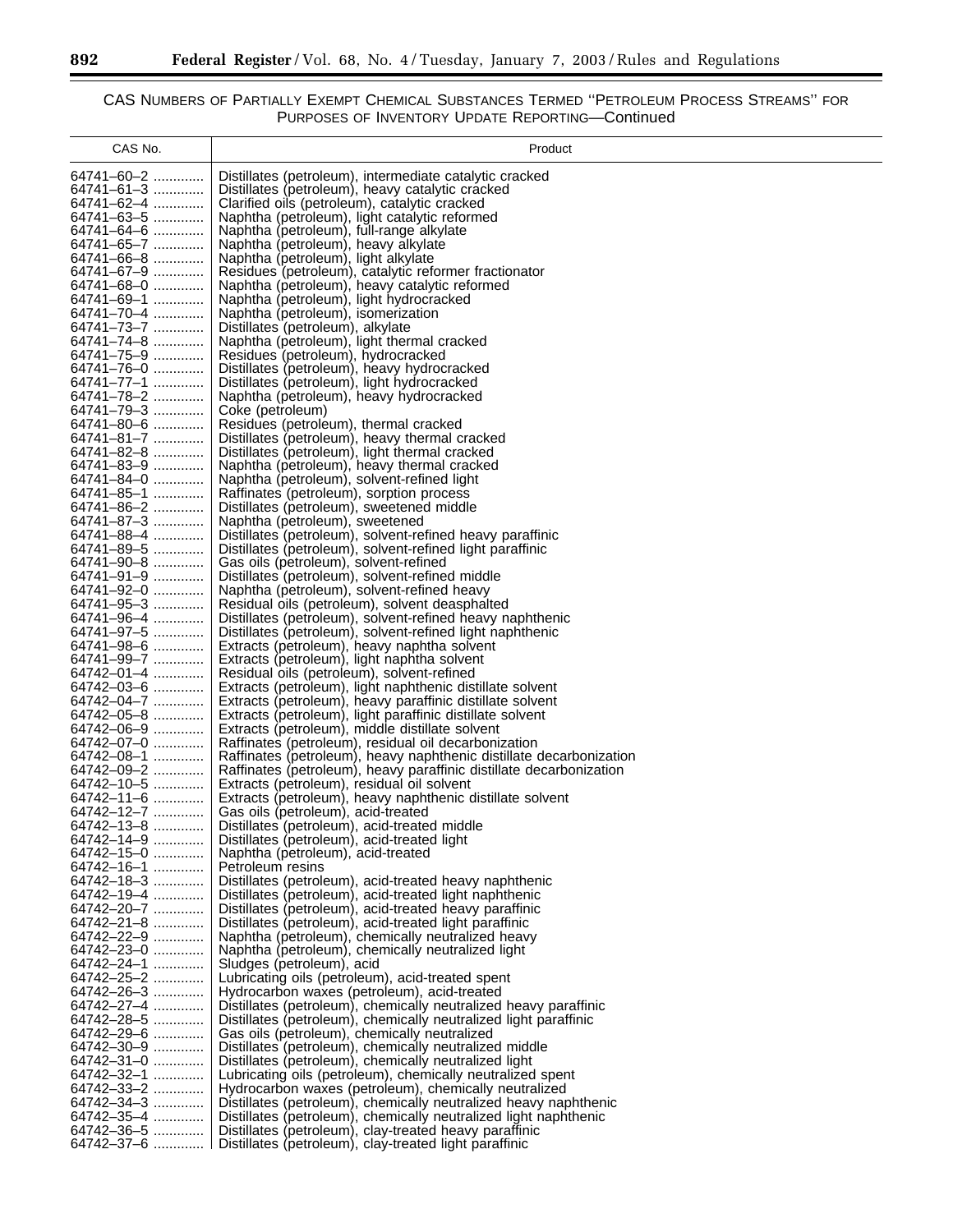### $\equiv$

| CAS No.                  | Product                                                                                                                |
|--------------------------|------------------------------------------------------------------------------------------------------------------------|
| 64742–38–7               | Distillates (petroleum), clay-treated middle                                                                           |
| 64742-39-8               | Neutralizing agents (petroleum), spent sodium carbonate                                                                |
| 64742-40-1               | Neutralizing agents (petroleum), spent sodium hydroxide                                                                |
| 64742-41-2               | Residual oils (petroleum), clay-treated                                                                                |
| 64742-42-3               | Hydrocarbon waxes (petroleum), clay-treated microcryst.                                                                |
| 64742-43-4<br>64742-44-5 | Paraffin waxes (petroleum), clay-treated                                                                               |
| 64742-45-6               | Distillates (petroleum), clay-treated heavy naphthenic<br>Distillates (petroleum), clay-treated light naphthenic       |
| 64742-46-7               | Distillates (petroleum), hydrotreated middle                                                                           |
| 64742–47–8               | Distillates (petroleum), hydrotreated light                                                                            |
| 64742-48-9               | Naphtha (petroleum), hydrotreated heavy                                                                                |
| 64742-49-0<br>64742-50-3 | Naphtha (petroleum), hydrotreated light                                                                                |
| 64742-51-4               | Lubricating oils (petroleum), clay-treated spent<br>Paraffin waxes (petroleum), hydrotreated                           |
| 64742-52-5               | Distillates (petroleum), hydrotreated heavy naphthenic                                                                 |
| 64742-53-6               | Distillates (petroleum), hydrotreated light naphthenic                                                                 |
| 64742-54-7               | Distillates (petroleum), hydrotreated heavy paraffinic                                                                 |
| 64742-55-8               | Distillates (petroleum), hydrotreated light paraffinic                                                                 |
| 64742-56-9<br>64742-57-0 | Distillates (petroleum), solvent-dewaxed light paraffinic<br>Residual oils (petroleum), hydrotreated                   |
| 64742-58-1               | Lubricating oils (petroleum), hydrotreated spent                                                                       |
| 64742-59-2               | Gas oils (petroleum), hydrotreated vacuum                                                                              |
| 64742–60–5               | Hydrocarbon waxes (petroleum), hydrotreated microcryst.                                                                |
| 64742-61-6               | Slack wax (petroleum)                                                                                                  |
| 64742-62-7<br>64742–63–8 | Residual oils (petroleum), solvent-dewaxed                                                                             |
| 64742-64-9               | Distillates (petroleum), solvent-dewaxed heavy naphthenic<br>Distillates (petroleum), solvent-dewaxed light naphthenic |
| 64742-65-0               | Distillates (petroleum), solvent-dewaxed heavy paraffinic                                                              |
| 64742–67–2               | Foots oil (petroleum)                                                                                                  |
| 64742-68-3               | Naphthenic oils (petroleum), catalytic dewaxed heavy                                                                   |
| 64742-69-4<br>64742-70-7 | Naphthenic oils (petroleum), catalytic dewaxed light                                                                   |
| 64742-71-8               | Paraffin oils (petroleum), catalytic dewaxed heavy<br>Paraffin oils (petroleum), catalytic dewaxed light               |
| 64742-72-9               | Distillates (petroleum), catalytic dewaxed middle                                                                      |
| 64742-73-0               | Naphtha (petroleum), hydrodesulfurized light                                                                           |
| 64742-75-2               | Naphthenic oils (petroleum), complex dewaxed heavy                                                                     |
| 64742-76-3<br>64742-78-5 | Naphthenic oils (petroleum), complex dewaxed light                                                                     |
| 64742-79-6               | Residues (petroleum), hydrodesulfurized atmospheric tower<br>Gas oils (petroleum), hydrodesulfurized                   |
| 64742-80-9               | Distillates (petroleum), hydrodesulfurized middle                                                                      |
| 64742-81-0               | Kerosine (petroleum), hydrodesulfurized                                                                                |
| 64742-82-1               | Naphtha (petroleum), hydrodesulfurized heavy                                                                           |
| 64742-83-2               | Naphtha (petroleum), light steam-cracked                                                                               |
| 64742-85-4<br>64742-86-5 | Residues (petroleum), hydrodesulfurized vacuum<br>Gas oils (petroleum), hydrodesulfurized heavy vacuum                 |
| 64742-87-6               | Gas oils (petroleum), hydrodesulfurized light vacuum                                                                   |
| 64742-88-7               | Solvent naphtha (petroleum), medium aliph.                                                                             |
| 64742-89-8               | Solvent naphtha (petroleum), light aliph.                                                                              |
| 64742-90-1               | Residues (petroleum), steam-cracked                                                                                    |
| 64742-91-2<br>64742-92-3 | Distillates (petroleum), steam-cracked<br>Petroleum resins, oxidized                                                   |
| 64742-93-4               | Asphalt, oxidized                                                                                                      |
| 64742-94-5               | Solvent naphtha (petroleum), heavy arom.                                                                               |
| 64742–95–6               | Solvent naphtha (petroleum), light arom.                                                                               |
| 64742-96-7               | Solvent naphtha (petroleum), heavy aliph.                                                                              |
| 64742-97-8<br>64742-98-9 | Distillates (petroleum), oxidized heavy<br>Distillates (petroleum), oxidized light                                     |
| 64742-99-0               | Residual oils (petroleum), oxidized                                                                                    |
| 64743–00–6               | Hydrocarbon waxes (petroleum), oxidized                                                                                |
| 64743-01-7               | Petrolatum (petroleum), oxidized                                                                                       |
| 64743-02-8               | Alkenes, C>10 .alpha.-                                                                                                 |
| 64743-03-9<br>64743-04-0 | Phenols (petroleum)                                                                                                    |
| 64743-05-1               | Coke (petroleum), recovery<br>Coke (petroleum), calcined                                                               |
| 64743-06-2               | Extracts (petroleum), gas oil solvent                                                                                  |
| 64743-07-3               | Sludges (petroleum), chemically neutralized                                                                            |
| 64754-89-8               | Naphthenic acids (petroleum), crude                                                                                    |
| 64771-71-7<br>64771-72-8 | Paraffins (petroleum), normal C>10                                                                                     |
| 67674-12-8               | Paraffins (petroleum), normal C5-20<br>Residual oils (petroleum), oxidized, compounds with triethanolamine             |
| 67674-13-9               | Petrolatum (petroleum), oxidized, partially deacidified                                                                |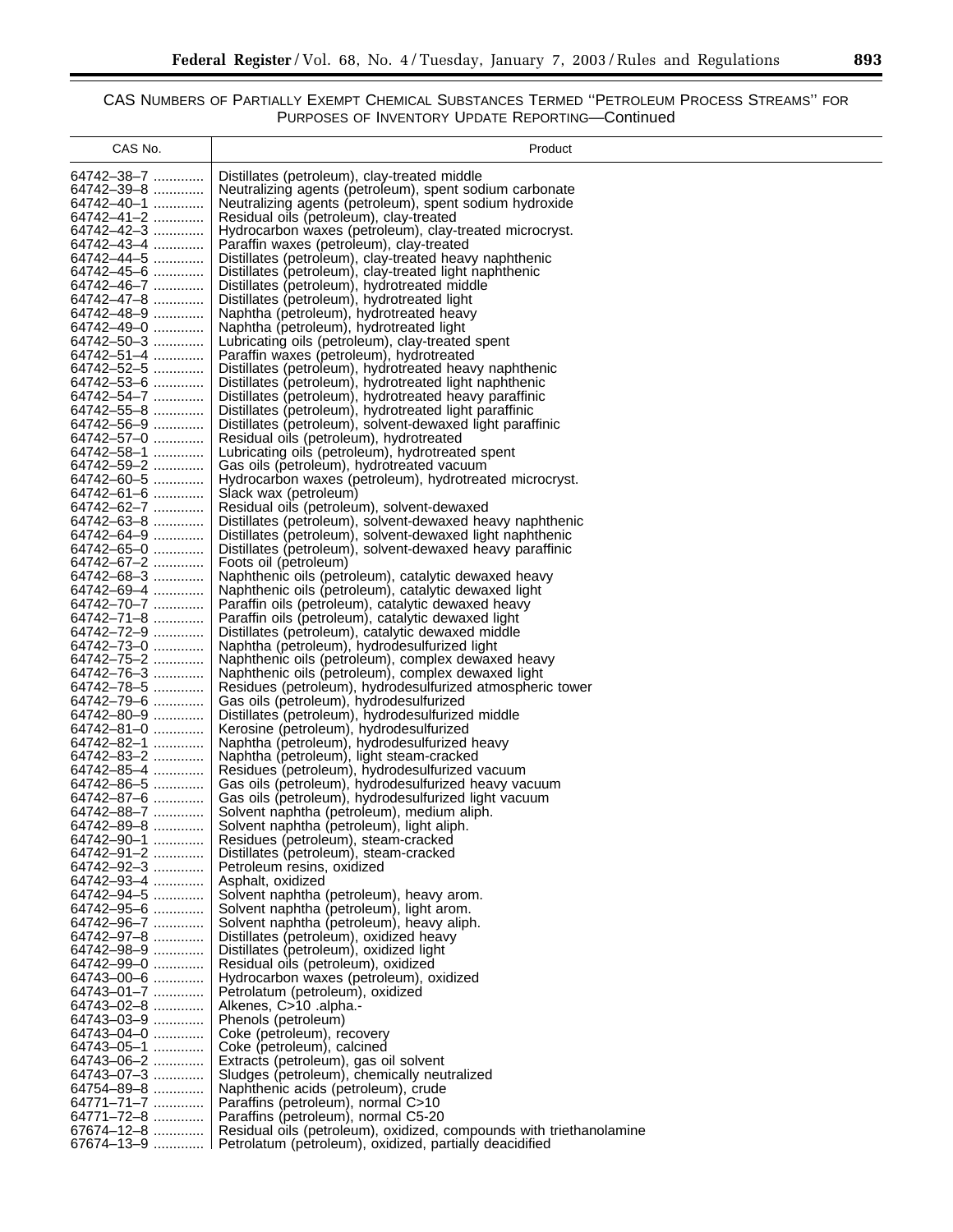٠

| CAS No.                  | Product                                                                                                                                                                             |
|--------------------------|-------------------------------------------------------------------------------------------------------------------------------------------------------------------------------------|
| 67674-15-1               | Petrolatum (petroleum), oxidized, Me ester                                                                                                                                          |
| 67674–16–2               | Hydrocarbon waxes (petroleum), oxidized, partially deacidified                                                                                                                      |
| 67674-17-3               | Distillates (petroleum), oxidized light, compounds with triethanolamine                                                                                                             |
| 67674–18–4               | Distillates (petroleum), oxidized light, Bu esters                                                                                                                                  |
| 67891-79-6<br>67891-80-9 | Distillates (petroleum), heavy arom.<br>Distillates (petroleum), light arom.                                                                                                        |
| 67891-82-1               | Hydrocarbon waxes (petroleum), oxidized, compounds with ethanolamine                                                                                                                |
| 67891-83-2               | Hydrocarbon waxes (petroleum), oxidized, compounds with isopropanolamine                                                                                                            |
| 67891-85-4               | Hydrocarbon waxes (petroleum), oxidized, compounds with triisopropanolamine                                                                                                         |
| 68131-05-5               | Hydrocarbon oils, process blends                                                                                                                                                    |
| 68131-49-7<br>68131-75-9 | Aromatic hydrocarbons, C6-10, acid-treated, neutralized<br>Gases (petroleum), C3-4                                                                                                  |
| 68153-22-0               | Paraffin waxes and Hydrocarbon waxes, oxidized                                                                                                                                      |
| 68187-57-5               | Pitch, coal tar-petroleum                                                                                                                                                           |
| 68187-58-6               | Pitch, petroleum, arom.                                                                                                                                                             |
| 68187-60-0               | Hydrocarbons, C4, ethane-propane-cracked                                                                                                                                            |
| 68307-98-2<br>68307-99-3 | Tail gas (petroleum), catalytic cracked distillate and catalytic cracked naphtha fractionation absorber<br>Tail gas (petroleum), catalytic polymn. naphtha fractionation stabilizer |
| 68308-00-9               | Tail gas (petroleum), catalytic reformed naphtha fractionation stabilizer, hydrogen sulfide-free                                                                                    |
| 68308-01-0               | Tail gas (petroleum), cracked distillate hydrotreater stripper                                                                                                                      |
| 68308-02-1               | Tail gas (petroleum), distn., hydrogen sulfide-free                                                                                                                                 |
| 68308-03-2               | Tail gas (petroleum), gas oil catalytic cracking absorber                                                                                                                           |
| 68308-04-3<br>68308-05-4 | Tail gas (petroleum), gas recovery plant                                                                                                                                            |
| 68308-06-5               | Tail gas (petroleum), gas recovery plant deethanizer<br>Tail gas (petroleum), hydrodesulfurized distillate and hydrodesulfurized naphtha fractionator, acid-free                    |
| 68308-07-6               | Tail gas (petroleum), hydrodesulfurized vacuum gas oil stripper, hydrogen sulfide-free                                                                                              |
| 68308-08-7               | Tail gas (petroleum), isomerized naphtha fractionation stabilizer                                                                                                                   |
| 68308-09-8               | Tail gas (petroleum), light straight-run naphtha stabilizer, hydrogen sulfide-free                                                                                                  |
| 68308-10-1               | Tail gas (petroleum), straight-run distillate hydrodesulfurizer, hydrogen sulfide-free                                                                                              |
| 68308-11-2<br>68308-12-3 | Tail gas (petroleum), propane-propylene alkylation feed prep deethanizer<br>Tail gas (petroleum), vacuum gas oil hydrodesulfurizer, hydrogen sulfide-free                           |
| 68308-27-0               | Fuel gases, refinery                                                                                                                                                                |
| 68333-22-2               | Residues (petroleum), atmospheric                                                                                                                                                   |
| 68333-23-3               | Naphtha (petroleum), heavy coker                                                                                                                                                    |
| 68333-24-4               | Hydrocarbon waxes (petroleum), oxidized, compds. with triethanolamine                                                                                                               |
| 68333-25-5<br>68333-26-6 | Distillates (petroleum), hydrodesulfurized light catalytic cracked<br>Clarified oils (petroleum), hydrodesulfurized catalytic cracked                                               |
| 68333-27-7               | Distillates (petroleum), hydrodesulfurized intermediate catalytic cracked                                                                                                           |
| 68333-28-8               | Distillates (petroleum), hydrodesulfurized heavy catalytic cracked                                                                                                                  |
| 68333-29-9               | Residues (petroleum), light naphtha solvent extracts                                                                                                                                |
| 68333-30-2               | Distillates (petroleum), oxidized heavy thermal cracked                                                                                                                             |
| 68333-81-3<br>68333–88–0 | Alkanes, C4-12<br>Aromatic hydrocarbons, C9-17                                                                                                                                      |
| 68334-30-5               | Fuels, diesel                                                                                                                                                                       |
| 68409-99-4               | Gases (petroleum), catalytic cracked overheads                                                                                                                                      |
| 68410-00-4               | Distillates (petroleum), crude oil                                                                                                                                                  |
| 68410-05-9               | Distillates (petroleum), straight-run light                                                                                                                                         |
| 68410–12–8               | Distillates (petroleum), steam-cracked, C5-10 fraction, high-temp. stripping products with light steam-<br>cracked petroleum naphtha C5 fraction polymers                           |
| 68410-71-9               | Raffinates (petroleum), catalytic reformer ethylene glycol-water countercurrent exts.                                                                                               |
| 68410-96-8               | Distillates (petroleum), hydrotreated middle, intermediate boiling                                                                                                                  |
| 68410-97-9               | Distillates (petroleum), light distillate hydrotreating process, low-boiling                                                                                                        |
| 68410-98-0               | Distillates (petroleum), hydrotreated heavy naphtha, deisohexanizer overheads                                                                                                       |
| 68411-00-7<br>68425-29-6 | Alkenes, C>8<br>Distillates (petroleum), naphtha-raffinate pyrolyzate-derived, gasoline-blending                                                                                    |
| 68425-33-2               | Petrolatum (petroleum), oxidized, barium salt                                                                                                                                       |
| 68425-34-3               | Petrolatum (petroleum), oxidized, calcium salt                                                                                                                                      |
| 68425-35-4               | Raffinates (petroleum), reformer, Lurgi unit-sepd.                                                                                                                                  |
| 68425-39-8               | Alkenes, C>10 .alpha.-, oxidized                                                                                                                                                    |
| 68441-09-8<br>68459-78-9 | Hydrocarbon waxes (petroleum), clay-treated microcryst., contg. polyethylene, oxidized<br>Alkenes, C18-24 .alpha.-, dimers                                                          |
| 68475-57-0               | Alkanes, C1-2                                                                                                                                                                       |
| 68475-58-1               | Alkanes, C2-3                                                                                                                                                                       |
| 68475-59-2               | Alkanes, C3-4                                                                                                                                                                       |
| 68475-60-5               | Alkanes, C4-5                                                                                                                                                                       |
| 68475-61-6<br>68475-70-7 | Alkenes, C5, naphtha-raffinate pyrolyzate-derived<br>Aromatic hydrocarbons, C6-8, naphtha-raffinate pyrolyzate-derived                                                              |
| 68475-79-6               | Distillates (petroleum), catalytic reformed depentanizer                                                                                                                            |
| 68475-80-9               | Distillates (petroleum), light steam-cracked naphtha                                                                                                                                |
| 68476-26-6               | Fuel gases                                                                                                                                                                          |
|                          | 68476-28-8  Fuel gases, C6-8 catalytic reformer                                                                                                                                     |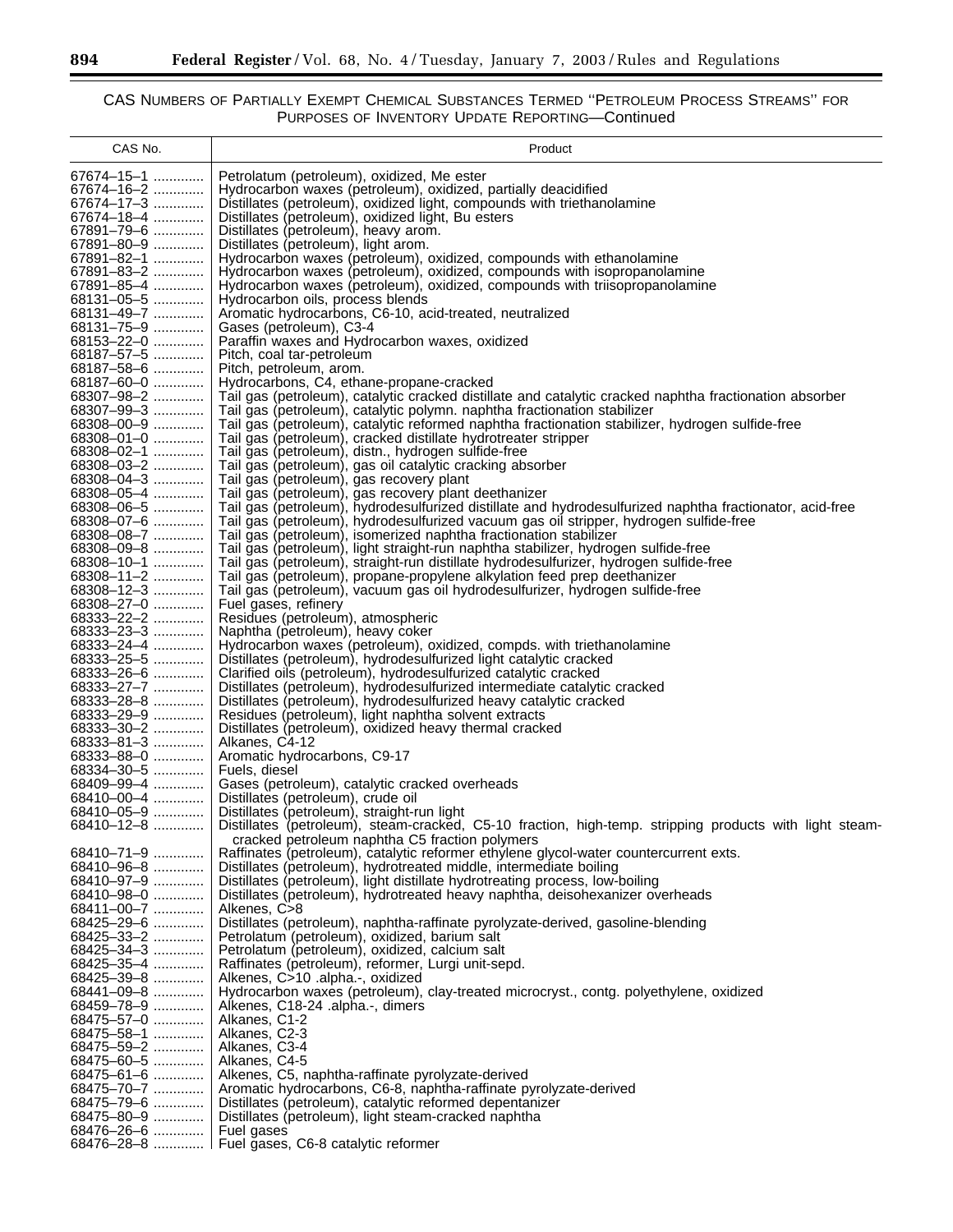| CAS No.                     | Product                                                                                                                                                                 |
|-----------------------------|-------------------------------------------------------------------------------------------------------------------------------------------------------------------------|
| 68476-29-9                  | Fuel gases, crude oil distillates                                                                                                                                       |
| 68476-30-2                  | Fuel oil, no. 2                                                                                                                                                         |
| 68476-31-3                  | Fuel oil, no. 4                                                                                                                                                         |
| 68476-32-4                  | Fuel oil, residues-straight-run gas oils, high-sulfur                                                                                                                   |
| 68476-33-5<br>68476-34-6    | Fuel oil, residual<br>Fuels, diesel, no. 2                                                                                                                              |
| 68476-39-1                  | Hydrocarbons, aliph.-arom.-C4-5-olefinic                                                                                                                                |
| 68476-40-4                  | Hydrocarbons, C3-4                                                                                                                                                      |
| 68476-42-6                  | Hydrocarbons, C4-5                                                                                                                                                      |
| 68476-43-7                  | Hydrocarbons, C4-6, C5-rich                                                                                                                                             |
| 68476-44-8                  | Hydrocarbons, C>3                                                                                                                                                       |
| 68476-45-9<br>68476-46-0    | Hydrocarbons, C5-10 arom. conc., ethylene-manuf.-by-product<br>Hydrocarbons, C3-11, catalytic cracker distillates                                                       |
| 68476-47-1                  | Hydrocarbons, C2-6, C6-8 catalytic reformer                                                                                                                             |
| 68476-49-3                  | Hydrocarbons, C2-4, C3-rich                                                                                                                                             |
| 68476-50-6                  | Hydrocarbons, C≥5, C5-6-rich                                                                                                                                            |
| 68476-52-8                  | Hydrocarbons, C4, ethylene-manuf.-by-product                                                                                                                            |
| 68476-53-9<br>68476-54-0    | Hydrocarbons, C $\geq$ 20, petroleum wastes<br>Hydrocarbons, C3-5, polymn. unit feed                                                                                    |
| 68476-55-1                  | Hydrocarbons, C5-rich                                                                                                                                                   |
| 68476-56-2                  | Hydrocarbons, cyclic C5 and C6                                                                                                                                          |
| 68476-77-7                  | Lubricating oils, refined used                                                                                                                                          |
| 68476-81-3                  | Paraffin waxes and Hydrocarbon waxes, oxidized, calcium salts                                                                                                           |
| 68476-84-6<br>68476-85-7    | Petroleum products, gases, inorg.<br>Petroleum gases, liquefied                                                                                                         |
| 68476-86-8                  | Petroleum gases, liquefied, sweetened                                                                                                                                   |
| 68477-25-8                  | Waste gases, vent gas, C1-6                                                                                                                                             |
| 68477-26-9                  | Wastes, petroleum                                                                                                                                                       |
| 68477-29-2                  | Distillates (petroleum), catalytic reformer fractionator residue, high-boiling                                                                                          |
| 68477-30-5<br>68477-31-6    | Distillates (petroleum), catalytic reformer fractionator residue, intermediate-boiling<br>Distillates (petroleum), catalytic reformer fractionator residue, low-boiling |
| 68477-33-8                  | Gases (petroleum), C3-4, isobutane-rich                                                                                                                                 |
| 68477-34-9                  | Distillates (petroleum), C3-5, 2-methyl-2-butene-rich                                                                                                                   |
| 68477-35-0                  | Distillates (petroleum), C3-6, piperylene-rich                                                                                                                          |
| 68477-36-1                  | Distillates (petroleum), cracked steam-cracked, C5-18 fraction                                                                                                          |
| 68477-38-3<br>68477-39-4    | Distillates (petroleum), cracked steam-cracked petroleum distillates<br>Distillates (petroleum), cracked stripped steam-cracked petroleum distillates, C8-10 fraction   |
| 68477-40-7                  | Distillates (petroleum), cracked stripped steam-cracked petroleum distillates, C10-12 fraction                                                                          |
| 68477-41-8                  | Gases (petroleum), extractive, C3-5, butadiene-butene-rich                                                                                                              |
| 68477-42-9                  | Gases (petroleum), extractive, C3-5, butene-isobutylene-rich                                                                                                            |
| 68477-44-1                  | Distillates (petroleum), heavy naphthenic, mixed with steam-cracked petroleum distillates C5-12 fraction                                                                |
| 68477-47-4<br>68477-48-5    | Distillates (petroleum), mixed heavy olefin vacuum, heart-cut<br>Distillates (petroleum), mixed heavy olefin vacuum, low-boiling                                        |
| 68477-53-2                  | Distillates (petroleum), steam-cracked, C5-12 fraction                                                                                                                  |
| 68477-54-3                  | Distillates (petroleum), steam-cracked, C8-12 fraction                                                                                                                  |
| 68477-55-4                  | Distillates (petroleum), steam-cracked, C5-10 fraction, mixed with light steam-cracked petroleum naphtha                                                                |
|                             | C5 fraction                                                                                                                                                             |
| 68477–58–7   <br>68477-59-8 | Distillates (petroleum), steam-cracked petroleum distillates, C5-18 fraction<br>Distillates (petroleum), steam-cracked petroleum distillates cyclopentadiene conc.      |
| 68477-60-1                  | Extracts (petroleum), cold-acid                                                                                                                                         |
| 68477-61-2                  | Extracts (petroleum), cold-acid, C4-6                                                                                                                                   |
| 68477-62-3                  | Extracts (petroleum), cold-acid, C3-5, butene-rich                                                                                                                      |
| 68477-63-4                  | Extracts (petroleum), reformer recycle                                                                                                                                  |
| 68477-64-5<br>68477–65–6    | Gases (petroleum), acetylene manuf. off<br>Gases (petroleum), amine system feed                                                                                         |
| 68477-66-7                  | Gases (petroleum), benzene unit hydrodesulfurizer off                                                                                                                   |
| 68477–67–8                  | Gases (petroleum), benzene unit recycle, hydrogen-rich                                                                                                                  |
| 68477-68-9                  | Gases (petroleum), blend oil, hydrogen-nitrogen-rich                                                                                                                    |
| 68477-69-0                  | Gases (petroleum), butane splitter overheads                                                                                                                            |
| 68477-70-3<br>68477-71-4    | Gases (petroleum), C2-3<br>Gases (petroleum), catalytic-cracked gas oil depropanizer bottoms, C4-rich acid-free                                                         |
| 68477–72–5                  | Gases (petroleum), catalytic-cracked naphtha debutanizer bottoms, C3-5-rich                                                                                             |
| 68477-73-6                  | Gases (petroleum), catalytic cracked naphtha depropanizer overhead, C3-rich acid-free                                                                                   |
| 68477-74-7                  | Gases (petroleum), catalytic cracker                                                                                                                                    |
| 68477-75-8                  | Gases (petroleum), catalytic cracker, C1-5-rich                                                                                                                         |
| 68477-76-9                  | Gases (petroleum), catalytic polymd. naphtha stabilizer overhead, C2-4-rich                                                                                             |
| 68477-77-0<br>68477-79-2    | Gases (petroleum), catalytic reformed naphtha stripper overheads<br>Gases (petroleum), catalytic reformer, C1-4-rich                                                    |
| 68477-80-5                  | Gases (petroleum), C6-8 catalytic reformer recycle                                                                                                                      |
| 68477–81–6                  | Gases (petroleum), C6-8 catalytic reformer                                                                                                                              |
| 68477-82-7                  | Gases (petroleum), C6-8 catalytic reformer recycle, hydrogen-rich                                                                                                       |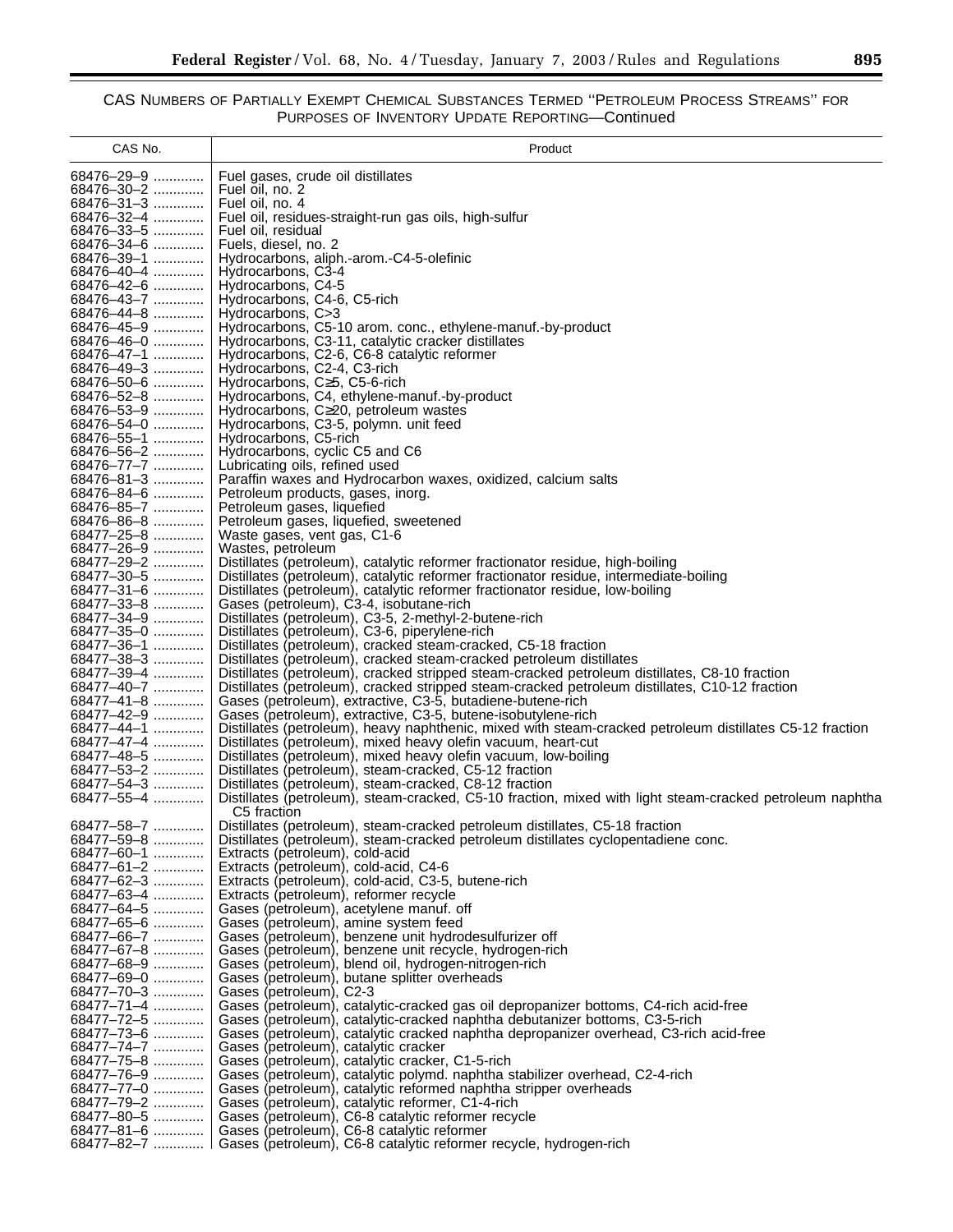٦

| CAS No.                  | Product                                                                                                                                               |
|--------------------------|-------------------------------------------------------------------------------------------------------------------------------------------------------|
| 68477-83-8               | Gases (petroleum), C3-5 olefinic-paraffinic alkylation feed                                                                                           |
| 68477-84-9               | Gases (petroleum), C2-return stream                                                                                                                   |
| 68477-85-0               | Gases (petroleum), C4-rich                                                                                                                            |
| 68477-86-1               | Gases (petroleum), deethanizer overheads                                                                                                              |
| 68477-87-2<br>68477-88-3 | Gases (petroleum), deisobutanizer tower overheads<br>Gases (petroleum), deethanizer overheads, C3-rich                                                |
| 68477-89-4               | Distillates (petroleum), depentanizer overheads                                                                                                       |
| 68477-90-7               | Gases (petroleum), depropanizer dry, propene-rich                                                                                                     |
| 68477-91-8               | Gases (petroleum), depropanizer overheads                                                                                                             |
| 68477-92-9<br>68477-93-0 | Gases (petroleum), dry sour, gas-concn.-unit-off<br>Gases (petroleum), gas concn. reabsorber distn.                                                   |
| 68477-94-1               | Gases (petroleum), gas recovery plant depropanizer overheads                                                                                          |
| 68477-95-2               | Gases (petroleum), Girbatol unit feed                                                                                                                 |
| 68477-96-3               | Gases (petroleum), hydrogen absorber off                                                                                                              |
| 68477-97-4<br>68478-00-2 | Gases (petroleum), hydrogen-rich                                                                                                                      |
| 68478-01-3               | Gases (petroleum), recycle, hydrogen-rich<br>Gases (petroleum), reformer make-up, hydrogen-rich                                                       |
| 68478-02-4               | Gases (petroleum), reforming hydrotreater                                                                                                             |
| 68478-03-5               | Gases (petroleum), reforming hydrotreater, hydrogen-methane-rich                                                                                      |
| 68478-04-6               | Gases (petroleum), reforming hydrotreater make-up, hydrogen-rich                                                                                      |
| 68478-05-7<br>68478-08-0 | Gases (petroleum), thermal cracking distn.<br>Naphtha (petroleum), light steam-cracked, C5-fraction, oligomer conc.                                   |
| 68478-10-4               | Naphtha (petroleum), light steam-cracked, debenzenized, C8-16-cycloalkadiene conc.                                                                    |
| 68478-12-6               | Residues (petroleum), butane splitter bottoms                                                                                                         |
| 68478-13-7               | Residues (petroleum), catalytic reformer fractionator residue distn.                                                                                  |
| 68478-15-9               | Residues (petroleum), C6-8 catalytic reformer                                                                                                         |
| 68478-16-0<br>68478-17-1 | Residual oils (petroleum), deisobutanizer tower<br>Residues (petroleum), heavy coker gas oil and vacuum gas oil                                       |
| 68478-18-2               | Residues (petroleum), heavy olefin vacuum                                                                                                             |
| 68478-19-3               | Residual oils (petroleum), propene purifn. splitter                                                                                                   |
| 68478-20-6               | Residues (petroleum), steam-cracked petroleum distillates cyclopentadiene conc., C4-cyclopentadiene-                                                  |
| 68478-22-8               | free<br>Tail gas (petroleum), catalytic cracked naphtha stabilization absorber                                                                        |
| 68478-24-0               | Tail gas (petroleum), catalytic cracker, catalytic reformer and hydrodesulfurizer combined fractionater                                               |
| 68478-25-1               | Tail gas (petroleum), catalytic cracker refractionation absorber                                                                                      |
| 68478-26-2<br>68478-27-3 | Tail gas (petroleum), catalytic reformed naphtha fractionation stabilizer                                                                             |
| 68478-28-4               | Tail gas (petroleum), catalytic reformed naphtha separator<br>Tail gas (petroleum), catalytic reformed naphtha stabilizer                             |
| 68478-29-5               | Tail gas (petroleum), cracked distillate hydrotreater separator                                                                                       |
| 68478-30-8               | Tail gas (petroleum), hydrodesulfurized straight-run naphtha separator                                                                                |
| 68478-32-0               | Tail gas (petroleum), saturate gas plant mixed stream, C4-rich                                                                                        |
| 68478-33-1<br>68478-34-2 | Tail gas (petroleum), saturate gas recovery plant, C1-2-rich<br>Tail gas (petroleum), vacuum residues thermal cracker                                 |
| 68512-61-8               | Residues (petroleum), heavy coker and light vacuum                                                                                                    |
| 68512-62-9               | Residues (petroleum), light vacuum                                                                                                                    |
| 68512-78-7               | Solvent naphtha (petroleum), light arom., hydrotreated                                                                                                |
| 68512-91-4<br>68513-02-0 | Hydrocarbons, C3-4-rich, petroleum distillates<br>Naphtha (petroleum), full-range coker                                                               |
| 68513-11-1               | Fuel gases, hydrotreater fractionation, scrubbed                                                                                                      |
| 68513-12-2               | Fuel gases, saturate gas unit fractionater-absorber overheads                                                                                         |
| 68513-13-3               | Fuel gases, thermal cracked catalytic cracking residue                                                                                                |
| 68513-14-4<br>68513-15-5 | Gases (petroleum), catalytic reformed straight-run naphtha stabilizer overheads<br>Gases (petroleum), full-range straight-run naphtha dehexanizer off |
| 68513-16-6               | Gases (petroleum), hydrocracking depropanizer off, hydrocarbon-rich                                                                                   |
| 68513-17-7               | Gases (petroleum), light straight-run naphtha stabilizer off                                                                                          |
| 68513-18-8               | Gases (petroleum), reformer effluent high-pressure flash drum off                                                                                     |
| 68513-19-9<br>68513-62-2 | Gases (petroleum), reformer effluent low-pressure flash drum off                                                                                      |
| 68513-63-3               | Disulfides, C5-12-alkyl<br>Distillates (petroleum), catalytic reformed straight-run naphtha overheads                                                 |
| 68513-65-5               | Butane, branched and linear                                                                                                                           |
| 68513–66–6               | Residues (petroleum), alkylation splitter, C4-rich                                                                                                    |
| 68513-67-7               | Residues (petroleum), cyclooctadiene bottoms                                                                                                          |
| 68513-68-8<br>68513-69-9 | Residues (petroleum), deethanizer tower<br>Residues (petroleum), steam-cracked light                                                                  |
| 68513-74-6               | Waste gases, ethylene oxide absorber-reactor                                                                                                          |
| 68514–15–8               | Gasoline, vapor-recovery                                                                                                                              |
| 68514-29-4               | Hydrocarbons, amylene feed debutanizer overheads nonextractable raffinates                                                                            |
| 68514-31-8<br>68514-32-9 | Hydrocarbons, C1-4<br>Hydrocarbons, C10 and C12, olefin-rich                                                                                          |
| 68514-33-0               | Hydrocarbons, C12 and C14, olefin-rich                                                                                                                |
| $68514 - 34 - 1$         | Hydrocarbons, C9-14, ethylene-manuf.-by-product                                                                                                       |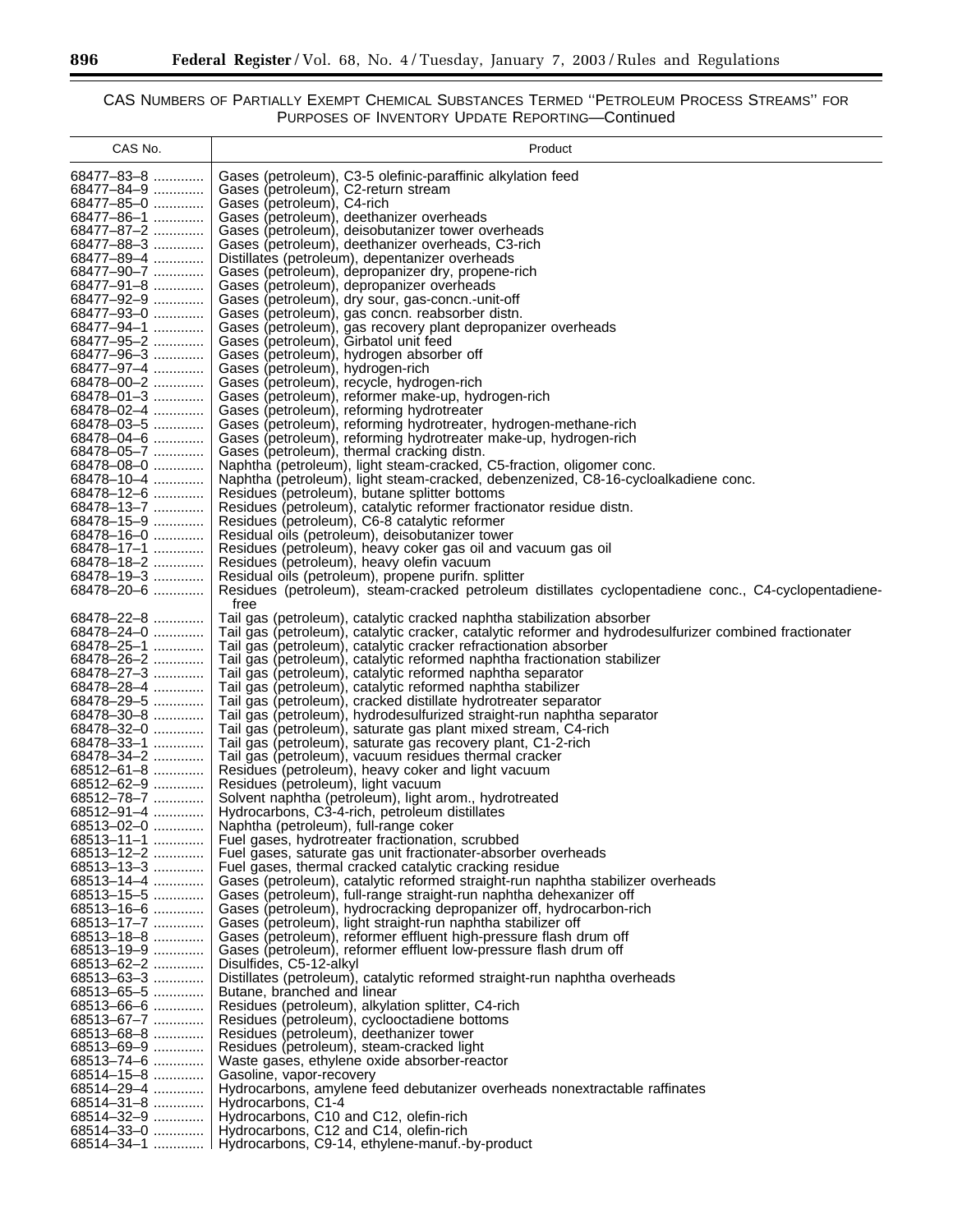| CAS No.                        | Product                                                                                                                                                                                       |
|--------------------------------|-----------------------------------------------------------------------------------------------------------------------------------------------------------------------------------------------|
| 68514-35-2                     | Hydrocarbons, C14-30, olefin-rich                                                                                                                                                             |
| 68514-38-5                     | Hydrocarbons, C4-10-unsatd.                                                                                                                                                                   |
| 68514-36-3<br>68514-37-4       | Hydrocarbons, C1-4, sweetened<br>Hydrocarbons, C4-5-unsatd.                                                                                                                                   |
| 68514–79–4                     | Petroleum products, hydrofiner-powerformer reformates                                                                                                                                         |
| 68515-25-3                     | Benzene, C1-9-alkyl derivs.                                                                                                                                                                   |
| 68515-26-4<br>68515-27-5       | Benzene, di-C12-14-alkyl derivs.<br>Benzene, di-C10-14-alkyl derivs., fractionation overheads, heavy ends                                                                                     |
| 68515-28-6                     | Benzene, di-C10-14-alkyl derivs., fractionation overheads, light ends                                                                                                                         |
| 68515-29-7                     | Benzene, di-C10-14-alkyl derivs., fractionation overheads, middle cut                                                                                                                         |
| 68515-30-0<br>68515-32-2       | Benzene, mono-C20-48-alkyl derivs.<br>Benzene, mono-C12-14-alkyl derivs., fractionation bottoms                                                                                               |
| 68515-33-3                     | Benzene, mono-C10-12-alkyl derivs., fractionation bottoms, heavy ends                                                                                                                         |
| 68515-34-4                     | Benzene, mono-C12-14-alkyl derivs., fractionation bottoms, heavy ends                                                                                                                         |
| 68515-35-5<br>68515-36-6       | Benzene, mono-C10-12-alkyl derivs., fractionation bottoms, light ends<br>Benzene, mono-C12-14-alkyl derivs., fractionation bottoms, light ends                                                |
| 68516-20-1                     | Naphtha (petroleum), steam-cracked middle arom.                                                                                                                                               |
| 68526-52-3                     | Alkenes, C6                                                                                                                                                                                   |
| 68526-53-4<br>68526-54-5       | Alkenes, C6-8, C7-rich<br>Alkenes, C7-9, C8-rich                                                                                                                                              |
| 68526-55-6                     | Alkenes, C8-10, C9-rich                                                                                                                                                                       |
| 68526-56-7                     | Alkenes, C9-11, C10-rich                                                                                                                                                                      |
| 68526-57-8<br>68526-58-9       | Alkenes, C10-12, C11-rich<br>Alkenes, C11-13, C12-rich                                                                                                                                        |
| 68526-77-2                     | Aromatic hydrocarbons, ethane cracking scrubber effluent and flare drum                                                                                                                       |
| 68526-99-8                     | Alkenes, C6-9 .alpha.-                                                                                                                                                                        |
| 68527-00-4<br>68527-11-7       | Alkenes, C8-9 .alpha.-<br>Alkenes, C5                                                                                                                                                         |
| 68527-13-9                     | Gases (petroleum), acid, ethanolamine scrubber                                                                                                                                                |
| 68527-14-0                     | Gases (petroleum), methane-rich off                                                                                                                                                           |
| 68527-15-1<br>68527-16-2       | Gases (petroleum), oil refinery gas distn. off<br>Hydrocarbons, C1-3                                                                                                                          |
| 68527-18-4                     | Gas oils (petroleum), steam-cracked                                                                                                                                                           |
| 68527-19-5                     | Hydrocarbons, C1-4, debutanizer fraction                                                                                                                                                      |
| 68527-21-9<br>68527-22-0       | Naphtha (petroleum), clay-treated full-range straight-run<br>Naphtha (petroleum), clay-treated light straight-run                                                                             |
| 68527-23-1                     | Naphtha (petroleum), light steam-cracked arom.                                                                                                                                                |
| 68527-26-4                     | Naphtha (petroleum), light steam-cracked, debenzenized                                                                                                                                        |
| 68527-27-5<br>68553-00-4       | Naphtha (petroleum), full-range alkylate, butane-contg.<br>Fuel oil, no. 6                                                                                                                    |
| 68553-14-0                     | Hydrocarbons, C8-11                                                                                                                                                                           |
| 68602-79-9<br>68602-81-3       | Distillates (petroleum), benzene unit hydrotreater dipentanizer overheads                                                                                                                     |
| 68602-82-4                     | Distillates, hydrocarbon resin prodn. higher boiling<br>Gases (petroleum), benzene unit hydrotreater depentenizer overheads                                                                   |
| 68602-83-5                     | Gases (petroleum), C1-5, wet                                                                                                                                                                  |
| 68602-84-6<br>68602-96-0       | Gases (petroleum), secondary absorber off, fluidized catalytic cracker overheads fractionater<br>Distillates (petroleum), oxidized light, strong acid components, compds, with diethanolamine |
| 68602-97-1                     | Distillates (petroleum), oxidized light, strong acid components, sodium salts                                                                                                                 |
| 68602-98-2                     | Distillates (petroleum), oxidized light, strong acid components                                                                                                                               |
| 68602-99-3<br>68603-00-9       | Distillates (petroleum), oxidized light, strong acid-free<br>Distillates (petroleum), thermal cracked naphtha and gas oil                                                                     |
| 68603-01-0                     | Distillates (petroleum), thermal cracked naphtha and gas oil, C5-dimer-contg.                                                                                                                 |
| 68603-02-1                     | Distillates (petroleum), thermal cracked naphtha and gas oil, dimerized                                                                                                                       |
| 68603-03-2<br>68603-08-7       | Distillates (petroleum), thermal cracked naphtha and gas oil, extractive<br>Naphtha (petroleum), arom.-contg.                                                                                 |
| 68603-09-8                     | Hydrocarbon waxes (petroleum), oxidized, calcium salts                                                                                                                                        |
| 68603-10-1                     | Hydrocarbon waxes (petroleum), oxidized, Me esters, barium salts                                                                                                                              |
| 68603-11-2<br>68603-12-3       | Hydrocarbon waxes (petroleum), oxidized, Me esters, calcium salts<br>Hydrocarbon waxes (petroleum), oxidized, Me esters, sodium salts                                                         |
| 68603-13-4                     | Petrolatum (petroleum), oxidized, ester with sorbitol                                                                                                                                         |
| 68603-14-5                     | Residual oils (petroleum), oxidized, calcium salts                                                                                                                                            |
| $68603 - 31 - 6$<br>68603-32-7 | Alkenes, C10, tert-amylene concentrator by-product<br>Alkenes, C15-20 .alpha.-, isomerized                                                                                                    |
| 68606-09-7                     | Fuel gases, expander off                                                                                                                                                                      |
| 68606-10-0                     | Gasoline, pyrolysis, debutanizer bottoms                                                                                                                                                      |
| $68606 - 11 - 1$<br>68606-24-6 | Gasoline, straight-run, topping-plant<br>Hydrocarbons, C4, butene concentrator by-product                                                                                                     |
| $68606 - 25 - 7$               | Hydrocarbons, C2-4                                                                                                                                                                            |
| 68606-26-8                     | Hydrocarbons, C3                                                                                                                                                                              |
| 68606-27-9<br>68606-28-0       | Gases (petroleum), alkylation feed<br>Hydrocarbons, C5 and C10-aliph. and C6-8-arom.                                                                                                          |
|                                |                                                                                                                                                                                               |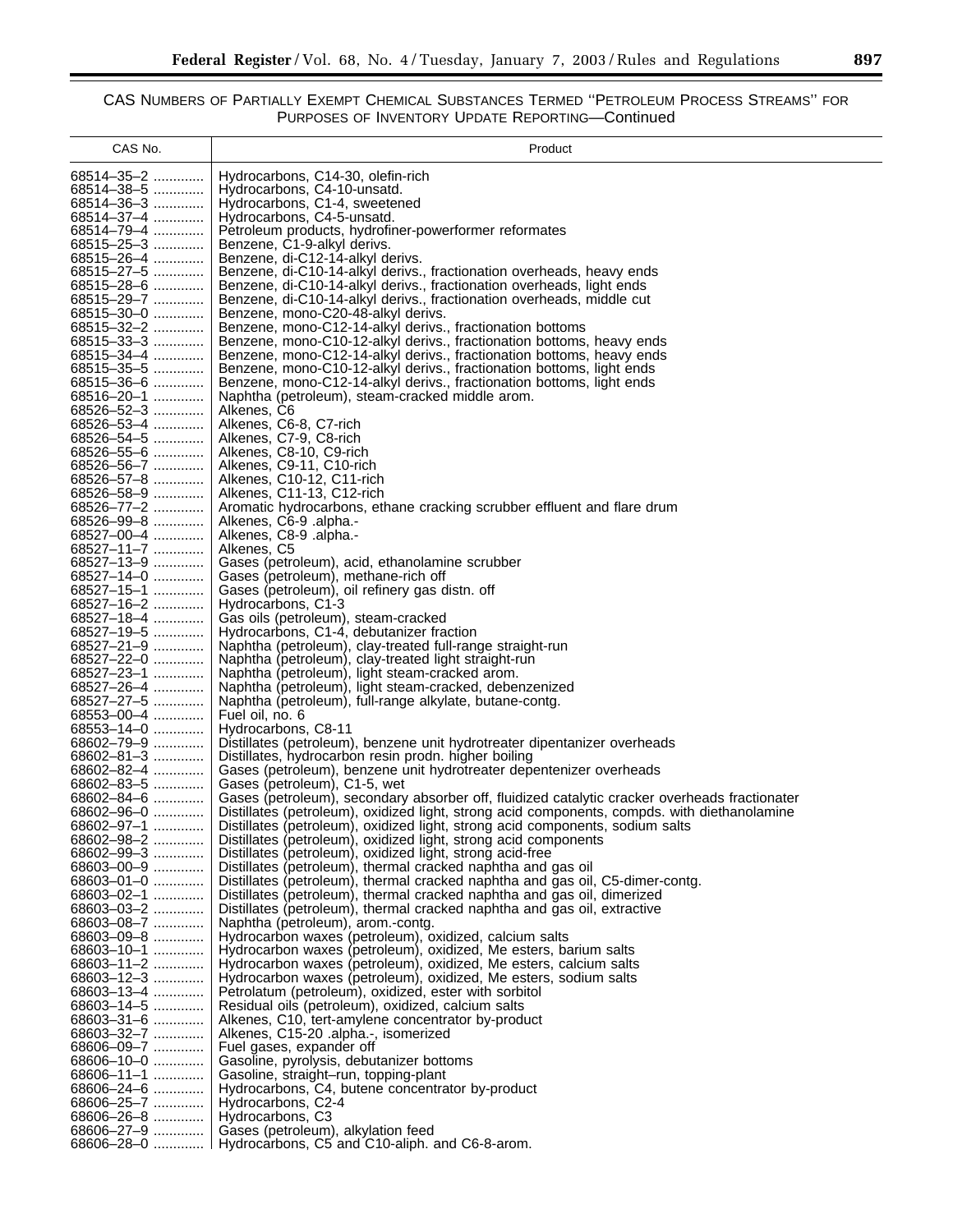$\equiv$ 

| CAS No.                        | Product                                                                                                                                                            |
|--------------------------------|--------------------------------------------------------------------------------------------------------------------------------------------------------------------|
| 68606-31-5                     | Hydrocarbons, C3-5, butadiene purifn. by-product                                                                                                                   |
| 68606-34-8                     | Gases (petroleum), depropanizer bottoms fractionation off                                                                                                          |
| 68606-36-0                     | Hydrocarbons, C5-unsatd. rich, isoprene purifn. by-product                                                                                                         |
| 68607-11-4                     | Petroleum products, refinery gases                                                                                                                                 |
| 68607-30-7                     | Residues (petroleum), topping plant, low-sulfur                                                                                                                    |
| $68608 - 56 - 0$               | Waste gases, from carbon black manuf.                                                                                                                              |
| 68647-60-9                     | Hydrocarbons, C>4                                                                                                                                                  |
| 68647-61-0<br>68647-62-1       | Hydrocarbons, C4-5, tert-amylene concentrator by-product<br>Hydrocarbons, C4-5, butene concentrator by-product, sour                                               |
| 68650-36-2                     | Aromatic hydrocarbons, C8, o-xylene-lean                                                                                                                           |
| 68650-37-3                     | Paraffin waxes (petroleum), oxidized, sodium salts                                                                                                                 |
| 68782-97-8                     | Distillates (petroleum), hydrofined lubricating-oil                                                                                                                |
| 68782-98-9                     | Extracts (petroleum), clarified oil solvent, condensed-ring-arom.-contg.                                                                                           |
| 68782-99-0                     | Extracts (petroleum), heavy clarified oil solvent, condensed-ring-arom.-contg.                                                                                     |
| 68783-00-6                     | Extracts (petroleum), heavy naphthenic distillate solvent, arom. conc.                                                                                             |
| 68783-01-7                     | Extracts (petroleum), heavy naphthenic distillate solvent, paraffinic conc.                                                                                        |
| 68783-02-8<br>68783-04-0       | Extracts (petroleum), intermediate clarified oil solvent, condensed-ring-arom.-contg.<br>Extracts (petroleum), solvent-refined heavy paraffinic distillate solvent |
| 68783-05-1                     | Gases (petroleum), ammonia-hydrogen sulfide, water-satd.                                                                                                           |
| 68783-06-2                     | Gases (petroleum), hydrocracking low-pressure separator                                                                                                            |
| 68783-07-3                     | Gases (petroleum), refinery blend                                                                                                                                  |
| 68783-08-4                     | Gas oils (petroleum), heavy atmospheric                                                                                                                            |
| 68783-09-5                     | Naphtha (petroleum), catalytic cracked light distd.                                                                                                                |
| 68783-12-0                     | Naphtha (petroleum), unsweetened                                                                                                                                   |
| 68783-13-1<br>68783-15-3       | Residues (petroleum), coker scrubber, condensed-ring-arom.-contg.                                                                                                  |
| 68783-61-9                     | Alkenes, C6-7 .alpha.-<br>Fuel gases, refinery, sweetened                                                                                                          |
| 68783-62-0                     | Fuel gases, refinery, unsweetened                                                                                                                                  |
| 68783-64-2                     | Gases (petroleum), catalytic cracking                                                                                                                              |
| 68783-65-3                     | Gases (petroleum), C2-4, sweetened                                                                                                                                 |
| 68783-66-4                     | Naphtha (petroleum), light, sweetened                                                                                                                              |
| 68814-47-1                     | Waste gases, refinery vent                                                                                                                                         |
| 68814-67-5<br>68814-89-1       | Gases (petroleum), refinery                                                                                                                                        |
| 68814-87-9                     | Extracts (petroleum), heavy paraffinic distillates, solvent-deasphalted<br>Distillates (petroleum), full-range straight-run middle                                 |
| 68814-90-4                     | Gases (petroleum), platformer products separator off                                                                                                               |
| 68814-91-5                     | Alkenes, C5-9 .alpha.-                                                                                                                                             |
| 68855-57-2                     | -.Alkenes, C6-12.alpha.                                                                                                                                            |
| 68855-58-3                     | Alkenes, C10-16 .alpha.-                                                                                                                                           |
| 68855-59-4                     | Alkenes, C14-18 .alpha.-                                                                                                                                           |
| 68855-60-7<br>68911-58-0       | Alkenes, C14-20 .alpha.-                                                                                                                                           |
| 68911-59-1                     | Gases (petroleum), hydrotreated sour kerosine depentanizer stabilizer off<br>Gases (petroleum), hydrotreated sour kerosine flash drum                              |
| 68915-96-8                     | Distillates (petroleum), heavy straight-run                                                                                                                        |
| 68915-97-9                     | Gas oils (petroleum), straight-run, high-boiling                                                                                                                   |
| 68918-69-4                     | Petrolatum (petroleum), oxidized, zinc salt                                                                                                                        |
| 68918-73-0                     | Residues (petroleum), clay-treating filter wash                                                                                                                    |
| $68918 - 93 - 4$               | Paraffin waxes and Hydrocarbon waxes, oxidized, alkali metal salts                                                                                                 |
| $68918 - 98 - 9$<br>68918-99-0 | Fuel gases, refinery, hydrogen sulfide-free                                                                                                                        |
| $68919 - 00 - 6$               | Gases (petroleum), crude oil fractionation off<br>Gases (petroleum), dehexanizer off                                                                               |
| 68919-01-7                     | Gases (petroleum), distillate unifiner desulfurization stripper off                                                                                                |
| 68919-02-8                     | Gases (petroleum), fluidized catalytic cracker fractionation off                                                                                                   |
| 68919-03-9                     | Gases (petroleum), fluidized catalytic cracker scrubbing secondary absorber off                                                                                    |
| 68919-04-0                     | Gases (petroleum), heavy distillate hydrotreater desulfurization stripper off                                                                                      |
| 68919-05-1                     | Gases (petroleum), light straight run gasoline fractionation stabilizer off                                                                                        |
| $68919 - 06 - 2$<br>68919-07-3 | Gases (petroleum), naphtha unifiner desulfurization stripper off<br>Gases (petroleum), platformer stabilizer off, light ends fractionation                         |
| 68919-08-4                     | Gases (petroleum), preflash tower off, crude distn.                                                                                                                |
| 68919-09-5                     | Gases (petroleum), straight-run naphtha catalytic reforming off                                                                                                    |
| $68919 - 10 - 8$               | Gases (petroleum), straight-run stabilizer off                                                                                                                     |
| 68919-11-9                     | Gases (petroleum), tar stripper off                                                                                                                                |
| 68919-12-0                     | Gases (petroleum), unifiner stripper off                                                                                                                           |
| 68919-15-3                     | Hydrocarbons, C6-12, benzene-recovery                                                                                                                              |
| 68919-17-5<br>68919-19-7       | Hydrocarbons, C12-20, catalytic alkylation by-products<br>Gases (petroleum), fluidized catalytic cracker splitter residues                                         |
| 68919-20-0                     | Gases (petroleum), fluidized catalytic cracker splitter overheads                                                                                                  |
| 68919-37-9                     | Naphtha (petroleum), full-range reformed                                                                                                                           |
| $68920 - 06 - 9$               | Hydrocarbons, C7-9                                                                                                                                                 |
| 68920-07-0                     | Hydrocarbons, C<10-linear                                                                                                                                          |
|                                | 68920-64-9    Disulfides, di-C1-2-alkyl                                                                                                                            |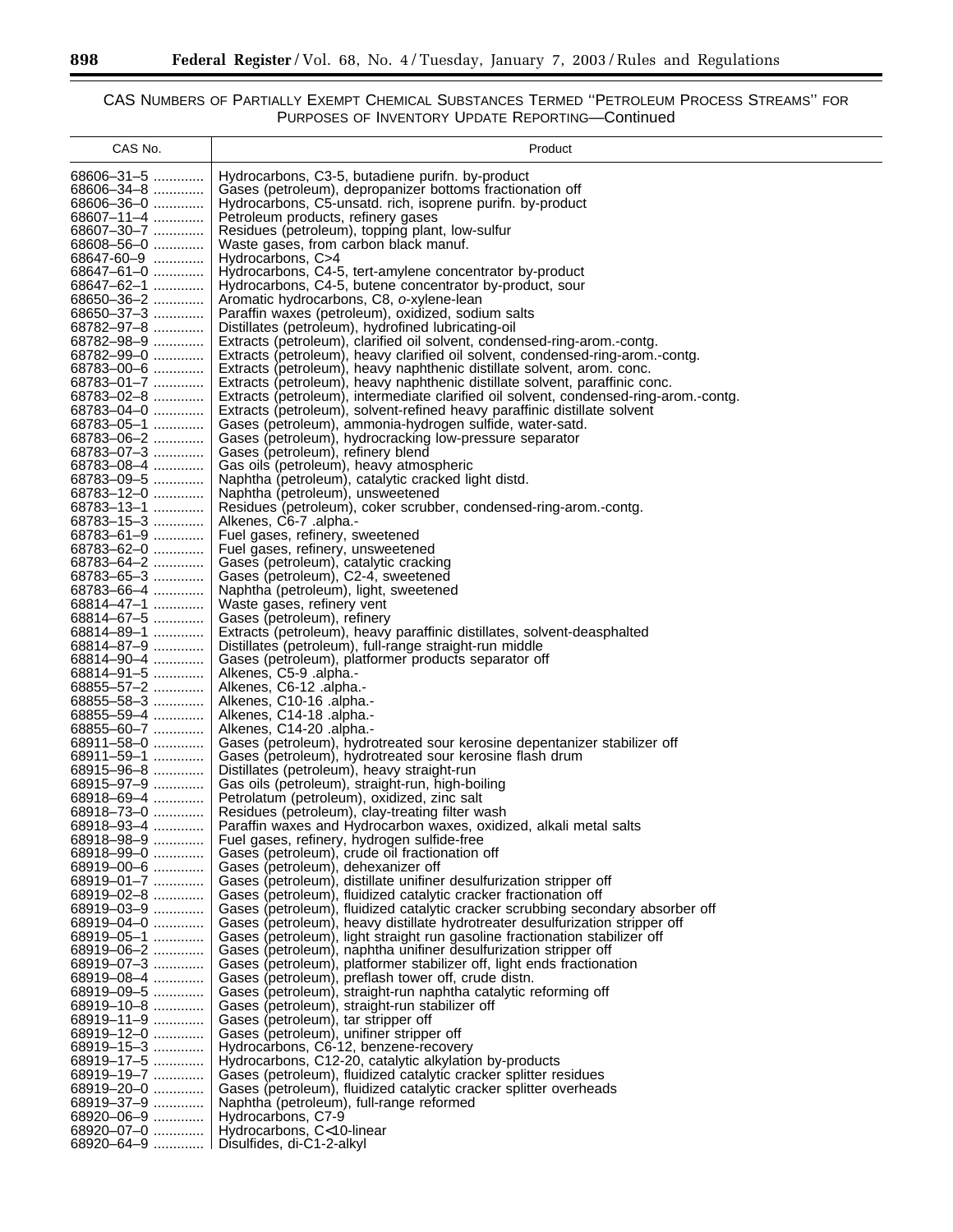| CAS No.                        | Product                                                                                                                  |
|--------------------------------|--------------------------------------------------------------------------------------------------------------------------|
| 68921-07-3                     | Distillates (petroleum), hydrotreated light catalytic cracked                                                            |
| $68921 - 09 - 5$               | Distillates (petroleum), naphtha unifiner stripper                                                                       |
| 68921-08-4                     | Distillates (petroleum), light straight-run gasoline fractionation stabilizer overheads                                  |
| $68921 - 67 - 5$               | Hydrocarbons, ethylene-manuf.-by-product distn. residues                                                                 |
| 68952-76-1                     | Gases (petroleum), catalytic cracked naphtha debutanizer                                                                 |
| 68952-77-2                     | Tail gas (petroleum), catalytic cracked distillate and naphtha stabilizer                                                |
| 68952-78-3                     | Tail gas (petroleum), catalytic hydrodesulfurized distillate fractionation stabilizer, hydrogen sulfide-free             |
| 68952-79-4                     | Tail gas (petroleum), catalytic hydrodesulfurized naphtha separator                                                      |
| 68952-80-7                     | Tail gas (petroleum), straight-run naphtha hydrodesulfurizer                                                             |
| 68952-81-8                     | Tail gas (petroleum), thermal-cracked distillate, gas oil and naphtha absorber                                           |
| 68952-82-9<br>68953-80-0       | Tail gas (petroleum), thermal cracked hydrocarbon fractionation stabilizer, petroleum coking                             |
| 68955-27-1                     | Benzene, mixed with toluene, dealkylation product<br>Distillates (petroleum), petroleum residues vacuum                  |
| 68955-28-2                     | Gases (petroleum), light steam-cracked, butadiene conc.                                                                  |
| 68955-31-7                     | Gases (petroleum), butadiene process, inorg.                                                                             |
| 68955-32-8                     | Natural gas, substitute, steam-reformed desulfurized naphtha                                                             |
| 68955-33-9                     | Gases (petroleum), sponge absorber off, fluidized catalytic cracker and gas oil desulfurizer overhead                    |
|                                | fractionation                                                                                                            |
| 68955-34-0                     | Gases (petroleum), straight-run naphtha catalytic reformer stabilizer overhead                                           |
| 68955-35-1                     | Naphtha (petroleum), catalytic reformed                                                                                  |
| 68955-36-2                     | Residues (petroleum), steam-cracked, resinous                                                                            |
| 68955-76-0                     | Aromatic hydrocarbons, C9-16, biphenyl deriv.-rich                                                                       |
| 68955-96-4                     | Disulfides, dialkyl and di-Ph, naphtha sweetening                                                                        |
| 68956-47-8<br>$68956 - 48 - 9$ | Fuel oil, isoprene reject absorption                                                                                     |
| 68956-52-5                     | Fuel oil, residual, wastewater skimmings<br>Hydrocarbons, C4-8                                                           |
| 68956-54-7                     | Hydrocarbons, C4-unsatd.                                                                                                 |
| 68956-55-8                     | Hydrocarbons, C5-unsatd.                                                                                                 |
| 68956-70-7                     | Petroleum products, C5-12, reclaimed, wastewater treatment                                                               |
| 68988-79-4                     | Benzene, C10-12-alkyl derivs., distn. residues                                                                           |
| 68988-99-8                     | Phenols, sodium salts, mixed with sulfur compounds, gasoline alk. scrubber residues                                      |
| $68989 - 88 - 8$               | Gases (petroleum), crude distn. and catalytic cracking                                                                   |
| 68990-35-2                     | Distillates (petroleum), arom., hydrotreated, dicyclopentadiene-rich                                                     |
| 68991-49-1                     | Alkanes, C10-13, arom.-free desulfurized                                                                                 |
| 68991-50-4                     | Alkanes, C14-17, arom.-free desulfurized                                                                                 |
| 68991-51-5<br>68991-52-6       | Alkanes, C10-13, desulfurized<br>Alkenes, C10-16                                                                         |
| $69013 - 21 - 4$               | Fuel oil, pyrolysis                                                                                                      |
| 69029-75-0                     | Oils, reclaimed                                                                                                          |
| 69430-33-7                     | Hydrocarbons, C6-30                                                                                                      |
| 70024-88-3                     | Ethene, thermal cracking products                                                                                        |
| 70528-71-1                     | Distillates (petroleum), heavy distillate solvent ext. heart-cut                                                         |
| 70528-72-2                     | Distillates (petroleum), heavy distillate solvent ext. vacuum overheads                                                  |
| 70528-73-3                     | Residues (petroleum), heavy distillate solvent ext. vacuum                                                               |
| 70592-76-6                     | Distillates (petroleum), intermediate vacuum                                                                             |
| 70592-77-7                     | Distillates (petroleum), light vacuum                                                                                    |
| 70592-78-8                     | Distillates (petroleum), vacuum                                                                                          |
| 70592-79-9<br>70693-00-4       | Residues (petroleum), atm. tower, light<br>Hydrocarbon waxes (petroleum), oxidized, sodium salts                         |
| 70693-06-0                     | Aromatic hydrocarbons, C9-11                                                                                             |
| 70913-85-8                     | Residues (petroleum), solvent-extd. vacuum distilled atm. residuum                                                       |
| 70913-86-9                     | Alkanes, C18-70                                                                                                          |
| 70955-08-7                     | Alkanes, C4-6                                                                                                            |
| 70955-09-8                     | Alkenes, C13-14 .alpha.-                                                                                                 |
| 70955-10-1                     | Alkenes, C15-18 .alpha.-                                                                                                 |
| 70955-17-8                     | Aromatic hydrocarbons, C12-20                                                                                            |
| 71243-66-8                     | Hydrocarbon waxes (petroleum), clay-treated, microcryst., oxidized, potassium salts                                      |
| 71302-82-4<br>71329-37-8       | Hydrocarbons, C5-8, Houdry butadiene manuf. by-product<br>Residues (petroleum), catalytic cracking depropanizer, C4-rich |
| 71808-30-5                     | Tail gas (petroleum), thermal cracking absorber                                                                          |
| 72230-71-8                     | Distillates (petroleum), cracked steam-cracked, C5-17 fraction                                                           |
| 72623–83–7                     | Lubricating oils (petroleum), C>25, hydrotreated bright stock-based                                                      |
| 72623-84-8                     | Lubricating oils (petroleum), C15-30, hydrotreated neutral oil-based, contg. solvent deasphalted residual                |
|                                | oil                                                                                                                      |
| 72623-85-9                     | Lubricating oils (petroleum), C20-50, hydrotreated neutral oil-based, high-viscosity                                     |
| 72623-86-0                     | Lubricating oils (petroleum), C15-30, hydrotreated neutral oil-based                                                     |
| 72623-87-1                     | Lubricating oils (petroleum), C20-50, hydrotreated neutral oil-based                                                     |
| $93762 - 80 - 2$               | Alkenes, C15-18                                                                                                          |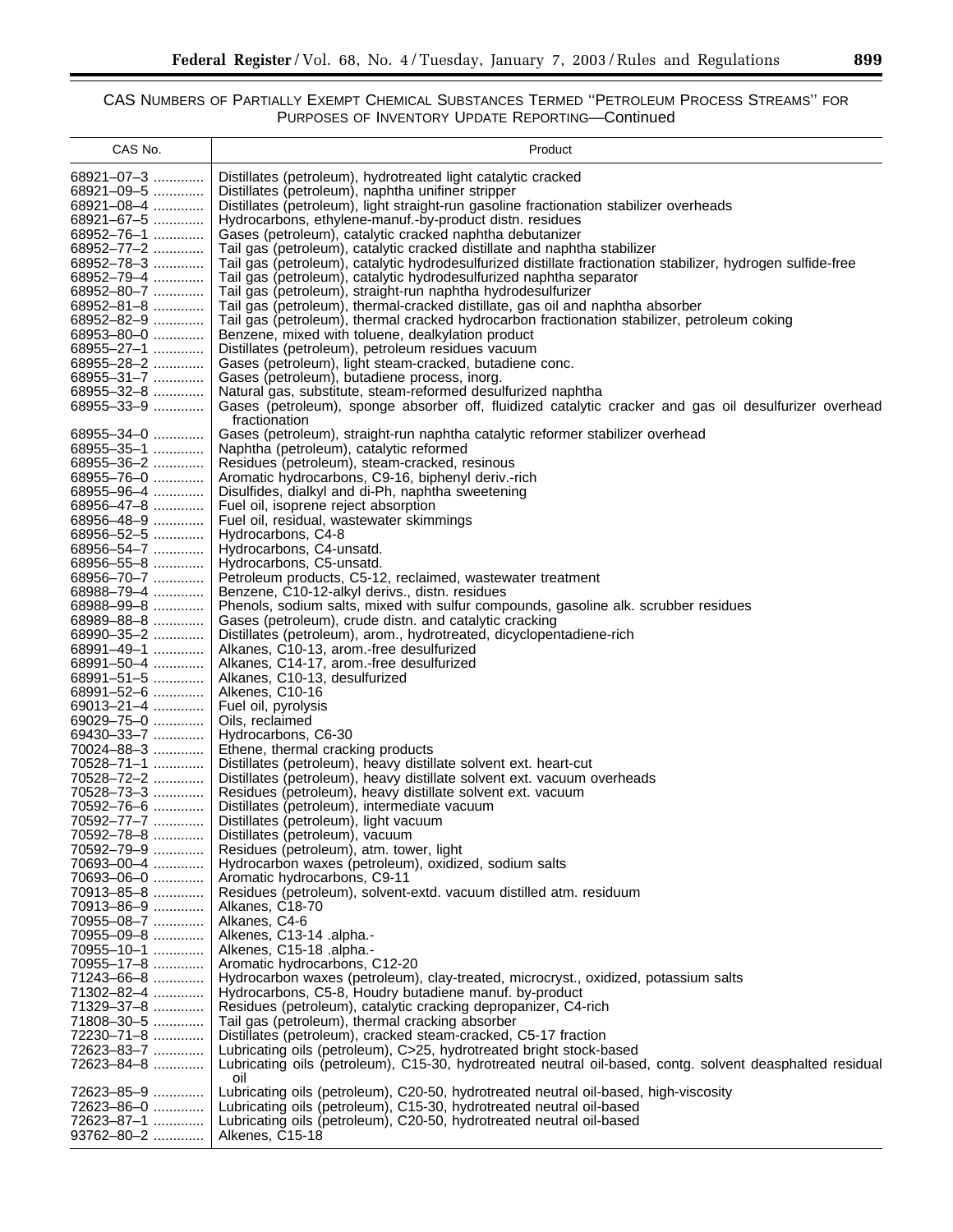(2) *Specific exempted chemical substances*—(i) *Exemption*. EPA has determined that, at this time, the information in § 710.52(c)(4) associated with the chemicals listed in paragraph (b)(2)(iv) of this section is of low current interest.

(ii) *Considerations*. In making its determination of whether this partial exemption should apply to a particular chemical substance, EPA will consider the totality of information available for the chemical substance in question, including but not limited to, one or more of the following considerations:

(A) Whether the chemical qualifies or has qualified in past IUR collections for the reporting of the information described in § 710.52(c)(4) (i.e., at least one site manufactures 300,000 pounds or more of the chemical).

(B) The chemical substance's chemical and physical properties or potential for persistence, bioaccumulation, health effects, or environmental effects (considered independently or together).

(C) The information needs of EPA, other federal agencies, tribes, states, and local governments, as well as members of the public.

(D) The availability of other complementary risk screening information.

(E) The availability of comparable processing and use information.

(F) Whether the potential risks of the chemical substance are adequately managed by EPA or another agency or authority.

(iii) *Amendments*. EPA may amend the chemical list in paragraph (b)(2)(iv) of this section on its own initiative or in response to a request from the public based on EPA's determination of whether the information in  $\S 710.52(c)(4)$  is of low interest.

(A) Any person may request that EPA amend the chemical list in paragraph (b)(2)(iv) of this section. Your request must be in writing and must be submitted to the address provided in § 710.59(d). Requests must identify the chemical in question, as well as its CAS Number or other chemical identification number as identified in § 710.52(c)(3)(i). Your request should provide sufficient information for EPA to determine whether collection of the information in § 710.52(c)(4) for the chemical in question is of low interest. In preparing your request, please refer to the

considerations outlined in paragraph (b)(2)(ii) of this section. If a request related to a particular chemical is resubmitted, any subsequent request must clearly identify new information contained in the request. EPA may request other information that it believes necessary to evaluate the request. EPA will issue a written response to each request within 120 days of receipt of the request, and will maintain copies of these responses in a public docket that will be established for each reporting cycle.

(B) As needed, the Agency will initiate rulemaking to make revisions to the list in paragraph (b)(2)(iv) of this section.

(C) To assist EPA in reaching a decision regarding a particular request prior to a given reporting year, requests must be submitted to EPA no later than 12 months prior to the start of the reporting year, i.e., by January 1, 2004, or by each January 1 at 4–year intervals thereafter.

(iv) *List of chemical substances*. EPA has designated the following chemical substances, listed by CAS Number, as partially exempt from reporting under the IUR.

#### CAS NUMBERS OF PARTIALLY EXEMPT CHEMICAL SUBSTANCES UNDER § 710.46(B)(2)

| CAS No.         | Chemical                                                                                                     |
|-----------------|--------------------------------------------------------------------------------------------------------------|
| 50-70-4         | D-Glucitol                                                                                                   |
| $50 - 81 - 7$   | L-Ascorbic acid                                                                                              |
| $50 - 99 - 7$   | D-Glucose                                                                                                    |
| $56 - 87 - 1$   | L-Lysine                                                                                                     |
| 57-50-1         | .alpha.-D-Glucopyranoside, .beta.-D-fructofuranosyl                                                          |
| 58-95-7         | 2H-1-Benzopyran-6-ol, 3,4-dihydro-2,5,7,8-tetramethyl-2-[(4R,8R)-4,8,12- trimethyltridecyl]-, acetate, (2R)- |
| 59-02-9         | 2H-1-Benzopyran-6-ol, 3,4-dihydro-2,5,7,8-tetramethyl-2-[(4R,8R)-4,8,12-trimethyltridecyl]-, (2R)-           |
| 59-51-8         | Methionine                                                                                                   |
| 69-65-8         | D-Mannitol                                                                                                   |
| 87-79-6         | L-Sorbose                                                                                                    |
| 123-94-4        | Octadecanoic acid, 2,3-dihydroxypropyl ester                                                                 |
| 124-38-9        | Carbon dioxide                                                                                               |
| $137 - 08 - 6$  | .beta.-Alanine, N- $(2R)$ -2,4-dihydroxy-3,3-dimethyl-1-oxobutyl]-, calcium alt $(2:1)$                      |
| 142-47-2        | L-Glutamic acid, monosodium salt                                                                             |
| $150 - 30 - 1$  | Phenylalanine                                                                                                |
| 1317-65-3       | Limestone                                                                                                    |
| $1333 - 74 - 0$ | Hydrogen                                                                                                     |
| 1592-23-0       | Octadecanoic acid, calcium salt                                                                              |
| 7440-37-1       | Argon                                                                                                        |
| 7440-44-0       | Carbon                                                                                                       |
| 7727-37-9       | Nitrogen                                                                                                     |
| 7782-42-5       | Graphite                                                                                                     |
| 7782-44-7       | Oxygen                                                                                                       |
| $8001 - 21 - 6$ | Sunflower oil                                                                                                |
| 8001-22-7       | Soybean oil                                                                                                  |
| 8001-23-8       | Safflower oil                                                                                                |
| $8001 - 26 - 1$ | Linseed oil                                                                                                  |
| $8001 - 29 - 4$ | Cottonseed oil                                                                                               |
| $8001 - 30 - 7$ | Corn oil                                                                                                     |
| $8001 - 31 - 8$ | Coconut oil                                                                                                  |
| $8001 - 78 - 3$ | Castor oil, hydrogenated                                                                                     |
| $8001 - 79 - 4$ | Castor oil                                                                                                   |
| 8002-03-7       | Peanut oil                                                                                                   |
| $8002 - 13 - 9$ | Rape oil                                                                                                     |
| $8002 - 43 - 5$ | Lecithins                                                                                                    |
| $8002 - 75 - 3$ | Palm oil                                                                                                     |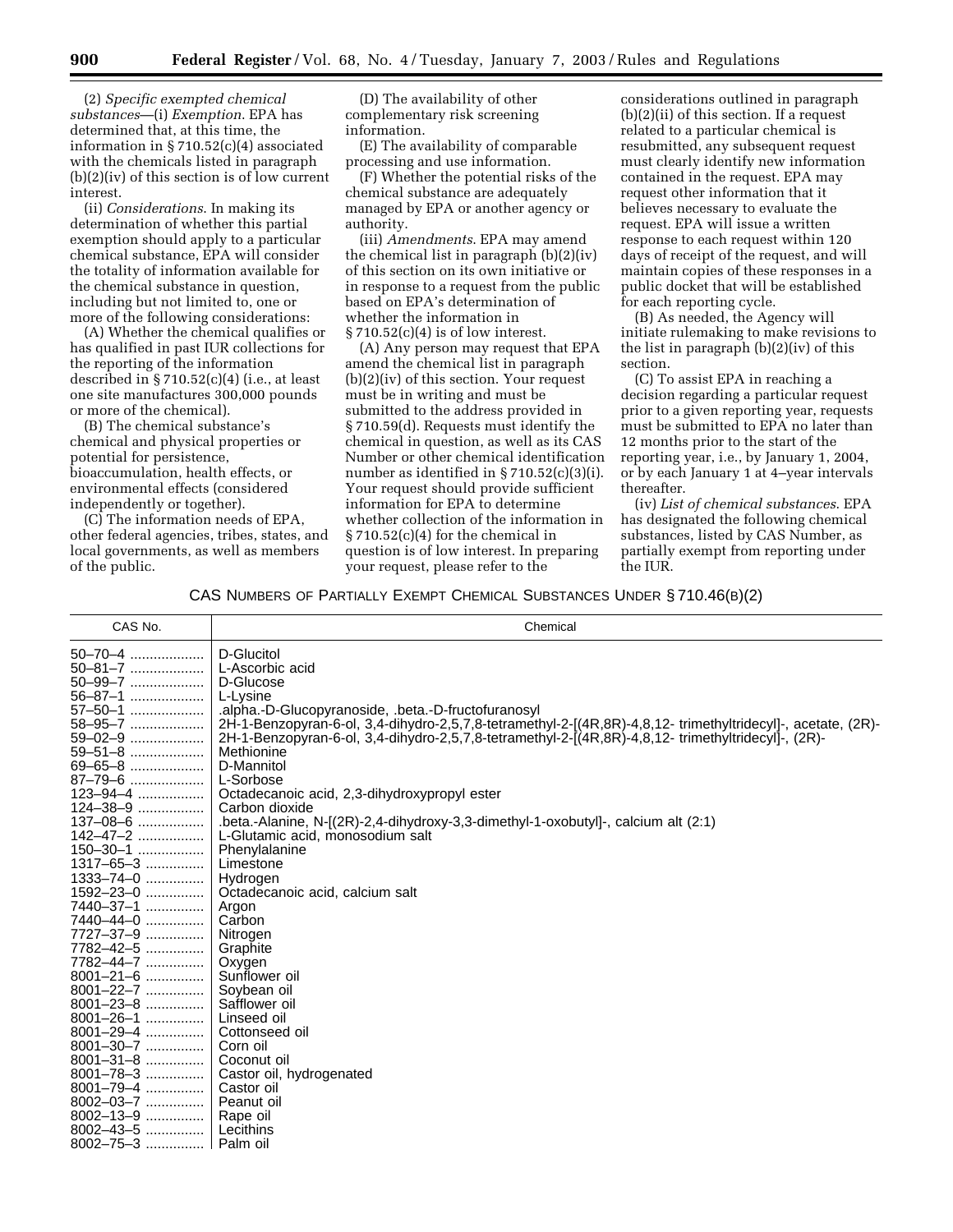#### CAS NUMBERS OF PARTIALLY EXEMPT CHEMICAL SUBSTANCES UNDER § 710.46(B)(2)—Continued

| CAS No.                  | Chemical                                                                |
|--------------------------|-------------------------------------------------------------------------|
| 8006-54-0                | Lanolin                                                                 |
| $8016 - 28 - 2$          | Lard, oil                                                               |
| $8016 - 70 - 4$          | Soybean oil, hydrogenated                                               |
| 8021-99-6                | Charcoal, bone                                                          |
| 8029-43-4                | Syrups, hydrolyzed starch                                               |
| 9004-53-9                | Dextrin                                                                 |
| 9005-25-8                | Starch                                                                  |
| $9050 - 36 - 6$          | Maltodextrin                                                            |
| 11103-57-4               | Vitamin A                                                               |
| 16291-96-6               | Charcoal                                                                |
| 26836–47–5               | D-Glucitol, monooctadecanoate                                           |
| 61789-44-4               | Fatty acids, castor-oil                                                 |
| 61789-97-7               | Tallow                                                                  |
| 61789-99-9               | Lard                                                                    |
| 64147-40-6               | Castor oil, dehydrated                                                  |
| 64755-01-7               | Fatty acids, tallow, calcium salts                                      |
| 65996-63-6               | Starch, acid-hydrolyzed                                                 |
| 65996-64-7               | Starch, enzyme-hydrolyzed                                               |
| 67701-01-3               | Fatty acids, C12-18                                                     |
| $68002 - 85 - 7$         | Fatty acids, C14-22 and C16-22-unsatd.                                  |
| 68131-37-3               | Syrups, hydrolyzed starch, dehydrated                                   |
| 68188-81-8               | Grease, poultry                                                         |
| 68308-54-3               | Glycerides, tallow mono-, di- and tri-, hydrogenated                    |
| 68334-00-9               | Cottonseed oil, hydrogenated                                            |
| 68334-28-1               |                                                                         |
| 68409-76-7               | Fats and glyceridic oils, vegetable, hydrogenated<br>Bone meal, steamed |
| 68424-45-3               | Fatty acids, linseed-oil                                                |
| 68424-61-3               | Glycerides, C16-18 and C18-unsatd. mono- and di-                        |
| 68425-17-2               | Syrups, hydrolyzed starch, hydrogenated                                 |
|                          | Bone, ash                                                               |
| 68439-86-1<br>68442-69-3 |                                                                         |
| 68476-78-8               | Benzene, mono-C10-14-alkyl derivs.<br>Molasses                          |
| 68514-27-2               | Grease, catch basin                                                     |
| 68514-74-9               | Palm oil, hydrogenated                                                  |
|                          |                                                                         |
| 68525-87-1               | Corn oil, hydrogenated                                                  |
| 68648-86-2               | Benzene, C14-16-alkyl derivs.                                           |
| 68648-87-3               | Benzene, C10-16-alkyl derivs.                                           |
| 68918-42-3               | Soaps, stocks, soya                                                     |
| 68952-94-3               | Soaps, stocks, vegetable-oil                                            |
| 68989-98-0               | Fats and glyceridic oils, vegetable, residues                           |
| 73138-67-7               | Lard, hydrogenated                                                      |
| 129813–58–7              | Benzene, mono-C10-13-alkyl derivs.                                      |
| 129813-59-8              | Benzene, mono-C12-14-alkyl derivs.                                      |
| 129813-60-1              | Benzene, mono-C14-16-alkyl derivs.                                      |

(3) *Inorganic chemical substances*. For purposes of this subpart, an inorganic chemical substance is any chemical substance which does not contain carbon or contains carbon only in the form of carbonato [=CO3], cyano [--CN], cyanato [--OCN], isocyano [--NC], or isocyanato [--NCO] groups or the chalcogen analogues of such groups. During the 2006 submission period, manufacturers are excluded only from the reporting requirements under § 710.52(c)(4) for inorganic chemical substances. During the 2006 submission period, manufacturers of inorganic chemical substances are not excluded from the other reporting requirements under this part. During submission periods following the 2006 submission period, manufacturers of inorganic chemical substances are subject to all of

the reporting requirements in this subpart.

#### **§ 710.48 Persons who must report.**

Except as provided in § § 710.49 and 710.50, the following persons are subject to the requirements of this subpart. Persons must determine whether they must report under this section for each chemical substance that they manufacture (including import) at an individual site.

(a) *Persons subject to recurring reporting*. Any person who manufactured (including imported) for commercial purposes 25,000 lbs. (11,340 kg) or more of a chemical substance described in § 710.45 at any single site owned or controlled by that person at any time during calendar year 2005 or during the calendar year at 4–

year intervals thereafter is subject to reporting.

(b) *Special provisions for importers*. For purposes of this section, the site for a person who imports a chemical substance described in § 710.45 is the site of the operating unit within the person's organization which is directly responsible for importing the substance and which controls the import transaction. The import site may in some cases be the organization's headquarters in the United States (see also § 710.55(b)).

#### **§ 710.49 Persons not subject to this subpart.**

A person described in § 710.48 is not subject to the requirements of this subpart if that person qualifies as a small manufacturer as that term is defined in § 704.3 of this chapter. Notwithstanding this exclusion, a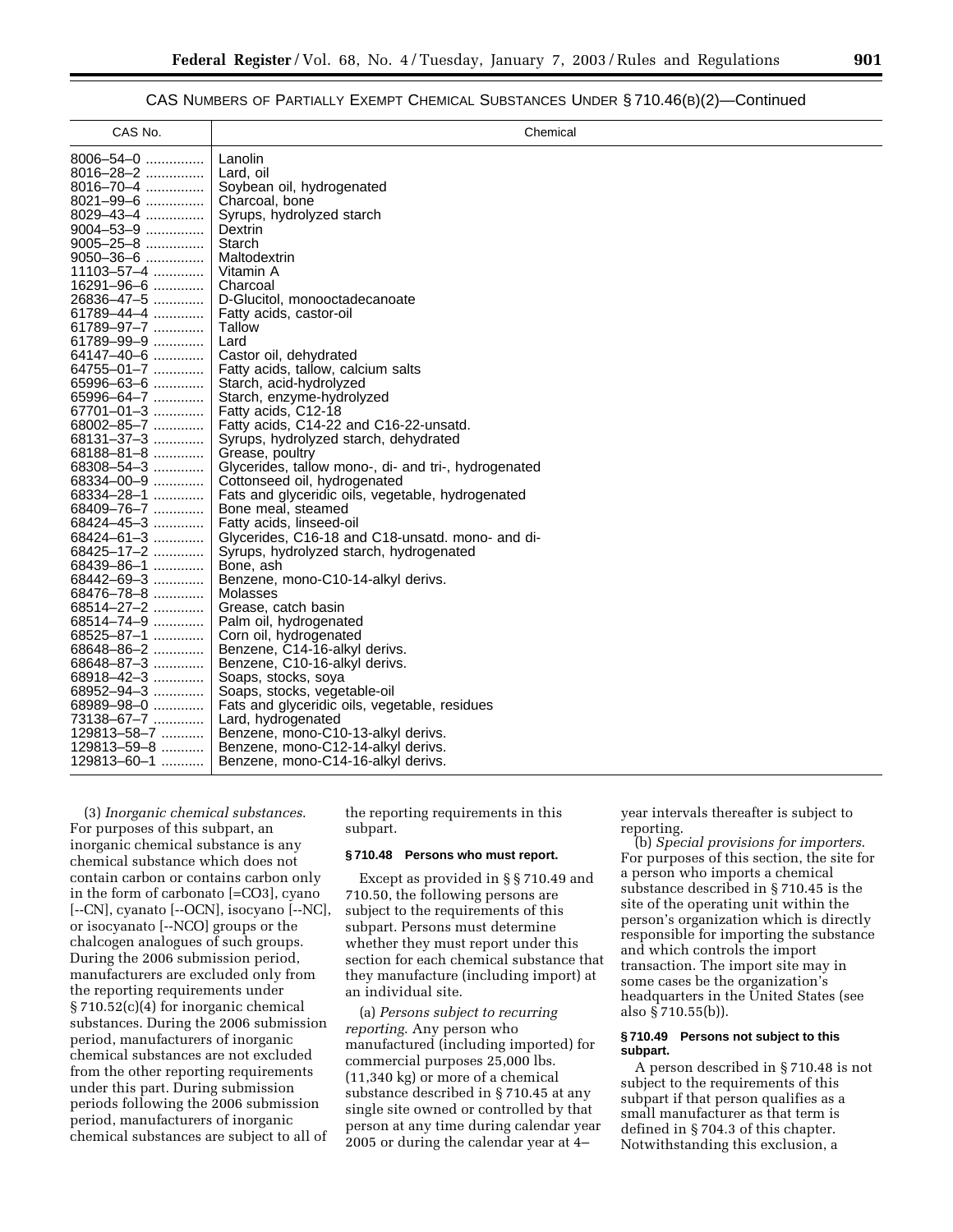person who qualifies as a small manufacturer is subject to this subpart with respect to any chemical substance that is the subject of a rule proposed or promulgated under section 4, 5(b)(4), or 6 of the Act, or is the subject of an order in effect under section 5(e) of the Act, or is the subject of relief that has been granted under a civil action under section 5 or 7 of the Act.

#### **§ 710.50 Activities for which reporting is not required.**

A person described in § 710.48 is not subject to the requirements of this subpart with respect to any chemical substance described in § 710.45 that the person solely manufactured or imported under the following circumstances:

(a) The person manufactured or imported the chemical substance described in § 710.45 solely in small quantities for research and development.

(b) The person imported the chemical substance described in § 710.45 as part of an article.

(c) The person manufactured the chemical substance described in § 710.45 in a manner described in  $\S 720.30(g)$  or (h) of this chapter.

#### **§ 710.52 Reporting information to EPA.**

Any person who must report under this subpart, as described in § 710.48, must submit the information described in this section for each chemical substance described in § 710.45 that the person manufactured (including imported) for commercial purposes in an amount of 25,000 lbs. (11,340 kg) or more at any one site during calendar year 2005 or during the calendar year at 4–year intervals thereafter. (See § 710.48(b) for the ''site'' for importers). A separate form must be submitted for each chemical substance at each site for which the submitter is required to report. A submitter of information under this subpart must report information as described in paragraphs (c)(1), (c)(2), and (c)(3) of this section to the extent that such information is *known to or reasonably ascertainable by* that person whereas a submitter must report information as described in paragraph (c)(4) of this section only to the extent that such information is *readily obtainable* by that person. A submitter under this subpart must report information that applies to the calendar year for which the person is required to report (i.e., calendar year 2005 and the calendar year at 4–year intervals thereafter).

(a) *Reporting in writing*. Any person who chooses to report information to EPA in writing must do so by completing the reporting form available

from EPA at the address set forth in § 710.59. The form must include all information described in paragraph (c) of this section. Persons reporting in writing must submit a separate form for each site for which the person is required to report.

(b) *Reporting by magnetic media*. Any person who chooses to report information to EPA by means of magnetic media must submit the information described in paragraph (c) of this section. Magnetic media submitted in response to this subpart must meet EPA specifications, as described in the instruction booklet available from EPA at the address set forth in § 710.59.

(c) *Information to be reported*. Manufacturers (including importers) of a reportable chemical substance in an amount of 25,000 lbs. (11,340 kg) or more at a site during a reporting year must report the information described in paragraphs  $(c)(1)$ ,  $(c)(2)$ , and  $(c)(3)$  of this section. Manufacturers (including importers) of a reportable chemical substance in an amount of 300,000 lbs. (136,077 kg) or more at a site during a reporting year must report the information described in paragraph (c)(4) of this section in addition to the information described in paragraphs  $(c)(1)$ ,  $(c)(2)$ , and  $(c)(3)$  of this section. As described in § 710.46(b)(3), manufacturers of certain inorganic chemical substances are not required to report the information described in paragraph (c)(4) of this section during the 2006 submission period, but are required to report this information during subsequent submission periods. As described in § 710.46(b)(1) and (b)(2), manufacturers of certain chemicals are not required to report the information described in paragraph (c)(4) of this section.

(1) *A certification statement signed and dated by an authorized official of the submitter company*. Persons reporting by means of magnetic media must submit this information on the reporting form available as described in § 710.59.

(2) *Company and plant site information*. The following company and plant site information must be reported for each site at which at least 25,000 lbs. (11,340 kg) of a reportable chemical substance is manufactured (including imported) during calendar year 2005 or during the calendar year at 4–year intervals thereafter (see § 710.48(b) for the "site" for importers):

(i) The name of a person who will serve as technical contact for the submitter company, and who will be able to answer questions about the information submitted by the company to EPA, the parent company name and Dun and Bradstreet Number, the contact person's full mailing address, the contact person's telephone number and the contact person's e-mail address.

(ii) The name and full street address of each site. A submitter under this subpart must include the appropriate Dun and Bradstreet Number for each plant site reported, and the county or parish (or other jurisdictional indicator) in which the plant site is located.

(3) *Specific information for chemicals manufactured in amounts of 25,000 lbs. or more*. The following chemicalspecific information must be reported for each reportable chemical substance manufactured at (including imported into) each site in amounts of 25,000 lbs. (11,340 kg) or more during calendar year 2005 or during the calendar year at 4– year intervals thereafter:

(i) The specific chemical name and CAS Number of each reportable chemical substance at each site. A submitter under this subpart may use an EPA-designated Accession Number for confidential substances, or a premanufacture notice (PMN) case number (see § 720.65 of this chapter) in lieu of a CAS Number when a CAS Number is not known to or reasonably ascertainable by the submitter. In addition to reporting the number itself, submitters must specify the type of number they are reporting by selecting from among the following codes:

#### CODES TO SPECIFY TYPE OF CHEMICAL IDENTIFYING NUMBER

| Codes | Number Type                                           |
|-------|-------------------------------------------------------|
| C     | Accession Number<br>CAS Registry Number<br>PMN Number |

(ii) A statement indicating, for each reportable chemical substance at each site, whether the substance is manufactured in the United States, imported into the United States, or both manufactured in the United States and imported into the United States.

(iii) A designation indicating, for each reportable chemical substance at each site, whether the substance is sitelimited.

(iv) The total volume (in pounds) of each reportable chemical substance manufactured (including imported) at each site. This amount must be reported to two significant figures of accuracy provided that the reported figures are within plus or minus 10% of the actual volume.

(v) Any person claiming that the volume reported under paragraph (c)(3)(iv) of this section is confidential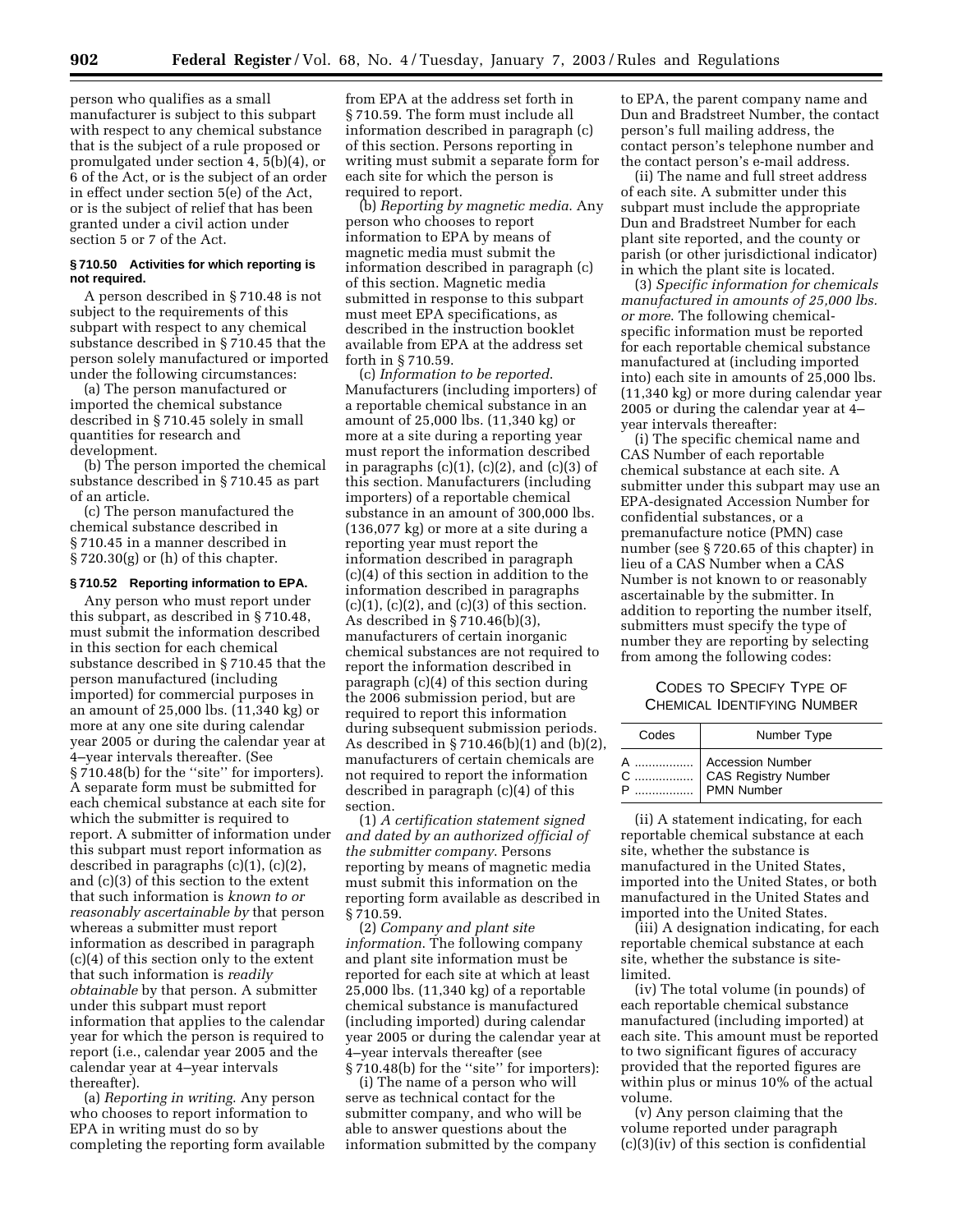business information under § 710.58 must indicate, for each reportable chemical substance at each site, whether the total volume range (in pounds) which corresponds with the specific volume figure reported in response to paragraph (c)(3)(iv) of this section is also confidential. Volume ranges are listed in the following table:

VOLUME RANGES

| From                                                                                                                                                             | Т٥                                                                                                                                 |
|------------------------------------------------------------------------------------------------------------------------------------------------------------------|------------------------------------------------------------------------------------------------------------------------------------|
| 25,000 lbs.<br>300,000 lbs.<br>1,000,000 lbs.<br>10.000,000 lbs.<br>50.000,000 lbs.<br>100.000.000 lbs.<br>500.000.000 lbs.<br>Greater than<br>1.000.000.000 lbs | 300,000 lbs.<br>1.000.000 lbs.<br>10.000.000 lbs.<br>50.000.000 lbs.<br>100,000,000 lbs.<br>500,000,000 lbs.<br>1,000,000,000 lbs. |

(vi) The total number of workers reasonably likely to be exposed to each reportable chemical substance at each site. For each reportable substance at each site, the submitter must select from among the ranges of workers listed in the following table and report the corresponding code (i.e., W1 through W8):

#### CODES FOR REPORTING NUMBER OF WORKERS REASONABLY LIKELY TO BE EXPOSED

| Codes   | Range                                          |
|---------|------------------------------------------------|
| W1<br>. | Less than 10 workers                           |
| W2      | At least 10 but less than 25<br>workers        |
| W3      | At least 25 but less than 50<br>workers        |
| W4      | At least 50 but less than 100<br>workers       |
| W5      | At least 100 but less than 500<br>workers      |
| W6      | At least 500 but less than<br>1,000 workers    |
| W7      | At least 1,000 but less than<br>10,000 workers |
|         | At least 10,000 workers                        |

(vii) The maximum concentration, measured by percentage of weight, of each reportable chemical substance at the time it is sent off-site from each site. If the chemical is site-limited, you must report the maximum concentration, measured by percentage of weight, of the reportable chemical substance at the time it is reacted on-site to produce a different chemical substance. This information must be reported regardless of the physical form(s) in which the substance is sent off-site/reacted on-site. For each substance at each site, select the maximum concentration of the substance from among the ranges listed

in the following table and report the corresponding code (i.e., M1 through M5):

#### CODES FOR REPORTING MAXIMUM CONCENTRATION OF CHEMICAL SUB-**STANCE**

| Codes | Concentration Range (%<br>weight) |
|-------|-----------------------------------|
| M1    | Less than 1% by weight            |
| M2    | From 1 to 30% by weight           |
| M3    | From 31 to 60% by weight          |
| M4    | From 61 to 90% by weight          |
| M5    | Greater than 90% by weight        |

(viii) The physical form(s) of the reportable chemical substance as it is sent off-site from each site. If the chemical is site-limited, you must report the physical form(s) of the reportable chemical substance at the time it is reacted on-site to produce a different chemical substance. For each substance at each site, the submitter must report as many physical forms as apply from among the physical forms listed below:

(A) Dry powder.

- (B) Pellets or large crystals.
- (C) Water- or solvent-wet solid.
- (D) Other solid.
- (E) Gas or vapor.
- (F) Liquid.

(ix) Submitters must report the percentage, rounded off to the closest 10%, of total production volume of the reportable chemical substance, reported in response to paragraph (c)(3)(iv) of this section, that is associated with each physical form reported under paragraph (c)(3)(viii) of this section. The sum of the percentages reported must not add up to more than 100%.

(4) Specific information for chemical substances manufactured in amounts of 300,000 lbs. or more. In addition to the information required under paragraphs  $(c)(1)$ ,  $(c)(2)$ , and  $(c)(3)$  of this section, the following information must be reported for each reportable chemical substance manufactured (including imported) in an amount of 300,000 lbs. (136,077 kg) or more at any one site during calendar year 2005 or during the calendar year at 4–year intervals thereafter. Persons subject to paragraph (c)(4) of this section must report the information described in paragraphs  $(c)(4)(i)$  and  $(c)(4)(ii)$  of this section for each reportable chemical substance at sites under their control and at sites that receive a reportable chemical substance from the submitter directly or indirectly (including through a broker/distributor, from a customer of the submitter, etc.). Information reported in response to this paragraph must be reported only to the extent that it is readily obtainable by the

submitter. If information responsive to a given data requirement under this paragraph, including information in the form of an estimate, is not readily obtainable, the submitter is not required to respond to the requirement.

(i) Industrial processing and use information.

(A) A designation indicating the type of industrial processing or use operation(s) at each site that receives a reportable substance from the submitter site directly or indirectly (whether the recipient site(s) are controlled by the submitter site or not). For each chemical substance, report the letters which correspond to the appropriate processing or use operation(s). A particular designation may need to be reported more than once, to the extent that a submitter reports more than one NAICS code (under paragraph (c)(4)(i)(B) of this section) that applies to a given designation under this paragraph.

| Designa-<br>tion | Operation                                  |
|------------------|--------------------------------------------|
| PC               | Processing as a reactant                   |
| PF               | Processing - incorporation into            |
|                  | formulation, mixture or reac-              |
|                  | tion product                               |
| PA               | Processing - incorporation into<br>article |
| PK …………          | Processing - repackaging                   |
| U<br>.           | Use - non-incorporative activities         |
|                  |                                            |

(B) The five-digit North American Industrial Classification System (NAICS) codes which best describe the industrial activities associated with each industrial processing or use operation reported under paragraph  $(c)(4)(i)(A)$  of this section. Information about how to find these codes is provided in the instruction booklet available from EPA at the address set forth in § 710.59. A particular NAICS code may need to be reported more than once, to the extent that a submitter reports more than one industrial function code (under paragraph (c)(4)(i)(C) of this section) that applies to a given NAICS code under this paragraph.

(C) For each NAICS code reported under paragraph  $(c)(4)(i)(B)$  of this section, code(s) from the following list must be selected to designate the industrial function category(ies) that best represents the specific manner in which the chemical substance is used. A particular industrial function category may need to be reported more than once, to the extent that a submitter reports more than one industrial processing or use operation/NAICS code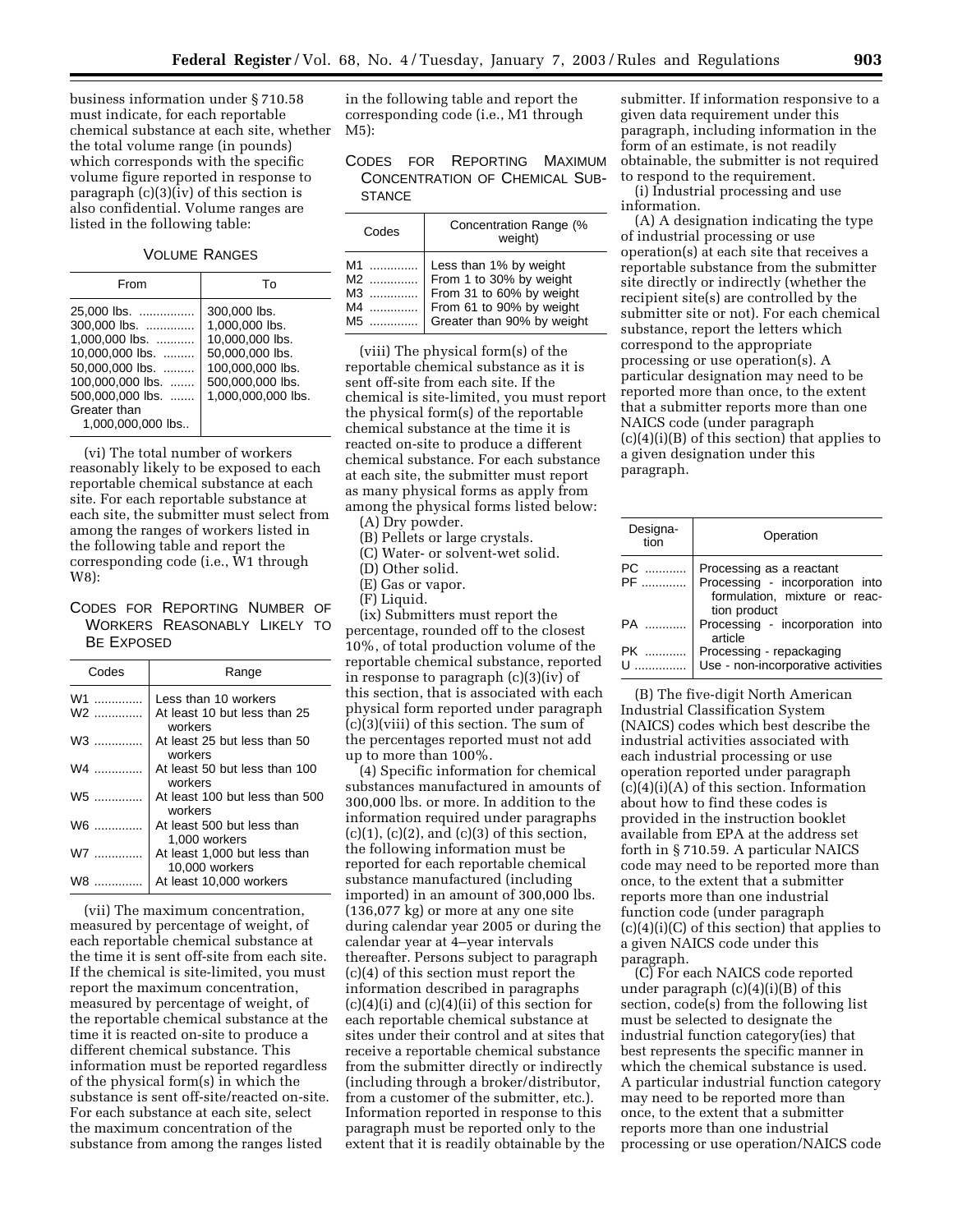combination (under paragraphs  $(c)(4)(i)(A)$  and  $(c)(4)(i)(B)$  of this section) that applies to a given industrial function category under this paragraph. If more than 10 unique combinations of industrial processing or use operations/NAICS codes/industrial function categories apply to a chemical substance, submitters need only report the 10 unique combinations for the chemical substance that cumulatively represent the largest percentage of the submitter's production volume for that chemical, measured by weight.

#### CODES FOR REPORTING INDUSTRIAL FUNCTION CATEGORIES

| Codes      | Category                                                  |
|------------|-----------------------------------------------------------|
| U01<br>U02 | Adsorbents and absorbents<br>Adhesives and binding agents |
| U03        | Aerosol propellants                                       |
| U04        | Agricultural chemicals (non-                              |
|            | pesticidal)                                               |
| U05.<br>   | Anti-adhesive agents                                      |
| U06        | <b>Bleaching agents</b>                                   |
| U07.<br>.  | Coloring agents, dyes                                     |
| U08        | Coloring agents, pigments                                 |
| U09        | Corrosion inhibitors and anti-                            |
|            | scaling agents                                            |
| U10        | Fillers                                                   |
| U11<br>.   | Fixing agents                                             |
| U12<br>    | Flame retardants                                          |
| U13        | <b>Flotation agents</b>                                   |
| U14        | Fuels                                                     |
| U15        | <b>Functional fluids</b>                                  |
| U16        | Intermediates                                             |
| U17<br>.   | Lubricants                                                |
| U18<br>.   | Odor agents                                               |
| U19<br>.   | Oxidizing agents                                          |
| U20        | pH-regulating agents                                      |
| U21        | Photosensitive chemicals                                  |
| U22        | Plating agents and metal sur-                             |
|            | face treating agents                                      |
| U23        | Processing aid, not otherwise                             |
|            | listed                                                    |
| U24        |                                                           |
|            | Process regulators, used in                               |
|            | vulcanization or polymeriza-                              |
|            | tion processes                                            |
| U25        | Process regulators, other than                            |
|            | polymerization or vulcaniza-                              |
|            | tion processes                                            |
| U26        | Reducing agents                                           |
| U27        | Solvents (for cleaning or                                 |
|            | degreasing)                                               |
| U28        | Solvents (which become part                               |
|            | of product formulation or                                 |
|            | mixture)                                                  |
| U29        | Solvents (for chemical manu-                              |
|            | facture and processing and                                |
|            | are not part of product at                                |
|            | greater than one percent by                               |
|            | weight)                                                   |
| U30        | <b>Stabilizers</b>                                        |
| U31<br>.   | Surface active agents                                     |
| U32<br>.   | Viscosity adjustors                                       |
| U33        | Other                                                     |
|            |                                                           |

(D) The estimated percentage, rounded off to the closest 10%, of total production volume of the reportable chemical substance associated with each combination of industrial

processing or use operation, NAICS code and industrial function category. Where a particular combination of industrial processing or use operation, NAICS code and industrial function category accounts for 5% or less of the submitter's site's total production volume of a reportable chemical substance, the percentage must not be rounded off to zero % if the production volume attributable to that industrial processing or use operation, NAICS code and industrial function category combination is 300,000 lbs. (136,077 kg) or more during the reporting year. Instead, in such a case, submitters must report the percentage, rounded off to the closest 1%, of the submitter's site's total production volume of the reportable chemical substance associated with the particular combination of industrial processing or use operation, NAICS code and industrial function category.

(E) For each combination of industrial processing or use operation, NAICS code and industrial function category, the submitter must estimate the number of sites at which each reportable chemical substance is processed or used. For each combination associated with each substance, the submitter must select from among the ranges of sites listed in the following table and report the corresponding code (i.e., S1 through S7):

CODES FOR REPORTING NUMBERS OF **SITES** 

| Codes                                          | Range                                                                                                                                                                         |
|------------------------------------------------|-------------------------------------------------------------------------------------------------------------------------------------------------------------------------------|
| $S2$<br>S3<br>S4<br>S5<br>$S6$<br>.<br>S7<br>. | Less than 10 sites<br>From 10 to 25 sites<br>From 25 to 100 sites<br>From 100 to 250 sites<br>From 250 to 1,000 sites<br>From 1,000 to 10,000 sites<br>More than 10,000 sites |

(F) For each combination of industrial processing or use operation, NAICS code and industrial function category, the submitter must estimate the number of workers reasonably likely to be exposed to each reportable chemical substance. For each combination associated with each substance, the submitter must select from among the worker ranges listed in paragraph (c)(3)(vi) of this section and report the corresponding code (i.e., W1 though W8).

(ii) *Commercial and consumer use information*.

(A) Using the codes listed in this paragraph, submitters must designate the commercial and consumer product category or categories that best describe the commercial and consumer products in which each reportable chemical

substance is used (whether the recipient site(s) are controlled by the submitter site or not). If more than 10 codes apply to a chemical substance, submitters need only report the 10 codes for the chemical substance that cumulatively represent the largest percentage of the submitter's production volume for that chemical, measured by weight:

#### CODES FOR REPORTING COMMERCIAL AND CONSUMER PRODUCT CAT-EGORIES

| Codes           | Category                                     |
|-----------------|----------------------------------------------|
| C01             | Artists' supplies                            |
| C02             | Adhesives and sealants                       |
| C03             | Automotive care products                     |
| $C04$           | Electrical and electronic prod-<br>ucts      |
| C05             | Glass and ceramic products                   |
| C06             | Fabrics, textiles and apparel                |
| C07             | Lawn and garden products<br>(non-pesticidal) |
| C08             | Leather products                             |
| C09             | Lubricants, greases and fuel<br>additives    |
| C <sub>10</sub> | Metal products                               |
| C11             | Paper products                               |
| C12             | Paints and coatings                          |
| C13             | Photographic chemicals                       |
| C <sub>14</sub> | Polishes and sanitation goods                |
| $C15$           | Rubber and plastic products                  |
| C <sub>16</sub> | Soaps and detergents                         |
| C <sub>17</sub> | <b>Transportation products</b>               |
| C <sub>18</sub> | Wood and wood furniture                      |
|                 | Other                                        |

(B) Submitters must determine, within each commercial and consumer product category reported under paragraph (c)(4)(ii)(A) of this section, whether any amount of each reportable chemical substance manufactured (including imported) by the submitter is present in (for example, a plasticizer chemical used to make pacifiers) or on (for example, as a component in the paint on a toy) any consumer products intended for use by children up to the age of 14, regardless of the concentration of the substance remaining in or on the product. Submitters must select from the following options: the chemical substance is used in or on any consumer products intended for use by children, the chemical substance is not used in or on any consumer products intended for use by children, or information as to whether the chemical substance is used in or on any consumer products intended for use by children is not readily obtainable.

(C) The estimated percentage, rounded off to the closest 10%, of the submitter's site's total production volume of the reportable chemical substance associated with each commercial and consumer product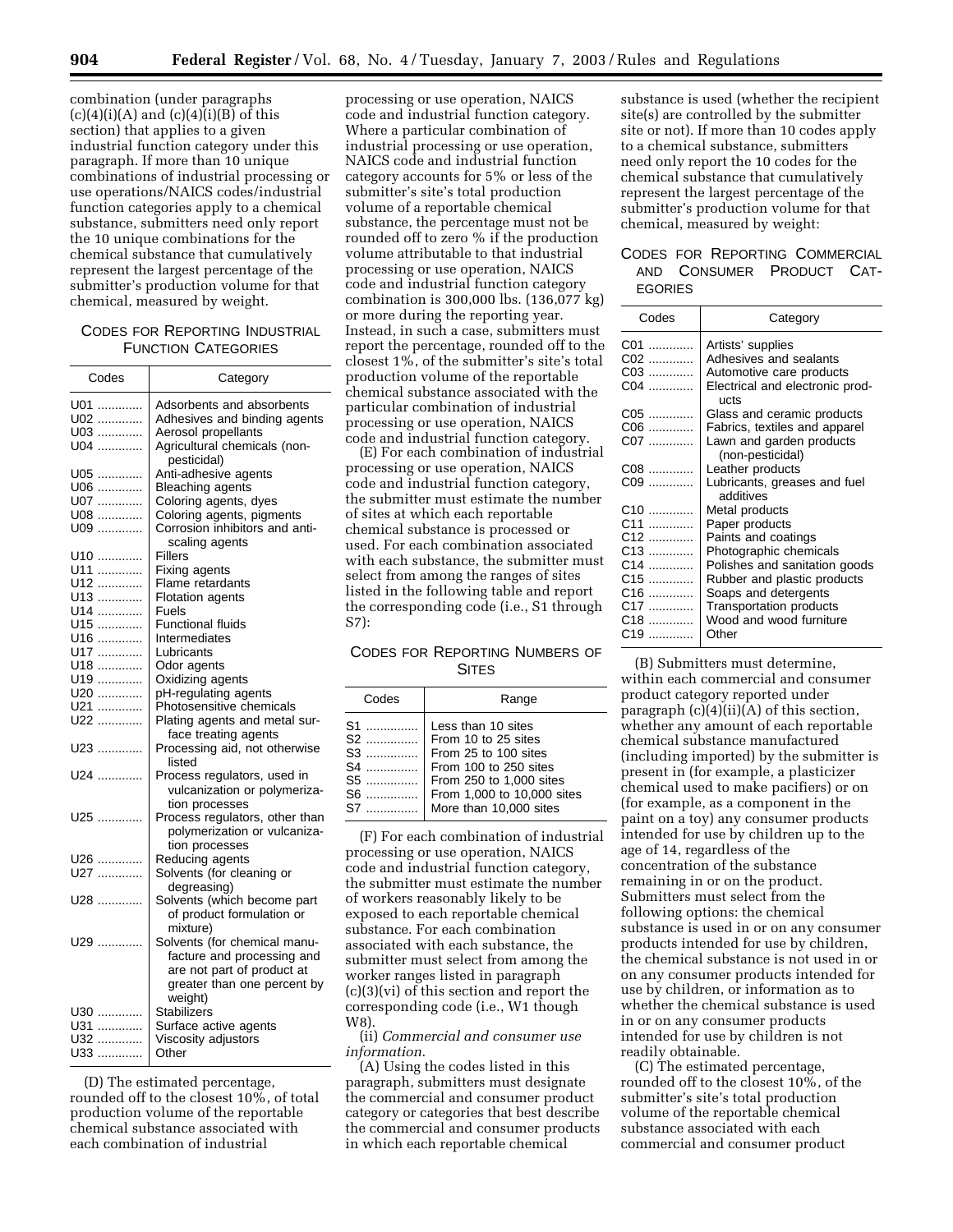category. Where a particular commercial and consumer product category accounts for 5% or less of the total production volume of a reportable chemical substance, the percentage must not be rounded off to zero % if the production volume attributable to that commercial and consumer product category is 300,000 lbs. (136,077 kg) or more during the reporting year. Instead, in such a case, submitters must report the percentage, rounded off to the closest 1%, of the submitter's site's total production volume of the reportable chemical substance associated with the particular commercial and consumer product category.

(D) Where the reportable chemical substance is used in commercial or consumer products, the estimated typical maximum concentration, measured by weight, of the chemical substance in each commercial and consumer product category reported under paragraph  $(c)(4)(ii)(A)$  of this section. For each substance in each commercial and consumer product category reported under paragraph  $(c)(4)(ii)(A)$  of this section, submitters must select from among the ranges of concentrations listed in the table in paragraph (c)(3)(vii) of this section and report the corresponding code (i.e., M1 through M5).

#### **§ 710.53 When to report.**

All information reported to EPA in response to the requirements of this subpart must be submitted during an applicable submission period. The first submission period is from August 25, 2006, to December 23, 2006. Subsequent recurring submission periods are from August 25 to December 23 at 4–year intervals after the first submission period. Any person described in § 710.48(a) must report during each submission period for each chemical substance described in § 710.45 that the person manufactured (including imported) during the preceding calendar year (i.e., the ''reporting year'').

#### **§ 710.55 Duplicative reporting.**

(a) *With regard to section 8(a) rules*. Any person subject to the requirements of this part who previously has complied with reporting requirements of a rule under section 8(a) of the Act by submitting the information described in § 710.52 for a chemical substance described in § 710.45 to EPA, and has done so within 1 year of the start of a submission period described in § 710.53, is not required to report again on the manufacture of that substance at that site during that submission period.

(b) *With regard to importers*. This part requires that only one report be

submitted on each import transaction involving a chemical substance described in § 710.45. When two or more persons are involved in a particular import transaction and each person meets the Agency's definition of ''importer'' as set forth in § § 710.3 and 704.3 of this chapter, they may determine among themselves who should submit the required report; if no report is submitted as required under this part, EPA will hold each such person liable for failure to report.

#### **§ 710.57 Recordkeeping requirements.**

Each person who is subject to the reporting requirements of this subpart must maintain records that document any information reported to EPA. Records relevant to reporting during a submission period must be retained for a period of 5 years beginning with the effective date of that submission period.

#### **§ 710.58 Confidentiality.**

(a) Any person submitting information under this subpart may assert a business confidentiality claim for the information at the time it is submitted. These claims will apply only to the information submitted with the claim. New confidentiality claims, if necessary, must be asserted with regard to information submitted during the next submission period. Guidance for asserting confidentiality claims is provided in the instruction booklet identified in § 710.59. Information claimed as confidential in accordance with this section will be treated and disclosed in accordance with the procedures in part 2 of this chapter.

(b) Chemical identity. A person may assert a claim of confidentiality for the chemical identity of a specific chemical substance only if the identity of that substance is treated as confidential in the Master Inventory File as of the time the report is submitted for that substance under this subpart. The following steps must be taken to assert a claim of confidentiality for the identity of a reportable chemical substance:

(1) The submitter must submit with the report detailed written answers to the following questions signed and dated by an authorized official.

(i) What harmful effects to your competitive position, if any, do you think would result from the identity of the chemical substance being disclosed in connection with reporting under this subpart? How could a competitor use such information? Would the effects of disclosure be substantial? What is the causal relationship between the disclosure and the harmful effects?

(ii) How long should confidential treatment be given? Until a specific date, the occurrence of a specific event, or permanently? Why?

(iii) Has the chemical substance been patented? If so, have you granted licenses to others with respect to the patent as it applies to the chemical substance? If the chemical substance has been patented and therefore disclosed through the patent, why should it be treated as confidential?

(iv) Has the identity of the chemical substance been kept confidential to the extent that your competitors do not know it is being manufactured or imported for a commercial purpose by anyone?

(v) Is the fact that the chemical substance is being manufactured (including imported) for a commercial purpose available to the public, for example in technical journals, libraries, or State, local, or Federal agency public files?

(vi) What measures have been taken to prevent undesired disclosure of the fact that the chemical substance is being manufactured (including imported) for a commercial purpose?

(vii) To what extent has the fact that this chemical substance is manufactured (including imported) for commercial purposes been revealed to others? What precautions have been taken regarding these disclosures? Have there been public disclosures or disclosures to competitors?

(viii) Does this particular chemical substance leave the site of manufacture (including import) in any form, e.g., as product, effluent, emission? If so, what measures have been taken to guard against the discovery of its identity?

(ix) If the chemical substance leaves the site in a product that is available to the public or your competitors, can the substance be identified by analysis of the product?

(x) For what purpose do you manufacture (including import) the substance?

(xi) Has EPA, another Federal agency, or any Federal court made any pertinent confidentiality determinations regarding this chemical substance? If so, please attach copies of such determinations.

(2) If any of the information contained in the answers to the questions listed in paragraph (b)(1) of this section is asserted to contain confidential business information, the submitter must clearly identify the information that is claimed confidential by marking the specific information on each page with a label such as ''confidential business information,'' ''proprietary,'' or ''trade secret.''